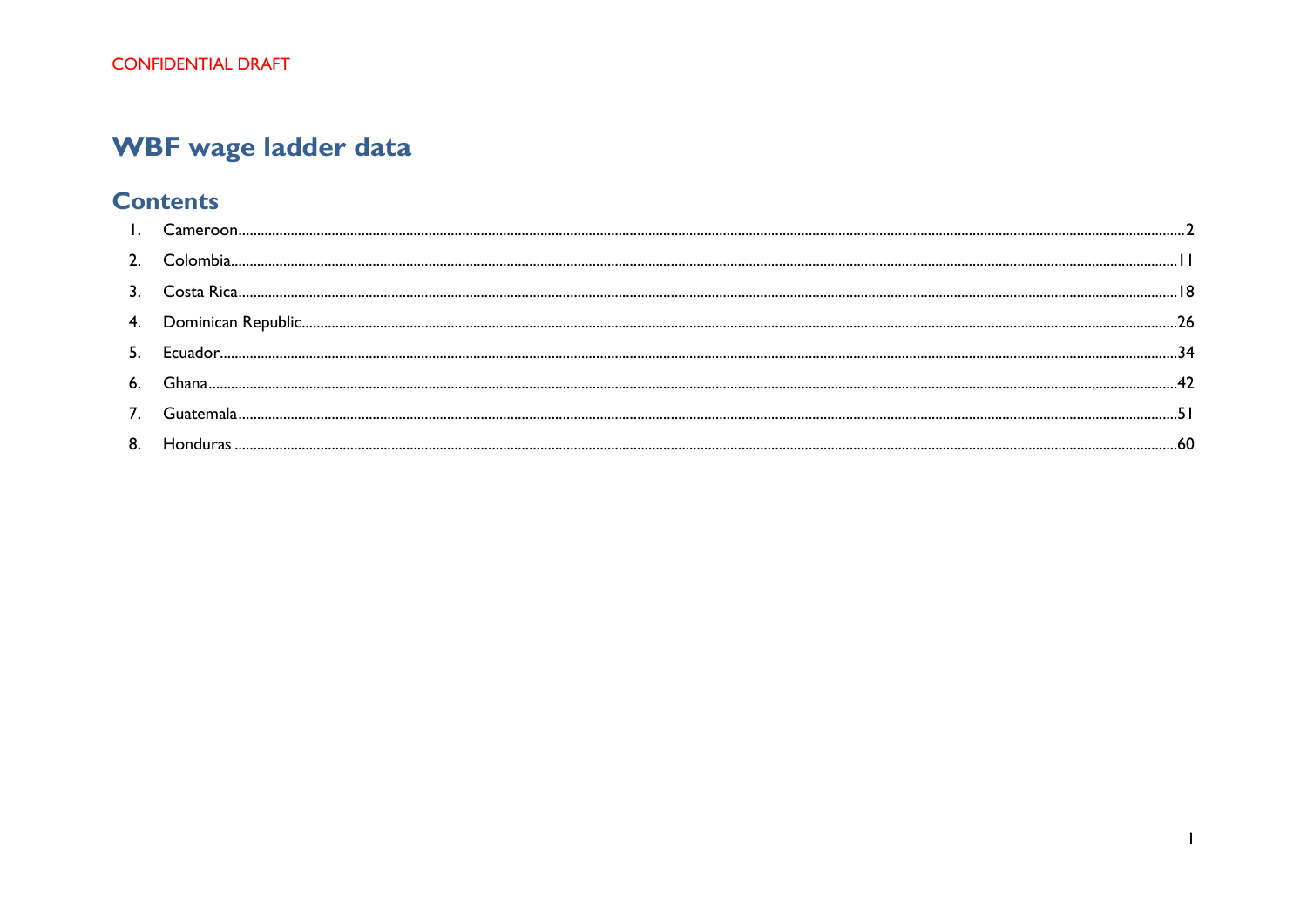# **1. Cameroon**

| World Bank 2005 PPP                      | US\$ 1 (2005 PPP) = $XAF$ 294.4969 |
|------------------------------------------|------------------------------------|
| (see PovCalNet)                          |                                    |
| Current exchange rate                    | US\$ $1 = XAF 517.336$             |
| $-$ www.xe.com (accessed at 13 Jan 2012) |                                    |

#### **OVERVIEW**

- ∙ Production is focused in Haut Penja and Limbé two distinct geographical and linguistic districts.
- ∙ Two large companies (PHP-Compagnie Fruitière and Cameroon Development Corporation) manage groups of plantations as large single blocs and export to multinational brands i.e. Dole and Del Monte. One smaller national company is also present with some foreign capital.
- ∙ A local trade union in Cameroon estimates that average plantation wages are around one third of what might be considered to be a living wage (Banana Link, n.d.); while a West Africa Mission Report by Banana Link and Peuples Solidaires (2011) proposes that a minimum living wage would be XAF 66,200 (c€100) / month.
- ∙ The informal economy accounts for c.90% of the employed labour force; 'invisible underemployment' which comprises waged workers earning less than the minimum wage (SMIG) – accounts for 64.8% of the active population (GESP, 2009).

### **1.1. Assumptions**

### HOUSEHOLD SIZE, NO. OF DEPENDENTS AND NO. OF EARNERS

|                                                                                                                                          | <b>NOTES</b>                                                                                                                 | <b>VALUE</b> |
|------------------------------------------------------------------------------------------------------------------------------------------|------------------------------------------------------------------------------------------------------------------------------|--------------|
| <b>Average Family Size Of</b>                                                                                                            | On average, households had six members (2007 Cameroon Household Consumption Survey (ECAM III), cited in                      | 6 members    |
| <b>Typical Banana Worker</b>                                                                                                             | Baye and Epo, 2011). Average household size of 7 for vegetable farmers (Bime and Mbanasor, 2011)                             |              |
|                                                                                                                                          | Poor households generally have more members (6 at least for poor households as against 3 for rich households)<br>(IMF, 2010) |              |
| <b>Typical Number Of Wage</b><br>On average, one-fifth of household members were active and working (2007 Cameroon Household Consumption |                                                                                                                              | 1.2 earners  |
| <b>Earners / Household</b>                                                                                                               | Survey (ECAM III), cited in Baye and Epo, 2011)                                                                              |              |
|                                                                                                                                          | 1.2 members / household (calculation: 0.2 x 6 members)                                                                       |              |
| <b>Typical Number Of</b>                                                                                                                 | 46.5% of the population is under 15 or over 65 years of age (INS Report, 2003 ECAM 2001)                                     |              |
| <b>Dependents Covered By</b>                                                                                                             |                                                                                                                              |              |
| <b>Wage</b>                                                                                                                              |                                                                                                                              |              |

#### DAILY, WEEKLY AND MONTHLY WAGES

|                | <b>ALCOHOL:</b><br>J I E:<br>NI                                                  | $-1$ A $+$ $+$<br>— 11 U L |
|----------------|----------------------------------------------------------------------------------|----------------------------|
| Most<br>Common | . .<br>monthly basis) ا<br>.set<br>on a<br>inimum<br>∵wagu<br>are<br>e figures : | Monthly                    |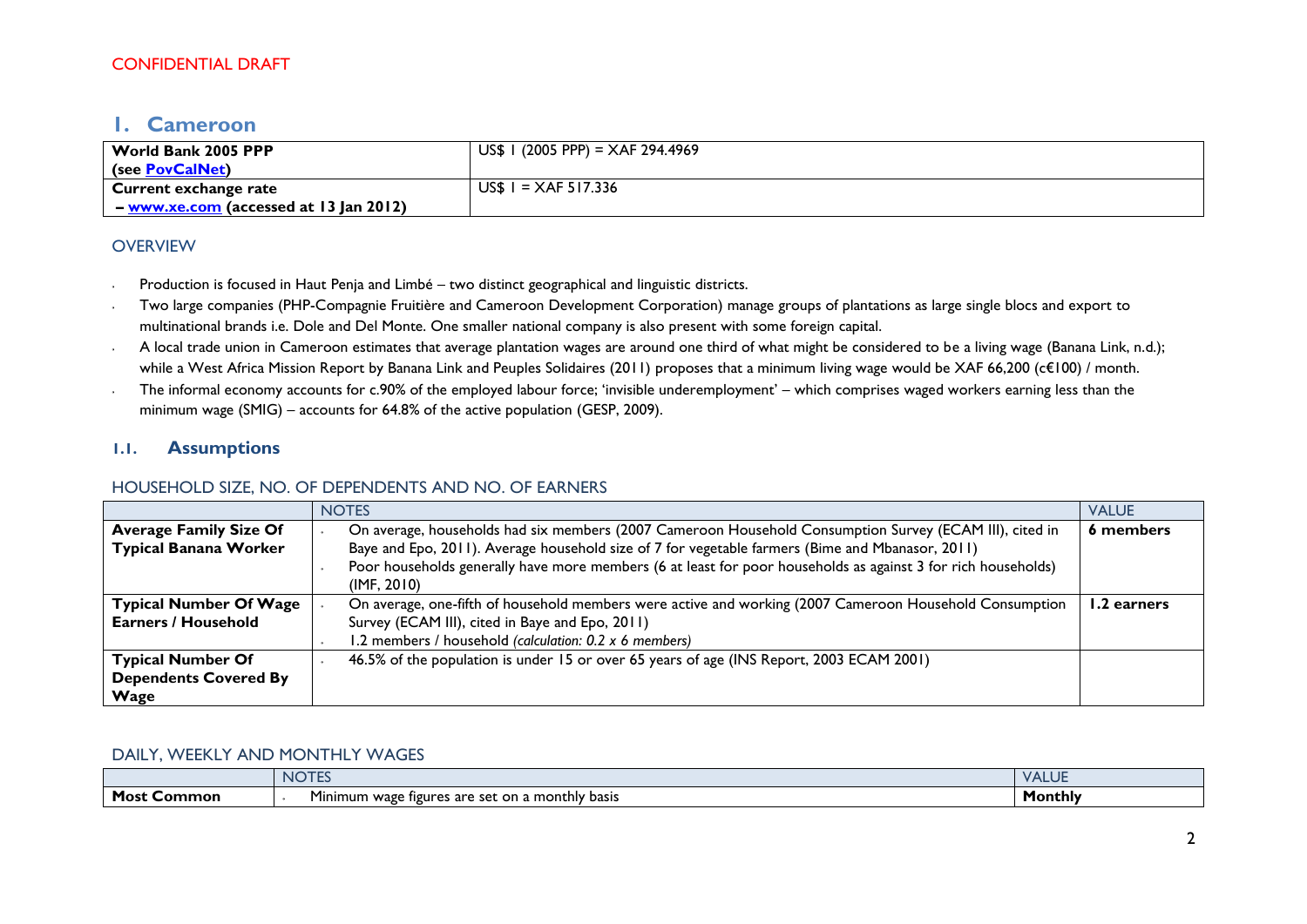| <b>Period Used For</b>   |                                                                                                                                                                                                                                                                                                                                                                                                                                                                                                                                                                                                                                                                                                                |                                                                |
|--------------------------|----------------------------------------------------------------------------------------------------------------------------------------------------------------------------------------------------------------------------------------------------------------------------------------------------------------------------------------------------------------------------------------------------------------------------------------------------------------------------------------------------------------------------------------------------------------------------------------------------------------------------------------------------------------------------------------------------------------|----------------------------------------------------------------|
| <b>Wages</b>             |                                                                                                                                                                                                                                                                                                                                                                                                                                                                                                                                                                                                                                                                                                                |                                                                |
| <b>Number Of Working</b> | <b>Working hours</b>                                                                                                                                                                                                                                                                                                                                                                                                                                                                                                                                                                                                                                                                                           | 6 days per week                                                |
| Days / Month             | There are no statutory daily hour limit, however section 80 of the Labour Code places a general limit of 40<br>hours per week (ss3,10 of the Decree on Deviations of Legal Working Hours stipulates that under no<br>circumstances may a duration f 60 hours be exceeded).<br>Agricultural workers fall under special categories and are permitted to work up to 2,400 hours per year and<br>48 hours per week (s80 of the LC, and s3 of the Decree on Deviations of Legal Working Hours)<br><b>Rest periods</b><br>Section 88 of the Labour Code requires a minimum of 24 consecutive hours as weekly rest periods (which<br>must include Sundays - weekly rest cannot be replaced by compensatory allowance) | 26 per month (calculation:<br>$6 \times 52$ weeks / 12 months) |
| <b>Holiday Leave</b>     | <b>Annual leave</b>                                                                                                                                                                                                                                                                                                                                                                                                                                                                                                                                                                                                                                                                                            | 18 days per year                                               |
|                          | 1.5 days of annual leave for every month of service after one year (ss89,92 of the LC) – increase in annual<br>leave for mothers for each child under six years of age (s90 of the LC),                                                                                                                                                                                                                                                                                                                                                                                                                                                                                                                        | 10 public holidays                                             |
|                          | <b>Public holidays</b><br>10 public holidays (ss2,3 of the Act Regulating Public Holidays in the United Kingdom of Cameroon)                                                                                                                                                                                                                                                                                                                                                                                                                                                                                                                                                                                   |                                                                |

### STATUTORY EMPLOYEE CONTRIBUTIONS

|                                                        | <b>NOTES</b>                                          | <b>MINIMUM THRESHOLD</b>                                                                                                                                                                  | RATE/S (%)                                                                                                                                                                                    | <b>IMPLICATIONS FOR</b><br><b>WAGE DATA!</b>                                                        |
|--------------------------------------------------------|-------------------------------------------------------|-------------------------------------------------------------------------------------------------------------------------------------------------------------------------------------------|-----------------------------------------------------------------------------------------------------------------------------------------------------------------------------------------------|-----------------------------------------------------------------------------------------------------|
| Income tax<br>(payable by<br>employees)                | Impôt sur le revenu des<br>personnes physiques (IRPP) | Personal annual allowance of XAF 500,000                                                                                                                                                  | (After personal allowance)<br>From XAF 0 to XAF $2m - 10%$<br>From $XAF$ 2m to $XAF$ 3m $-15%$<br>From $XAF$ 3m to $XAF$ 5m $-$ 25%<br>Over $XAF 5m - 35%$                                    | No – banana workers'<br>wage unlikely to reach<br>level of annual income<br>allowance (XAF 500,000) |
| <b>Social</b><br>security<br>(payable by<br>employees) | Caisse Nationale de<br>Prévoyance Sociale (CNPS)      | Social security contributions are only due<br>on wages above the level of the national<br>minimum wage $(SMIG - i.e. XAF 28,216)$<br>(CNPS: Le plancher et le plafond des<br>cotisations) | Only employee contribution is 2.8% toward<br>pension funds (assurance pension de vieillesse<br>d'invalidité et de décès); employers are liable<br>for all other social security contributions | $No - given contribution$<br>floor set at national<br>minimum wage                                  |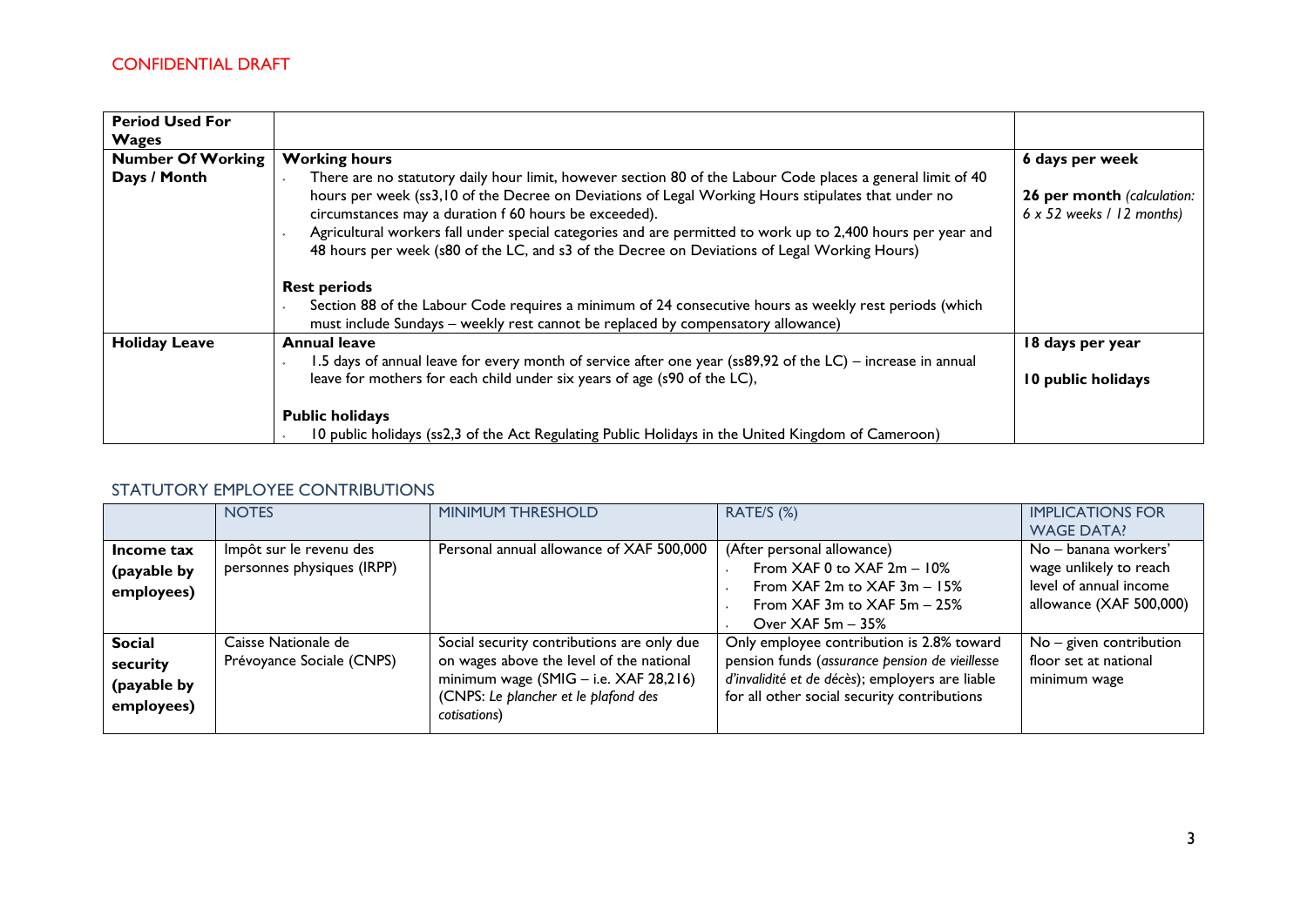# **1.2. Benchmark data**

| <b>MEASURE</b>  | <b>NOTES</b>                                                                                                                                                                        | <b>VALUE (LOCAL</b>                | PRE-TAX        | POST-TAX (NET)    |
|-----------------|-------------------------------------------------------------------------------------------------------------------------------------------------------------------------------------|------------------------------------|----------------|-------------------|
|                 |                                                                                                                                                                                     | <b>CURRENCY)</b>                   | / POST-        | <b>MONTHLY</b>    |
|                 |                                                                                                                                                                                     |                                    | <b>TAX</b>     | <b>COMPARATOR</b> |
|                 |                                                                                                                                                                                     |                                    | <b>FIGURE?</b> |                   |
| <b>National</b> | <b>Current wage rates</b>                                                                                                                                                           | XAF 28,216 per                     | Pre-tax        | XAF 28,216        |
| minimum wage    | From June 2008, the minimum wage is set at XAF 28,216 per month in all sectors                                                                                                      | month                              | (gross)        |                   |
| (NMW)           | including agriculture (Decree No. 2008/2115/PM)                                                                                                                                     |                                    |                |                   |
|                 |                                                                                                                                                                                     |                                    |                |                   |
|                 | Legal treatment of in kind allowances / fringe benefits                                                                                                                             |                                    |                |                   |
|                 | The employer shall provide a regular supply of food to every worker housed with his/her<br>family by the employer, where the worker cannot afford this with his/her own means. This |                                    |                |                   |
|                 | service shall be reimbursed (s66 of the LC)                                                                                                                                         |                                    |                |                   |
|                 | See also CNPS évaluation des avantages en nature - valuing in-kind benefits for social                                                                                              |                                    |                |                   |
|                 | security purposes: e.g. value of employer-provided accommodation valued at one hour's                                                                                               |                                    |                |                   |
|                 | minimum wage / day (CNPS: Calcul des cotisations sociales)                                                                                                                          |                                    |                |                   |
|                 |                                                                                                                                                                                     |                                    |                |                   |
|                 | Defining, fixing and uprating the minimum wage                                                                                                                                      |                                    |                |                   |
|                 | A decree, enacted upon consultation with the National Consultative Commission of the                                                                                                |                                    |                |                   |
|                 | worker, shall establish an inter-professional minimum wage (s62(1) of the LC)                                                                                                       |                                    |                |                   |
|                 | Professional categories and their respective salaries shall be established by a collective                                                                                          |                                    |                |                   |
|                 | agreement or enterprise agreements foreseen at the Title 3 of the present Code (s62(2)                                                                                              |                                    |                |                   |
|                 | of the LC)                                                                                                                                                                          |                                    |                |                   |
| Collectively-   | <b>Cameroon Development Cooperation (CDC - Del Monte) CBA</b>                                                                                                                       | XAF 30,947 per                     | Pre-tax        | XAF 30,947        |
| agreed wage for | The remuneration terms of the CDC CBA are based on the 2009 national sectoral                                                                                                       | month (Cat. A,<br>Echelon $I - ie$ | (gross)        |                   |
| banana sector   | agreement for agriculture (Convention Collective Nationale de l'Agriculture et des Activités<br>Connexes du 13 mai 2009)                                                            | basic rate)                        |                |                   |
| (CAW)           | Salary scale in Annex: Category 1, Echelon A Basic rate is XAF 30,947 / month and XAF                                                                                               |                                    |                |                   |
|                 | 154.73 / hour                                                                                                                                                                       |                                    |                |                   |
|                 | Wages calculated hourly for workers of categories 1 to 6 and monthly for workers of                                                                                                 |                                    |                |                   |
|                 | categories 7 to 12 (article 45) - monthly wage calculated on basis of 25-day working                                                                                                |                                    |                |                   |
|                 | month                                                                                                                                                                               |                                    |                |                   |
|                 | Workers eligible for regular attendance bonuses (2 days / 16 hours of wages if no                                                                                                   |                                    |                |                   |
|                 | absenteeism during one month - half this for one day's absenteeism) (article 49)                                                                                                    |                                    |                |                   |
|                 | Wages to be paid in legal currency only, not in-kind                                                                                                                                |                                    |                |                   |
|                 | Lodging and transportation covered by statutory provisions (employer may provide                                                                                                    |                                    |                |                   |
|                 | housing) – the employer shall endeavour, where necessary, to provide transportation to                                                                                              |                                    |                |                   |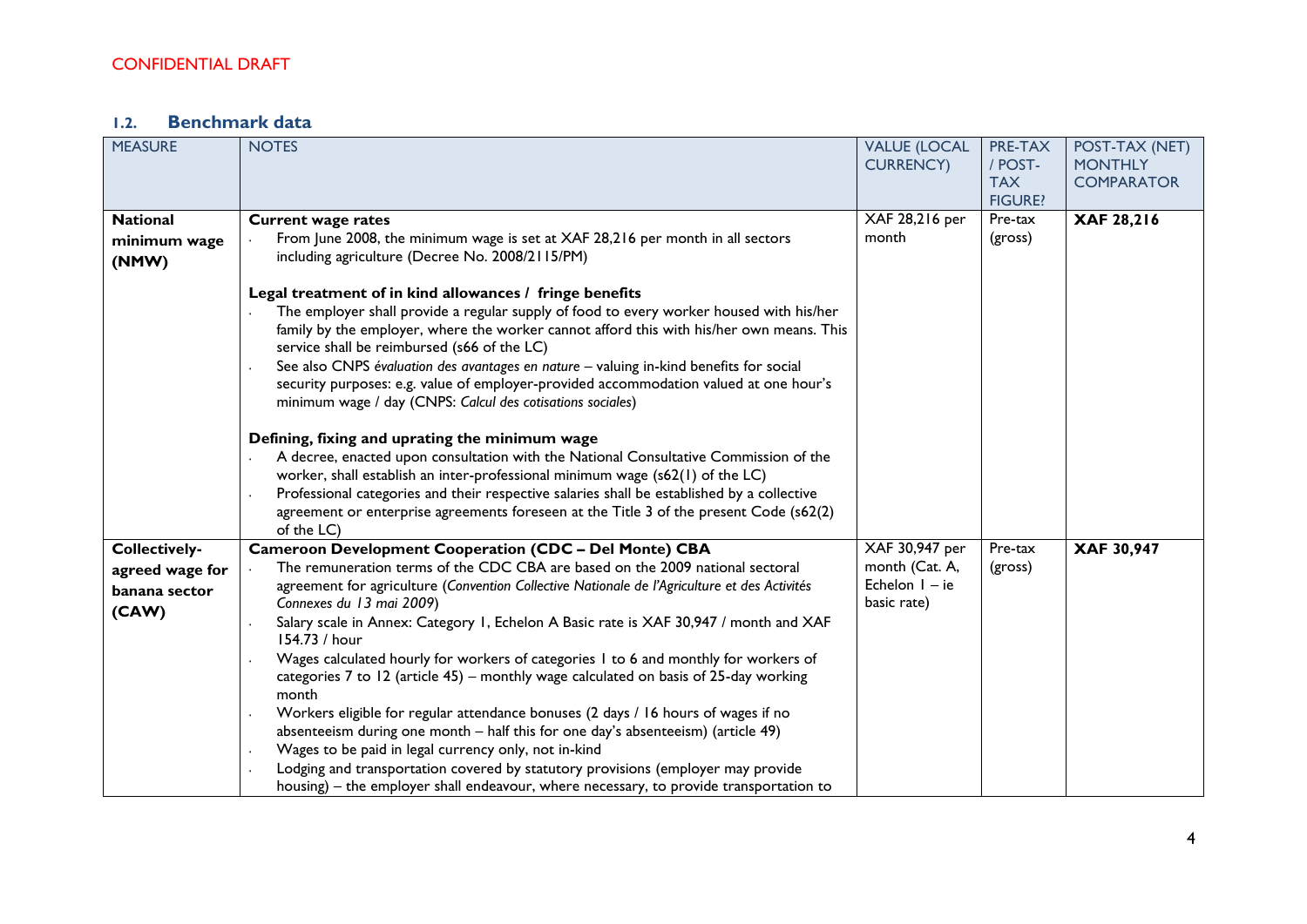| <b>MEASURE</b>                                          | <b>NOTES</b>                                                                                                                                                                                                                                                                                                                                                                                                                                                                                                                                                                                                                                                                                                                                                                                                                                                                                                                                                                                                                                                                                                                                                                                                                                                                                                                                                                                                                                     | <b>VALUE (LOCAL</b><br><b>CURRENCY)</b>                            | PRE-TAX<br>/ POST-<br><b>TAX</b><br><b>FIGURE?</b> | POST-TAX (NET)<br><b>MONTHLY</b><br><b>COMPARATOR</b>                     |
|---------------------------------------------------------|--------------------------------------------------------------------------------------------------------------------------------------------------------------------------------------------------------------------------------------------------------------------------------------------------------------------------------------------------------------------------------------------------------------------------------------------------------------------------------------------------------------------------------------------------------------------------------------------------------------------------------------------------------------------------------------------------------------------------------------------------------------------------------------------------------------------------------------------------------------------------------------------------------------------------------------------------------------------------------------------------------------------------------------------------------------------------------------------------------------------------------------------------------------------------------------------------------------------------------------------------------------------------------------------------------------------------------------------------------------------------------------------------------------------------------------------------|--------------------------------------------------------------------|----------------------------------------------------|---------------------------------------------------------------------------|
|                                                         | workers living within 10km<br>End of year bonus where positive results achieved by the company (article 60)<br>Annual leave allowance increases for every 5 years of service beginning at 18 work days<br>per year (article 42)                                                                                                                                                                                                                                                                                                                                                                                                                                                                                                                                                                                                                                                                                                                                                                                                                                                                                                                                                                                                                                                                                                                                                                                                                  |                                                                    |                                                    |                                                                           |
| <b>National</b><br>poverty line                         | The 2007 ECAM III national household survey (Enquête Camerounaise auprès des ménages)<br>established the national poverty line at XAF 738 / person / day. The poverty line has not<br>been updated since. Note also that this is based on Yaoundé prices.<br>The poverty line refers to an adult's consumption needs : however official documents do<br>not clearly distinguish between individual and household needs (« Un ménage étant pauvre<br>si en moyenne un équivalent-adulte de ce ménage vit avec moins de 738 FCFA par jour ou 22<br>454 FCFA par mois » (INS Annuaire statistique, 2010)<br>Poverty line for 6-person household, following national assumptions, divided by average<br>number of earners (1.2): XAF 22,454 x 6 / 1.2 = XAF 112,270                                                                                                                                                                                                                                                                                                                                                                                                                                                                                                                                                                                                                                                                                  | <b>XAF 738 /</b><br>person / day<br>XAF 22,454 /<br>person / month | Post-tax<br>(net)                                  | XAF 22,454<br>(person)<br>XAF 112,270<br>(household, I.2<br>earners)      |
| <b>WB \$1.25 PPP</b><br>extreme<br>poverty<br>threshold | Source of calculation: World Bank PovCalNet<br>The US\$ 1.25 / day PPP line is derived from the 2005 PPP exchange rate for "individual<br>consumption expenditure by households" (World Bank, 2008): XAF 294.4969 per<br>US\$1.00 (i.e.: XAF 294.4969 buys the same in Cameroon as does US\$1 in USA). This<br>gives a figure of US\$ 1.25 (2005 PPP) = XAF 368.12 for 2005.<br>We have inflated this using the national annual average CPI from 2005 (period of<br>household survey) through to 2011 (IMF projection - latest national CPI figures are for<br>2010) – note that this does not specifically reflect local price increases in banana-growing<br>regions, nor the consumption patterns of poor households; note also that food price<br>inflation grew considerably quicker and higher than CPI though 2007-2009 (see graph<br>below)<br>Average national CPI in 2005: 184.983 (National Statistics Institute / IMF)<br>National CPI in 2011: 221.334 (IMF staff estimate – national figure for 2010 is 215.7)<br>Calculation of US\$ 1.25 (2005 PPP) for 2011: XAF 368.12 x (221.334 / 184.983) = XAF<br>440.46<br>This daily figure is then converted to a monthly comparator figure: XAF 440.46 x 365 / 12<br>$= XAF 13,397.3$<br>The per person monthly figure is converted to a household figure using national<br>assumptions, ie a household of 6 members with 1.2 earners: XAF 13,397.3 $\times$ 6 / 1.2 =<br>XAF 66,986.5 | XAF 440.46 /<br>day / person<br>(2011)                             | Post-tax<br>(net)                                  | XAF 13,397.30<br>(person)<br>XAF 66,986.50<br>(household, I.2<br>earners) |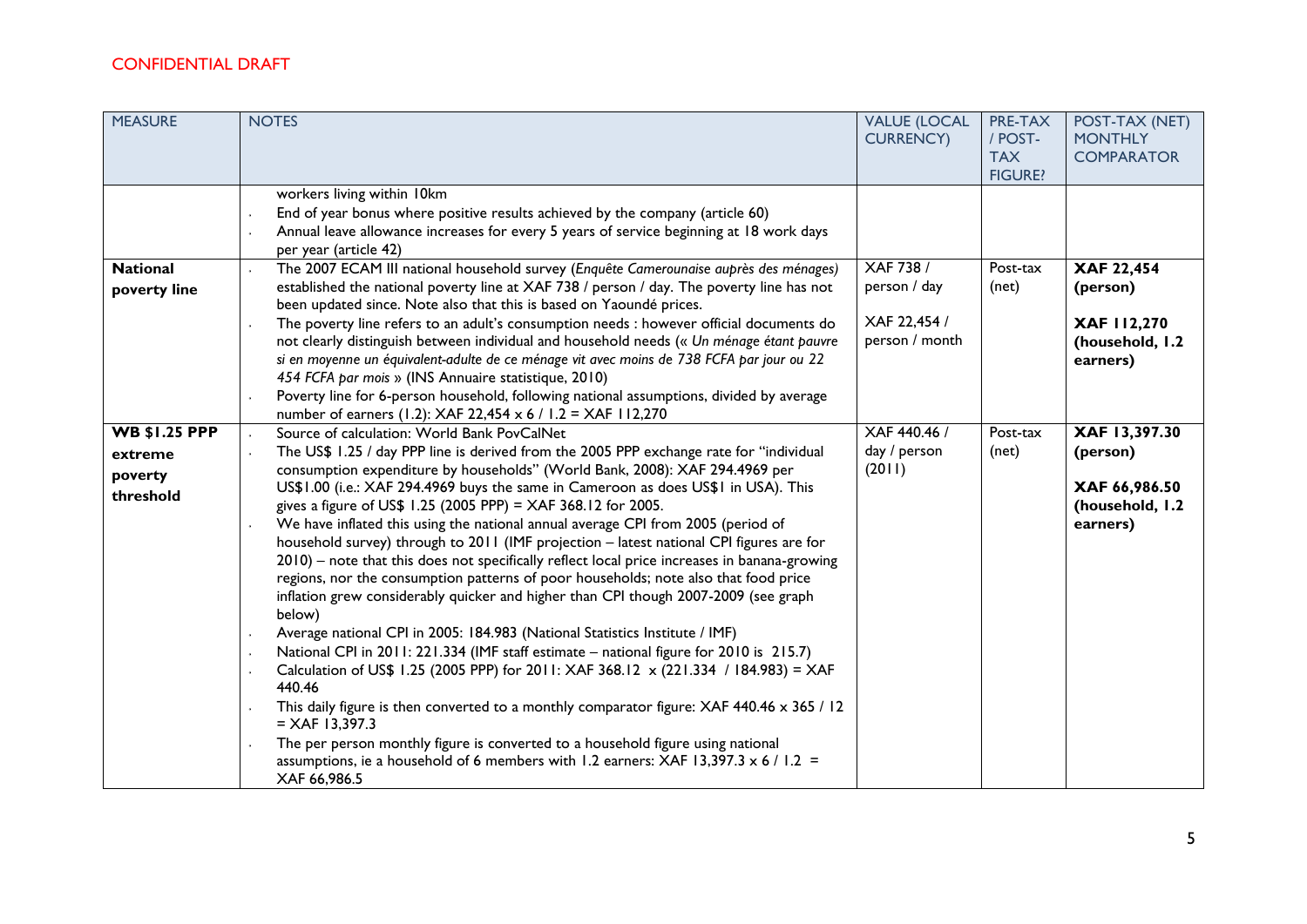| <b>MEASURE</b>                                                                | <b>NOTES</b>                                                                                                                                                                                                                                                                                                                                                                                                                                                                                                                                                                                                                                                                                                                                                                                                                                                                                                                                                                                                                                                                                                                                                                                                                                                                                                                                                                                                                                                                                                                                                                                                                                                                                                                                | <b>VALUE (LOCAL</b><br><b>CURRENCY)</b>                                                                                                                                                         | PRE-TAX<br>/ POST-<br><b>TAX</b><br><b>FIGURE?</b> | POST-TAX (NET)<br><b>MONTHLY</b><br><b>COMPARATOR</b>                                                                                                     |
|-------------------------------------------------------------------------------|---------------------------------------------------------------------------------------------------------------------------------------------------------------------------------------------------------------------------------------------------------------------------------------------------------------------------------------------------------------------------------------------------------------------------------------------------------------------------------------------------------------------------------------------------------------------------------------------------------------------------------------------------------------------------------------------------------------------------------------------------------------------------------------------------------------------------------------------------------------------------------------------------------------------------------------------------------------------------------------------------------------------------------------------------------------------------------------------------------------------------------------------------------------------------------------------------------------------------------------------------------------------------------------------------------------------------------------------------------------------------------------------------------------------------------------------------------------------------------------------------------------------------------------------------------------------------------------------------------------------------------------------------------------------------------------------------------------------------------------------|-------------------------------------------------------------------------------------------------------------------------------------------------------------------------------------------------|----------------------------------------------------|-----------------------------------------------------------------------------------------------------------------------------------------------------------|
| <b>WB \$2 PPP</b><br>poverty<br>threshold<br><b>Median national</b><br>income | Calculation as above: US\$2 / day = XAF 588.992 @ 2005 PPP, inflated to XAF 704.74 for<br>2011.<br>Monthly figure: XAF 704.74 x 365 / 12 = XAF 21,435.72 / month<br>Household figure: XAF 21,435.72 x 6 / 1.2 = XAF 107,178.6<br>The 2005 EESI survey of employment and informal economy indicates an average income<br>per adult equivalent of XAF 23,800 (national), with a lower average of XAF 18,000 in rural<br>areas (calculation from EESI 2005 data by Nguetse Tegoum et al:<br>www.iza.org/conference files/worldb2010/nguetse tegoum p6005.pdf)<br>The same 2005 EESI survey (see p.38, www.ilo.org/wcmsp5/groups/public/---ed dialogue/--<br>-dialogue/documents/publication/wcms 166750.pdf) indicates significant differences<br>between formal and informal economy incomes: the average monthly wage in non-<br>agricultural informal employment was XAF 27,300 and XAF 11.100 in agricultural informal<br>employment; compared to XAF 137,400 in para-statal companies, XAF 124,300 in the<br>public sector and XAF 103,600 in the private sector. Some 60% of workers in the informal<br>economy earned less than XAF 6,000 / month.<br>The national official figure of GDP per capita (note this is a different measure to the<br>World Bank GNI per capita) is: XAF 594,300 / year (2009) (Services du Premier Ministre).<br>This equates to XAF 49,525 / month<br>Ministry of Agriculture data from 2011, give the (significantly lower) regional averages of<br>GDP per inhabitant for banana-producing regions as follows (note that these are macro-<br>economic averages, and not comparable to salary data):<br>Zone forestière monomodale (Provinces du Littoral et du Sud Ouest) XAF<br>21,264 / person / month | XAF 704.74 /<br>day / person<br>(2011)<br>XAF 23,800 /<br>month (2005 -<br>national)<br>XAF 18,000 /<br>month (2005 -<br>rural)<br>XAF 49,525 /<br>person / month<br>(GDP per capita<br>$-2009$ | Post-tax<br>(net)<br>Post-tax<br>(net)             | XAF 21,435.72<br>(person)<br>XAF 107,178.6<br>(household, I.2<br>earners)<br>XAF 23,800<br>$(2005 - national)$<br>XAF 18,000 /<br>month (2005 -<br>rural) |
| <b>Cost of living</b><br>expressed as<br>basket of goods<br>/ cost of basic   | Zone forestière bimodale (Province du Centre, Sud et Est) XAF14,585 FCFA /<br>$\geq$<br>person / month<br>Source : Minader, Investir au Cameroun<br>The 2007 ECAM III survey established a basic needs basket (panier de biens de<br>consommation) of 61 items - including food (based on 2900 calories / person / day) and<br>non-food goods (including fuel) and basic services (INS ECAM 3, 2007)<br>The cost of the basket was set at XAF 22,454 / month<br>While the poverty line based on the basket has not been updated since 2007, it is possible<br>to inflate the basket cost to 2011 prices, using the national CPI index:                                                                                                                                                                                                                                                                                                                                                                                                                                                                                                                                                                                                                                                                                                                                                                                                                                                                                                                                                                                                                                                                                                      | XAF 25,323.88 /<br>person / month<br>(2011 prices)                                                                                                                                              | Post-tax<br>(net)                                  | XAF 25,323.88<br>(person)<br>XAF 126,619.39<br>(household, I.2<br>earners)                                                                                |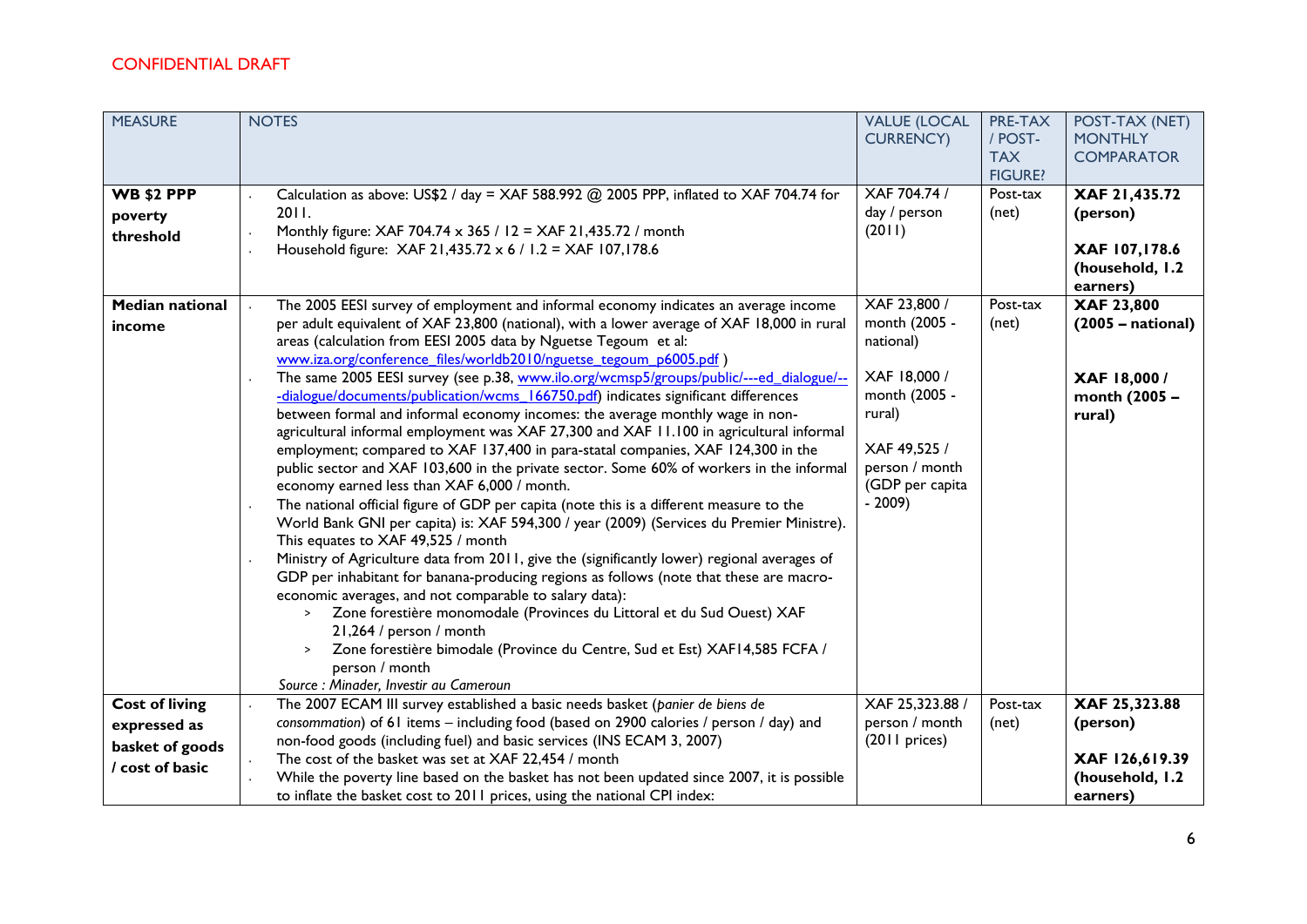| <b>MEASURE</b> | <b>NOTES</b>                                                                                                                                                                                                                                                                                                                                                                                                                                                                                                                                                                                                                                                                                                                                                                                                                                                                                                                                                                                                                                                                                | <b>VALUE (LOCAL</b><br><b>CURRENCY</b> ) | PRE-TAX<br>/ POST-<br><b>TAX</b><br><b>FIGURE?</b> | POST-TAX (NET)<br><b>MONTHLY</b><br><b>COMPARATOR</b> |
|----------------|---------------------------------------------------------------------------------------------------------------------------------------------------------------------------------------------------------------------------------------------------------------------------------------------------------------------------------------------------------------------------------------------------------------------------------------------------------------------------------------------------------------------------------------------------------------------------------------------------------------------------------------------------------------------------------------------------------------------------------------------------------------------------------------------------------------------------------------------------------------------------------------------------------------------------------------------------------------------------------------------------------------------------------------------------------------------------------------------|------------------------------------------|----------------------------------------------------|-------------------------------------------------------|
| services       | 2007 CPI national average: 196.242 (National Statistics Institute / IMF)<br>$\geq$<br>2011 CPI national average: 221.334 (IMF staff estimate - national figure for 2010<br>is $215.7$ )<br>Calculation of basic needs basket cost for 2011: XAF 22,454 x (221.334<br>$\geq$<br>$(196.242)$ = XAF 25,323.88 / person / month<br>This can be calculated for a household on the basis of national assumptions $-$ i.e.<br>6-member household with 1.2 earners: XAF 25,323.88 $\times$ 6 / 1.2 = XAF<br>126,619.39 / month / household<br>Note also that food price inflation was markedly higher than overall CPI from 2007-2009<br>- see graph below<br>Banana Link / Peuples Solidaires (2011) fieldwork (based on questions relating to basic<br>expenditure asked to a sample of 15 workers selected at random) identified the following<br>parameters for living costs for a family of 4 (noting that average household six is 6); food<br>XAF 30,000; rent XAF 14,000; electricity XAF 3,500; gas XAF 7,500; education XAF<br>1,200; other expenses 10,000; totalling XAF 66,200 / month |                                          |                                                    |                                                       |

| <b>MEASURE</b>            | <b>NOTES</b>                                                                       | <b>VALUE (LOCAL</b> | PRE-TAX /      | POST-TAX (NET)     |
|---------------------------|------------------------------------------------------------------------------------|---------------------|----------------|--------------------|
|                           |                                                                                    | <b>CURRENCY)</b>    | POST-TAX       | <b>COMPARATOR</b>  |
|                           |                                                                                    |                     | <b>FIGURE?</b> |                    |
| <b>Salary aspirations</b> | The 2010 EESI 2 Employment and Informal Economy survey included questions          | 'Minimum            | Post-tax       | 'Minimum           |
| and minimum 're-          | on the wage aspirations of young job-seekers, and the minimum wage that would      | acceptable salary'  | (net)          | acceptable salary' |
| entry wage'               | necessary for them to accept a job offer [salaire de réservation] (see             | XAF 47,666 /        |                | XAF 47,666 /       |
| acceptable to             | www.statistics-cameroon.org/downloads/EESI2/Situation marche travail fr.pdf)       | month (2010, with   |                | month              |
|                           | While the survey did not include job-seekers without a formal education, for       | CEPE primary        |                |                    |
| unemployed                | those workers aged 17-40 surveyed with the lowest level of education               | education           |                |                    |
| workers                   | qualification (CEPE – primary education certificate, 6 years), the average minimum | certificate)        |                |                    |
|                           | acceptable salary was XAF 47,666 / month                                           |                     |                |                    |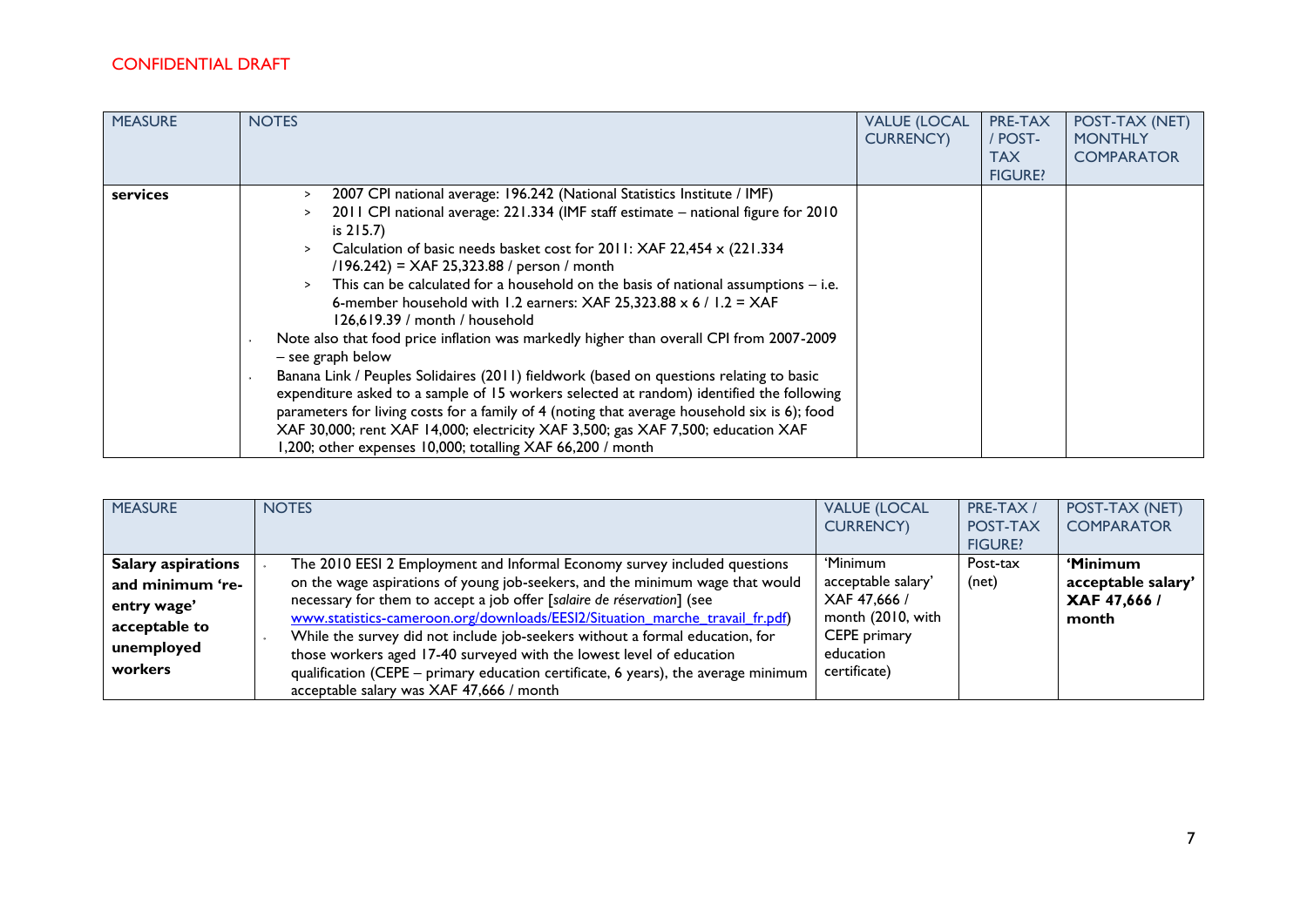

#### **LEGISLATION**

- ∙ Labour Code, Law No. 92/007 of 14 August 1992 [online] Available at:<http://www.ilo.org/dyn/natlex/docs/WEBTEXT/31629/64867/E92CMR01.htm>
- ∙ Decree No. 2008/2115/PM of 24 June 2008 on inter-professional minimum wages (SMIG) [pdf] Available at : [www.legicam.org/index.php?option=com\\_docman&task=doc\\_download&gid=74&Itemid=](http://www.legicam.org/index.php?option=com_docman&task=doc_download&gid=74&Itemid)
- ∙ Decree on Deviations of Legal Working Hours, Decree No. 95-677 of 18 December 1995 [online] Available at: <http://www.ilo.org/dyn/travail/docs/44/Decree%20on%20Working%20Time.pdf>
- ∙ Centre des Liaisons Européennes et Internationales de Sécurité Sociale (CLEISS) Social Security Report, 2011. *Le régime camerounais de sécurité sociale* [online] Available at:<http://www.ilo.org/dyn/travail/docs/2198/Cleiss%20Social%20Security%20Report%20-%20Cameroun.pdf>
- ∙ Act Regulating Public Holidays in the United Kingdom of Cameroon, Act No. 73-05 of 7 December 1973 [online] Available at: <http://www.ilo.org/dyn/travail/docs/43/Public%20Holiday%20Act.pdf>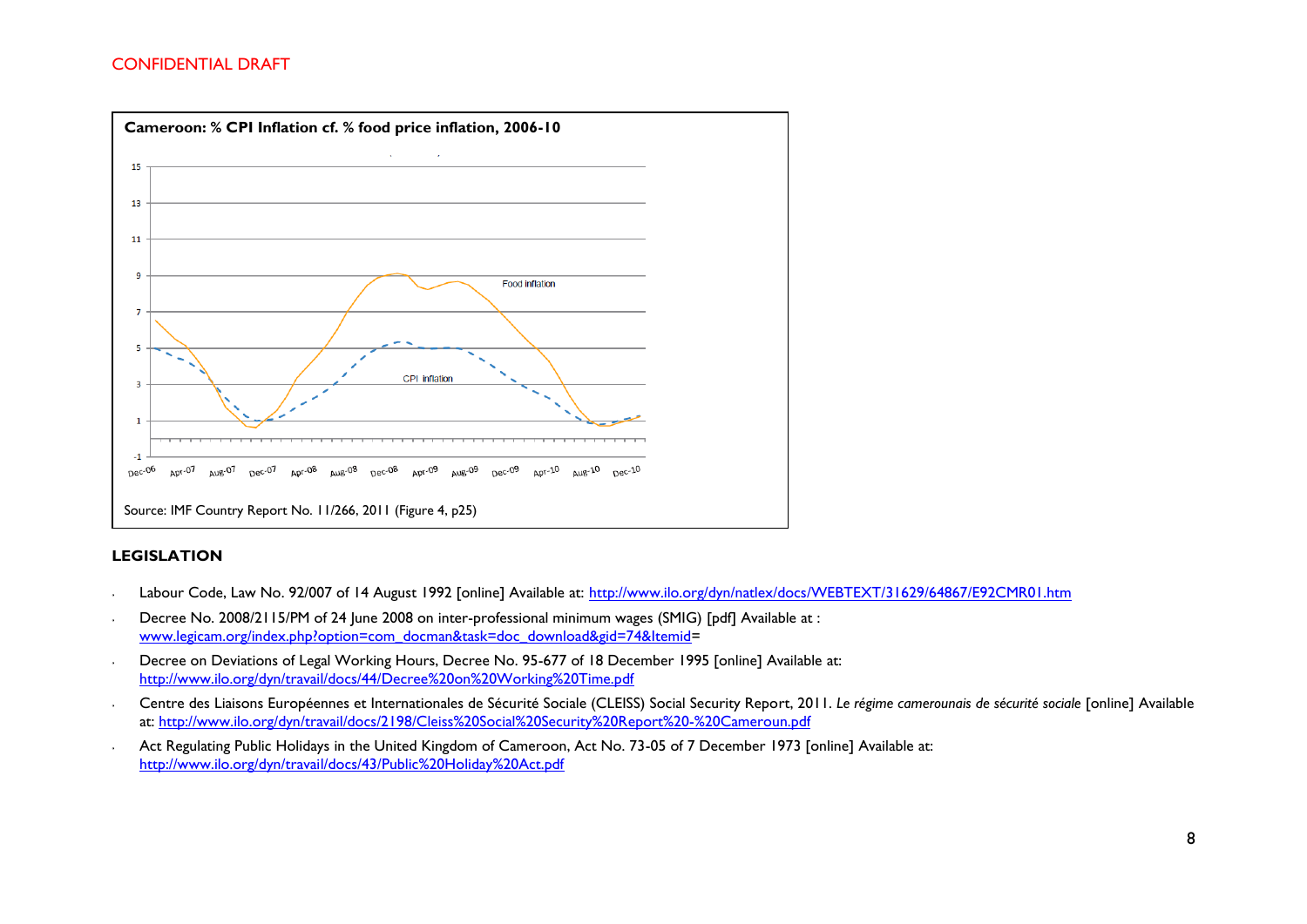∙ National Collective Agreement governing Agricultural Undertakings and Related Activities *(Convention Collective Nationale de l'Agriculture et Activités Connexes)* 13 May 2009

#### **SOURCES**

- ∙ Banana Link, n.d. *Decent Work for African Plantation Workers* [online] Available at: [http://www.bananalink.org.uk/webfm\\_send/16](http://www.bananalink.org.uk/webfm_send/16)
- ∙ Banana Link and Peuples Solidaires, 2011. *West Africa Mission Report Summary* [online] Available at: [http://www.bananalink.org.uk/webfm\\_send/17](http://www.bananalink.org.uk/webfm_send/17)
- Baye, F.M. and Epo, B.N.,2011. *Inequality Decomposition by Regressed-Income Sources in Cameroon*, Paper prepared for the Special IARIW-SSA Conference on Measuring National income, Wealth, Poverty, and Inequality in African Countries, Cape Town, South Africa, September 28-October 1, 2011 [pdf] Available at: <http://www.iariw.org/papers/2011/Baye-EpoPaper.pdf>
- ∙ Bime M.J. and Mbanasor J, 2011. Determinants of informal savings amongst vegetable farmers in North West Region, Cameroon. Journal of Development and Agricultural Economics Vol. 3(12), pp. 588-592, 26 October, 2011 [pdf] Available at: <http://www.academicjournals.org/JDAE/PDF/Pdf2011/Oct/26%20Oct/Bime%20and%20Mbanasor.pdf>
- ∙ Caisse Nationale de Prévoyance Sociale (CNPS) website. *Calcul des cotisations sociales* [online] Available at : [http://www.cnps.cm/index.php?option=com\\_content&view=article&id=97:calcul&catid=57:demarche&Itemid=93](http://www.cnps.cm/index.php?option=com_content&view=article&id=97:calcul&catid=57:demarche&Itemid=93)
- ∙ Caisse Nationale de Prévoyance Sociale (CNPS) website. *Le plancher et le plafond des cotisations* [online] Available at : [http://www.cnps.cm/index.php?option=com\\_content&view=article&id=95:plafond-cotisations&catid=58:declaration-des-salaires&Itemid=94](http://www.cnps.cm/index.php?option=com_content&view=article&id=95:plafond-cotisations&catid=58:declaration-des-salaires&Itemid=94)
- ∙ Growth and Employment Strategy Paper (GESP), 2009. Reference Framework for Government Action over the Period 2010-2020 [pdf] Available at: [http://www.minepat.gov.cm/attachments/006\\_gesp.pdf](http://www.minepat.gov.cm/attachments/006_gesp.pdf)
- ∙ Institut National de la Statistique (INS) Annuaire statistique, 2010 [online] Available at : [www.statistics-cameroon.org/news.php?id=83;](http://www.statistics-cameroon.org/news.php?id=83) *Chapitre 5 : Habitat et Conditions de Vie* [pdf] Available at : [www.statistics-cameroon.org/downloads/annuaire2010/chap5.pdf](http://www.statistics-cameroon.org/downloads/annuaire2010/chap5.pdf)
- ∙ Institut National de la Statistique (INS) ECAM 3, 2007. *Troisième enquête Camerounaise auprès des ménages* [pdf] Available at : <http://nada.stat.cm/index.php/ddibrowser/53/download/288>
- ∙ Institut National de la Statistique (INS) Report, 2003. *Deuxième enquête Camerounaise auprès des ménages : Rapport d'exécution* [pdf] Available at : [http://data.cameroun-foret.com/system/files/06\\_05\\_30.pdf](http://data.cameroun-foret.com/system/files/06_05_30.pdf)
- ∙ International Labour Organisation, 2011. *Cameroon – Minimum Wages,* TRAVAIL legal databases [online] Available at : [http://www.ilo.org/dyn/travail/travmain.sectionReport1?p\\_lang=en&p\\_countries=CM&p\\_sc\\_id=1&p\\_year=2011&p\\_structure=1](http://www.ilo.org/dyn/travail/travmain.sectionReport1?p_lang=en&p_countries=CM&p_sc_id=1&p_year=2011&p_structure=1)
- ∙ International Labour Organisation, 2011. *Cameroon – Working time,* TRAVAIL legal databases [online] Available at : [http://www.ilo.org/dyn/travail/travmain.sectionReport1?p\\_lang=en&p\\_countries=CM&p\\_sc\\_id=1001&p\\_year=2011&p\\_structure=2](http://www.ilo.org/dyn/travail/travmain.sectionReport1?p_lang=en&p_countries=CM&p_sc_id=1001&p_year=2011&p_structure=2)
- ∙ International Monetary Fund (IMF) Country Report No. 11/266, 2011. *Cameroon* [pdf] Available at:<http://www.imf.org/external/pubs/ft/scr/2011/cr11266.pdf>
- ∙ International Monetary Fund (IMF), 2010. *Cameroon: Poverty Reduction Strategy Paper* [pdf] Available at:<http://www.imf.org/external/pubs/ft/scr/2010/cr10257.pdf>
- ∙ Ministère de l'Agriculture et du Développement Rural (Minader) website. *Vivrier : Objectif nourrir la CEMAC,* Investir au Cameroun [online] Available at: <http://www.investiraucameroun.com/rubriques/53-actualites/291-vivrier--objectif-nourrir-la-cemac>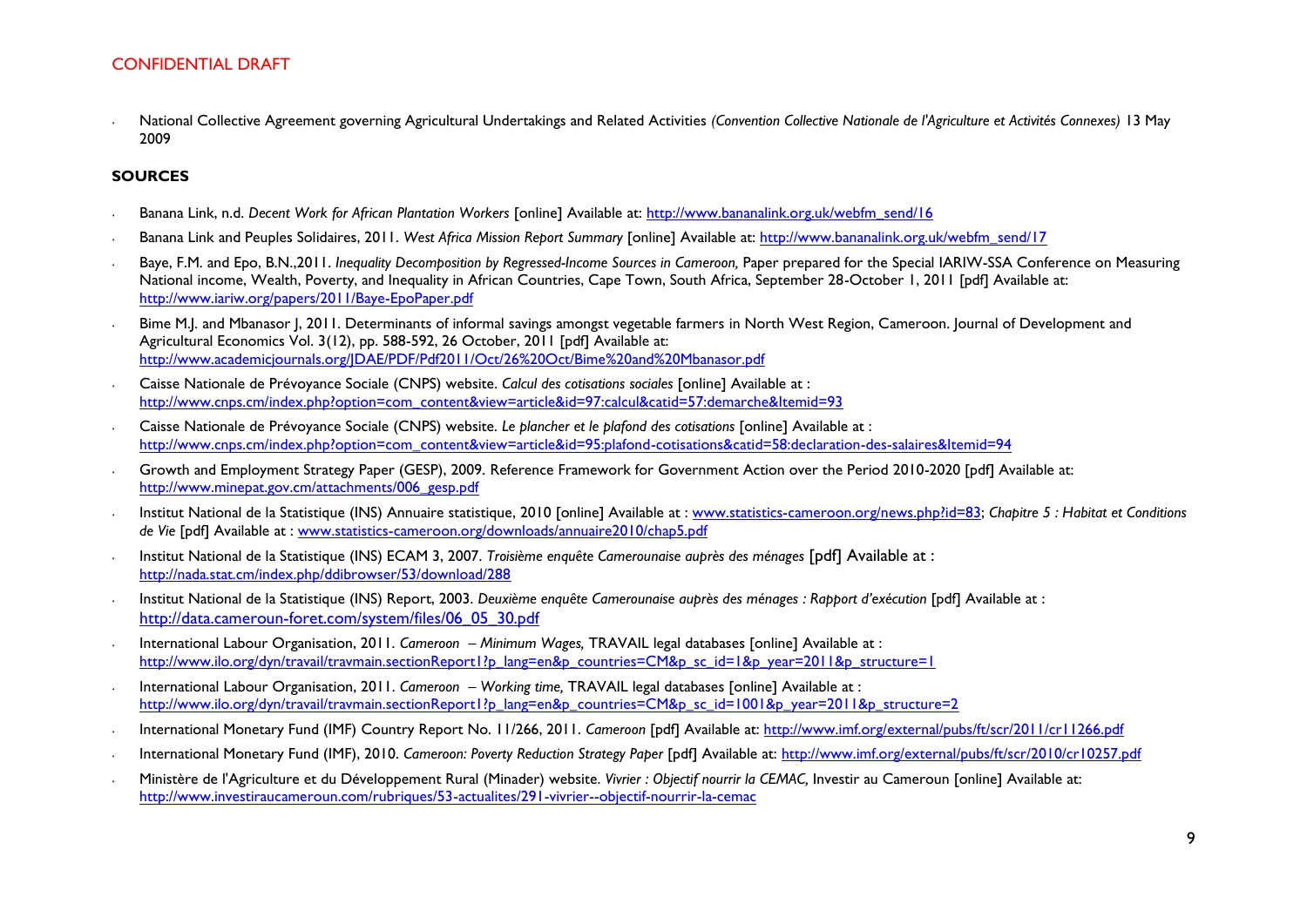- ∙ Services du Premier Ministre website. Conseil d'appui à la réalisation des contrats de partenariat : *L'économie du Cameroun* [online] Available at : [http://ppp](http://ppp-cameroun.com/economie.html)[cameroun.com/economie.html](http://ppp-cameroun.com/economie.html)
- ∙ World Bank website, last accessed 13 December 2011 [online] Available at: <http://data.worldbank.org/country/cameroon>

#### **ILO CONVENTIONS**

- ∙ Cameroon has ratified the Minimum Wage-Fixing Machinery Convention, 1928; the Minimum Wage Fixing Machinery (Agriculture) Convention, 1951; and the up-todate Minimum Wage Fixing Convention, 1970.
- ∙ In its 2009 comment on the Government's report, the Committee of Experts on the Application of Conventions and Recommendations noted that the report on "Trends, profile and determinants of poverty in Cameroon in 2007", published by the National Institute of Statistics indicated that the monetary poverty threshold in 2007 – i.e. before the last increase in the guaranteed inter-occupational minimum wage (SMIG) – was XAF 22,454 per month. The report concluded that a worker earning only the SMIG (XAF 23,500 at the time), living alone and receiving no additional income in kind struggled to meet his critical needs and dropped into poverty as soon as he had to support an additional person in his household.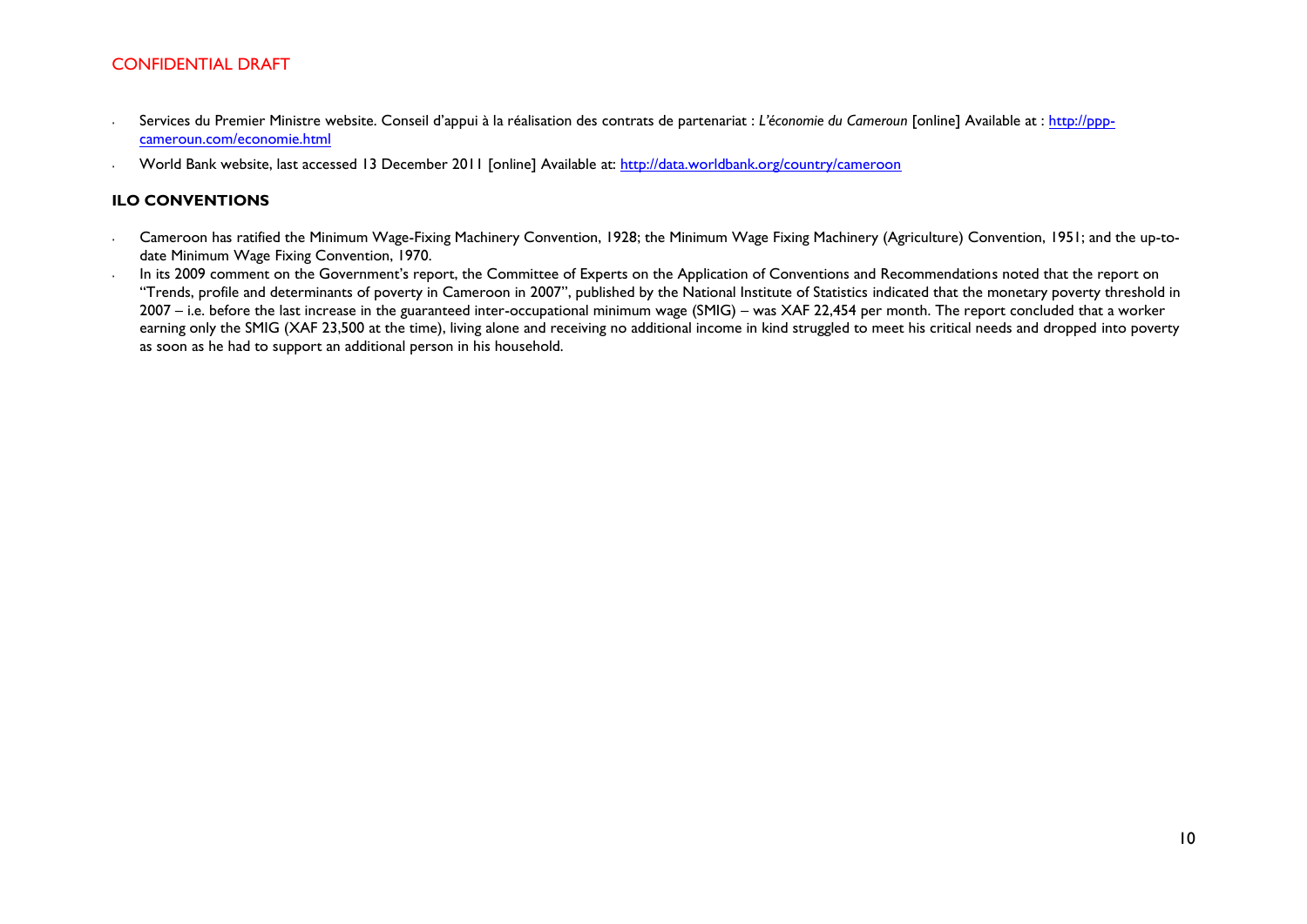# <span id="page-10-0"></span>**2. Colombia**

| World Bank 2005 PPP                          | $US$ I = COP I191.74 (2005 PPP)$ |
|----------------------------------------------|----------------------------------|
| (see PovCalNet)                              |                                  |
| Current exchange rate                        | $US$ I = COP I,882.50$           |
| – <u>www.xe.com</u> (accessed at 6 Jan 2012) |                                  |

### **OVERVIEW**

- ∙ There are 320 mainly medium-sized farms (20-100 hectares) in Uraba (70% of production) and a mixture of small farms and large plantations in Magdalena (30% of production).
- ∙ A sixth single national collective bargaining agreement (CBA) covering some 80% of medium and large farms (nearly all in Uraba and some in Magdalena) was negotiated and signed for the period 2011-2013 between the banana industry association, Augura, and the agro-industrial wokers' union. As a result, collectively bargained wages and cash and non-cash benefits are considerably high with workers reportedly earning up to double the agricultural minimum wage.
- The Colombian government adopted in 2010 a new 'multidimensional' method of measuring poverty, alongside the previous income-only measure, known as the multidimensional poverty index (MPI) – *Indice de Pobreza Multidimensional (IPM) –* which assesses poverty in terms of education, health and living standards (such as assets and housing).
- ∙ Recent public debate has focused on the adequacy of the new (monetary) national 'poverty line', which was revised down from the previous figure of COP 281,385 (2009) to c.COP 187,079 (2010) per person. The revision was made on the basis of the latest ENIG (National Income and Expenditure Survey – 2006/2007).

### **2.1. Assumptions**

### HOUSEHOLD SIZE, NO. OF DEPENDENTS AND NO. OF EARNERS

|                                                                | <b>NOTES</b>                                                                                                                                                                                                                                                                                                                                                                                                                                | <b>VALUE</b>                              |
|----------------------------------------------------------------|---------------------------------------------------------------------------------------------------------------------------------------------------------------------------------------------------------------------------------------------------------------------------------------------------------------------------------------------------------------------------------------------------------------------------------------------|-------------------------------------------|
| <b>Average Family Size</b><br>Of Typical Banana<br>Worker      | The national average household size in 2010 was 3.7 (DANE, 2011); the average was 4.2 for the Atlantic region<br>(including Magdalena-Uraba, the focus of Colombian banana growing)<br>32.7% of head of household were women (DANE, 2011)                                                                                                                                                                                                   | 4.2 members<br>(Atlantic region)          |
| <b>Typical Number Of</b><br><b>Wage Earners /</b><br>Household | 60.8% of household members were wage earners (aged 12 or over) in Atlantic region (DANE, 2008) – therefore,<br>given that this constitutes 4,217,647 of a total of 9,445,469 (44.3%), the average number of wage earners is: (4.2 /<br>$100 \times 44.3 = 1.86$ [Children from twelve to fourteen (12-14) years old may work a maximum of four (4) hours a<br>day and twenty-four (24) hours a week in light jobs (Article 161 of the LC).] | 1.86 wage<br>earners (Atlantic<br>region) |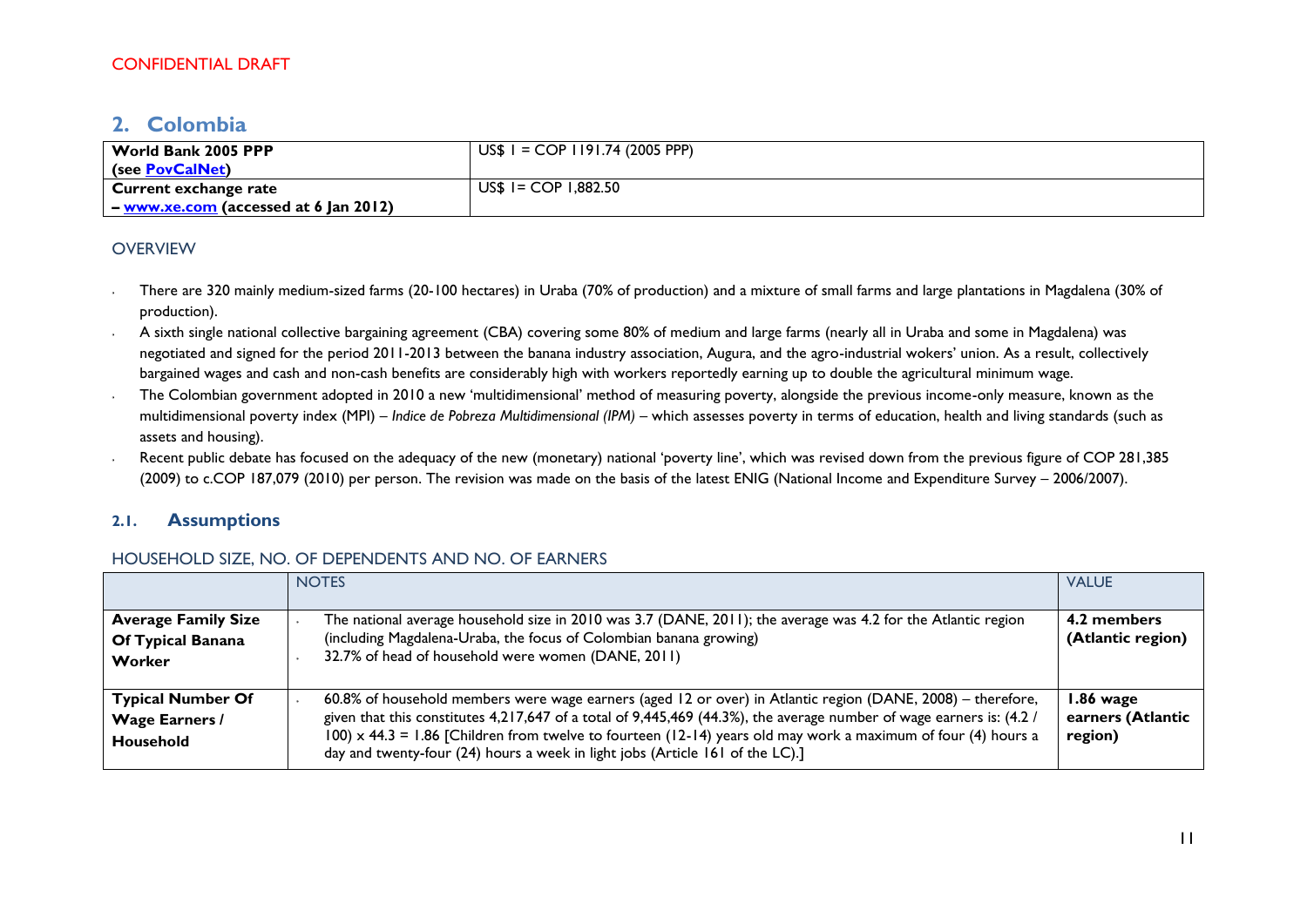# DAILY, WEEKLY AND MONTHLY WAGES

|                                                    | <b>NOTES</b>                                                                                                                                                                                                                                                                                                                                                                                                                                                                                                                                                                                                                                                                                                                                                                                                                                                   | <b>VALUE</b>                                               |
|----------------------------------------------------|----------------------------------------------------------------------------------------------------------------------------------------------------------------------------------------------------------------------------------------------------------------------------------------------------------------------------------------------------------------------------------------------------------------------------------------------------------------------------------------------------------------------------------------------------------------------------------------------------------------------------------------------------------------------------------------------------------------------------------------------------------------------------------------------------------------------------------------------------------------|------------------------------------------------------------|
| <b>Most Common Period</b><br><b>Used For Wages</b> | Minimum wage is set at a monthly rate in legislation (Decree No. 4834 as amended by No. 033)                                                                                                                                                                                                                                                                                                                                                                                                                                                                                                                                                                                                                                                                                                                                                                   | <b>Monthly</b>                                             |
| <b>Number Of Working</b>                           | <b>Working hours</b>                                                                                                                                                                                                                                                                                                                                                                                                                                                                                                                                                                                                                                                                                                                                                                                                                                           | 6 days per week                                            |
| Days / Month                                       | Maximum duration of a normal working day is 8 hours a day or 48 hours a week with the exception of work that<br>is especially unhealthy or dangerous; managerial and supervisory workers, and intermittent work; and in<br>emergency situations (s161 of the LC)<br>Employer and employee may agree to flexible working hours, so that the daily working hours are averaged over<br>the week, with a minimum of 4 hours and a maximum of 10 hours per day, distributed over six days per week at<br>most $(ssl61(a), d)$ , 162 (1-a,b,c), 163 of the LC).<br>Where shift work is not continuous, the working day can be extended beyond 8 hours, provided the average<br>hours over a reference period of 3 weeks do not exceed the 8 hours limit. The hours worked beyond normal<br>working hours are not considered overtime hours (ss161(c), 165 of the LC) | 26 per month<br>(calculation: 6 x 52<br>weeks / 12 months) |
|                                                    | <b>Rest periods</b><br>Weekly rest periods should have a duration of 24 hours and occur on Sunday (s172 of the LC) The employer and<br>the employee may agree that said work period be performed in flexible work hours distributed in a maximum of<br>six (6) days a week (s161 of the LC), with a mandatory rest day of 24 hours on Sunday (s172 of the LC) unless the<br>employer and the worker agree that the weekly rest day is on Saturday (s179 (para 1) of the LC).                                                                                                                                                                                                                                                                                                                                                                                   |                                                            |
| <b>Holiday Leave</b>                               | <b>Annual leave</b>                                                                                                                                                                                                                                                                                                                                                                                                                                                                                                                                                                                                                                                                                                                                                                                                                                            | 15 days per year                                           |
|                                                    | After one year, workers are entitled to 15 consecutive work days of annual leave (s186(1) of the LC)<br><b>Public holidays</b>                                                                                                                                                                                                                                                                                                                                                                                                                                                                                                                                                                                                                                                                                                                                 | 18 public holidays                                         |
|                                                    | All workers are entitled to leave with pay on the 18 established public holidays ( $s177(1)$ ) in the LC) – any worker<br>who performs work during public holidays is entitled to a 75% premium to the normal salary (s179(1) of the LC)                                                                                                                                                                                                                                                                                                                                                                                                                                                                                                                                                                                                                       |                                                            |

### STATUTORY EMPLOYEE CONTRIBUTIONS

|            | <b>NOTES</b>               | <b>MINIMUM THRESHOLD</b>                           | RATE/S $(%)$ | <b>IMPLICATIONS FOR WAGE DATA?</b>      |
|------------|----------------------------|----------------------------------------------------|--------------|-----------------------------------------|
|            |                            |                                                    |              |                                         |
|            |                            |                                                    |              |                                         |
|            |                            |                                                    |              |                                         |
| Income tax | Impuesto sobre Renta (DIAN | Basic tax allowance is UVT 1090 / year. JUVT means | Progressive, | Unlikely – given that $2011$ annual tax |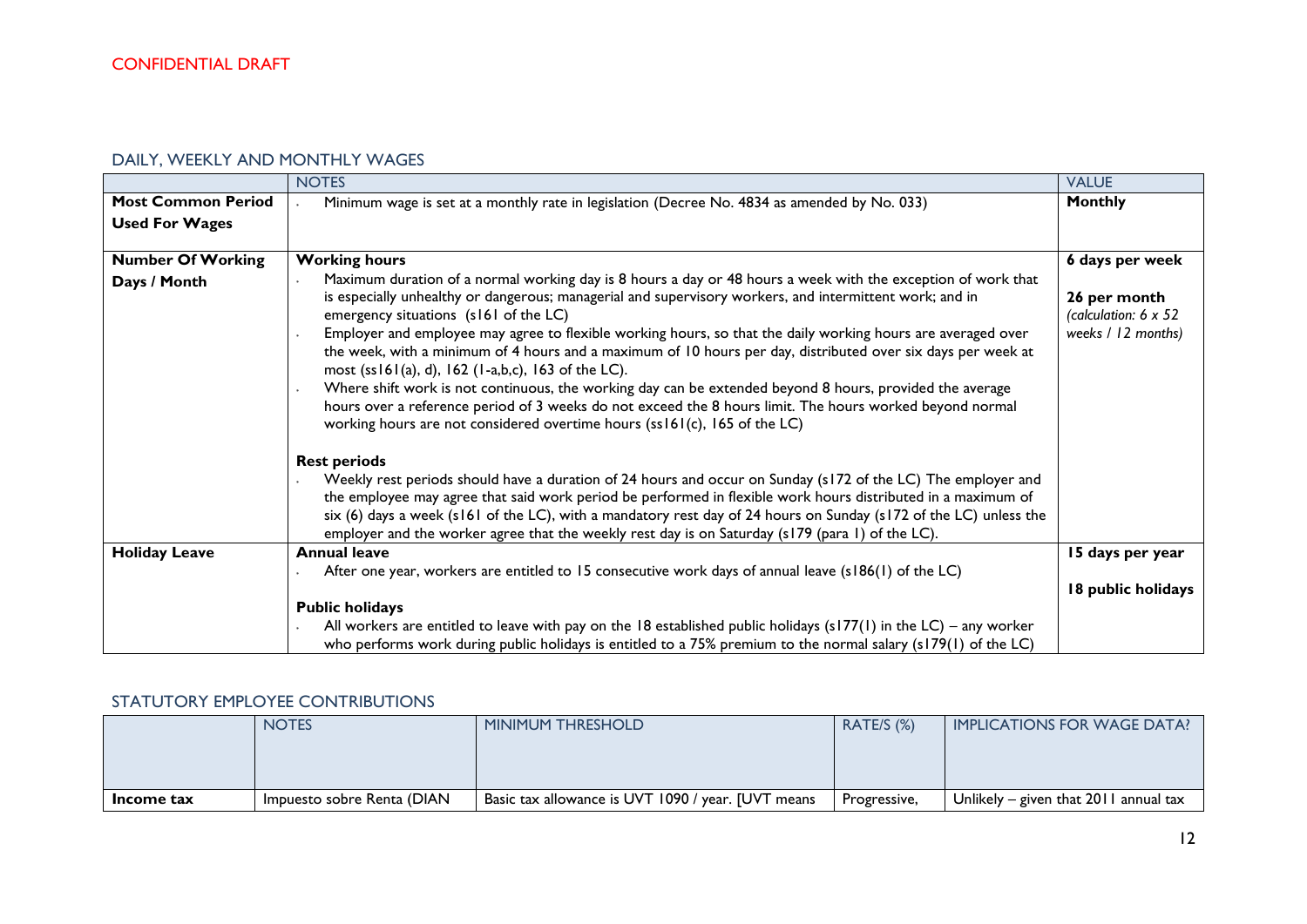| (payable by<br>employees)                           | website)                                                                                                                                                                                | "Unidad de Valor Tributario" - Tax Value Unit.<br>Instead of setting a range in Colombian pesos, DIAN<br>has a UVT value that is updated at least every year.<br>As of 2010, one UVT is equal to COP \$25.132] | from 0% to<br>33%.          | allowance equates to $[1090 \times 25132]$<br>COP 27.4m, and annual minimum<br>wage arises only to c.COP 7.6m /<br>year. |
|-----------------------------------------------------|-----------------------------------------------------------------------------------------------------------------------------------------------------------------------------------------|----------------------------------------------------------------------------------------------------------------------------------------------------------------------------------------------------------------|-----------------------------|--------------------------------------------------------------------------------------------------------------------------|
| <b>Social security</b><br>(payable by<br>employees) | The integral social security<br>system is established for<br>pensions, healthcare, work-<br>related risks (Ministerio de<br>Salud y Protección Social<br>República de Colombia website) | Every employer has the obligation to enrol employees<br>in the social security entities that the employee<br>voluntarily chooses.                                                                              | 4% healthcare<br>4% pension | $Yes - 47.5%$ of the population<br>contributes to social security schemes<br>(DANE 2010 ECV, 2011)                       |

# **2.2. Benchmark data**

| <b>MEASURE</b>                           | <b>NOTES</b>                                                                                                                                                                                                                                                                                                                                                                                                                                                                                                                                                                                                                                                                                                                                                                                                                                                                                                                                                                                                                                                                                                                                                                                                                                                                                                                              | <b>VALUE</b><br>(LOCAL                                                                    | PRE-TAX /<br>POST-TAX | POST-TAX<br>(NET)           |
|------------------------------------------|-------------------------------------------------------------------------------------------------------------------------------------------------------------------------------------------------------------------------------------------------------------------------------------------------------------------------------------------------------------------------------------------------------------------------------------------------------------------------------------------------------------------------------------------------------------------------------------------------------------------------------------------------------------------------------------------------------------------------------------------------------------------------------------------------------------------------------------------------------------------------------------------------------------------------------------------------------------------------------------------------------------------------------------------------------------------------------------------------------------------------------------------------------------------------------------------------------------------------------------------------------------------------------------------------------------------------------------------|-------------------------------------------------------------------------------------------|-----------------------|-----------------------------|
|                                          |                                                                                                                                                                                                                                                                                                                                                                                                                                                                                                                                                                                                                                                                                                                                                                                                                                                                                                                                                                                                                                                                                                                                                                                                                                                                                                                                           | <b>CURRENCY</b> )                                                                         | <b>FIGURE?</b>        | <b>COMPARATOR</b>           |
| <b>National</b><br>minimum wage<br>(NMW) | <b>Current wage rates</b><br>The national minimum wage for 2012 is COP 566,700 per month for workers in both<br>urban and rural sectors (Decree No. 4919)<br>An additional transportation allowance (auxilio de transporte) is set at COP 67,800 per<br>month for 2012.<br>Law No. 15 of 1959 regulated by Decree No. 1258 of 1959 created a transport<br>allowance to subsidise the transport costs associated with employment (it is separate to<br>salary payments and therefore falls outside of the minimum wage calculation). Workers<br>earning up to two times the minimum monthly legal salary are eligible.<br>A tripartite committee should fix the minimum wage every year, before or on 30th<br>December, however, if the committee does not reach a consensus before that time,<br>then the Government can announce the minimum wage unilaterally (s147(2) of the LC<br>and Art 8 of Act 278 of 1996). 2012 was the first time in six years that the Government<br>did not unilaterally announce the minimum wage, due to the agreement of Central<br>Unitaria de Trabajadores (CUT) and the Asociación Nacional de Empresarios de<br>Colombia (Decree No. 4919)]<br>Net wage calculated factoring in mandatory employee social security (ISS) contributions @<br>8%: (COP 566,700 - COP 45,336) + COP 67,800 = COP 589,164 | COP 566,700<br>per month (plus<br>COP 67,800<br>transportation<br>allowance per<br>month) | Pre-tax<br>(gross)    | <b>COP 589,164</b><br>(net) |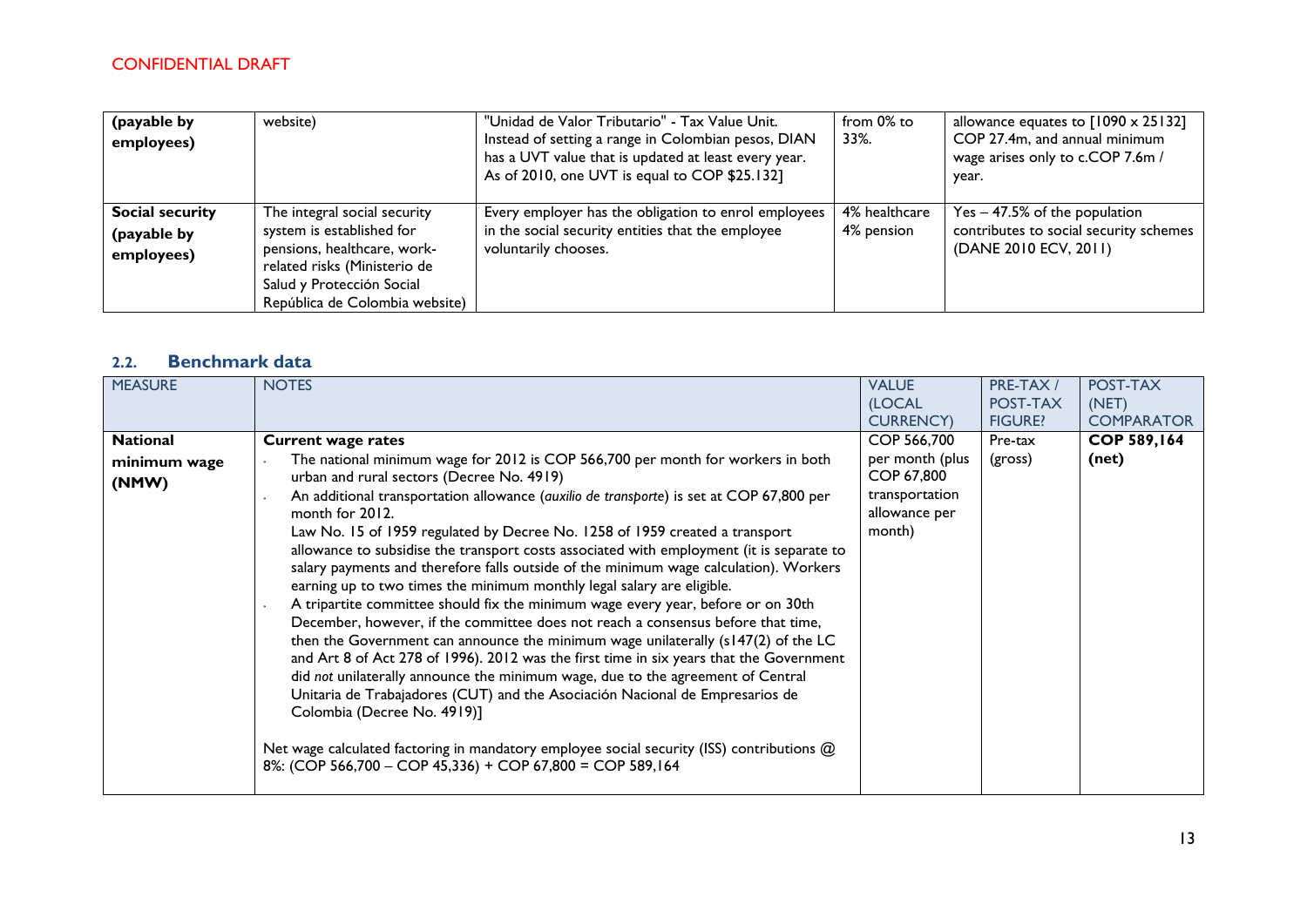| Legal treatment of in-kind allowances / fringe benefits<br>For rural workers facilities provided such as accommodation, meals or any other<br>provision that may contribute to lowering the burden of the cost of living may be<br>deducted from the minimum wage paid to workers (s146(2),(3) of the Labour Code).<br>These allowances must be expressly provided in the contract of employment and not<br>constitute more than the 30% of the minimum wage (s129(3) of the LC)                                                                                                                                                                                                                                                                                                                                                                                                                                                                                                                                                                                                                                                                                                                                                                                                                                                 | (LOCAL<br><b>CURRENCY</b> ) | POST-TAX<br><b>FIGURE?</b> | (NET)<br><b>COMPARATOR</b> |
|----------------------------------------------------------------------------------------------------------------------------------------------------------------------------------------------------------------------------------------------------------------------------------------------------------------------------------------------------------------------------------------------------------------------------------------------------------------------------------------------------------------------------------------------------------------------------------------------------------------------------------------------------------------------------------------------------------------------------------------------------------------------------------------------------------------------------------------------------------------------------------------------------------------------------------------------------------------------------------------------------------------------------------------------------------------------------------------------------------------------------------------------------------------------------------------------------------------------------------------------------------------------------------------------------------------------------------|-----------------------------|----------------------------|----------------------------|
|                                                                                                                                                                                                                                                                                                                                                                                                                                                                                                                                                                                                                                                                                                                                                                                                                                                                                                                                                                                                                                                                                                                                                                                                                                                                                                                                  |                             |                            |                            |
|                                                                                                                                                                                                                                                                                                                                                                                                                                                                                                                                                                                                                                                                                                                                                                                                                                                                                                                                                                                                                                                                                                                                                                                                                                                                                                                                  |                             |                            |                            |
| Defining, fixing and up-rating the minimum wage<br>The minimum wage is adjusted once a year, on or before 30 December by the<br>Government after tripartite or bipartite discussions/recommendations (s147 of LC, s8 of<br>Law No. 278)<br>The minimum wage is to take into account cost of living, work patterns, economic<br>capacity of businesses and employers, and conditions of each region and activity (s146<br>(I) of the LC) and should assure all workers the ability to subsidize personal and family<br>needs at a material, moral and cultural level (ss145,146 of the LC).<br><b>Collectively-</b><br><b>Collective bargaining</b><br>The legislation provides that when collective agreements apply to more than two-thirds<br>agreed wage for<br>of workers of an industry in a specific economic region, the Government may extend<br>banana sector<br>the application of the collective agreement, partially or fully, to other companies within<br>(CAW)<br>the industry in the same region if there is no other collective agreement providing more<br>favourable conditions in those companies. When a collective agreement has been<br>executed by a trade union that represents more than one third of workers of a<br>company, the provisions of the said agreement shall extend to all workers in the | [Not yet<br>available]      | Pre-tax<br>(gross)         |                            |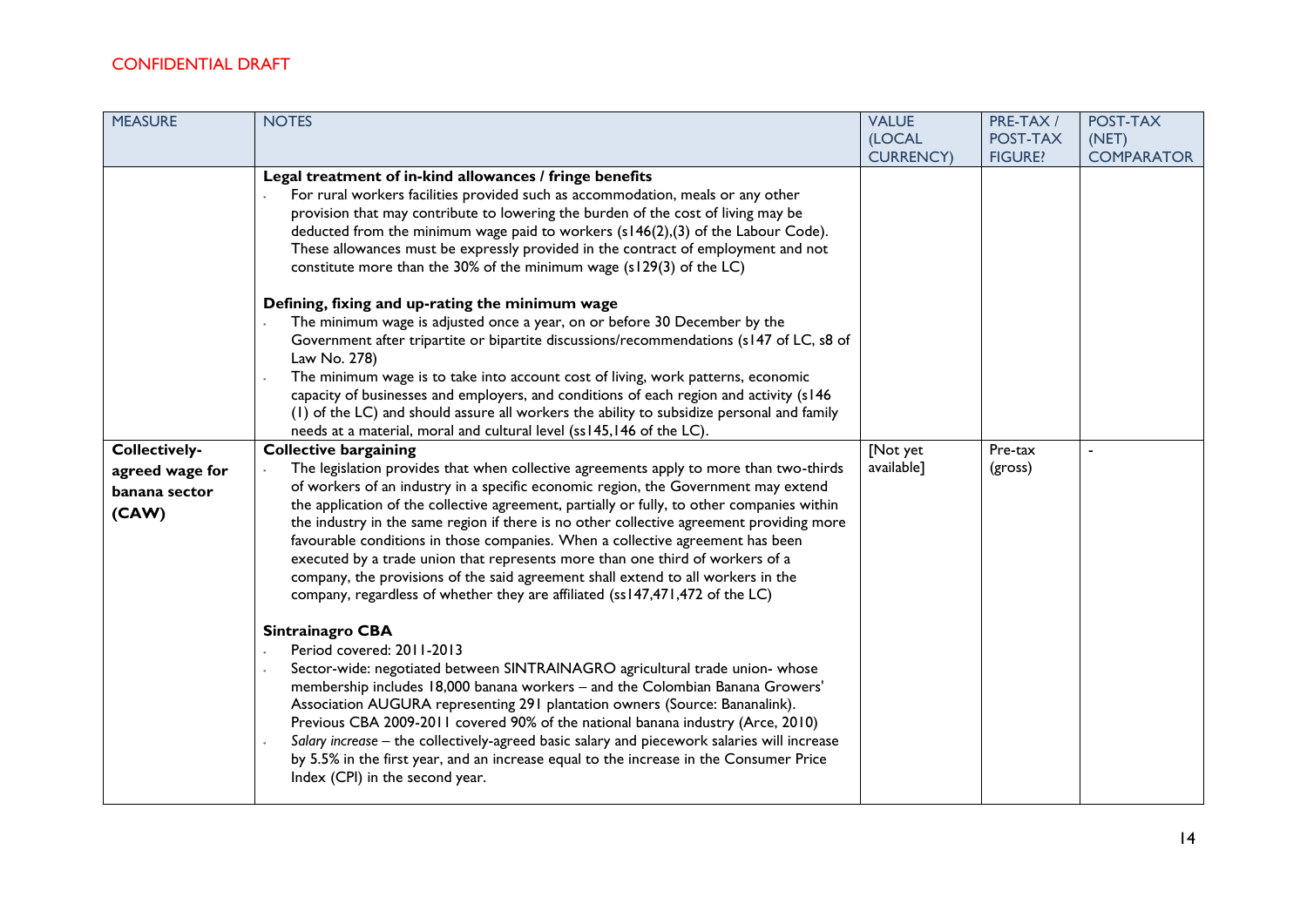| <b>MEASURE</b>                                       | <b>NOTES</b>                                                                                                                                                                                                                                                                                                                                                                                                                                                                                                                                                                                                                                                                                                                                                                                                                                                                                                                                                                                                                                                                                                                                                                                                                                                                              | <b>VALUE</b><br>(LOCAL<br><b>CURRENCY)</b> | PRE-TAX /<br>POST-TAX<br><b>FIGURE?</b> | POST-TAX<br>(NET)<br><b>COMPARATOR</b>                                                                 |
|------------------------------------------------------|-------------------------------------------------------------------------------------------------------------------------------------------------------------------------------------------------------------------------------------------------------------------------------------------------------------------------------------------------------------------------------------------------------------------------------------------------------------------------------------------------------------------------------------------------------------------------------------------------------------------------------------------------------------------------------------------------------------------------------------------------------------------------------------------------------------------------------------------------------------------------------------------------------------------------------------------------------------------------------------------------------------------------------------------------------------------------------------------------------------------------------------------------------------------------------------------------------------------------------------------------------------------------------------------|--------------------------------------------|-----------------------------------------|--------------------------------------------------------------------------------------------------------|
|                                                      | n.b. More than 85% of Colombian banana workers are covered by collective agreements (WBF<br>WG02 contacts)                                                                                                                                                                                                                                                                                                                                                                                                                                                                                                                                                                                                                                                                                                                                                                                                                                                                                                                                                                                                                                                                                                                                                                                |                                            |                                         |                                                                                                        |
| <b>National poverty</b><br>line                      | The national extreme poverty line is equal to the value of a normative basket of food<br>(canasta normativa). The extreme poverty line is is multiplied by 2.4 to get the value, per<br>person per month, of the other line: the moderate poverty line. (The parameter of 2.4 is<br>known as the 'Orshansky coefficient' - the relationship between food (subsistence)<br>spending and non-food spending. Official poverty measures in Colombia now use the<br>average of Orshansky coefficients for Latin America.)<br>According to the new methodology developed by the Departamento Nacional de<br>Planeación (DNP) and Departamento Administrativo Nacional de Estadística (DANE),<br>the national extreme poverty line (food only) for 2010 was COP 83,580.<br>The poverty line (food and basic services) for 2010 was COP 187,079 per person per<br>month (DNP).<br>For our purposes, the per person monthly figure (poverty line) has been converted to a<br>household figure using national / DANE assumptions, assuming a household of 4.2<br>members with 1.86 earners: COP 187,079 x (4.2 / 1.86) = COP 422,436.45                                                                                                                                                             | COP 187,079<br>per person per<br>month     | Post-tax<br>(net)                       | COP 187,079<br>(person)<br><b>COP</b><br>422,436.45<br>(household,<br>1.86 earners)                    |
| <b>WB \$1.25 PPP</b><br>extreme poverty<br>threshold | n.b. Poverty headcount ratio at national poverty line (% of population): 37.2% (World Bank, 2010)<br>Source of calculation: World Bank PovCalNet<br>The \$1.25/day 2005 PPP line is derived from the 2005 PPP exchange rate for "individual<br>consumption expenditure by households" (World Bank, 2008): COP 1191.74 per \$1.00<br>(ie COP 1191.74 bought the same in Colombia in 2005 as did US\$1 in USA).<br>We have inflated this using the national annual average CPI from 2005 (period of<br>household survey) through to 2011 (latest figures for December) – note that this does<br>not specifically reflect local price increases in banana-growing regions, nor the<br>consumption patterns of poor households<br>Average national CPI in 2005: 80.87 (DANE, 1996-2011)<br>National CPI in Dec 2011: 109.16 (DANE, 1996-2011)<br>Calculation of US\$ 1.25 (2005 PPP) for November 2011: COP 1191.74 x (109.16 /<br>$80.87$ = COP 1608.6<br>This daily figure is then converted to a monthly comparator figure: COP 1608.6 (365 /<br>$12) = COP 48,929.32$<br>The per person monthly figure is converted to a household figure using national / DANE<br>assumptions, assuming a household of 4.2 members with 1.86 earners: COP 48,929.32 x<br>$(4.2 / 1.86) = COP 110,485.55$ | COP 1608.6 /<br>person / day<br>(Dec 2011) | Post-tax<br>(net)                       | <b>COP</b><br>48,929.32<br>(person)<br><b>COP</b><br>110,485.55<br>(household<br>with 1.86<br>earners) |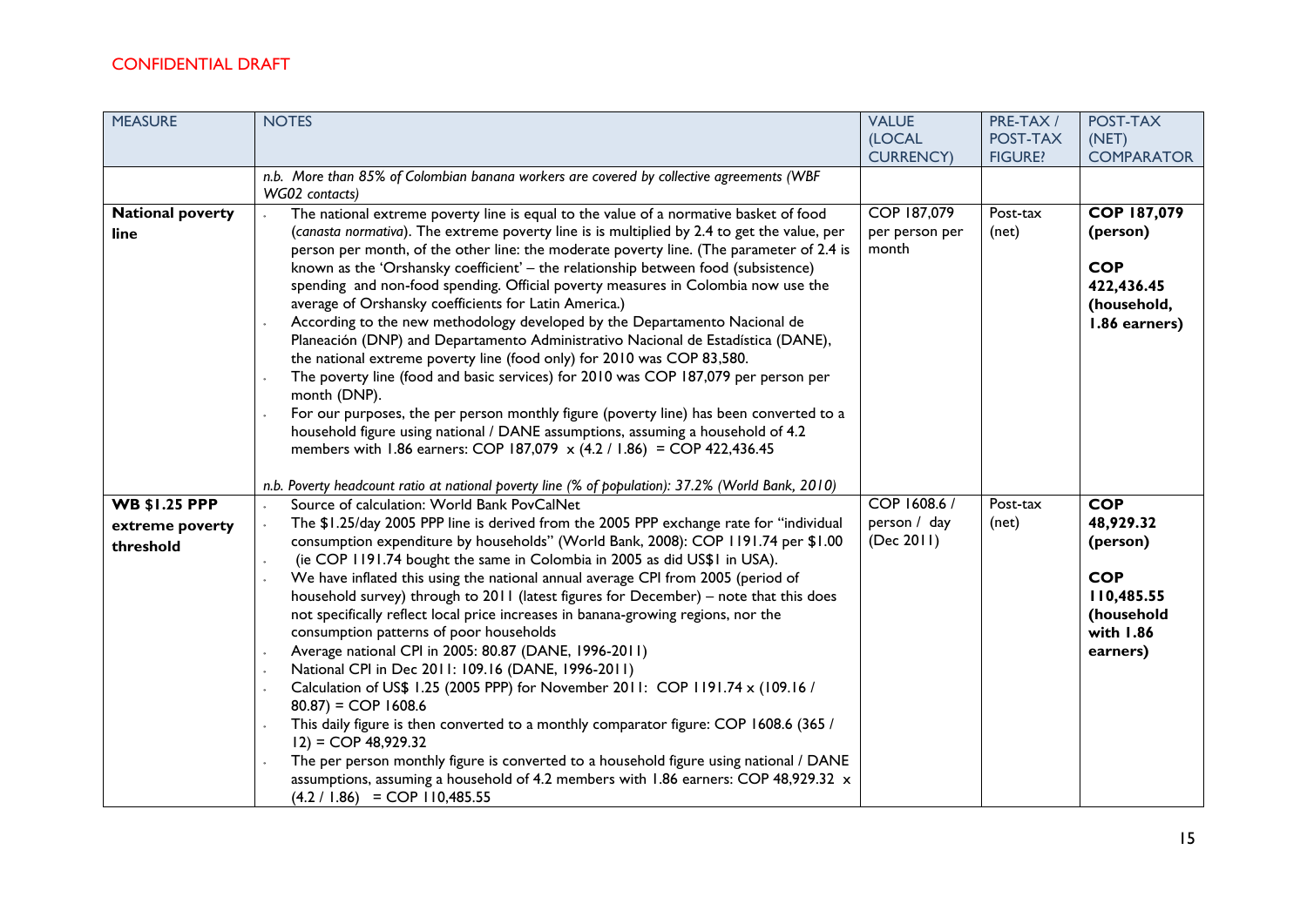| <b>MEASURE</b><br><b>WB \$2 PPP</b><br>poverty threshold                                | <b>NOTES</b><br>Calculation as above: COP 1906.78 / day for 2005, inflated to COP 2573.76 for Dec<br>2011.<br>Monthly figure: COP 2573.76 x (365 / 12) = COP 78,285.2<br>Household figure: COP 78,285.2 x (4.2 / 1.86) = COP 176,773.03                                                                                                                                                                                                                                                                                                                                                                                                                                                                                                                                                                                                                                                                                                                                                                                      | <b>VALUE</b><br>(LOCAL<br><b>CURRENCY)</b><br>COP 2573.76 /<br>person / day<br>(Dec 2011) | PRE-TAX /<br>POST-TAX<br><b>FIGURE?</b><br>Post-tax<br>(net) | POST-TAX<br>(NET)<br><b>COMPARATOR</b><br><b>COP 78,285.2</b><br>(person)<br><b>COP</b><br>176,773.03<br>(household |
|-----------------------------------------------------------------------------------------|------------------------------------------------------------------------------------------------------------------------------------------------------------------------------------------------------------------------------------------------------------------------------------------------------------------------------------------------------------------------------------------------------------------------------------------------------------------------------------------------------------------------------------------------------------------------------------------------------------------------------------------------------------------------------------------------------------------------------------------------------------------------------------------------------------------------------------------------------------------------------------------------------------------------------------------------------------------------------------------------------------------------------|-------------------------------------------------------------------------------------------|--------------------------------------------------------------|---------------------------------------------------------------------------------------------------------------------|
| <b>Median national</b>                                                                  | Median household income per capita, 2010: COP 446,502 (Source: MESEP con base en                                                                                                                                                                                                                                                                                                                                                                                                                                                                                                                                                                                                                                                                                                                                                                                                                                                                                                                                             | COP 446,502 /                                                                             | Post-tax                                                     | with 1.86<br>earners)<br><b>COP 446,502</b>                                                                         |
| income                                                                                  | Encuestas de Hogares del DANE (Encuesta Continua de Hogares 2002-2005 empalmada<br>por MESEP y Gran Encuesta Continua de Hogares 2008 -2010) (DNP)                                                                                                                                                                                                                                                                                                                                                                                                                                                                                                                                                                                                                                                                                                                                                                                                                                                                           | month                                                                                     | (net)                                                        |                                                                                                                     |
| <b>Cost of living</b><br>expressed as<br>basket of goods /<br>cost of basic<br>services | There are several basic consumer baskets in Colombia: DANE sets the criteria for<br>consumer baskets in each region of the country.<br>Canasta normativa = food basket<br>In general, the consumer basket comprises 135 articles grouped by category (food,<br>transport, housing, education and recreation) - categories which vary according to the<br>region and to average household incomes in these regions (divided into low-, medium-<br>and high-income households)<br>DANE [direct correspondance] confirms that the 'reference' household basket is<br>constituted of the basic needs poverty line (food and non-food basic goods and<br>services), multiplied by four (DANE also notes that rural households tend to be larger<br>than this): COP 187,079 per person per month $x$ 4 = COP 748,316<br>COP 748,316 canasta divided by 1.86 earners = COP 402,320.43<br>34.4% of households did not have sufficient means to meet their basic needs; 53.8% had<br>just sufficient to meet basic needs (DANE, 2011) | COP 748,316 /<br>month                                                                    | Post-tax<br>(net)                                            | COP 748,316                                                                                                         |

#### **LEGISLATION**

- ∙ Labour Code (Codigo del Trabajo), Decree No. 2663, of 5 August 1950 as amended up to Decree No. 535 of 24 February 2009 [online] Available at: [www.ilo.org/dyn/travail/docs/1539/Codigo%20Sustantivo%20del%20Trabajo%20Colombia.pdf](http://www.ilo.org/dyn/travail/docs/1539/Codigo%20Sustantivo%20del%20Trabajo%20Colombia.pdf)
- ∙ Law No. 278, concerning the Permanent Commission on the Harmonization of Wage and Labour Policies (Comisión Permanente de Concertación de Políticas Salariales y Laborales), of 30 April 1996, as amended [online] Available at: [http://www.secretariasenado.gov.co/senado/basedoc/ley/1996/ley\\_0278\\_1996.html](http://www.secretariasenado.gov.co/senado/basedoc/ley/1996/ley_0278_1996.html)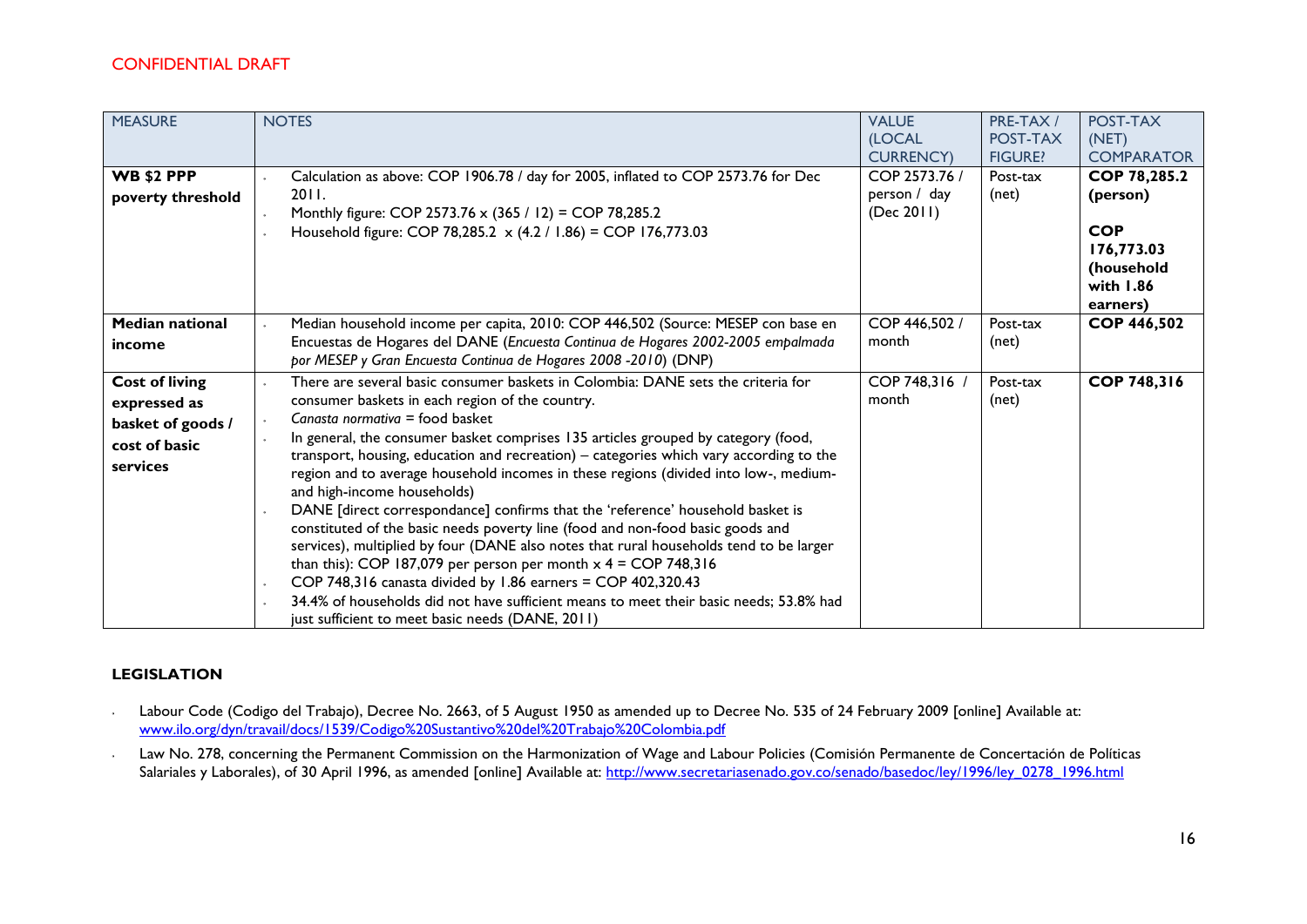- ∙ Decree No. 4919 de 2011 Por el cual se fija el salario mínimo legal, 26 Dic 2011 [online] Available at: [https://www.dane.gov.co/daneweb\\_V09/files/acerca/Normatividad/Decreto4919\\_2011.pdf](https://www.dane.gov.co/daneweb_V09/files/acerca/Normatividad/Decreto4919_2011.pdf)
- ∙ Law No. 50 of 1990 (Ley No. 50 de 1990, diciembre 28) [online] Available at:<http://www.ilo.org/dyn/travail/docs/1542/Ley%2050%20de%201990.pdf>

#### **SOURCES**

- Banco de la Republica website, last accessed 8 December 2011 [online] Available at: [http://www.banrep.gov.co/statistics/sta\\_prices\\_cpi.htm](http://www.banrep.gov.co/statistics/sta_prices_cpi.htm)
- ∙ Departamento Administrativo Nacional de Estadística (DANE), 2011. *Encuesta Nacional de Calidad de Vida 2010*, last accessed 21 December 2011 [online] Available at: [http://www.dane.gov.co/files/investigaciones/condiciones\\_vida/calidad\\_vida/cp\\_ECV\\_2010.pdf](http://www.dane.gov.co/files/investigaciones/condiciones_vida/calidad_vida/cp_ECV_2010.pdf); [http://www.dane.gov.co/files/investigaciones/condiciones\\_vida/calidad\\_vida/Presentacion\\_ECV\\_2010.pdf](http://www.dane.gov.co/files/investigaciones/condiciones_vida/calidad_vida/Presentacion_ECV_2010.pdf)
- ∙ Departamento Administrativo Nacional de Estadística (DANE), 1996-2011. *Colombia, Indice de Precios al Consumidor (IPC): Indices - Serie de empalme* [online] Available at: [www.dane.gov.co/files/investigaciones/ipc/dici11/IPC\\_Indices.xls](http://www.dane.gov.co/files/investigaciones/ipc/dici11/IPC_Indices.xls)
- Departamento Administrativo Nacional de Estadística (DANE) website, last accessed 8 December 2011 [http://www.dane.gov.co/revista\\_ib/html\\_r4/articulo2\\_r4.htm](http://www.dane.gov.co/revista_ib/html_r4/articulo2_r4.htm)
- ∙ Departamento Administrativo Nacional de Estadística (DANE), 2008. *Encuesta Nacional de Calidad de VIDA 2008 (Cuadro 44) Ingresos monetarios de los hogares y de las personas, según regiones del país y área* (Cabecera y resto) [online] Available at: [www.dane.gov.co/files/investigaciones/condiciones\\_vida/calidad\\_vida/anexos/Cuadro44.xls](http://www.dane.gov.co/files/investigaciones/condiciones_vida/calidad_vida/anexos/Cuadro44.xls)
- ∙ Departamento Nacional de Planeación (DNP) website [online] Available at: [www.dnp.gov.co/LinkClick.aspx?fileticket=5BhCJf8XeHc%3d&tabid=1370\)](http://www.dnp.gov.co/LinkClick.aspx?fileticket=5BhCJf8XeHc%3d&tabid=1370)
- Dirección de Impuestos y Aduanas Nacionales (DIAN) website [online] Available at:<http://www.dian.gov.co/>
- ∙ International Labour Organisation, 2011. *Colombia – Minimum Wages,* TRAVAIL legal databases [online] Available at : [http://www.ilo.org/dyn/travail/travmain.sectionReport1?p\\_lang=en&p\\_countries=CO&p\\_sc\\_id=1&p\\_year=2011&p\\_structure=1](http://www.ilo.org/dyn/travail/travmain.sectionReport1?p_lang=en&p_countries=CO&p_sc_id=1&p_year=2011&p_structure=1)
- ∙ International Labour Organisation, 2011. *Colombia – Working time,* TRAVAIL legal databases [online] Available at : [http://www.ilo.org/dyn/travail/travmain.sectionReport1?p\\_lang=en&p\\_countries=CO&p\\_sc\\_id=1001&p\\_year=2011&p\\_structure=2](http://www.ilo.org/dyn/travail/travmain.sectionReport1?p_lang=en&p_countries=CO&p_sc_id=1001&p_year=2011&p_structure=2)
- ∙ Ministerio de Salud y Protección Social República de Colombia website [online] Available at:<http://www.minproteccionsocial.gov.co/Paginas/default.aspx>
- ∙ World Bank Data website, last accessed 8 December 2011 [online] Available at:<http://data.worldbank.org/country/colombia>

#### **ILO CONVENTIONS**

∙ Colombia has ratified the Minimum Wage-Fixing Machinery Convention, 1928 and the Minimum Wage Fixing Machinery (Agriculture) Convention, 1951. It has not ratified the up-to-date Minimum Wage Fixing Convention, 1970.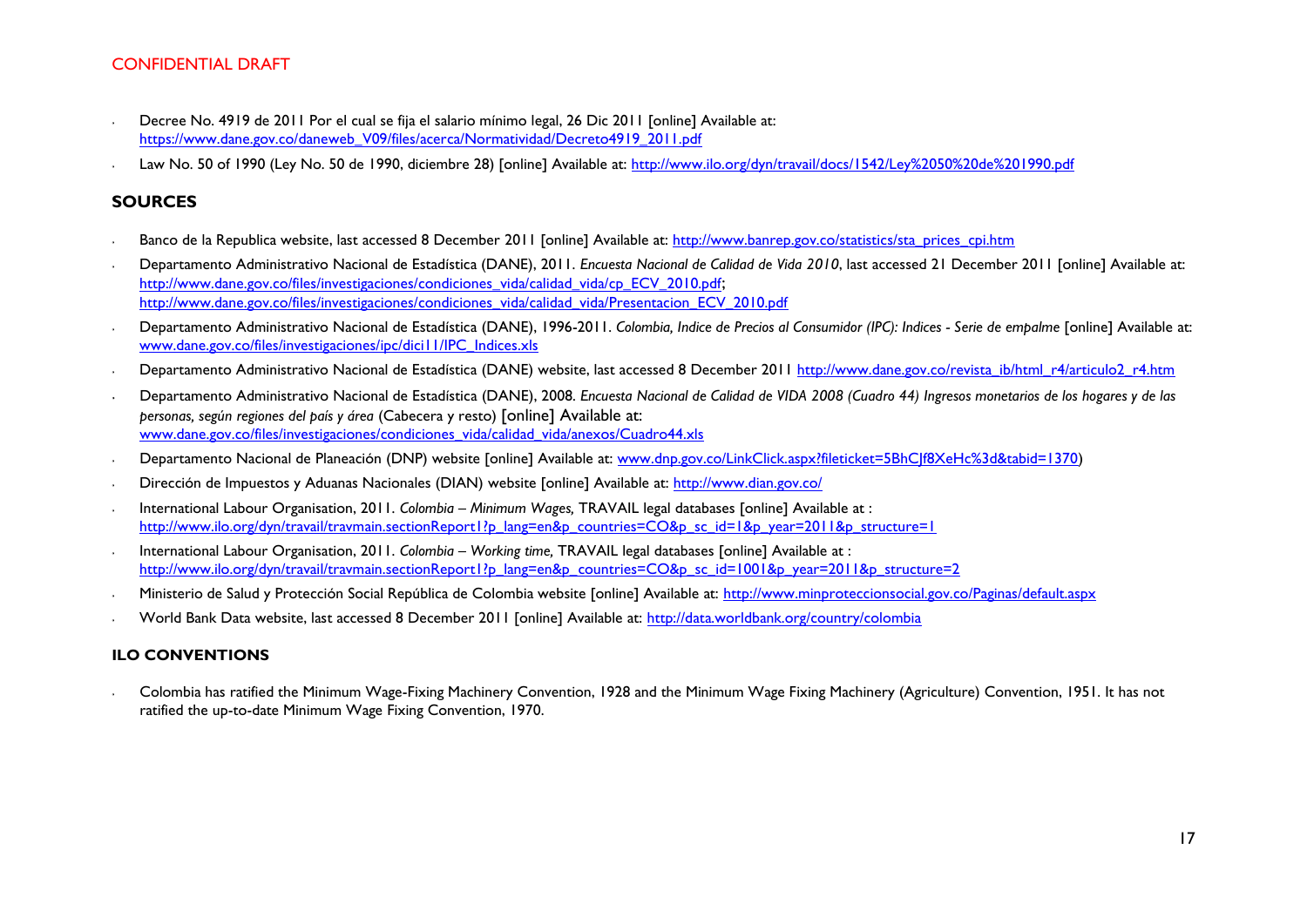# <span id="page-17-0"></span>**3. Costa Rica**

| World Bank 2005 PPP                   | $US$$   (2005 PPP) = CRC 278.96 |
|---------------------------------------|---------------------------------|
| (see <b>PovCalNet</b> )               |                                 |
| <b>Current exchange rate</b>          | $US$ I = CRC 512.30$            |
| - www.xe.com (accessed at 6 Jan 2012) |                                 |

### **OVERVIEW**

- There are 160 farms averaging 300 hectares each (the majority of which are located on the Caribbean coastal plain). Where possible we have used regional microeconomic and demographic data relating to the main banana production area or to rural areas more broadly.
- ∙ The almost universal collective bargaining coverage of three decades ago no longer exists; today only two enterprise-level CBAs remain, of which only one is fully operative, covering two Chiquita farms in the Sixaola region (Chiriqui Land Company). We have used data from the Chiriqui Land Company CBA to represent collectively-agreed basic wages.
- ∙ In 2010, the Costa Rican government changed from using the *Encuesta de Hogares de Propositos Multiples (EHPM)* to measure poverty. The new *Encuesta Nacional de Hogares (ENAHO)* shows official data on poverty, unemployment and income among others.
- ∙ The National Wage Council (*Consejo Nacional de Salarios*) has requested that the ILO undertake a study of the private sector labour market in Costa Rica by end 2012 in order to inform and simplify minimum-wage setting. Currently, minimum wages are set at c.14 different skills /education levels, and for a plethora of occupations.

### **3.1. Assumptions**

### HOUSEHOLD SIZE, NO. OF DEPENDENTS AND NO. OF EARNERS

|                                                               | <b>NOTES</b>                                                                                                                                                                                                                                                                                           | <b>VALUE</b>                          |
|---------------------------------------------------------------|--------------------------------------------------------------------------------------------------------------------------------------------------------------------------------------------------------------------------------------------------------------------------------------------------------|---------------------------------------|
| <b>Average Family Size Of</b><br><b>Typical Banana Worker</b> | National average: 3.53 members (0.3 under 5 and 0.27 over 65 years old) – in rural areas this is 3.65 members<br>per household, 0.35 under 5 and 0.25 over 65 years old (INEC, 2010)                                                                                                                   | 3.65 members<br>(rural areas)         |
| <b>Typical Number Of</b><br><b>Wage Earners /</b>             | Of the 3.53 members per household, 1.58 are in the workforce, 1.47 are employed. Percentage of female-<br>headed households 33.7%. In rural areas: 1.48 of 3.65 household members are in the workforce, 1.37 are<br>employed. Percentage of female-headed households in rural areas 25.7% (INEC, 2010) | $1.48 \text{ wage}$<br>earners (rural |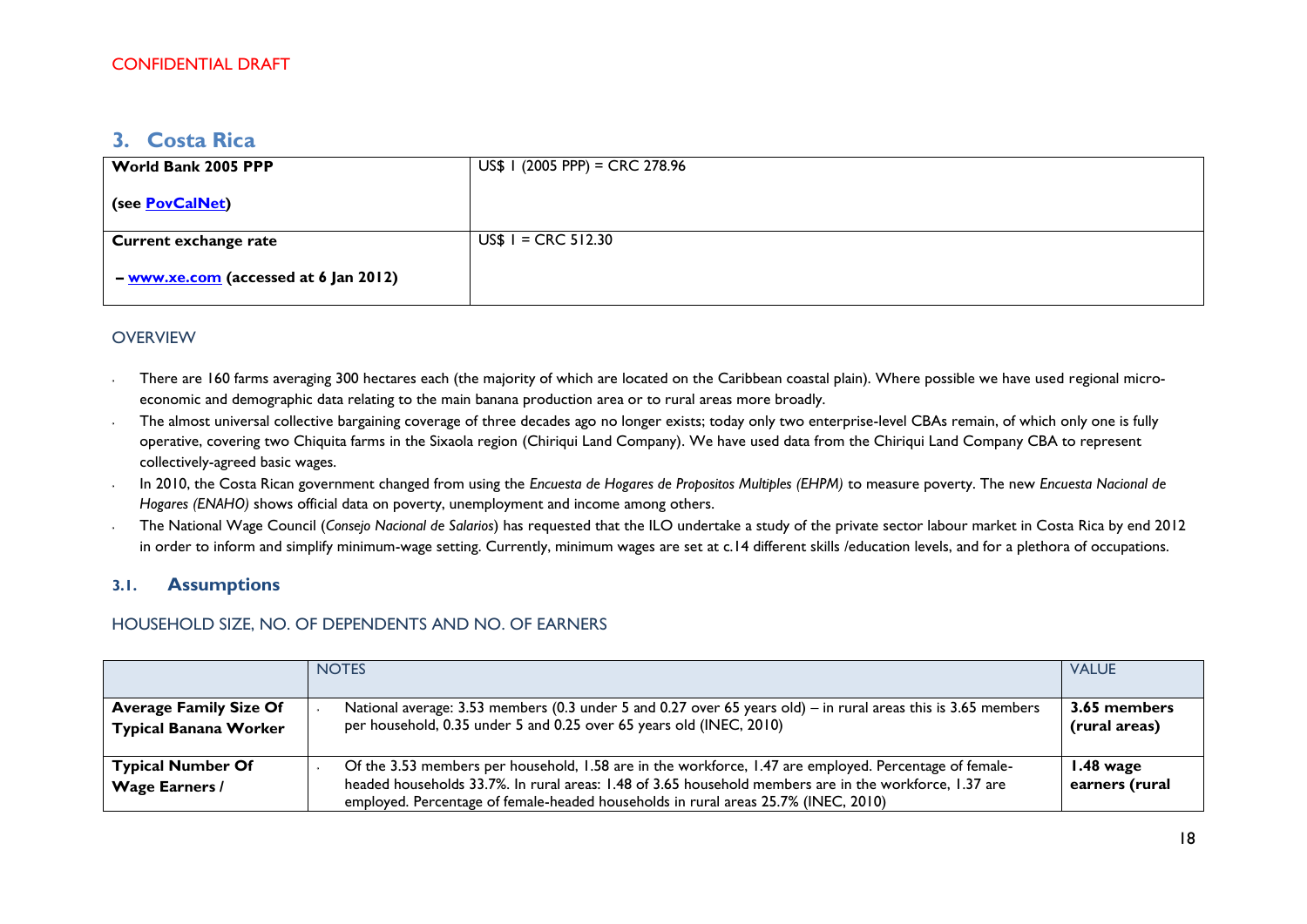| Household                                                        |                                                                                                                                                                                                                   | areas)             |
|------------------------------------------------------------------|-------------------------------------------------------------------------------------------------------------------------------------------------------------------------------------------------------------------|--------------------|
| <b>Typical Number Of</b><br><b>Dependents Covered By</b><br>Wage | Economic dependency ratio – refers to the relationship between the population under 15 years of age and<br>people outside the workforce, compared to the total workforce: 1.23 (1.46 in rural areas) (INEC, 2010) | 1.46 (rural areas) |

### DAILY, WEEKLY AND MONTHLY WAGES

|                                | <b>NOTES</b>                                                                                                                                                                                                                                                                                                    | <b>VALUE</b>                                               |
|--------------------------------|-----------------------------------------------------------------------------------------------------------------------------------------------------------------------------------------------------------------------------------------------------------------------------------------------------------------|------------------------------------------------------------|
| <b>Most Common</b>             | Daily rate set for agricultural sector (Decree N° 36637)                                                                                                                                                                                                                                                        | Daily                                                      |
| <b>Period Used For</b>         |                                                                                                                                                                                                                                                                                                                 |                                                            |
| <b>Wages</b>                   |                                                                                                                                                                                                                                                                                                                 |                                                            |
| <b>Number Of</b>               | <b>Working hours</b>                                                                                                                                                                                                                                                                                            | 6 days per week                                            |
| <b>Working Days /</b><br>Month | The normal working hours shall not exceed 8 hours per day, 48 hours per week (s136 of the LC; art 58 of the<br>Constitution); can be extended up to 10 hours unless the work is performed in dangerous or unhealthy<br>conditions and as long as the 48 hour weekly limit is not exceeded (ss140,143 of the LC) | 26 per month<br>(calculation: 6 x 52 weeks /<br>12 months) |
|                                | <b>Rest periods</b>                                                                                                                                                                                                                                                                                             |                                                            |
|                                | Every worker is entitled to a weekly rest day every six days worked (s152 of the LC)                                                                                                                                                                                                                            |                                                            |
|                                | Number of hours per week worked in main job is 44.92, in rural areas this is 44.19 (INEC, 2010)                                                                                                                                                                                                                 |                                                            |
| <b>Holiday Leave</b>           | <b>Annual leave</b>                                                                                                                                                                                                                                                                                             | 10 days per year                                           |
|                                | Every worker is entitled to 2 weeks minimum of annual leave after 50 weeks of work performed with the same<br>employer (s153 of the LC)                                                                                                                                                                         | 9 public holidays                                          |
|                                | <b>Public holidays</b>                                                                                                                                                                                                                                                                                          |                                                            |
|                                | 9 paid public holidays (s148 of the LC)                                                                                                                                                                                                                                                                         |                                                            |

### STATUTORY EMPLOYEE CONTRIBUTIONS

|                                         | <b>NOTES</b>            | <b>MINIMUM</b><br><b>THRESHOLD</b>              | RATE/S (%)                                                                                                                   | <b>IMPLICATIONS FOR WAGE DATA?</b>                                        |
|-----------------------------------------|-------------------------|-------------------------------------------------|------------------------------------------------------------------------------------------------------------------------------|---------------------------------------------------------------------------|
| Income tax<br>(payable by<br>employees) | Impuesto sobre la Renta | Annual tax allowance of<br>CRC 685,000 for 2012 | Progressive: 0% up to CRC 685,000; 10% from<br>CRC 685,000 - CRC 1,028,000; 15% above<br>CRC 1,028,000 (Decreto No. 36822-H) | $Yes - agricultural minimum wage$<br>equates to c. CRC 2.5m gross / annum |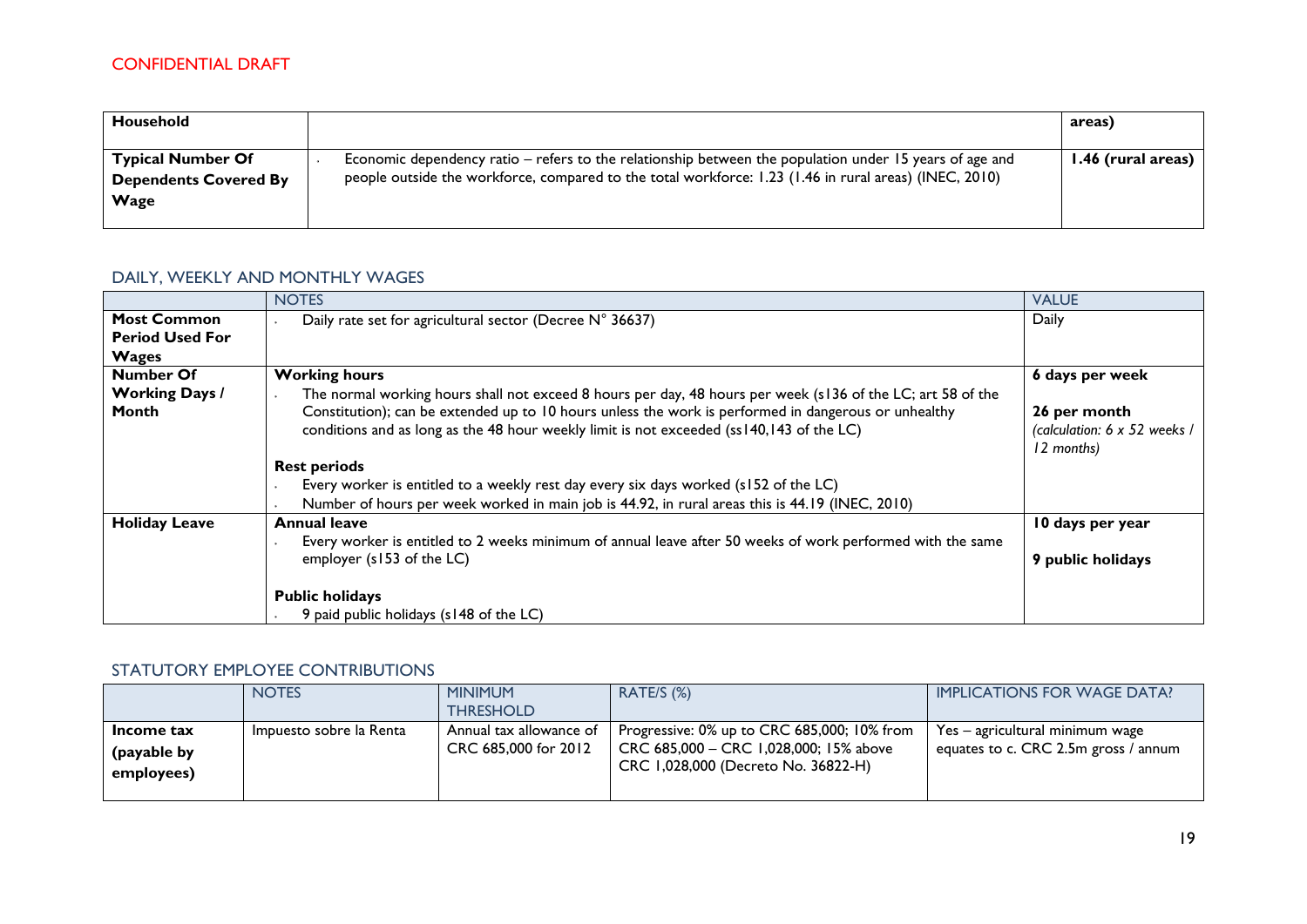| <b>Social security</b> | Caja Costarricense de | n/a | 9.17% (Health and maternity coverage 5.50%; | Yes |
|------------------------|-----------------------|-----|---------------------------------------------|-----|
| (payable by            | Seguro Social – CCSS  |     | Pensions 2.67%; Supplementary Retirement    |     |
| employees)             |                       |     | Fund 1.00%) (Caja Costarricense de Seguro   |     |
|                        |                       |     | Social website)                             |     |

# **3.2. Benchmark data**

| <b>MEASURE</b>                           | <b>NOTES</b>                                                                                                                                                                                                                                                                                                                                                                                                                                                                                                                                                                                                                                                                                                                                                                                                                                                                                                                                                                                                                                                                                                                                                                                                                                                                                                                                                                                                                                                                                                                                                                                                 | <b>VALUE</b><br>(LOCAL<br><b>CURRENCY)</b>                                               | PRE-TAX /<br>POST-TAX<br><b>FIGURE?</b> | POST-TAX<br>(NET)<br><b>MONTHLY</b><br><b>COMPARATOR</b> |
|------------------------------------------|--------------------------------------------------------------------------------------------------------------------------------------------------------------------------------------------------------------------------------------------------------------------------------------------------------------------------------------------------------------------------------------------------------------------------------------------------------------------------------------------------------------------------------------------------------------------------------------------------------------------------------------------------------------------------------------------------------------------------------------------------------------------------------------------------------------------------------------------------------------------------------------------------------------------------------------------------------------------------------------------------------------------------------------------------------------------------------------------------------------------------------------------------------------------------------------------------------------------------------------------------------------------------------------------------------------------------------------------------------------------------------------------------------------------------------------------------------------------------------------------------------------------------------------------------------------------------------------------------------------|------------------------------------------------------------------------------------------|-----------------------------------------|----------------------------------------------------------|
| <b>National</b><br>minimum wage<br>(NMW) | <b>Current wage rates</b><br>As of I January 2012: the minimum wage for the private sector (including agriculture) for<br>an unskilled worker for an ordinary work day (8 hours) is CRC 7,883.82; CRC 8,583.81<br>for a semi-skilled workers; and CRC 8,749.38 for a skilled worker (Decreto N° 36867-<br>MTSS - www.scribd.com/doc/75152456/Lista-de-Salarios-Minimos-para-el-Sector-Privado-<br>I-Semestre-2012)<br>The minimum wage for an unskilled worker is a minimum minimorum $-$ a floor wage for the<br>the whole private sector<br>The law requires payment of a Christmas Bonus (aguinaldo) equal to one-twelfth of total<br>salary received during the twelve months ended November 30 of each year, to be paid<br>within the first 20 days of December (Ley de Aguinaldo No. 2412). The aguinaldo must be<br>paid in addition to the minimum wage, and not used to make up basic salary to the level of<br>the minimum wage.<br>Monthly value arrived at on basis of daily rate (incl aguinaldo pro rata) for 26 working days in<br>month, on basis of 6-day working week, factoring in social security contributions @9.17% and<br>income tax due on portion over CRC 57,083 (CRC 685,000 / 12):<br>- CRC 8,540.81 (incl aguinaldo) $\times$ 26 = CRC 222,060.93<br>Less 9.17% employee social security contribution: (CRC 222,060.93 - CRC<br>$20,362.99$ = CRC 201,697.94<br>Less tax:<br>@0% CRC 0 - CRC 57,083<br>$\geq$<br>@10% CRC 57,083 - CRC 85,666 = -CRC 2,858.3<br>$\geq$<br>@15% CRC 85,666 - CRC 201,697.94 = - CRC 17,404.79<br>$\geq$<br>Post-tax comparator = CRC 181,434.85 | CRC 7,883.82 /<br>day (unskilled,<br>basic)<br>CRC 8,540.81 /<br>day (incl<br>aguinaldo) | Pre-tax<br>(gross)                      | <b>CRC</b><br>181,434.85<br>(net)                        |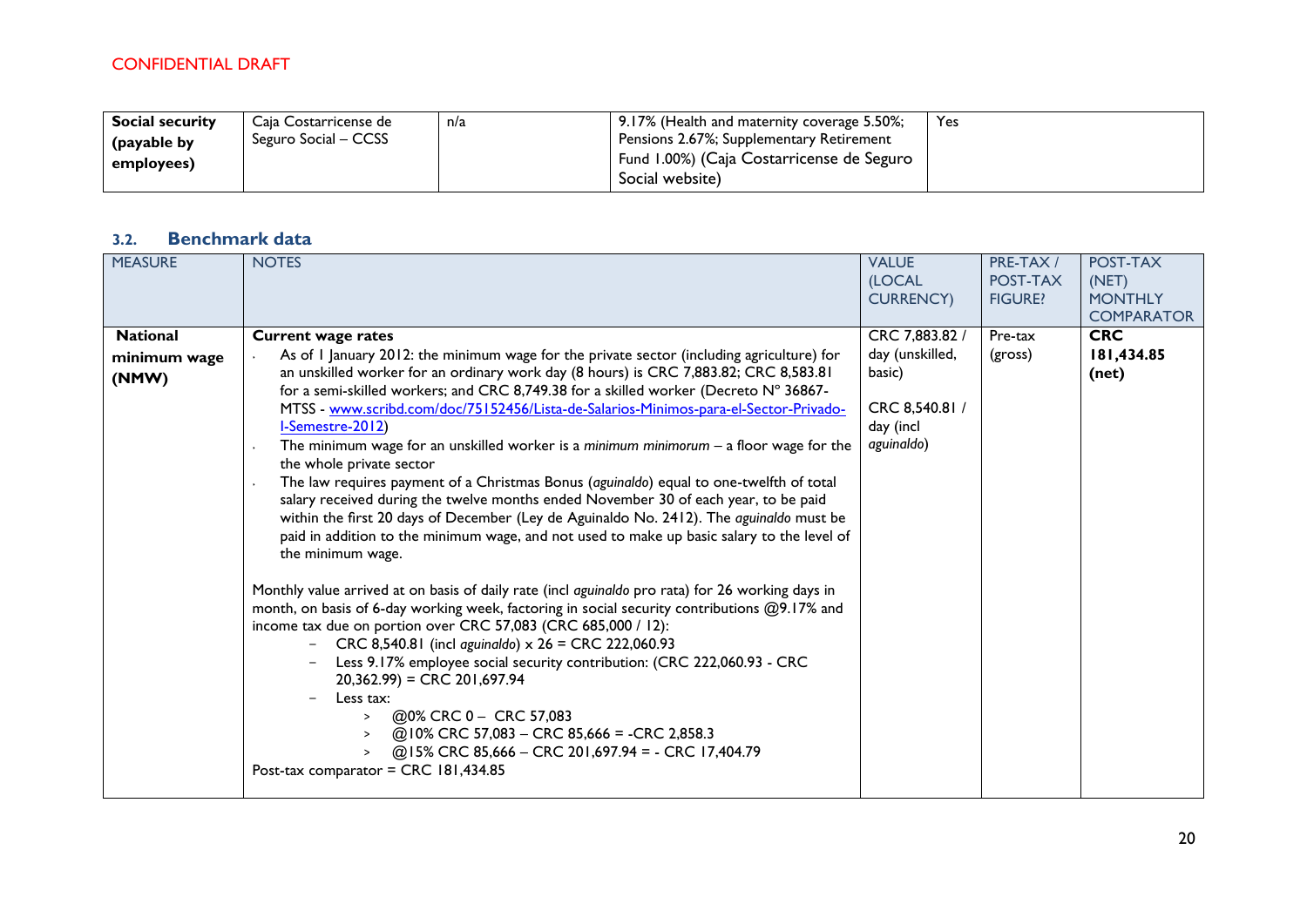| <b>MEASURE</b>  | <b>NOTES</b>                                                                                                                                                     | <b>VALUE</b>               | PRE-TAX/                   | POST-TAX                            |
|-----------------|------------------------------------------------------------------------------------------------------------------------------------------------------------------|----------------------------|----------------------------|-------------------------------------|
|                 |                                                                                                                                                                  | (LOCAL<br><b>CURRENCY)</b> | POST-TAX<br><b>FIGURE?</b> | (NET)                               |
|                 |                                                                                                                                                                  |                            |                            | <b>MONTHLY</b><br><b>COMPARATOR</b> |
|                 | Legal treatment of in-kind allowances / fringe benefits                                                                                                          |                            |                            |                                     |
|                 | In kind allowances are permitted as a part of the remuneration and consist in the benefits                                                                       |                            |                            |                                     |
|                 | perceived by the worker or his family in the form of foodstuffs, housing, garments and                                                                           |                            |                            |                                     |
|                 | other goods for the personal immediate consumption (ss164, 166 of the LC)                                                                                        |                            |                            |                                     |
|                 | Defining, fixing and up-rating the minimum wage                                                                                                                  |                            |                            |                                     |
|                 | Set by the tripartite National Wage Commission (Comisión Nacional de Salarios) by                                                                                |                            |                            |                                     |
|                 | sector and occupation (Law-Decree No.832 concerning minimum wages Art.2,4,17,18,19)                                                                              |                            |                            |                                     |
|                 | 2012 saw the advent of a new methodology for determining minimum wage increases:                                                                                 |                            |                            |                                     |
|                 | now based on half the Central Bank's inflation target for the coming year<br>(www.elfinancierocr.com/accesolibre/2011/Octubre/30/nueva metodologia salarios.pdf) |                            |                            |                                     |
|                 | Every worker is entitled to have a remuneration which shall be sufficient to cover his                                                                           |                            |                            |                                     |
|                 | material, moral and cultural needs and the family welfare (s177 of the LC)                                                                                       |                            |                            |                                     |
|                 | The minimum wage for piece-rate workers cannot be lower than the amount the worker                                                                               |                            |                            |                                     |
|                 | would have received if the worker had worked an ordinary working day according to                                                                                |                            |                            |                                     |
|                 | minimum hourly or monthly rates established in the legislation (Decree N° 36637-MTSS-<br>on Minimum Wages Art. 6)                                                |                            |                            |                                     |
|                 |                                                                                                                                                                  |                            |                            |                                     |
| Collectively-   | Chiriqui Land Co. CBA (two Chiquita farms in Sixaola) (January 2011-2013)                                                                                        | CRC 8,136.31               | Pre-tax                    | <b>CRC</b>                          |
| agreed wage for | SITRACHIRI trade union confirms that the current collectively agreed minimum wage for                                                                            | (basic)                    | (gross)                    | 186,923.88                          |
| banana sector   | Chiriqui Land Co. is CRC 8,186.31 per ordinary working day (8 hours), from January to<br>June 2012.                                                              | CRC 8,814.25               |                            | (net)                               |
| (CAW)           | Piecework rates for mowing in article 33; weeding (article 34); loading, unloading and                                                                           | (incl aguinaldo)           |                            |                                     |
|                 | stowage of fertilizer bags/per bag (article 35); management of fertilizers/other products                                                                        |                            |                            |                                     |
|                 | (articles 36-40); seeding (articles 41-44); packing (articles 95-99) etc.                                                                                        |                            |                            |                                     |
|                 | Number of holidays increase annually beginning with 12 days per year (article 14).                                                                               |                            |                            |                                     |
|                 | Monthly net figure arrived at by:                                                                                                                                |                            |                            |                                     |
|                 | Multiplying current daily basic wage incl aguinaldo (CRC 8,814.25 x 26 days) = CRC                                                                               |                            |                            |                                     |
|                 | 229,170.56                                                                                                                                                       |                            |                            |                                     |
|                 | Factoring in tax due on portion over CRC 57,083 (CRC 685,000 / 12) and employee<br>social security contribution (@9.17%):                                        |                            |                            |                                     |
|                 | Less 9.17% employee social security contribution: (CRC 229,170.56 - CRC                                                                                          |                            |                            |                                     |
|                 | $21,014.94$ = CRC 208,155.62                                                                                                                                     |                            |                            |                                     |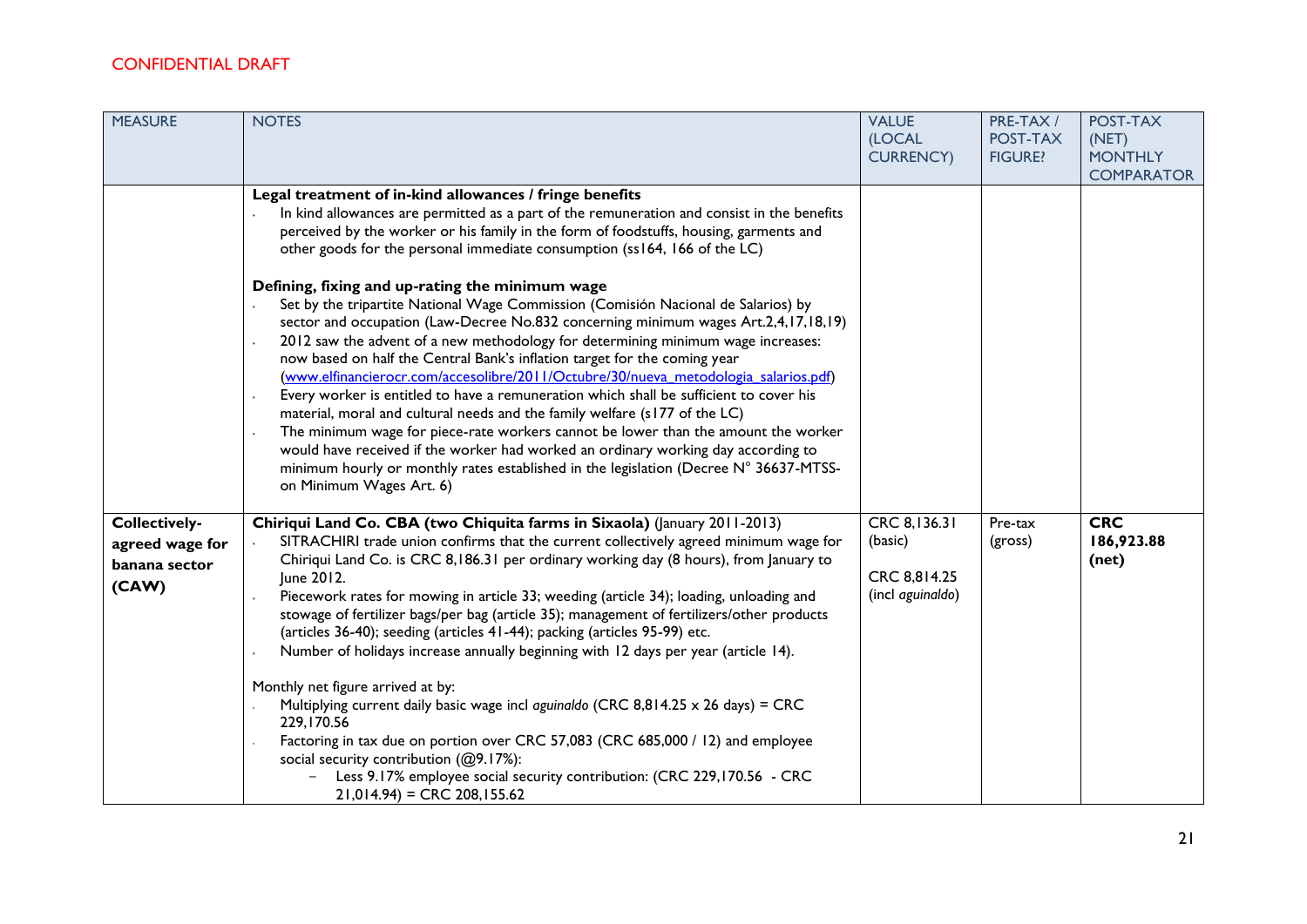| <b>MEASURE</b>                                       | <b>NOTES</b>                                                                                                                                                                                                                                                                                                                                                                                                                                                                                                                                                                                                                                                                                                                                                                                                                                                                                                                                                                                                                                                                                                                    | <b>VALUE</b><br>(LOCAL<br><b>CURRENCY)</b> | PRE-TAX /<br>POST-TAX<br><b>FIGURE?</b> | POST-TAX<br>(NET)<br><b>MONTHLY</b><br><b>COMPARATOR</b>                                    |
|------------------------------------------------------|---------------------------------------------------------------------------------------------------------------------------------------------------------------------------------------------------------------------------------------------------------------------------------------------------------------------------------------------------------------------------------------------------------------------------------------------------------------------------------------------------------------------------------------------------------------------------------------------------------------------------------------------------------------------------------------------------------------------------------------------------------------------------------------------------------------------------------------------------------------------------------------------------------------------------------------------------------------------------------------------------------------------------------------------------------------------------------------------------------------------------------|--------------------------------------------|-----------------------------------------|---------------------------------------------------------------------------------------------|
|                                                      | Less tax:<br>@0% CRC 0 - CRC 57,083<br>$\geq$<br>@10% CRC 57,083 - CRC 85,666 = -CRC 2,858.3<br>@15% CRC 85,666 - CRC 208,155.62 = - CRC 18,373.44<br>Post-tax comparator = CRC 186,923.88                                                                                                                                                                                                                                                                                                                                                                                                                                                                                                                                                                                                                                                                                                                                                                                                                                                                                                                                      |                                            |                                         |                                                                                             |
| <b>National poverty</b><br>line                      | The national extreme poverty line (línea de extrema pobreza) is identified as the cost (per<br>person) of the basic food basket (costo de la Canasta Básica Alimentaria). As of October<br>2011, this stood at CRC 39,904 (INEC, 2004-2011)<br>The national poverty line (línea de probreza) was CRC 84,852 at Oct 2011 (INEC, 2004-<br>2011<br>In rural areas (zona rural) the figures were CRC 35,463 (linea de extrema pobreza) and<br>CRC 71,615 (línea de pobreza) per month (Oct. 2011 - INEC data, 2004-2011)<br>The rural poverty line can be converted to a household figure using national assumptions<br>(household of 3.65 members with 1.48 earners):<br>> CRC 71,615 x 3.65 / 1.48 = CRC 176,618.07<br>n.b. Poverty headcount ratio at national poverty line (% of population): 24.2% (World Bank, 2010)                                                                                                                                                                                                                                                                                                          | CRC 71,615 /<br>person / month<br>(rural)  | Post-tax<br>(net)                       | CRC 71,615<br>(person)<br><b>CRC</b><br>176,618.07<br>(household<br>with $1.48$<br>earners) |
| <b>WB \$1.25 PPP</b><br>extreme poverty<br>threshold | Source of calculation: World Bank PovCalNet<br>The \$1.25/day 2005 PPP line is derived from the 2005 PPP exchange rate for "individual<br>consumption expenditure by households" (World Bank, 2008): CRC 278.96 per \$1.00<br>Therefore US\$1.25 (2005) = CRC 348.7<br>We have inflated this using the national annual average CPI from 2005 (period of<br>household survey) through to 2011 (latest figures for December) - note that this does not<br>specifically reflect local price increases in banana-growing regions, nor the consumption<br>patterns of poor households<br>Average national CPI in 2005: 88.86 (INEC, 1976-2011)<br>$\bullet$<br>National CPI in Dec 2011: 149.86 (INEC, 1976-2011)<br>$\bullet$<br>Calculation of US\$ 1.25 (2005 PPP) for Dec. 2011: CRC 348.7 x (149.86 / 88.86) = CRC<br>588.07<br>This daily figure is then converted to a monthly comparator figure: CRC 470.46 (365 / 12)<br>$= CRC17,887.23$<br>The per person monthly figure is converted to a household figure using national / INEC<br>assumptions, assuming a household of 3.65 members with 1.48 earners: CRC 17,887.23 x | CRC 588.07 /<br>day (Dec 2011)             | Post-tax<br>(net)                       | <b>CRC</b><br>44, 113.76<br>(household<br>with 1.48<br>earners)                             |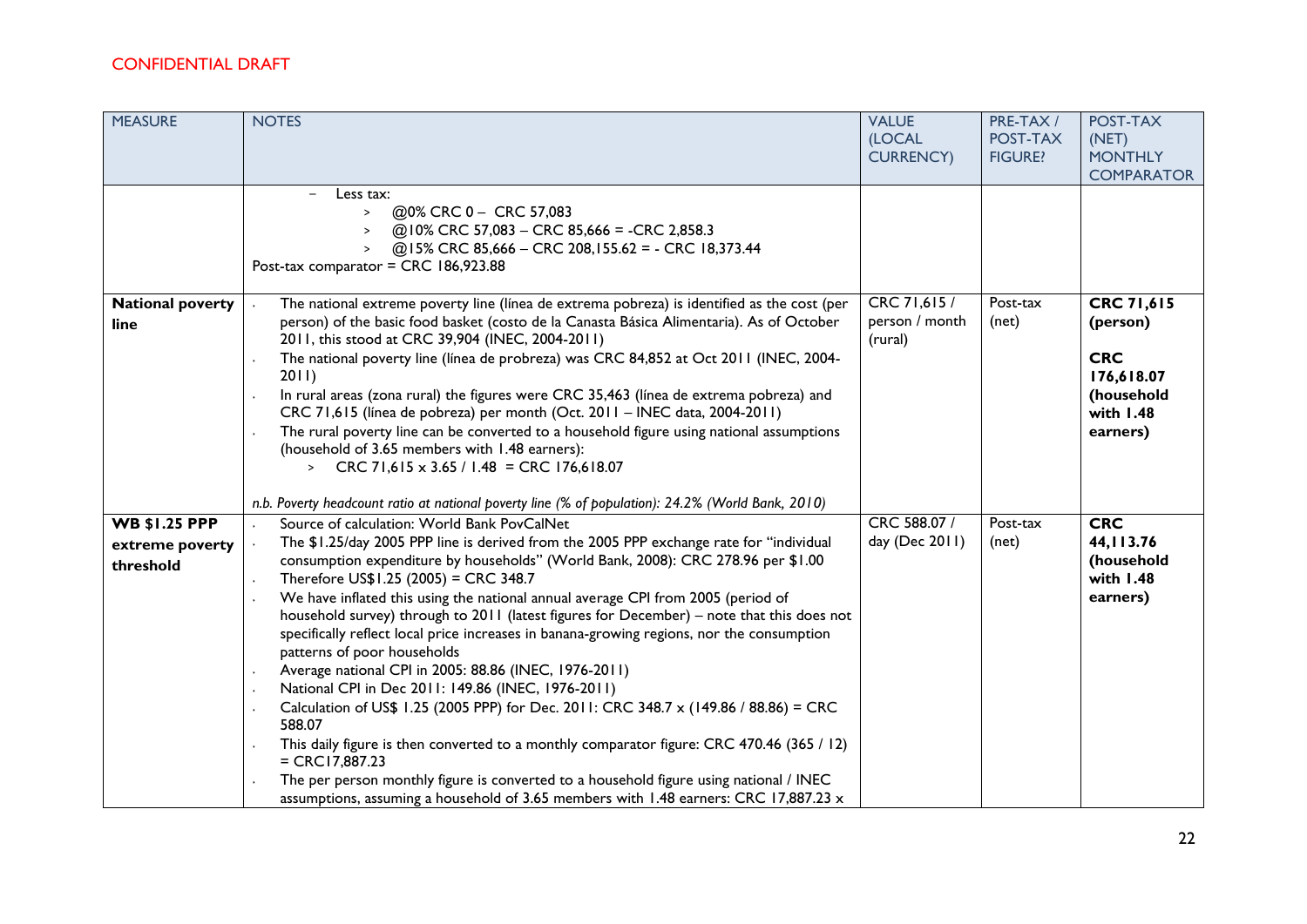| <b>MEASURE</b>                                                                          | <b>NOTES</b>                                                                                                                                                                                                                                                                                                                                                                                                                                                                                                                                                                                                                                                                                                                                                                                                                                                                                                                                                                                                                                                                                                                                          | <b>VALUE</b>                                           | PRE-TAX /                  | POST-TAX                                                                                |
|-----------------------------------------------------------------------------------------|-------------------------------------------------------------------------------------------------------------------------------------------------------------------------------------------------------------------------------------------------------------------------------------------------------------------------------------------------------------------------------------------------------------------------------------------------------------------------------------------------------------------------------------------------------------------------------------------------------------------------------------------------------------------------------------------------------------------------------------------------------------------------------------------------------------------------------------------------------------------------------------------------------------------------------------------------------------------------------------------------------------------------------------------------------------------------------------------------------------------------------------------------------|--------------------------------------------------------|----------------------------|-----------------------------------------------------------------------------------------|
|                                                                                         |                                                                                                                                                                                                                                                                                                                                                                                                                                                                                                                                                                                                                                                                                                                                                                                                                                                                                                                                                                                                                                                                                                                                                       | (LOCAL<br><b>CURRENCY)</b>                             | POST-TAX<br><b>FIGURE?</b> | (NET)<br><b>MONTHLY</b><br><b>COMPARATOR</b>                                            |
|                                                                                         | $(3.65 / 1.48) = CRC 44, 113.76$                                                                                                                                                                                                                                                                                                                                                                                                                                                                                                                                                                                                                                                                                                                                                                                                                                                                                                                                                                                                                                                                                                                      |                                                        |                            |                                                                                         |
| <b>WB \$2 PPP</b><br>poverty<br>threshold                                               | Calculation as above: CRC 557.92 / day for 2005, inflated to CRC 940.91 for Dec 2011.<br>Monthly figure: CRC 940.91 x 365 / 12 = CRC 28,619.57<br>Household figure: CRC 28,619.57 x (3.65 / 1.48) = CRC 70,582.02                                                                                                                                                                                                                                                                                                                                                                                                                                                                                                                                                                                                                                                                                                                                                                                                                                                                                                                                     | CRC 940.91 /<br>day (Dec 2011)                         | Post-tax<br>(net)          | <b>CRC</b><br>70,582.02<br>(household<br>with 1.48<br>earners)                          |
| <b>Median national</b><br>income                                                        | Average monthly income of population in waged work: CRC 391,602 (Banco Central de<br>Costa Rica, 2011)<br>The average household income (on the basis of a household of 3.53 persons) CRC<br>804,366 and household per capita income CRC 268,592 (Ingreso neto con imputación de<br>valores no declarados y con ajustes por subdeclaración) (INEC, 2010)<br>In rural areas (on the basis of a household of 3.65 persons) household income is CRC<br>587,590 and household per capita income CRC 186,684 (Ingreso neto con imputación de<br>valores no declarados y con ajustes por subdeclaración) (INEC, 2010)<br>n.b. GNI per capita (Atlas method): \$6,550 (World Bank, 2010)*                                                                                                                                                                                                                                                                                                                                                                                                                                                                     | CRC 391,602 /<br>month                                 | Post-tax<br>(net)          | CRC 391,602                                                                             |
| <b>Cost of living</b><br>expressed as<br>basket of goods /<br>cost of basic<br>services | As of October 2011, the national extreme poverty line (per person), calculated as the<br>cost of the basic food basket - Canasta Básica Alimentaria), was CRC 39,904; in rural areas<br>the basic food basket cost CRC 35,463 (INEC, 2004-2011)<br>Costa Rica does not have a second level consumer basket (adding other goods and<br>services to a food basket). Instead the government uses the Household Survey which<br>defines the basic food basket plus other goods and services (electricity, water, transport,<br>clothing) – the sum of these is considered to be equivalent to the 'Cost of Living' and the<br>national poverty line.<br>Accordingly, the per person national poverty line was CRC 84,852 / month and CRC<br>71,615 / month in rural areas (INEC, 2004-2011)<br>The rural 'Cost of Living' per person / month can be converted to a household figure<br>using national assumptions (household of 3.65 members):<br>S CRC 71,615 x 3.65 = CRC 261,394.75<br>The rural monthly household 'cost of living' figure (CRC 261,394.75) divided by the<br>average number of earners in a rural household $(1.48)$ = CRC 176,618.07 | CRC 71,615 /<br>person / month<br>(rural, Oct<br>2011) | Post-tax<br>(net)          | CRC 71,615<br>(rural -<br>person)<br><b>CRC</b><br>261,394.75<br>(rural -<br>household) |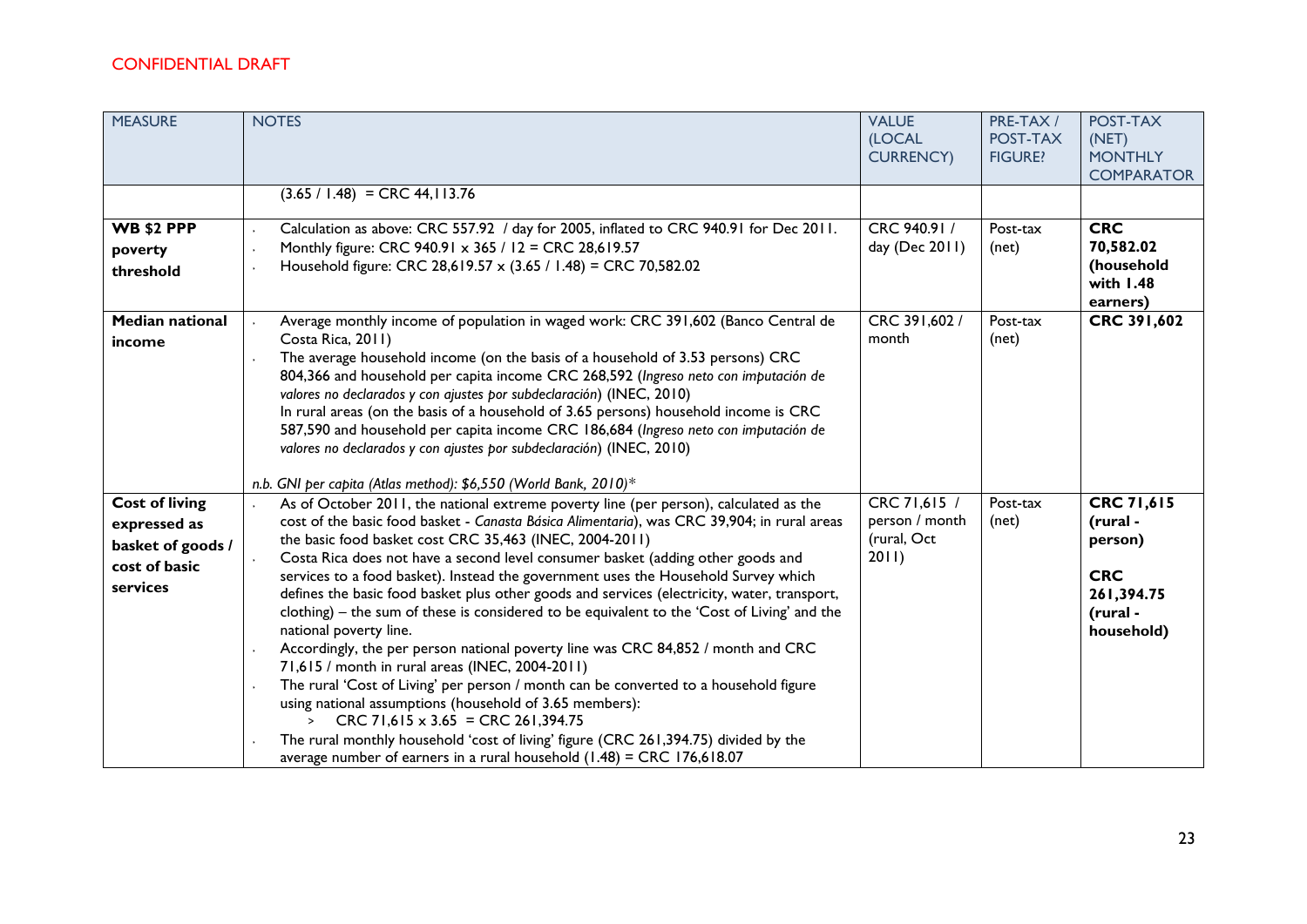#### **LEGISLATION**

- ∙ Act No. 2, which promulgates the Labour Code, of 27 August 1943 as amended up to Act No. 8886, of 6 December 2010 [online] Available at: <http://www.ilo.org/dyn/travail/docs/872/Codigo%20del%20Trabajo.pdf>
- ∙ Political Constitution of the Republic of Costa Rica of 1949, as amended up to Law 8364 of 2003 (Constitucón Politica de Costa Rica de 1949) [online] Available at: <http://www.ilo.org/dyn/travail/docs/887/ConstitucionPolitica.pdf>
- ∙ Law-Decree No.832, concerning minimum wages, of 8 November 1949, as amended up to Law No.7510 of 9 May 1995, concerning the National Wage Council (Decreto Ley Núm. 832 sobre salarios mínimos) [online] Available at: <http://www.ilo.org/dyn/travail/docs/888/Decreto%20Ley%20No.832%20sobre%20salarios%20m%C3%ADnimos.pdf>
- ∙ Decreto Nº 36867-MTSS, publicado en La Gaceta Nº 236 del 08 de diciembre del 2011 Rige 1º de enero del 2012 [online] Available at: [http://www.mtss.go.cr/images/stories/75152456-Lista-de-Salarios-Minimos-para-el-Sector-Privado-I-Semestre-2012\\_1.pdf](http://www.mtss.go.cr/images/stories/75152456-Lista-de-Salarios-Minimos-para-el-Sector-Privado-I-Semestre-2012_1.pdf)
- ∙ Ley de Aguinaldo para la Empresa Privada y Reglamento No. 2412 [online] Available at: <http://www.leylaboral.com/costarica/PaginaNorma.aspx?item=9808&bd=18&recargar=>
- ∙ Decreto N° 36822-H, publicado en el Diario Oficial La Gaceta N° 203 del 24 de octubre del 2011 [online] Available at: <http://dgt.hacienda.go.cr/tramosytarifas/Paginas/Impuestoalsalario.aspx>

#### **SOURCES**

- ∙ Banco Central de Costa Rica, 2011. *Costa Rica: Economic and financial data*, last accessed 21 December 2011 [online] Available at: [http://indicadoreseconomicos.bccr.fi.cr/indicadoreseconomicos/Documentos/NEDD/PAG\\_NAC\\_ING.htm](http://indicadoreseconomicos.bccr.fi.cr/indicadoreseconomicos/Documentos/NEDD/PAG_NAC_ING.htm)
- ∙ Caja Costarricense de Seguro Social website [online] Available at: [http://www.ccss.sa.cr](http://www.ccss.sa.cr/)
- ∙ Instituto Nacional de Estadística y Censos de Costa Rica Data (INEC), 2004-2011. Last accessed 21 December 2011 [online] Available at: [www.inec.go.cr/A/MT/Social/Pobreza/Pobreza%20ENAHO/Series%20Hist%C3%B3ricas/Nuevas%20l%C3%ADneas%20de%20pobreza.xls](http://www.inec.go.cr/A/MT/Social/Pobreza/Pobreza%20ENAHO/Series%20Hist%C3%B3ricas/Nuevas%20l%C3%ADneas%20de%20pobreza.xls)
- ∙ Instituto Nacional de Estadística y Censos de Costa Rica Data (INEC), 1976-2011. Índice de precios al consumidor (IPC), Base Julio 2006 Índice general y variación porcentual mensual Series enlazadas, Enero 1976 - Diciembre 2011. Last accessed 6 January 2012 [online] Available at: [www.inec.go.cr/A/MT/Econ%C3%B3micos/%C3%8Dndice%20de%20Precios%20al%20Consumidor%20Base%20Julio%202006/Series%20Hist%C3%B3ricas/C01.%C3%8](http://www.inec.go.cr/A/MT/Econ%C3%B3micos/%C3%8Dndice%20de%20Precios%20al%20Consumidor%20Base%20Julio%202006/Series%20Hist%C3%B3ricas/C01.%C3%8Dndices%20enlazados%20y%20variaci%C3%B3n%20mensual.%20Enero%201976%20-%202011.xls) [Dndices%20enlazados%20y%20variaci%C3%B3n%20mensual.%20Enero%201976%20-%202011.xls](http://www.inec.go.cr/A/MT/Econ%C3%B3micos/%C3%8Dndice%20de%20Precios%20al%20Consumidor%20Base%20Julio%202006/Series%20Hist%C3%B3ricas/C01.%C3%8Dndices%20enlazados%20y%20variaci%C3%B3n%20mensual.%20Enero%201976%20-%202011.xls)
- ∙ Instituto Nacional de Estadística y Censos de Costa Rica Data (INEC), 2010. Principales características de los hogares y de las personas (Excluye servicio doméstico y pensionistas) - Por quintiles de ingreso percápita del hogar, Según zona Julio 2010 [online] Available at: [http://www.inec.go.cr/A/MT/Social/Ingresos%20de%20los%20Hogares/ENAHO/Resultados/C02.%20%20Principales%20caracter%C3%ADsticas%20de%20los%20hogares](http://www.inec.go.cr/A/MT/Social/Ingresos%20de%20los%20Hogares/ENAHO/Resultados/C02.%20%20Principales%20caracter%C3%ADsticas%20de%20los%20hogares,%20por%20quintil%20de%20ingreso%20perc%C3%A1pita%20del%20hogar.xls) [,%20por%20quintil%20de%20ingreso%20perc%C3%A1pita%20del%20hogar.xls](http://www.inec.go.cr/A/MT/Social/Ingresos%20de%20los%20Hogares/ENAHO/Resultados/C02.%20%20Principales%20caracter%C3%ADsticas%20de%20los%20hogares,%20por%20quintil%20de%20ingreso%20perc%C3%A1pita%20del%20hogar.xls)
- ∙ International Labour Organisation, 2011. *Costa Rica – Minimum Wages,* TRAVAIL legal databases [online] Available at : [http://www.ilo.org/dyn/travail/travmain.sectionReport1?p\\_lang=en&p\\_countries=CR&p\\_sc\\_id=1&p\\_year=2011&p\\_structure=1](http://www.ilo.org/dyn/travail/travmain.sectionReport1?p_lang=en&p_countries=CR&p_sc_id=1&p_year=2011&p_structure=1)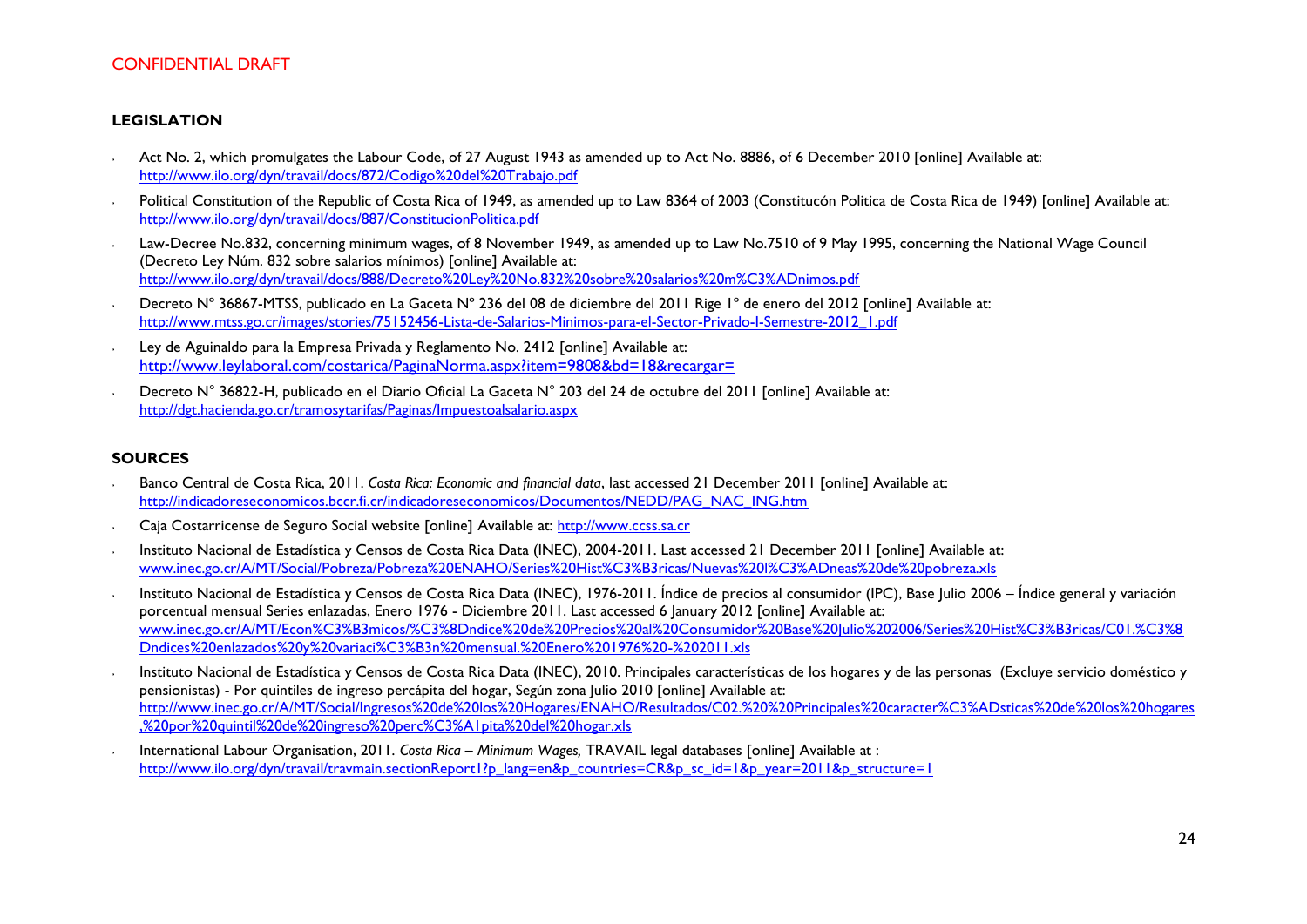- ∙ International Labour Organisation, 2011. *Costa Rica – Working time,* TRAVAIL legal databases [online] Available at : [http://www.ilo.org/dyn/travail/travmain.sectionReport1?p\\_lang=en&p\\_countries=CR&p\\_sc\\_id=1001&p\\_year=2011&p\\_structure=2](http://www.ilo.org/dyn/travail/travmain.sectionReport1?p_lang=en&p_countries=CR&p_sc_id=1001&p_year=2011&p_structure=2)
- ∙ World Bank Data website, last accessed 14 December 2011 [online] Available at:<http://data.worldbank.org/country/costa-rica>

#### **ILO CONVENTIONS**

∙ Costa Rica has ratified the Minimum Wage-Fixing Machinery Convention, 1928; the Minimum Wage Fixing Machinery (Agriculture) Convention, 1951; and the up-todate Minimum Wage Fixing Convention, 1970.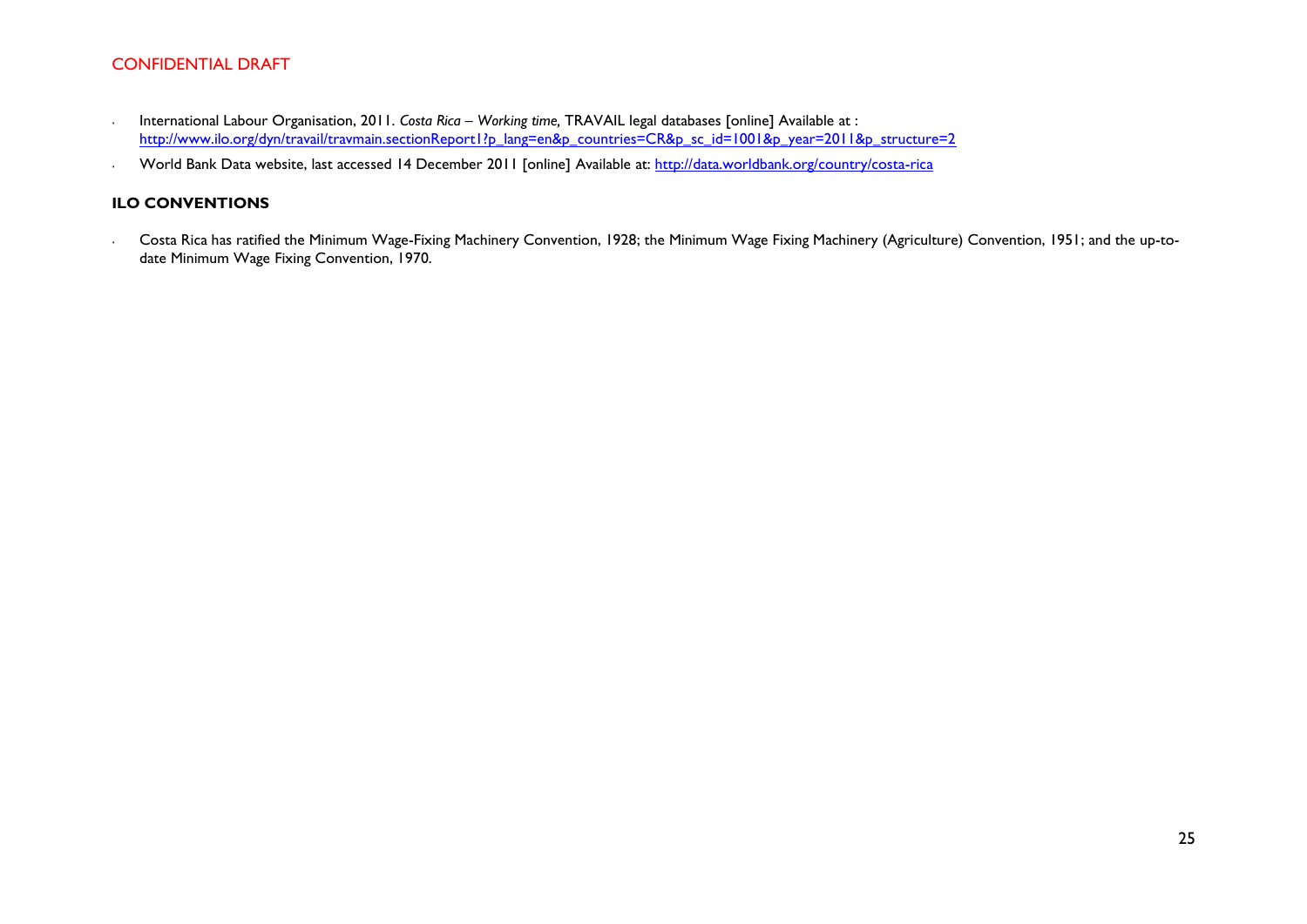# <span id="page-25-0"></span>**4. Dominican Republic**

| World Bank 2005 PPP                           | $US$$ I (2005 PPP) = DOP 20.39608 |
|-----------------------------------------------|-----------------------------------|
| (see PovCalNet)                               |                                   |
| Current exchange rate                         | $USS I = DOP 38.7500$             |
| $\sim$ - www.xe.com (accessed at 17 Jan 2012) |                                   |

#### **OVERVIEW**

- The Dominican Republic has over 1200 banana farms, nearly all small and medium sized and mainly located in the Northwest, although some are found in the Southwest. It is estimated that a majority of farms located in the Dominican Republic are structurally dependent on Haitian migrant labour.
- ∙ There is no formal collective bargaining present in any of these farms two larger Savid-owned farms have internal regulations with a workers' committee covering wage rates etc., but this has no binding legal status under national law. There has been a recent attempt (mid 2011) to form a trade union for national and migrant workers in the Northwest.
- ∙ Official estimates based on the National Labour Force Survey 2010 suggest that c 27% of workers are paid below the minimum wage for the industry and size of company in which they are employed (p.28 [www.stp.gov.do/eWeb%5CArchivos%5CLibros%5CComposicion\\_Economica\\_Dominicana.pdf\)](http://www.stp.gov.do/eWeb%5CArchivos%5CLibros%5CComposicion_Economica_Dominicana.pdf).
- ∙ The *canasta familiar* and methodology for calculating consumer price inflation (IPC) was revised in December 2010 (see graphic below).
- ∙ There is currently no official national poverty line though a project is underway, with World Bank support, to develop one.

### **4.1. Assumptions**

#### HOUSEHOLD SIZE, NO. OF DEPENDENTS AND NO. OF EARNERS

|                                                                | <b>NOTES</b>                                                                                                                                                                                                                                                                                                                                                                                                                                                                                                                                                                                                                                                                                                            | <b>VALUE</b> |
|----------------------------------------------------------------|-------------------------------------------------------------------------------------------------------------------------------------------------------------------------------------------------------------------------------------------------------------------------------------------------------------------------------------------------------------------------------------------------------------------------------------------------------------------------------------------------------------------------------------------------------------------------------------------------------------------------------------------------------------------------------------------------------------------------|--------------|
| <b>Average Family Size</b><br>Of Typical Banana<br>Worker      | National average household size is 3.6 members (El tamaño promedio de los hogares es de 3.6 personas por<br>hogar) (ONE ENHOGAR, 2009-2010 -<br>www.one.gov.do/var/uploads/File/Resultados%20a%20destacar%20de%20la%20ENHOGAR%202009-<br>$2010$ .pptx)<br>Rural households tend to be larger: 4.3 members on average in Barahona province (SW)<br>(www.one.gob.do/themes/one/dmdocuments/perfiles/Perfil_Barahona.pdf), and 3.88 in Dajabón (NW)<br>(www.one.gob.do/themes/one/dmdocuments/perfiles/Perfil Dajabon.pdf) for example<br>The national basket of goods (poorest quintile) is calculated on the basis of a 5-member household $-$ to<br>ensure consistency with national measures, we have used this figure | 5 members    |
| <b>Typical Number Of</b><br><b>Wage Earners /</b><br>Household | The first quintile canasta familiar assumes 5 household members, and two earners per household (p.22 -<br>www.bancentral.gov.do/publicaciones economicas/otros/metodologia IPC base diciembre 2010.pdf)                                                                                                                                                                                                                                                                                                                                                                                                                                                                                                                 | 2 earners    |
| <b>Typical Number Of</b>                                       | Worker Rights Consortium (WRC) work on living wage in maquiladores proposes that the three family                                                                                                                                                                                                                                                                                                                                                                                                                                                                                                                                                                                                                       |              |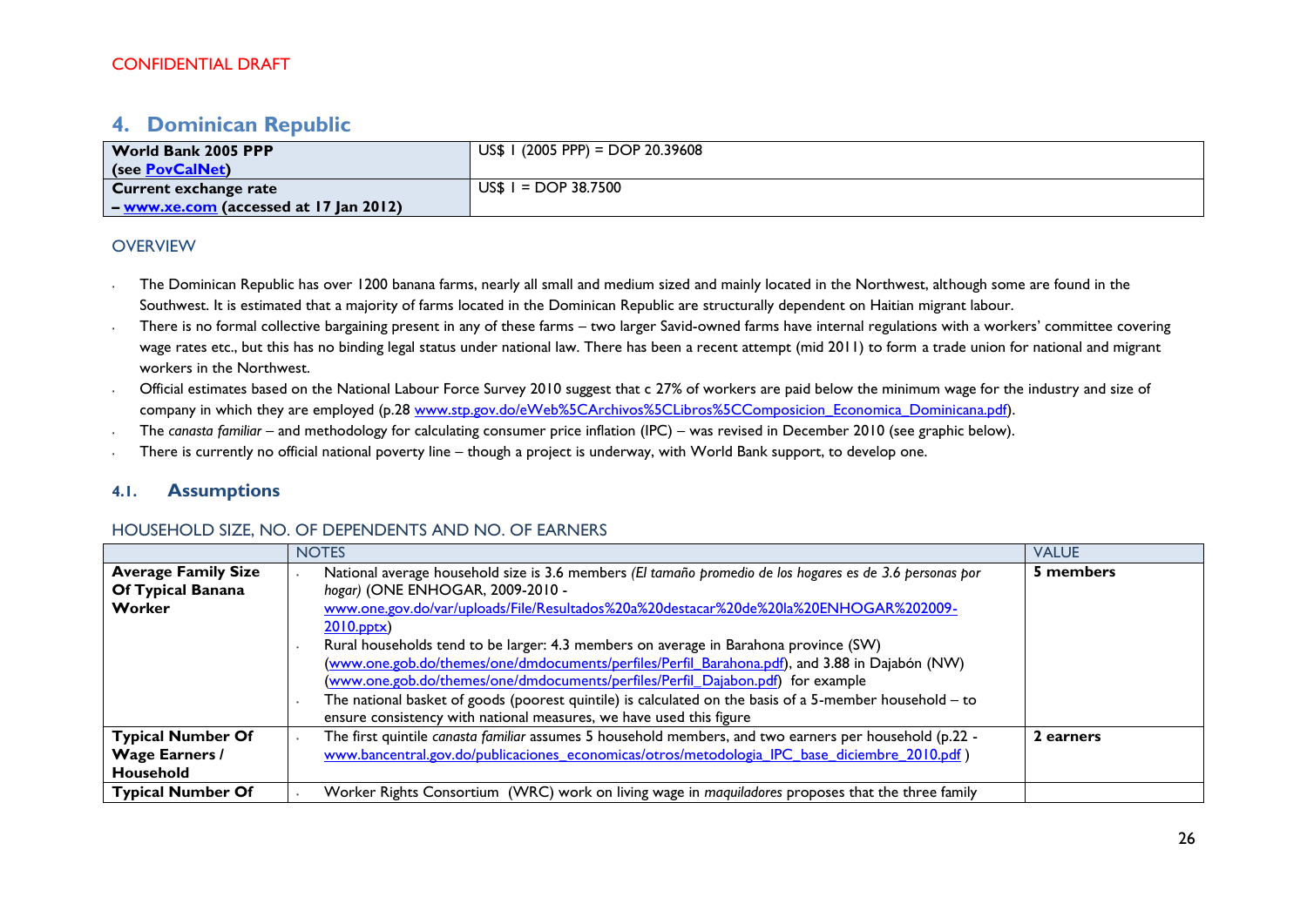| <b>Dependents</b><br>: Covered | members whose expenses must be fully covered by the living wage are one adult and two school-age children |  |
|--------------------------------|-----------------------------------------------------------------------------------------------------------|--|
| <b>By Wage</b>                 | .2008<br>on the basis of a family of 4 (WRC,<br>). This assumes two earners per household                 |  |

### DAILY, WEEKLY AND MONTHLY WAGES

|                           | <b>NOTES</b>                                                                                             | <b>VALUE</b>                 |
|---------------------------|----------------------------------------------------------------------------------------------------------|------------------------------|
|                           |                                                                                                          |                              |
| <b>Most Common Period</b> | Daily: the minimum wage for agricultural work is assigned on a daily basis (10-hour day) (Resolution No. | <b>Daily</b>                 |
| <b>Used For Wages</b>     | 5/2011                                                                                                   |                              |
| <b>Number Of Working</b>  | <b>Working hours</b>                                                                                     | <b>General provisions on</b> |
| Days / Month              | Note that statutory provisions on working time do not apply to agricultural workers (art. 281 of the LC) | working time do not          |
|                           | except that, in the case of agricultural work, the daily limit is set in 10 hours (art.281 of the LC)    | apply to agricultural        |
|                           | <b>Rest periods</b>                                                                                      | workers - 10 hours /         |
|                           | Every worker is entitled to an uninterrupted weekly rest of 36 hours (art. 163 of the LC)                | day                          |
| <b>Holiday Leave</b>      | <b>Annual leave</b>                                                                                      | 14 days per year             |
|                           | The employer shall provide every employee a paid vacation period of two weeks (14 days) (art. 177 of the |                              |
|                           | LC)                                                                                                      | 13 public holidays           |
|                           | <b>Public holidays</b>                                                                                   |                              |
|                           | There are 13 public holidays a year in the Dominican Republic (art. I of the Law No. 108)                |                              |

### STATUTORY EMPLOYEE CONTRIBUTIONS

|                                                        | <b>NOTES</b>                                                                                                  | MINIMUM THRESHOLD                                                                                                           | RATE/S (%)                                                                                                                                                                | <b>IMPLICATIONS FOR</b><br><b>WAGE DATA!</b>                                                                                        |                                                                                                |
|--------------------------------------------------------|---------------------------------------------------------------------------------------------------------------|-----------------------------------------------------------------------------------------------------------------------------|---------------------------------------------------------------------------------------------------------------------------------------------------------------------------|-------------------------------------------------------------------------------------------------------------------------------------|------------------------------------------------------------------------------------------------|
| Income tax<br>(payable by<br>employees)                | Impuesto Sobre<br>la Renta (ISR)                                                                              | Annual tax allowance of<br>DOP 371,124.00 (note also<br>that social security<br>contributions are tax<br>exempt)            | Marginal rates:<br>$<$ DOP 371,124.00 : exempt<br>DOP 371,124.01 to DOP 556,685.00 : 15%<br>DOP 556,685.01 to DOP 773,173.00: 20%<br>DOP 773,173.01 to DOP 71,132.00: 25% | $No - banana$<br>workers wages is<br>unlikely to reach<br>annual tax threshold                                                      | See:<br>www.dgii.gov.do/dgii/principa<br>lesImpuestos/Paginas/Impues<br>to-Sobre-la-Renta.aspx |
| <b>Social</b><br>security<br>(payable by<br>employees) | Sistema<br>Dominicano de<br>Seguridad Social<br>$(SDSS)$ –<br>pension funds<br>and family<br>health insurance | Social security contributions<br>are due only on wages<br>above the level of the<br>minimum wage for the<br>relevant sector | c.3%                                                                                                                                                                      | No - social security<br>contributions are due<br>only on wages above<br>the level of the<br>minimum wage for<br>the relevant sector | See: www.cnss.gob.do                                                                           |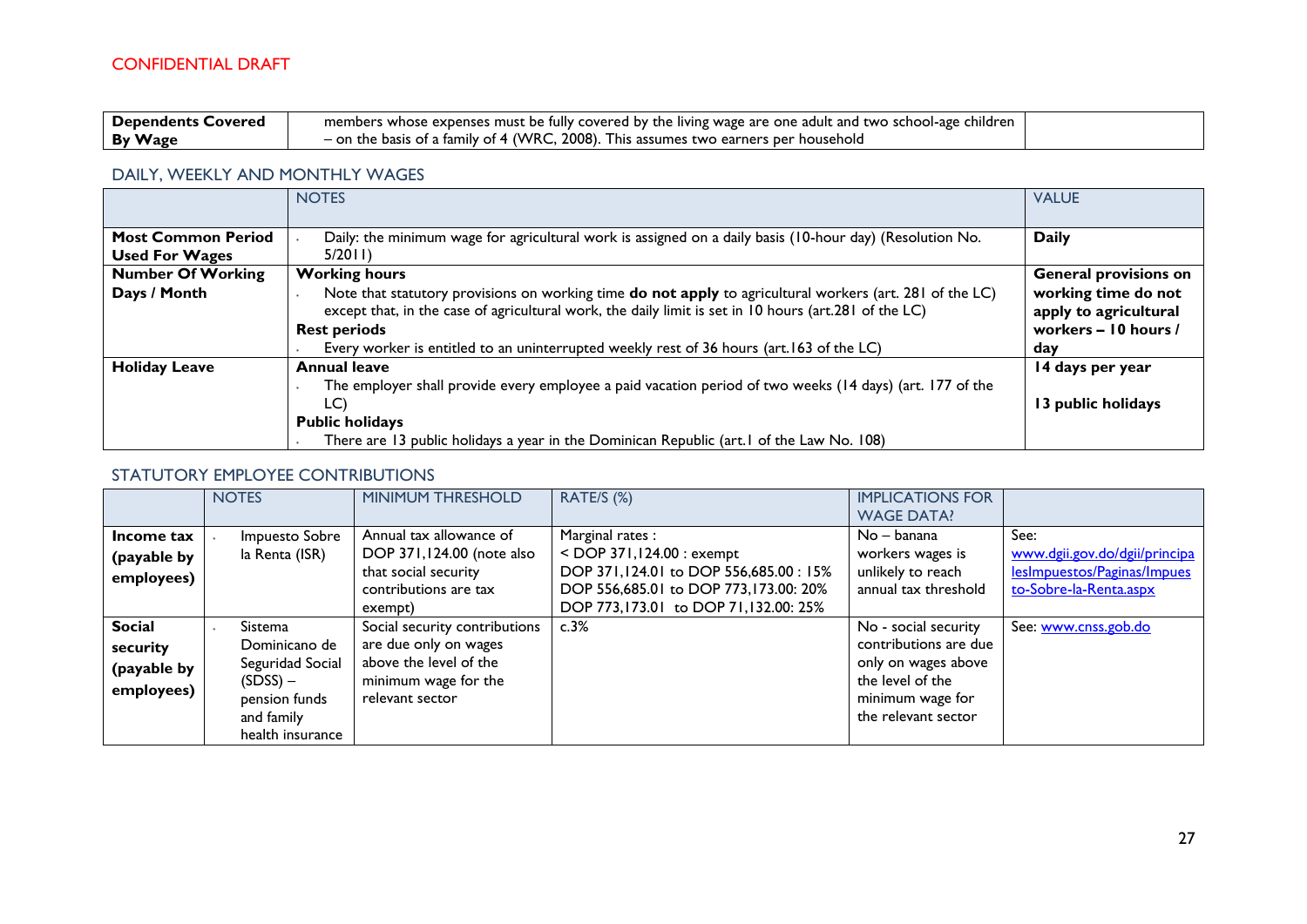# **4.2. Benchmark data**

| <b>MEASURE</b>  | <b>NOTES</b>                                                                                                                                       | <b>VALUE</b>     | PRE-TAX /      | POST-TAX            |
|-----------------|----------------------------------------------------------------------------------------------------------------------------------------------------|------------------|----------------|---------------------|
|                 |                                                                                                                                                    | (LOCAL           | POST-          | (NET)               |
|                 |                                                                                                                                                    | <b>CURRENCY)</b> | <b>TAX</b>     | <b>COMPARATOR</b>   |
|                 |                                                                                                                                                    |                  | <b>FIGURE?</b> |                     |
| <b>National</b> | <b>Current wage rates</b>                                                                                                                          | DOP 205 / day    | Pre-tax        | <b>DOP 5,292.26</b> |
| minimum         | All workers are covered by a minimum wage rate by occupation and sector in general or                                                              | (10-hour day)    | (gross)        |                     |
| wage (NMW)      | specific basis (Resolution 5-2011, which came into effect 1 June 2011).                                                                            |                  |                |                     |
|                 | The minimum wage for agricultural workers is set for a 10-hour day at DOP 205 / day $-$ an                                                         |                  |                |                     |
|                 | amount which increases or reduces in proportion to the number of hours worked over or                                                              |                  |                |                     |
|                 | under the 10 hours (Resolution No. 5/2011). This is the minimum wage which applies to field                                                        |                  |                |                     |
|                 | workers in banana farms.                                                                                                                           |                  |                |                     |
|                 | For workers not covered by sector-specific wage minima, monthly minima are established                                                             |                  |                |                     |
|                 | according to value of company assets:                                                                                                              |                  |                |                     |
|                 | DOP 9,905 per month (general minimum wage for workers in the private sector who<br>$\geq$                                                          |                  |                |                     |
|                 | are not covered by a specific sectoral minimum wage, working in companies with a net                                                               |                  |                |                     |
|                 | worth of at least DOP 4,000,000);                                                                                                                  |                  |                |                     |
|                 | DOP 6,810.00 per month (general minimum wage for workers in the private sector<br>$\,$                                                             |                  |                |                     |
|                 | who are not covered by a specific sectoral minimum wage, working in companies with                                                                 |                  |                |                     |
|                 | a net worth of at least DOP 2,000,000 and up to DOP 4,000,000);<br>DOP 6,035 per month (general minimum wage for workers in the private sector who |                  |                |                     |
|                 | $\,$<br>are not covered by a specific sectoral minimum wage, working in companies with a net                                                       |                  |                |                     |
|                 | worth up to DOP 2,000,000)(Resolution 5-2011 Art.2)                                                                                                |                  |                |                     |
|                 | Under Dominican Law, employers are required to pay an additional month of salary each year                                                         |                  |                |                     |
|                 | as an annual bonus, paid at Christmas time. This is a mandatory payment to all workers                                                             |                  |                |                     |
|                 | regardless of job performance or level of production. The salario de navidad is exempt from                                                        |                  |                |                     |
|                 | income tax (art. 222 of the LC).                                                                                                                   |                  |                |                     |
|                 |                                                                                                                                                    |                  |                |                     |
|                 | To calculate monthly rate (see http://calculo.mt.gob.do):                                                                                          |                  |                |                     |
|                 | DOP 205 $\times$ 23.83 (working days per month) = DOP 4,885.15 / month<br>$\geq$                                                                   |                  |                |                     |
|                 | Include 13 <sup>th</sup> month (Christmas bonus) pro rata: DOP 4,885.15 + (DOP 4,885.15 / 12) =                                                    |                  |                |                     |
|                 | DOP 5,292.26                                                                                                                                       |                  |                |                     |
|                 | No income tax or social security levied at this level of pay (see 'Assumptions' below)<br>$\, >$                                                   |                  |                |                     |
|                 | Legal treatment of in kind allowances / fringe benefits                                                                                            |                  |                |                     |
|                 | The salary is paid entirely in legal currency. However, part of the wages may be paid in kind.                                                     |                  |                |                     |
|                 | The legislation does not specify the percentage of a worker's remuneration that may be paid in                                                     |                  |                |                     |
|                 | kind. The payment of wages through the issuance and delivery of certificates and other forms is                                                    |                  |                |                     |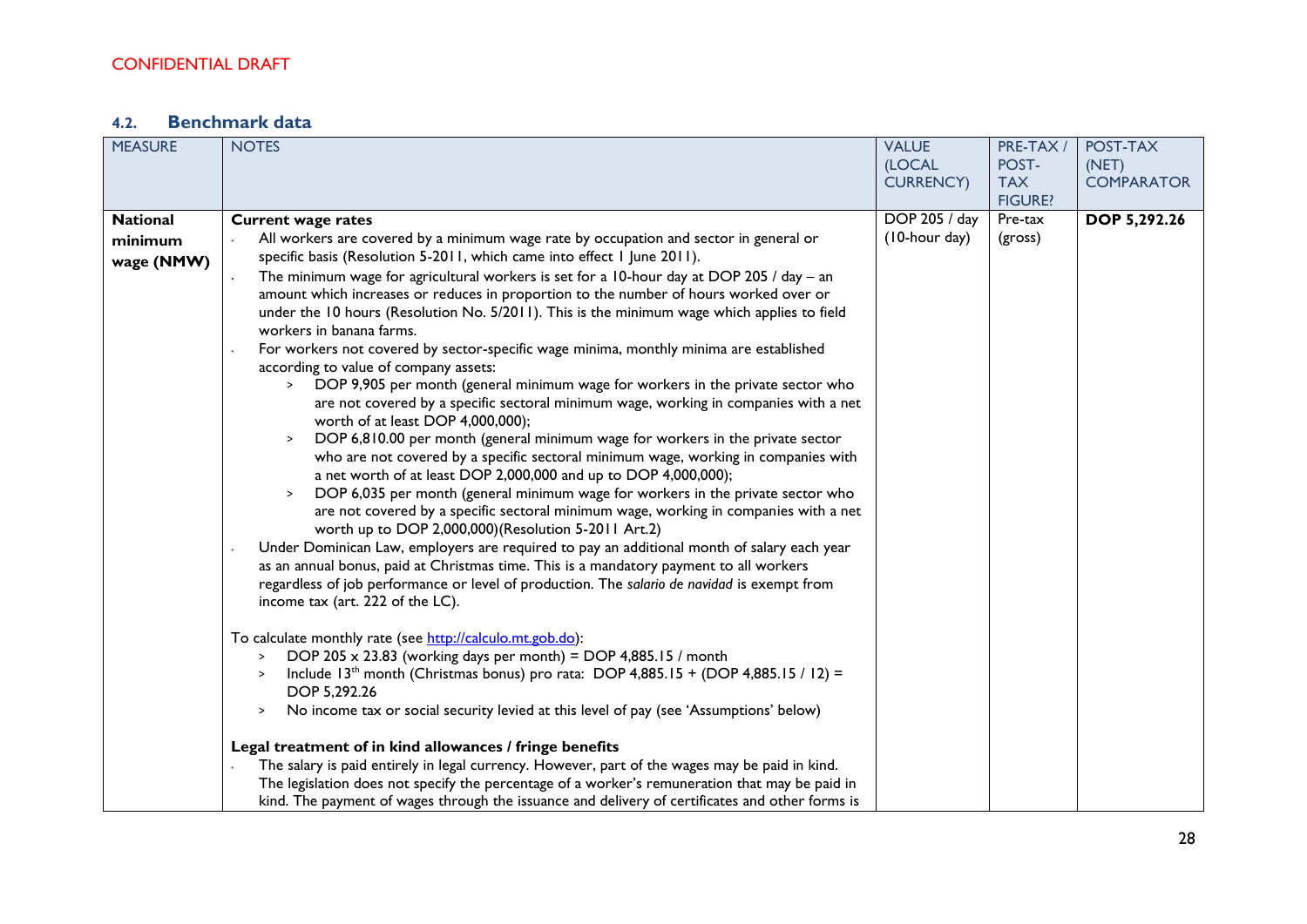| <b>MEASURE</b>       | <b>NOTES</b>                                                                                                                                                           | <b>VALUE</b><br>(LOCAL<br><b>CURRENCY)</b> | PRE-TAX /<br>POST-<br><b>TAX</b> | POST-TAX<br>(NET)<br><b>COMPARATOR</b> |
|----------------------|------------------------------------------------------------------------------------------------------------------------------------------------------------------------|--------------------------------------------|----------------------------------|----------------------------------------|
|                      |                                                                                                                                                                        |                                            | <b>FIGURE?</b>                   |                                        |
|                      | prohibited (Art.192, 195, 196 of the LC)                                                                                                                               |                                            |                                  |                                        |
|                      |                                                                                                                                                                        |                                            |                                  |                                        |
|                      | Defining, fixing and up-rating the minimum wage                                                                                                                        |                                            |                                  |                                        |
|                      | It is foreseen that the National Minimum Wage Committee adjusts minimum wages at least<br>once every two years (art.456-458 of the LC)                                 |                                            |                                  |                                        |
|                      | Minimum wages for private sector workers are set by occupation and sector by the National<br>Salary Committee (art. 452-459 of the LC)                                 |                                            |                                  |                                        |
|                      | Wages can also be fixed by collective agreement (art. I I3-128,214 of the LC)                                                                                          |                                            |                                  |                                        |
|                      | The minimum wage shall provide an income sufficient for the subsistence of the worker and for                                                                          |                                            |                                  |                                        |
|                      | his family (Resolution 5-2011 Recital)                                                                                                                                 |                                            |                                  |                                        |
| <b>Collectively-</b> | Quinta Pasadena regulation (not a binding CBA with a representative trade union) (hard                                                                                 |                                            | Pre-tax                          |                                        |
| agreed wage          | copy)                                                                                                                                                                  |                                            | (gross)                          |                                        |
| for banana           | Workers are eligible for 15 days annual leave in their first 1-2 years, then 20 days for 3-5 years                                                                     |                                            |                                  |                                        |
| sector               | and 24 days for $6+$ years (art. $15(1)$ )                                                                                                                             |                                            |                                  |                                        |
| (CAW)                | Workers are eligible for a Christmas bonus consisting of an amount equal to 1/12 of their                                                                              |                                            |                                  |                                        |
|                      | ordinary wages in a calendar year - not including overtime (art. 18)<br>Point 5 of the Code of ethics requires workers to be paid a living wage; point 1 of the Salary |                                            |                                  |                                        |
|                      | policy requires a review in May on whether an adjustment of the salary is necessary including                                                                          |                                            |                                  |                                        |
|                      | examining the canasta familiar which represents the primary basic costs of a Dominican family.                                                                         |                                            |                                  |                                        |
|                      | No wage minima are specified in the CBA                                                                                                                                |                                            |                                  |                                        |
| <b>National</b>      | The Dominican Republic is in the process of developing national poverty lines, with the support                                                                        | n/a                                        | Post-tax                         | n/a                                    |
| poverty line         | of the World Bank (Proyecto Metodología de Medición Oficial de Pobreza en la República                                                                                 |                                            | (net)                            |                                        |
|                      | Dominicana). As of January 2012, there is still no definitive national poverty line.                                                                                   |                                            |                                  |                                        |
|                      | Refer to cost of first quintile canasta familiar (see below)                                                                                                           |                                            |                                  |                                        |
|                      | n.b. Poverty headcount ratio at national poverty line (% of population): 50.5% (World Bank, 2008)                                                                      |                                            |                                  |                                        |
| <b>WB \$1.25</b>     | Source of calculation: World Bank PovCalNet                                                                                                                            | DOP 37.6786 /                              | Post-tax                         | <b>DOP 1,146.06</b>                    |
| <b>PPP</b> extreme   | The \$1.25/day 2005 PPP line is derived from the 2005 PPP exchange rate for "individual                                                                                | person / day                               | (net)                            | (person)                               |
| poverty              | consumption expenditure by households" (World Bank, 2008): DOP 20.39608 per \$1.00 so                                                                                  | (2011)                                     |                                  |                                        |
| threshold            | $UD$$ 1.25 (2005) = DOP 25.495                                                                                                                                         |                                            |                                  | <b>DOP 2,865.15</b>                    |
|                      | We have inflated this using the national annual average CPI from 2005 (period of PPP                                                                                   | DOP 1,146.06                               |                                  | (household, 2                          |
|                      | calculation) through to                                                                                                                                                | / person /                                 |                                  | earners)                               |
|                      | 2011 (www.bancentral.gov.do/estadisticas economicas/precios/ipc base 2010.xls)                                                                                         | month (2011)                               |                                  |                                        |
|                      | National CPI average through 2005: 71.44 (ONE IPC)                                                                                                                     |                                            |                                  |                                        |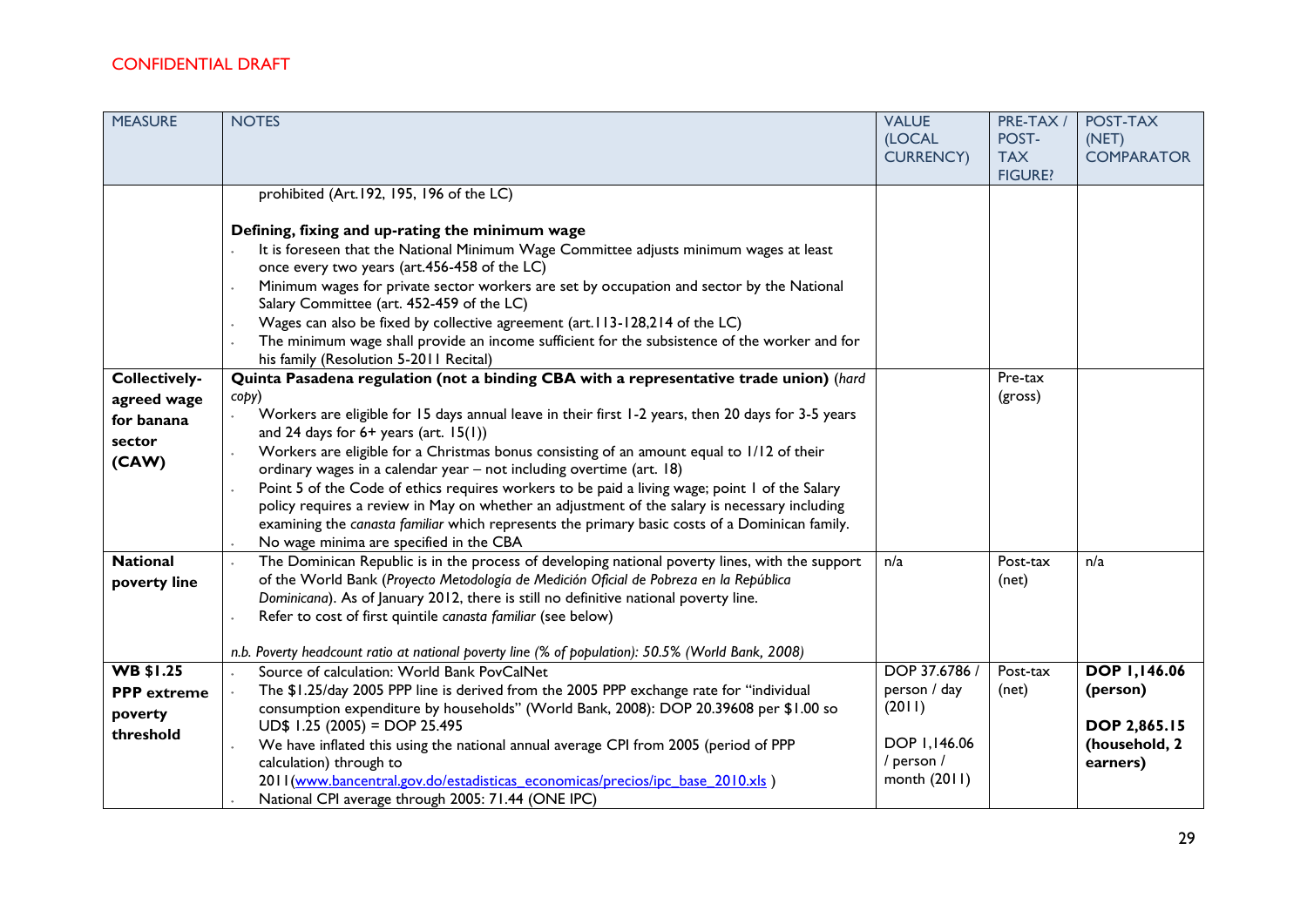| <b>MEASURE</b>               | <b>NOTES</b>                                                                                                                                                                                                                                                                                                                                                                                                                                                                                                                                                                                                                                                                                                                                                                                                                                                                                                                                                                                                                                                                                                                         | <b>VALUE</b><br><b>(LOCAL</b><br><b>CURRENCY)</b>                                                     | PRE-TAX /<br>POST-<br><b>TAX</b><br><b>FIGURE?</b> | POST-TAX<br>(NET)<br><b>COMPARATOR</b>         |
|------------------------------|--------------------------------------------------------------------------------------------------------------------------------------------------------------------------------------------------------------------------------------------------------------------------------------------------------------------------------------------------------------------------------------------------------------------------------------------------------------------------------------------------------------------------------------------------------------------------------------------------------------------------------------------------------------------------------------------------------------------------------------------------------------------------------------------------------------------------------------------------------------------------------------------------------------------------------------------------------------------------------------------------------------------------------------------------------------------------------------------------------------------------------------|-------------------------------------------------------------------------------------------------------|----------------------------------------------------|------------------------------------------------|
| <b>WB \$2 PPP</b>            | National CPI average through 2011: 105.58 (ONE IPC)<br>Calculation of US\$ 1.25 (2005 PPP) for 2011: DOP 25.495 x (105.58 / 71.44) = DOP 37.6786<br>This daily figure is then converted to a monthly comparator figure: DOP 37.6786 $\times$ 365 / 12 =<br>DOP 1,146.06 / person / month<br>The per person monthly figure is converted to a household figure using national assumptions<br>(see below), assuming a household of 5 members with 2 earners: DOP 1,146.06 $\times$ 5 / 2 = DOP<br>2.865.15<br>Calculation as above: US\$ 2 / day (2005 PPP) = 40.73816, inflated to DOP 60.28576 for 2011.                                                                                                                                                                                                                                                                                                                                                                                                                                                                                                                              | DOP 60.2857 /                                                                                         | Post-tax                                           | DOP 1,833.696                                  |
| poverty<br>threshold         | Monthly figure: DOP 60.28576 x 365 / 12 = DOP 1,833.696 / month<br>Household figure (national assumptions): DOP 1,833.696 $\times$ 5 / 2 = DOP 4,584.24                                                                                                                                                                                                                                                                                                                                                                                                                                                                                                                                                                                                                                                                                                                                                                                                                                                                                                                                                                              | person / day<br>(2011)<br><b>DOP</b><br>1,833.696 /<br>person /<br>month (2011)                       | (net)                                              | (person)<br><b>DOP 4,584.24</b><br>(household) |
| Median<br>national<br>income | According to the National Labour Force Survey in October 2010<br>(www.bancentral.gov.do/estadisticas.asp?a=Mercado de Trabajo), median individual income in<br>all sectors, on the basis of average weekly hours was DOP 3,199.92 / week<br>This figure is calculated as follows, using<br>www.bancentral.gov.do/estadisticas_economicas/Mercado_de_Trabajo/pob_ingresos_rama.xls<br>and www.bancentral.gov.do/estadisticas_economicas/Mercado_de_Trabajo/pob_horas_rama.xls:<br>Weekly average: average hourly wage (all sectors) DOP 76.70 multiplied by average<br>$\circ$<br>weekly hours (all sectors) 41.72 = DOP 3,199.92 / week<br>Monthly average: DOP 3,199.92 x 52 / 12 = DOP 13,866.32<br>$\circ$<br>The 2010 Labour Force Survey indicates that the average individual monthly income for the first<br>(poorest) quintile of the population was DOP 5,501<br>GDP per capita was DOP 192,615.3 / year in 2010. This equates to DOP 16,051.275 / month /<br>person (www.bancentral.gov.do/estadisticas economicas/sector real/pib percapita anual.xls)<br>n.b. GNI per capita (Atlas method): \$5,030 (World Bank, 2010)* | <b>DOP</b><br>13,866.32 /<br>month<br><b>DOP</b><br>16,051.275 /<br>month (GDP<br>per capita,<br>2010 | Post-tax<br>(net)                                  | DOP 13,866.32<br>/ month                       |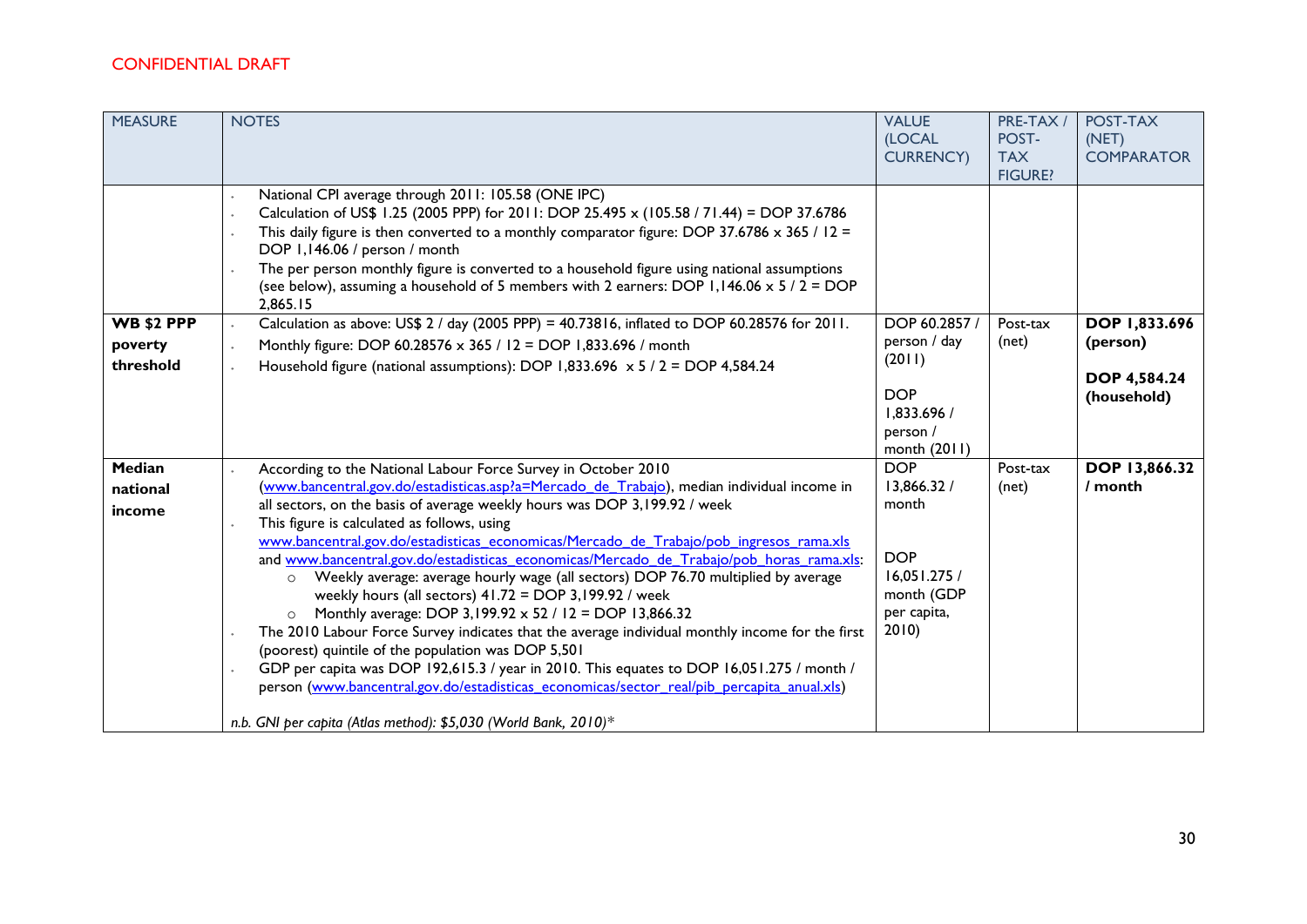| <b>MEASURE</b>                                                                                                             | <b>NOTES</b>                                                                                                                                                                                                                                                                                                                                                                                                                                                                                                                                                                                                                                                                                                                                                                                                                                                                                                                                                                                                                                                                                                                                                                                                                                                                                                                                                                                                                                                                                                                                                                                                                                                                                                                                                                                                                                                                                                                                                        | <b>VALUE</b><br>(LOCAL<br><b>CURRENCY)</b>                      | PRE-TAX /<br>POST-<br><b>TAX</b><br><b>FIGURE?</b> | POST-TAX<br>(NET)<br><b>COMPARATOR</b> |
|----------------------------------------------------------------------------------------------------------------------------|---------------------------------------------------------------------------------------------------------------------------------------------------------------------------------------------------------------------------------------------------------------------------------------------------------------------------------------------------------------------------------------------------------------------------------------------------------------------------------------------------------------------------------------------------------------------------------------------------------------------------------------------------------------------------------------------------------------------------------------------------------------------------------------------------------------------------------------------------------------------------------------------------------------------------------------------------------------------------------------------------------------------------------------------------------------------------------------------------------------------------------------------------------------------------------------------------------------------------------------------------------------------------------------------------------------------------------------------------------------------------------------------------------------------------------------------------------------------------------------------------------------------------------------------------------------------------------------------------------------------------------------------------------------------------------------------------------------------------------------------------------------------------------------------------------------------------------------------------------------------------------------------------------------------------------------------------------------------|-----------------------------------------------------------------|----------------------------------------------------|----------------------------------------|
| <b>Cost of living</b><br>expressed as<br>basket of<br>goods / cost<br>of basic<br>services<br>(Canasta<br><b>Familiar)</b> | The Central Bank revised its methodology for establishing and calculating the costs of the basic<br>needs basket (canasta familiar) in Dec. 2010:<br>www.bancentral.gov.do/publicaciones economicas/otros/metodologia IPC base diciembre 201<br>0.pdf<br>The new canasta familiar includes goods (food and other basic needs) and services from 12<br>groups (see graphic below)<br>The Central Bank used the following assumptions: 5 different baskets are established - using the<br>same categories of goods and services $-$ for 5 different income quintiles, lowest to highest<br>The most relevant quintile / basket for this research is the first (poorest) quintile, which reflects<br>spending on basic needs which cannot be substituted by cheaper alternatives. It is constructed<br>on the basis of consumption patterns of those earning around the level of the minimum wage<br>(around 50/50 food / non-food - 47.2% food). Estimates on health spending are low because, the<br>Central Bank cites, c4m workers contribute to the national healthcare scheme.<br>The Central Bank expressly notes that the median cost of the canasta familiar "should<br>not be used for wage negotiations"<br>The first quintile household basket assumes 5 household members, and two earners per<br>household (p.22)<br>The cost of the first quintile canasta familiar was established at DOP 10,407.56 for December<br>2010. Using Central Bank inflation data for the first quintile<br>(www.bancentral.gov.do/estadisticas economicas/precios/ipc quintiles base 2010.xls) this<br>figures is updated to Dec. 2011 prices as follows:<br>Dec. 2010 CPI (first quintile): 100<br>$\geq$<br>Dec. 2011 CPI (first quintile): 108.24<br>$\,>\,$<br>DOP 10,407.56 x (108.24 / 100) = DOP 11,265.14<br>$\geq$<br>Cost of first quintile canasta familiar (Dec. 2011) divided by average no. of earners per<br>household (2): DOP 11,265.14 / 2 = DOP 5,632.57 | <b>DOP</b><br>11,265.14/<br>month /<br>household<br>(Dec. 2011) | Post-tax<br>(net)                                  | <b>DOP 11,265.14</b><br>(household)    |

*\* Gross national income (GNI), converted to U.S. dollars using the World Bank Atlas method, divided by the midyear population*

| <b>MEASURE -</b><br><b>OTHER</b><br><b>RELEVANT</b> | <b>NOTES</b>                                                                                                      | <b>VALUE (LOCAL</b><br><b>CURRENCY</b> |
|-----------------------------------------------------|-------------------------------------------------------------------------------------------------------------------|----------------------------------------|
| <b>BENCHMARKS</b>                                   |                                                                                                                   |                                        |
| The Worker Rights                                   | The WRC Living Wage Analysis for the Dominican Republic (maquiladores, not agriculture) established a net monthly | DOP 18,152.99 per                      |
| Consortium                                          | living wage (based on 13 months of pay per year) of DOP 17,080.18 and a gross monthly living wage (before         | month in 2008 (WRC -                   |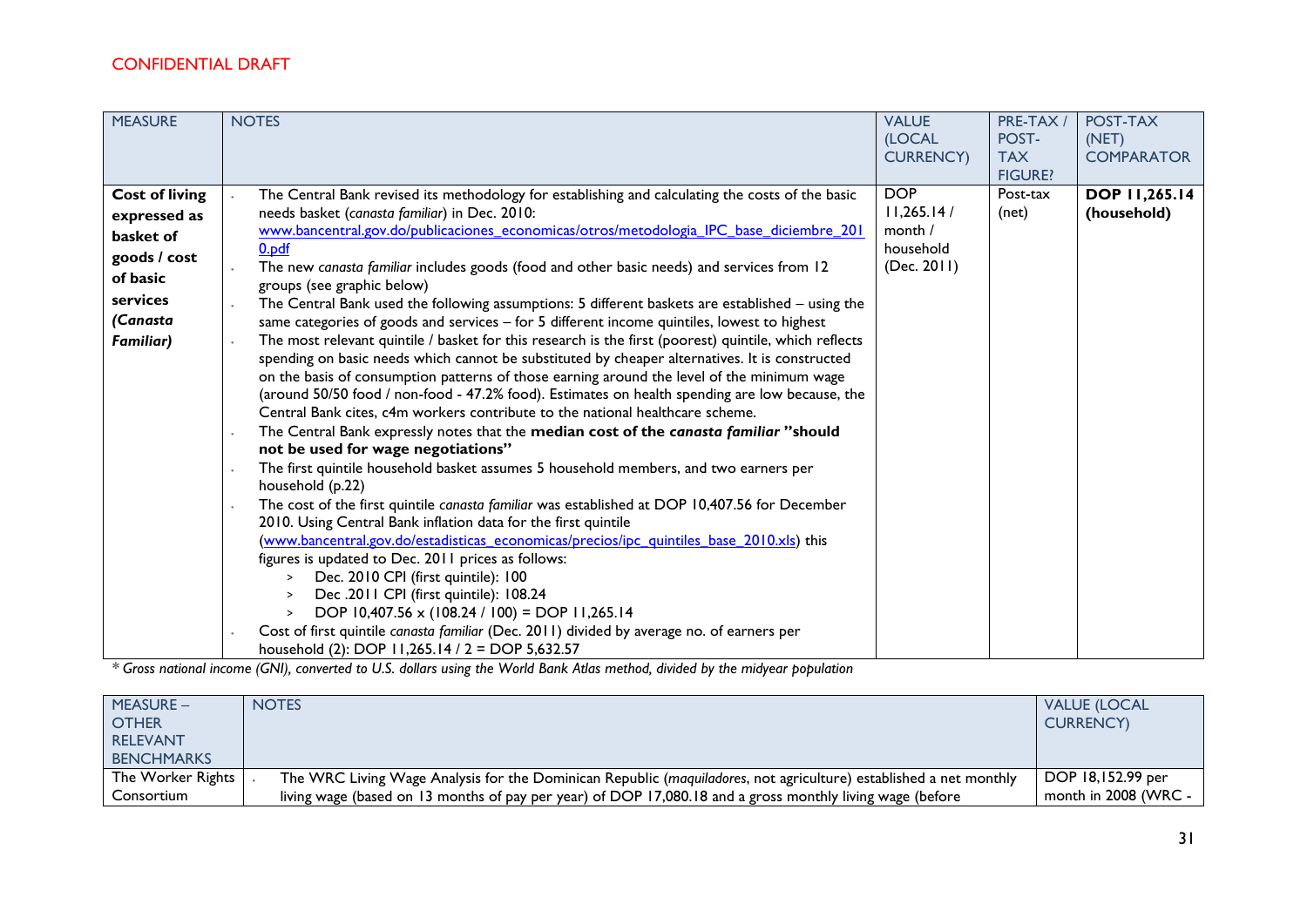| (WRC) performed      | mandatory payroll deductions) of DOP 18,152.99 (on the basis of family size of four).                                  | maquila)             |
|----------------------|------------------------------------------------------------------------------------------------------------------------|----------------------|
| a comprehensive      | For purposes of comparison, the WRC consulted previous cost of living analyses by the Central Bank of the              |                      |
| market-basket        | Dominican Republic, the Dominican Republic office of the United Nations Development Program, the Dominican             |                      |
| analysis in order to | Government's National Office of Statistics, and three of the country's central trade union bodies: CNUS, CASC, and     |                      |
| establish a living   | CNTD.                                                                                                                  |                      |
| wage standard for    | In conducting its analysis, the WRC took, as a starting point, the broad agreement among researchers that a living     |                      |
| free trade zone      | wage should cover the cost of meeting a family's basic needs in the following categories of goods and services: food   |                      |
| apparel workers in   | and water, housing and energy, clothing, health care, transportation, education and childcare, as well as modest funds |                      |
| the Dominican        | for savings and discretionary spending.                                                                                |                      |
| Republic (WRC,       | This review showed that the WRC's living wage calculation falls near the middle of the range defined by other credible |                      |
| 2008)                | estimates. For example, the most recent Central Bank calculation for the cost of a basket of goods and services for    |                      |
|                      | five persons was DOP 18,021 per month in 2006, which adjusted for inflation was DOP 20,629.87 as of the date of        |                      |
|                      | the WRC's analysis.                                                                                                    | DOP 27,106 per month |
|                      | A joint study released on 2 October 2008 by the Dominican trade union central bodies (CNUS, CASC, and CNTD)            | in 2008 (trade union |
|                      | estimated the cost of basic goods for a family of three at DOP 27,106 per month                                        | estimate - maquila)  |

#### **LEGISLATION**

- ∙ Labour Code, Law No. 1692, of 29 May 1992, as amended up to Act No. 103-99 dated 6 October 1999 [pdf] Available at: [http://www.ilo.org/dyn/travail/docs/767/Ley%20n%C3%BAm.%201692,%20de%2029%20de%20mayo%20de%201992,%20por%20la%20que%20se%20pro](http://www.ilo.org/dyn/travail/docs/767/Ley%20n%C3%BAm.%201692,%20de%2029%20de%20mayo%20de%201992,%20por%20la%20que%20se%20promulga%20el%20C%C3%B3digo%20de%20Trabajo.pdf) [mulga%20el%20C%C3%B3digo%20de%20Trabajo.pdf](http://www.ilo.org/dyn/travail/docs/767/Ley%20n%C3%BAm.%201692,%20de%2029%20de%20mayo%20de%201992,%20por%20la%20que%20se%20promulga%20el%20C%C3%B3digo%20de%20Trabajo.pdf)
- ∙ Resolution No. 5/2011 *Resolución Sobre Salario Mínimo Nacional para los trabajadores del sector Privado No Sectorizado (Empresas no sectorizadas y trabajadores del campo)* [online] Available at:<http://www.omlad.gob.do/LinkClick.aspx?fileticket=cud48jrc6Ec%3d&tabid=97&forcedownload=true>

### **SOURCES**

- ∙ Banana Link, *Dominican Republic: minimum wage still far from a living wage,* June 2011
- ∙ Economista Dominicano, 2011. *La canasta familiar y el bienestar de la población dominicana* [online] Available at: <http://economistadominicano.wordpress.com/2011/02/16/la-canasta-familiar-y-el-bienestar-de-la-poblacion-dominicana/>
- ∙ International Labour Organisation, 2011. *Dominican Republic – Minimum Wages,* TRAVAIL legal databases [online] Available at : [http://www.ilo.org/dyn/travail/travmain.sectionReport1?p\\_lang=en&p\\_countries=DO&p\\_sc\\_id=1&p\\_year=2011&p\\_structure=1](http://www.ilo.org/dyn/travail/travmain.sectionReport1?p_lang=en&p_countries=DO&p_sc_id=1&p_year=2011&p_structure=1)
- ∙ International Labour Organisation, 2011. *Dominican Republic – Working time,* TRAVAIL legal databases [online] Available at : [http://www.ilo.org/dyn/travail/travmain.sectionReport1?p\\_lang=en&p\\_countries=DO&p\\_sc\\_id=1001&p\\_year=2011&p\\_structure=2](http://www.ilo.org/dyn/travail/travmain.sectionReport1?p_lang=en&p_countries=DO&p_sc_id=1001&p_year=2011&p_structure=2)
- ∙ Ministerio de Trabajo website*. Resoluciones de Salario Mínimo Vigentes* [online] Available at: [http://www.ministeriodetrabajo.gob.do/index.php/comite-nacional-de](http://www.ministeriodetrabajo.gob.do/index.php/comite-nacional-de-salario/resoluciones-de-salario-minimo-vigentes)[salario/resoluciones-de-salario-minimo-vigentes](http://www.ministeriodetrabajo.gob.do/index.php/comite-nacional-de-salario/resoluciones-de-salario-minimo-vigentes)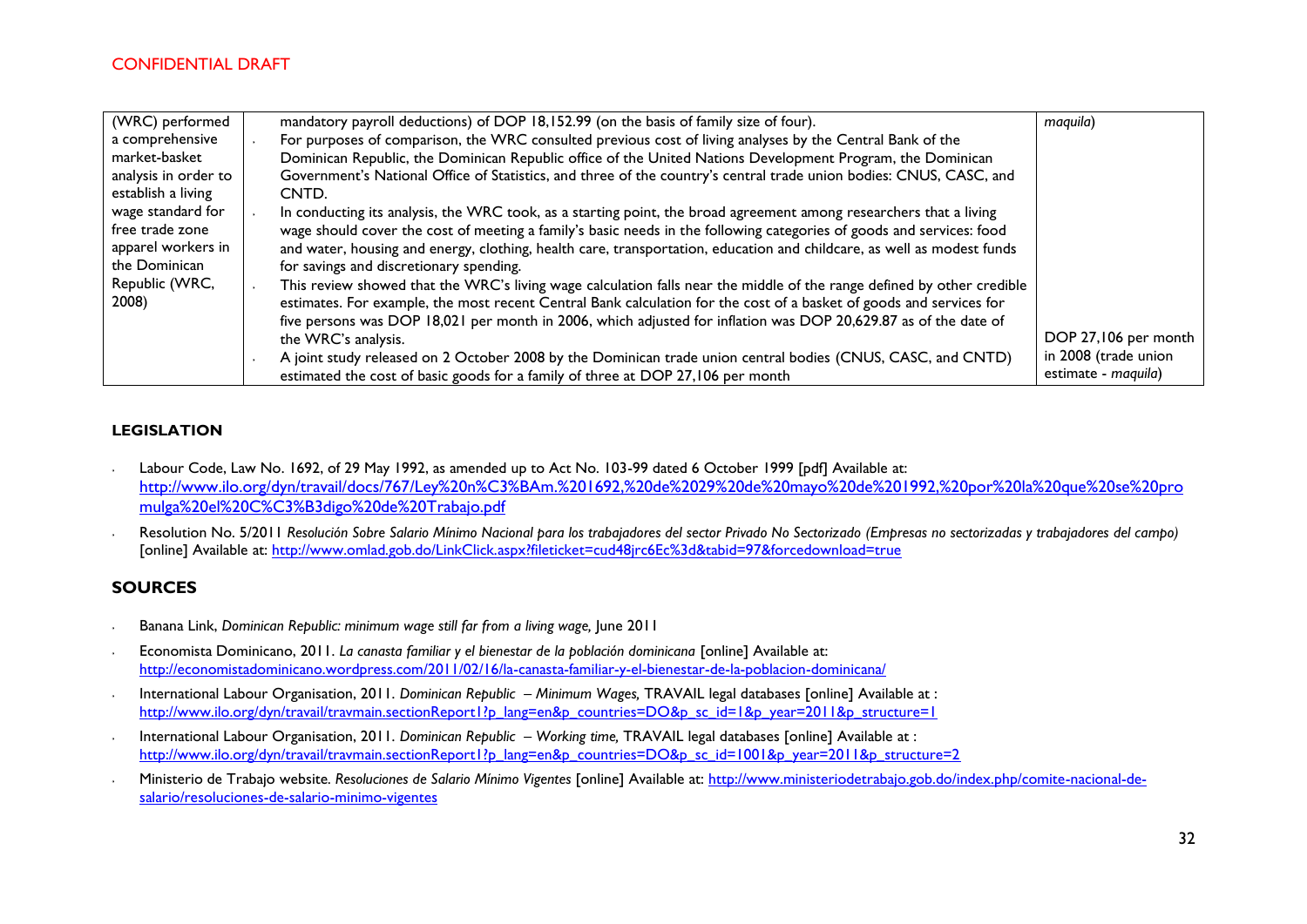- ∙ Oficina Nacional de Estadistica (ONE) Encuesta Nacional de Hogares de Propósitos Múltiples (ENHOGAR) 2009-2010 [ppt] Available at: <http://www.one.gob.do/var/uploads/File/Resultados%20a%20destacar%20de%20la%20ENHOGAR%202009-2010.pptx>
- ∙ Smith, S., 2010. *Fairtrade Bananas: A global assessment of impact,* Institute of Development Studies, University of Sussex, Final Report April 2010 [pdf] Available at: [http://www.fairtrade.org.uk/includes/documents/cm\\_docs/2011/F/Fairtrade%20in%20the%20Banana%20Sector\\_IDS%20Final%20Report%20December%202011.pdf](http://www.fairtrade.org.uk/includes/documents/cm_docs/2011/F/Fairtrade%20in%20the%20Banana%20Sector_IDS%20Final%20Report%20December%202011.pdf)
- ∙ Worker Rights Consortium (WRC), 2008. *Living Wage Analysis for the Dominican Republic* (October 2008) [pdf] see folder

#### **ILO CONVENTIONS**

∙ The Dominican Republic has ratified the Minimum Wage-Fixing Machinery Convention, 1928. In its 2006 comment on the Government's report, the Committee of Experts on the Application of Conventions and Recommendations noted that the minimum wage rates established by the National Wage Commission vary depending on the activity of the enterprise, its social capital and its geographical location.

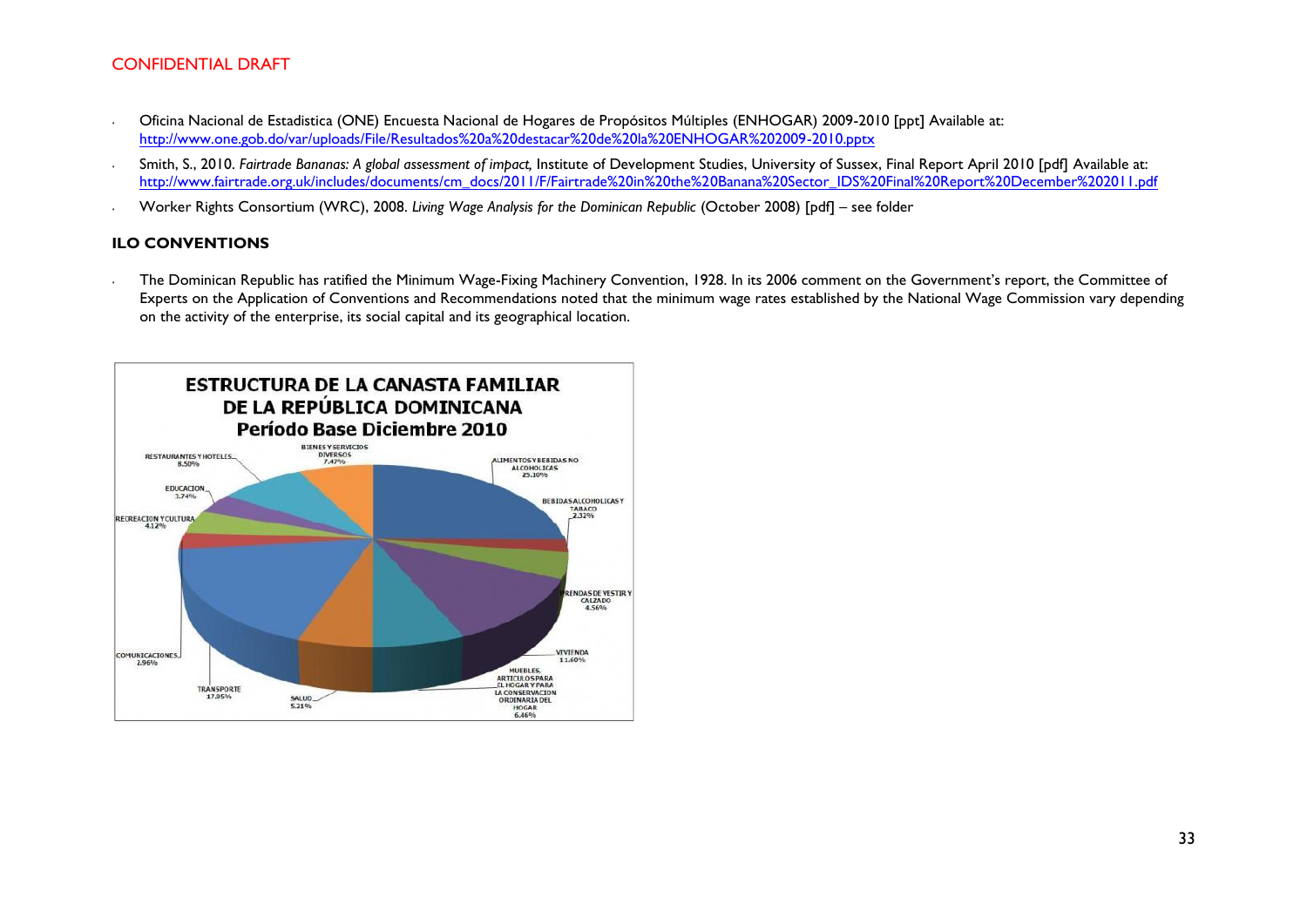# <span id="page-33-0"></span>**5. Ecuador**

| World Bank 2005 PPP                   | $US$I (2005 PPP) = US$0.5$                                       |
|---------------------------------------|------------------------------------------------------------------|
| (see PovCalNet)                       |                                                                  |
| Current exchange rate                 | US\$I = US\$I                                                    |
| - www.xe.com (accessed at 6 Jan 2012) | Ecuador adopted the U.S. dollar as its official currency in 2000 |
|                                       |                                                                  |

### **OVERVIEW**

- ∙ The banana sector in Ecuador employs an estimated 148,000 people directly, but nearly 2 million Ecuadorians are thought to be dependent on the sector, and according to FENACLE only around 0.5% of banana workers are trade union members. There were 6,477 banana producers in the country in 2006, 70% of which were small producers (between 1 and 20 hectares) (Smith, 2010).
- There are approximately 6000 banana farms ranging from 1 to 1500 hectare, with medium- and large-scale farms accounting for 70% of production. Currently four banana plantations have negotiated collective bargaining agreements (CBA) covering around 1000 workers.
- ∙ The Ecuadorian government has espoused the concept of a 'living wage' (*salario digno*), characterised as the wage necessary for a household to purchase the extended basket of basic goods and services (Canasta básica familiar - CBF). The *salario digno* – which remains indicative, and non-binding – is calculated on the basis of the median value of the CBF divided by the average number of wage-earners in a household (1.6). The government has declared its commitment to ensuring that the national minimum wage reaches this target.
- ∙ Following lobbying by rural workers' organisation, FENACLE, the Correa government has promised to clarify and strengthen the law in relation to company-wide and sector-wide collective bargaining.

### **5.1. Assumptions**

#### HOUSEHOLD SIZE, NO. OF DEPENDENTS AND NO. OF EARNERS

|                                                               | <b>NOTES</b>                                                                                                                                                                                                                                                                                                                                                                                                               | <b>VALUE</b>                    |
|---------------------------------------------------------------|----------------------------------------------------------------------------------------------------------------------------------------------------------------------------------------------------------------------------------------------------------------------------------------------------------------------------------------------------------------------------------------------------------------------------|---------------------------------|
| <b>Average Family Size Of</b><br><b>Typical Banana Worker</b> | Since July 2000, the average household is calculated on the basis of 4 members with 1.6 earners of the<br>minimum wage (Desde el mes de julio de 2000 se calcula el ingreso familiar con un hogar tipo de cuatro<br>miembros con 1.60 perceptores de la Remuneración Básica unificada mínima) (Ministerio de Coordinación<br>de la Politica Económica, 2010)                                                               | 4 members /<br>household        |
| <b>Typical Number Of Wage</b><br><b>Earners / Household</b>   | Since July 2000, the average household is calculated on the basis of 4 members with 1.6 earners of the<br>minimum wage) (Ministerio de Coordinación de la Politica Económica, 2010)<br>n.b. 60% of women workers in Latin American plantations are single heads of household or the main breadwinners in<br>the family. In addition, given that some banana producing regions have very few other employment options, if a | 1.6 wage earners /<br>household |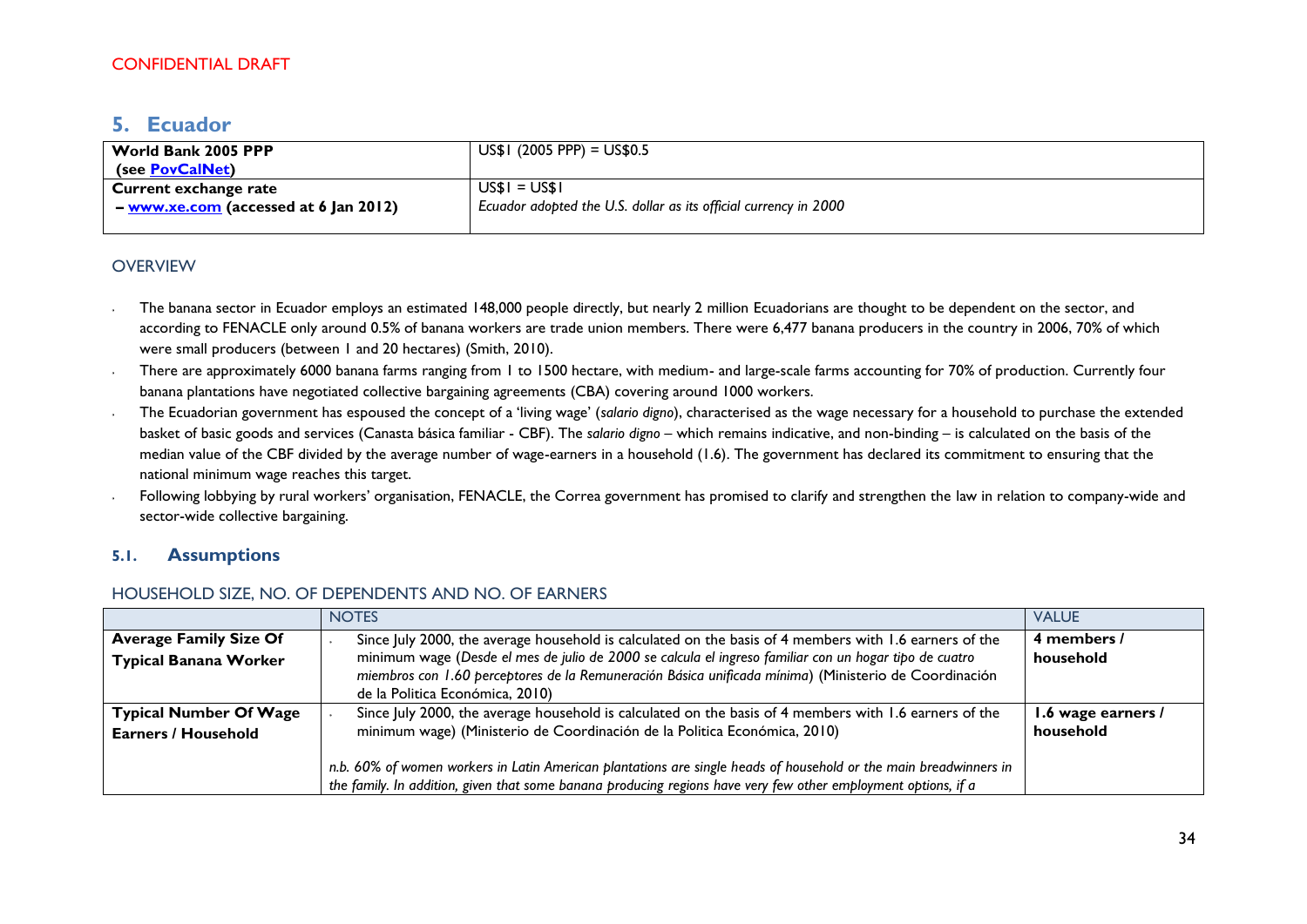| - household is reborted as having two income earners, then the second income earner may well be in a situation of |  |
|-------------------------------------------------------------------------------------------------------------------|--|
| 2010<br>$\,$ underemployment or effectively operating in the informal sector (Quesada, .                          |  |

### DAILY, WEEKLY AND MONTHLY WAGES

|                               | <b>NOTES</b>                                                                                                                                                                                         | <b>VALUE</b>                |
|-------------------------------|------------------------------------------------------------------------------------------------------------------------------------------------------------------------------------------------------|-----------------------------|
| <b>Most Common Period</b>     | Wages are fixed on a monthly basis (section 1 of the Ministerial Agreement N° 00249)                                                                                                                 | <b>Monthly</b>              |
| <b>Used For Wages</b>         |                                                                                                                                                                                                      |                             |
| <b>Number Of Working Days</b> | <b>Working hours</b>                                                                                                                                                                                 | 5 per week                  |
| / Month                       | The hours of work shall not exceed 8 per day (s47 of the LC). Sectoral commissions can determine                                                                                                     |                             |
|                               | industries in which a limit of less than 8 hours will apply (s48 of the LC)                                                                                                                          | 21.7 per month              |
|                               | The hours of work shall not exceed 40 per week (s47 of the LC)                                                                                                                                       | (calculation: 5 x 52 weeks) |
|                               | The work week shall not exceed 5 days in any week (s50 of the LC)                                                                                                                                    | 12 months)                  |
|                               | <b>Rest periods</b>                                                                                                                                                                                  |                             |
|                               | Saturday and Sunday are the weekly rest days. If work cannot be interrupted, another period of the same<br>length shall be fixed by agreement between the employee and the employer (s50 of the LC). |                             |
| <b>Holiday Leave</b>          | <b>Annual leave</b>                                                                                                                                                                                  | 15 days per year            |
|                               | Every worker shall be entitled to enjoy 15 consecutive days of paid annual leave, including the non                                                                                                  |                             |
|                               | working days (s69 of the LC)                                                                                                                                                                         | 9 public holidays           |
|                               | <b>Public holidays</b>                                                                                                                                                                               |                             |
|                               | Workers are entitled to enjoy the 9 public holidays listed in legislation (s65 of the LC)                                                                                                            |                             |

# STATUTORY EMPLOYEE CONTRIBUTIONS

|                                              | <b>NOTES</b>                                                                                                                                | <b>MINIMUM</b><br><b>THRESHOLD</b>                                              | RATE/S (%)                                                                               | <b>IMPLICATIONS FOR WAGE DATA?</b>                                                                                                                                                                                                                                                      |
|----------------------------------------------|---------------------------------------------------------------------------------------------------------------------------------------------|---------------------------------------------------------------------------------|------------------------------------------------------------------------------------------|-----------------------------------------------------------------------------------------------------------------------------------------------------------------------------------------------------------------------------------------------------------------------------------------|
| Income tax<br>(payable by<br>employees)      | Impuesto a la renta 2012<br>(Resolución NAC-<br>DGERCGC11-00437, RO 606<br>del 28 de diciembre de 2011)                                     | Individual employees<br>only pay tax on annual<br>income over \$9,720<br>(2012) | Progressive scale from<br>0% to 35%: 0% applies<br>to all income under<br>\$9,720 (2012) | No – wages for banana workers are likely significantly<br>lower than taxable base (eg minimum wage per annum $=$<br>\$3,168                                                                                                                                                             |
| Social security<br>(payable by<br>employees) | Statutory contributions to<br><b>Ecuadorian Social Security</b><br>Institute Instituto Ecuatoriano de<br>de Seguridad Social (IESS website) | <b>None</b>                                                                     | Individual employees<br>contribute between<br>9.35% - 11.35% of<br>wages                 | Yes - and included as part of calculation of net wage<br>(though note that, of the economically active population,<br>the proportion of social security contributors hovers<br>around 35% - out of 100 economically active persons, 65<br>do not pay social security premia (ILO, 2010) |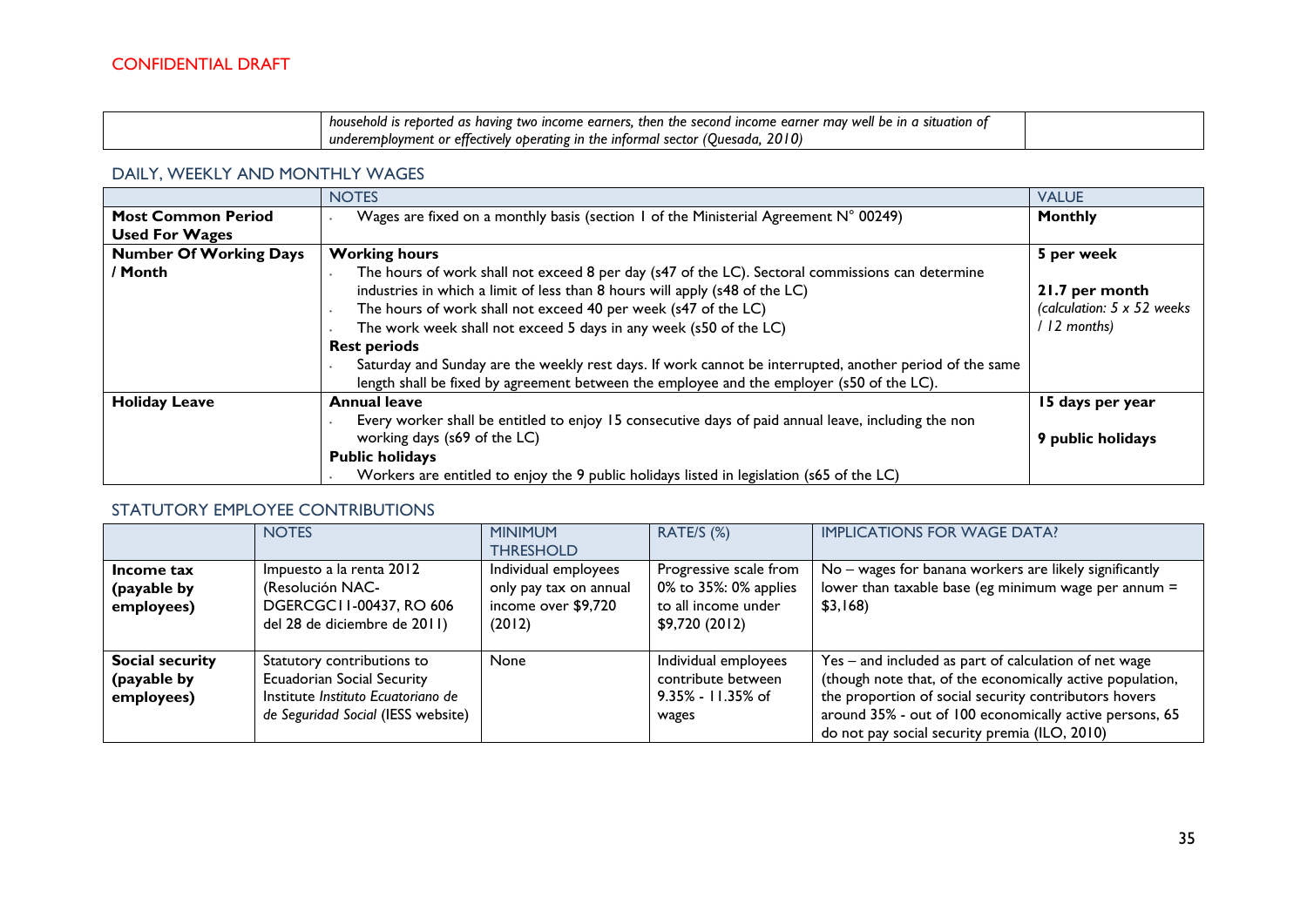# **5.2. Benchmark data**

| <b>MEASURE</b>  | <b>NOTES</b>                                                                                      | <b>VALUE</b>       | PRE-TAX /      | POST-TAX           |
|-----------------|---------------------------------------------------------------------------------------------------|--------------------|----------------|--------------------|
|                 |                                                                                                   | (LOCAL             | POST-TAX       | (NET)              |
|                 |                                                                                                   | <b>CURRENCY)</b>   | <b>FIGURE?</b> | <b>MONTHLY</b>     |
|                 |                                                                                                   |                    |                | <b>COMPARATOR</b>  |
| <b>National</b> | <b>Current wage rates</b>                                                                         | US\$292 basic      | Pre-tax        | <b>US\$ 308.21</b> |
| minimum wage    | As of I January 2012 the national minimum wage is US\$292 per month (Ministerial                  | per month          | (gross)        | (net)              |
| (NMW)           | Agreement No. 00369)                                                                              |                    |                |                    |
|                 | The minimum wage covers all categories of workers in general, (included workers of small          | US\$ 340 (incl     |                |                    |
|                 | industries, agricultural workers and assembly plant "maquila" workers), domestic workers,         | $13th$ and $14th$  |                |                    |
|                 | craft workers, and microenterprise collaborators (Art I Ministerial Agreement No.<br>00369).      | month<br>payments) |                |                    |
|                 | A mandatory thirteenth month 'décimo tercer sueldo' (Christmas bonus 'Bono Navideño') is          |                    |                |                    |
|                 | calculated by adding the remuneration earned by the worker in one year including                  |                    |                |                    |
|                 | benefits, commissions, supplementary pay and overtime pay, and dividing such amount by<br>twelve. |                    |                |                    |
|                 | A fourteenth annual salary 'décimo cuarto sueldo' (Educational bonus 'Bono Escolar')              |                    |                |                    |
|                 | equivalent to one complete minimum wage for private sector workers must be paid                   |                    |                |                    |
|                 | before March 15 in the coastal and insular regions and before September 15 in the                 |                    |                |                    |
|                 | highlands region. The purpose of this remuneration is to help workers pay school tuition          |                    |                |                    |
|                 | for their children.                                                                               |                    |                |                    |
|                 | Also calculated as $1/12^{th}$ of salary – payable from the second year of employment – is the    |                    |                |                    |
|                 | mandatory employer contribution to social security Reserve Funds (Fondos de Reserva) -            |                    |                |                    |
|                 | this is not included in our figures, although the Ecuadorian government does include this in      |                    |                |                    |
|                 | its comparison of minimum wage cf. 'salario digno'.                                               |                    |                |                    |
|                 | Net wage calculated factoring in compulsory employee social security contributions (cuota         |                    |                |                    |
|                 | IESS) @ 9.35%: US\$340 - US\$ 31.79 = US\$ 308.21                                                 |                    |                |                    |
|                 | Legal treatment of in-kind allowances / fringe benefits                                           |                    |                |                    |
|                 | In-kind allowances are permitted as remuneration, including piece work (s95 of the LC)            |                    |                |                    |
|                 | and its value shall be agreed between the parties (s393 of the LC)                                |                    |                |                    |
|                 | Defining, fixing and up-rating the minimum wage                                                   |                    |                |                    |
|                 | The minimum wage is adjusted annually with the participation of the National Wage                 |                    |                |                    |
|                 | Council (CONADES), a tripartite advisory body (s117 of the LC).                                   |                    |                |                    |
|                 | In order to fix the minimum wage rates, the general cost of living in the country is taken        |                    |                |                    |
|                 | into account for a worker considered as head of a household (s126 of the LC, Ministerial          |                    |                |                    |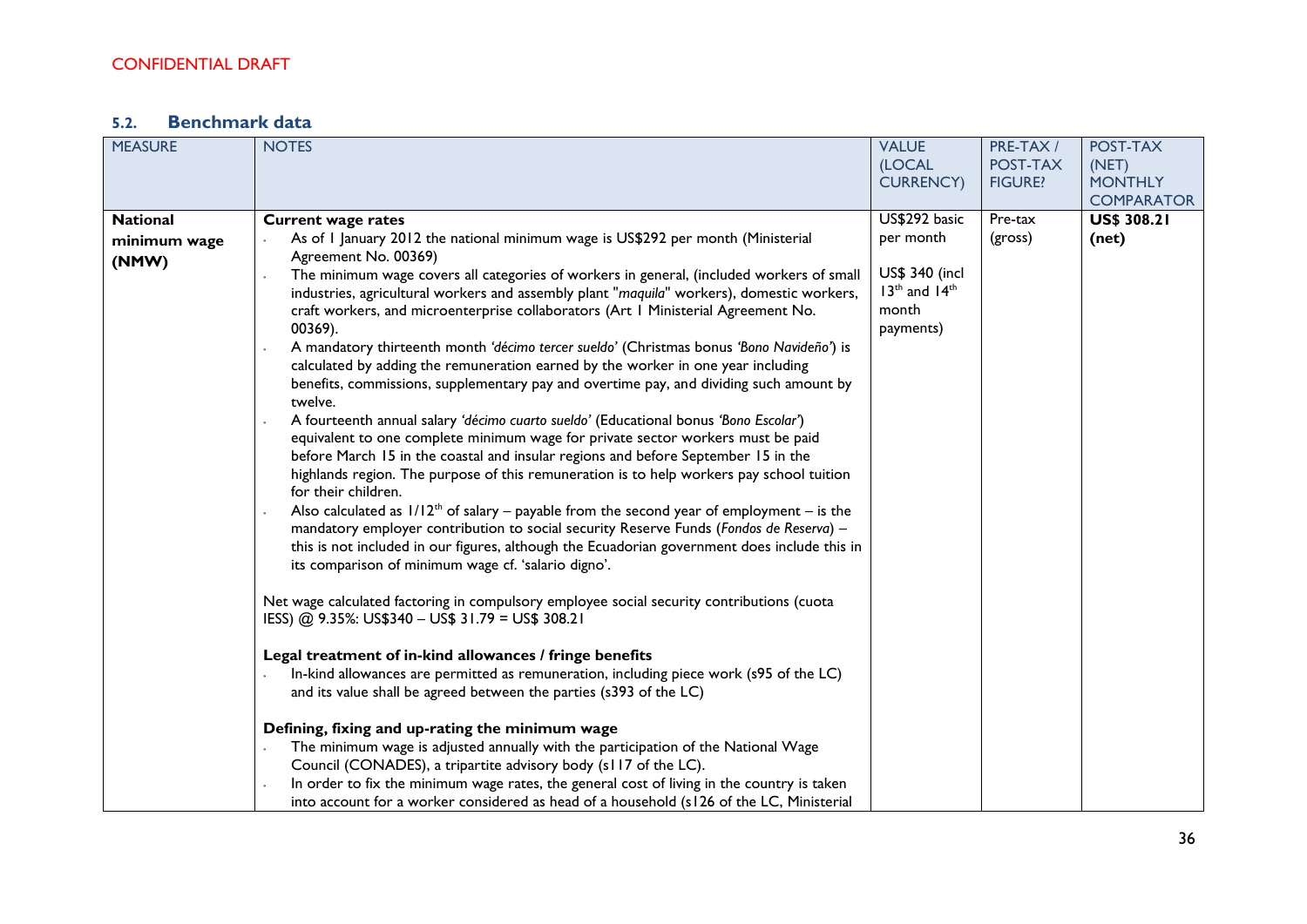| <b>MEASURE</b>                                             | <b>NOTES</b><br>Agreement N° 00249)                                                                                                                                                                                                                                                                                                                                                                                                                                                                                                                                                                                                                                                                                                                                                                                                                                                                                                                                                                                                                                                                                                                                                                                                               | <b>VALUE</b><br>(LOCAL<br><b>CURRENCY)</b>                                              | PRE-TAX /<br>POST-TAX<br><b>FIGURE?</b> | POST-TAX<br>(NET)<br><b>MONTHLY</b><br><b>COMPARATOR</b> |
|------------------------------------------------------------|---------------------------------------------------------------------------------------------------------------------------------------------------------------------------------------------------------------------------------------------------------------------------------------------------------------------------------------------------------------------------------------------------------------------------------------------------------------------------------------------------------------------------------------------------------------------------------------------------------------------------------------------------------------------------------------------------------------------------------------------------------------------------------------------------------------------------------------------------------------------------------------------------------------------------------------------------------------------------------------------------------------------------------------------------------------------------------------------------------------------------------------------------------------------------------------------------------------------------------------------------|-----------------------------------------------------------------------------------------|-----------------------------------------|----------------------------------------------------------|
| <b>Sectoral</b><br>minimum wage                            | Specific minimum wage rates by sector and occupation are provided annually by sectoral<br>Committees, which in no case may be lower than the national minimum wage (salario<br>basico unificado) (s117 of the LC, s1 Ministerial Agreement N° 00249)<br>As indicated by the Labour Ministry (Ministerio de Relaciones Laborales), the sectoral<br>minimum wage for agriculture and plantations for 2012 set by the Comisón sectorial<br>de la agricultura y plantaciones is US\$292, with more senior agricultural positions earning a<br>slightly higher rate. This is binding on all registered employers in the agriculture and<br>plantation sector.<br>Net wage calculated factoring in compulsory employee social security contributions (cuota<br>IESS) @ 9.35%: US\$340 - US\$ 31.79 = US\$ 308.21                                                                                                                                                                                                                                                                                                                                                                                                                                        | US\$292 basic<br>per month<br>US\$ 340 (incl<br>$13th$ and $14th$<br>month<br>payments) | Pre-tax<br>(gross)                      | <b>US\$ 308.21</b><br>(net)                              |
| Collectively-<br>agreed wage for<br>banana sector<br>(CAW) | Hacienda Italia CBA<br>Valid for 2 years (until 30 June 2012) (clause 6)<br>Workers eligible for a quality bonus ranging from US\$5-10.30 per week depending on the<br>quality reached (clause 9); in addition irrigation workers (operators and irrigators) are<br>eligible for a performance bonus of US\$5.50 on completion of their work program (clause<br>10). Clause 11 awards a bonus of US\$5 for other various groups of workers. Workers are<br>also eligible for a US\$91 bonus on Labour Day (1 May) (clause 27).<br>Transport costs paid (clause 36); Christmas basket given to workers in December (clause<br>49).<br>Megabanana CBA<br>Applies only to the 920 permanent workers (clauses 4 and 5) and valid for 2 years (until<br>15 January 2013) (clause 6)<br>Benefits for workers include: 5% increase (clause 19); US\$3 per month for each family<br>dependent declared by a worker (up to 4 dependents) (clause 22(a)); US\$30 bonus at the<br>completion of a year's work (after 5 years' service) (clause 22(b)); US\$20 per year for<br>each 4-18 year old child's education (clause 22(c)); US\$40 bonus in December for each<br>permanent worker (clause 33); and I May bonus of US\$20 for each worker (clause 42). | (No wage<br>figures<br>available)                                                       | Pre-tax<br>(gross)                      |                                                          |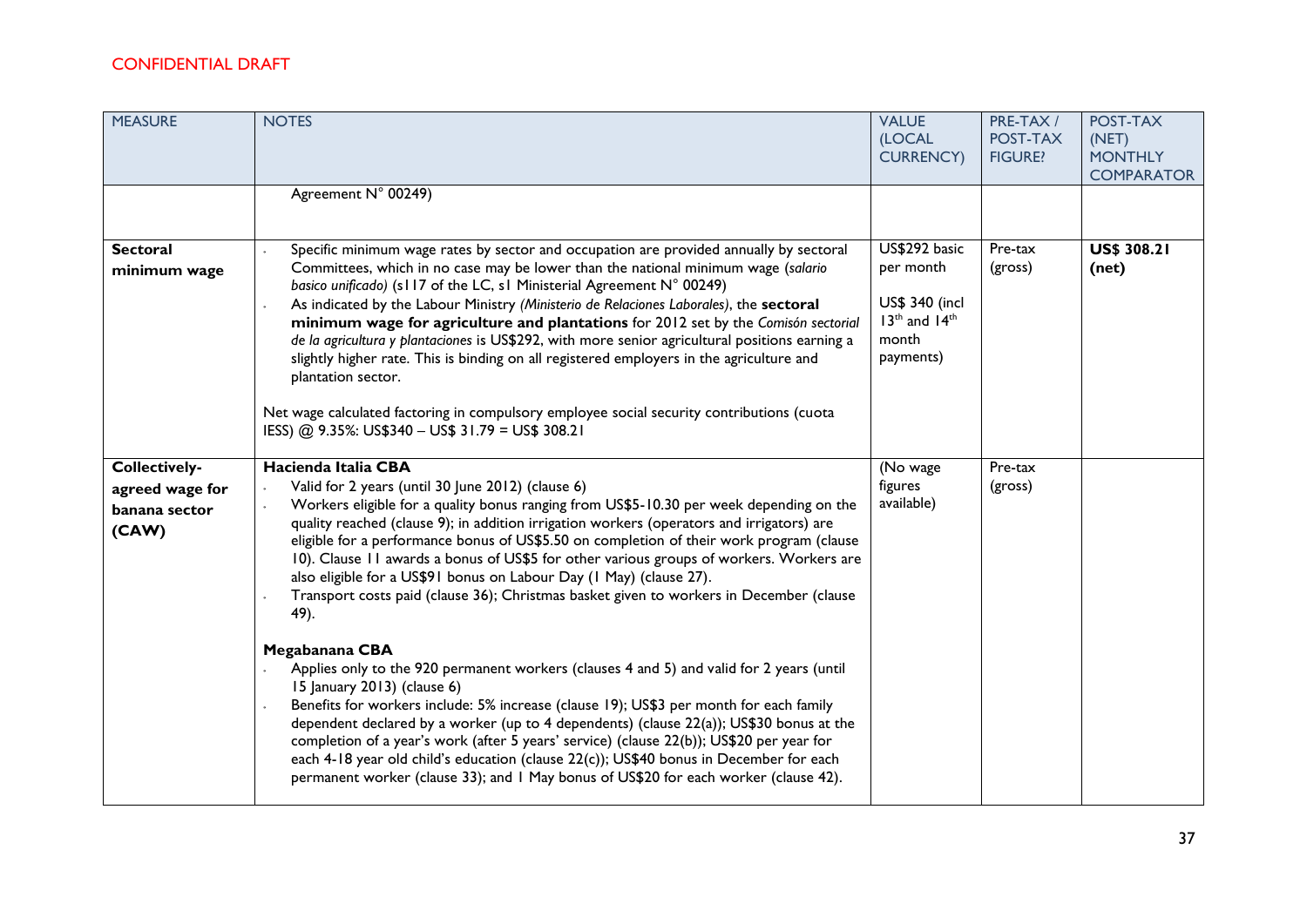| <b>MEASURE</b>                                       | <b>NOTES</b>                                                                                                                                                                                                                                                                                                                                                                                                                                                                                                                                                                                                                                                                                                                                                                                                                                                                                                                                                                                                                                                                                               | <b>VALUE</b><br>(LOCAL                            | PRE-TAX /<br>POST-TAX | POST-TAX<br>(NET)                                                      |
|------------------------------------------------------|------------------------------------------------------------------------------------------------------------------------------------------------------------------------------------------------------------------------------------------------------------------------------------------------------------------------------------------------------------------------------------------------------------------------------------------------------------------------------------------------------------------------------------------------------------------------------------------------------------------------------------------------------------------------------------------------------------------------------------------------------------------------------------------------------------------------------------------------------------------------------------------------------------------------------------------------------------------------------------------------------------------------------------------------------------------------------------------------------------|---------------------------------------------------|-----------------------|------------------------------------------------------------------------|
|                                                      |                                                                                                                                                                                                                                                                                                                                                                                                                                                                                                                                                                                                                                                                                                                                                                                                                                                                                                                                                                                                                                                                                                            | <b>CURRENCY)</b>                                  | <b>FIGURE?</b>        | <b>MONTHLY</b><br><b>COMPARATOR</b>                                    |
|                                                      | <b>Reybanpac CBA</b><br>Applies to all permanent workers in the Grupo Wong's banana subsidiary (Reybanpac)<br>CBA - 6567 workers (not a full-scale union but appears to have same legally-binding status<br>as a CBA) (clause 5).<br>Valid for 2 years (until January 2013) (clause 8)<br>Wage increases are to be determined by productivity and on the basis of the financial<br>situation of the company (clause 20)<br>US\$5 to each dependent declared by a worker (clause 25)                                                                                                                                                                                                                                                                                                                                                                                                                                                                                                                                                                                                                        |                                                   |                       |                                                                        |
| <b>National poverty</b><br>line                      | In 2006, from the ECV-5 <sup>a</sup> Ronda results (INEC website) the Government revised and<br>fixed the new poverty threshold at \$56.64 per person for the poverty line, and \$31.92<br>person for the extreme poverty line. The up-dating of these values is carried out using the<br>CPI of November of each year adjusted by the average CPI of the months of April, May,<br>and June in 2006.<br>The national poverty line is defined as the food poverty line (the cost of 2,141 calories)<br>plus the average non-food expenditure for households whose food expenditure per capita<br>is close to the food poverty line: full methodology available from the INEC website.<br>The poverty line for Sept 2011 was US\$71.82 (Banco Central del Ecuador, 2011)<br>Using national assumptions of a 4-member household with 1.6 earners, the poverty line is<br>converted to a household figure (ie to cover dependents of the earner) as follows: US\$<br>$71.82 \times (4 / 1.6) = US$179.55$<br>n.b. Poverty headcount ratio at national poverty line (% of population): 36.0% (World Bank, 2010) | US\$71.82 /<br>month per<br>person (Sept<br>2011) | Post-tax<br>(net)     | <b>US\$ 71.82</b><br>(per person)<br><b>US\$ 179.55</b><br>(household) |
| <b>WB \$1.25 PPP</b><br>extreme poverty<br>threshold | Source of calculation: World Bank PovCalNet<br>The US\$ 1.25 / day line (2005 PPP) is derived from the 2005 PPP exchange rate for<br>"individual consumption expenditure by households": US\$ 0.50 per US\$1.005 (ie US\$0.5<br>buys the same in Ecuador as does US\$1 in USA). This gives a figure of US\$ 0.64 for 2005.<br>We have inflated this using the national annual average CPI from 2005 (period of<br>household survey) through to 2011 (latest figures for November) - note that this does<br>not specifically reflect local price increases in banana-growing regions, nor the<br>consumption patterns of poor households<br>Average national CPI in 2005: 102.08 (INEC website)<br>National CPI in Nov 2011: 135.43 (INEC website)<br>Calculation of US\$ 1.25 (2005 PPP) for November 2011: US\$ 0.64 x (135.43 / 102.08) =                                                                                                                                                                                                                                                                | US\$ 0.85 / day<br>/ per person<br>(Nov 2011)     | Post-tax<br>(net)     | <b>US\$ 25.85</b><br>(per person)<br><b>US\$ 64.63</b><br>(household)  |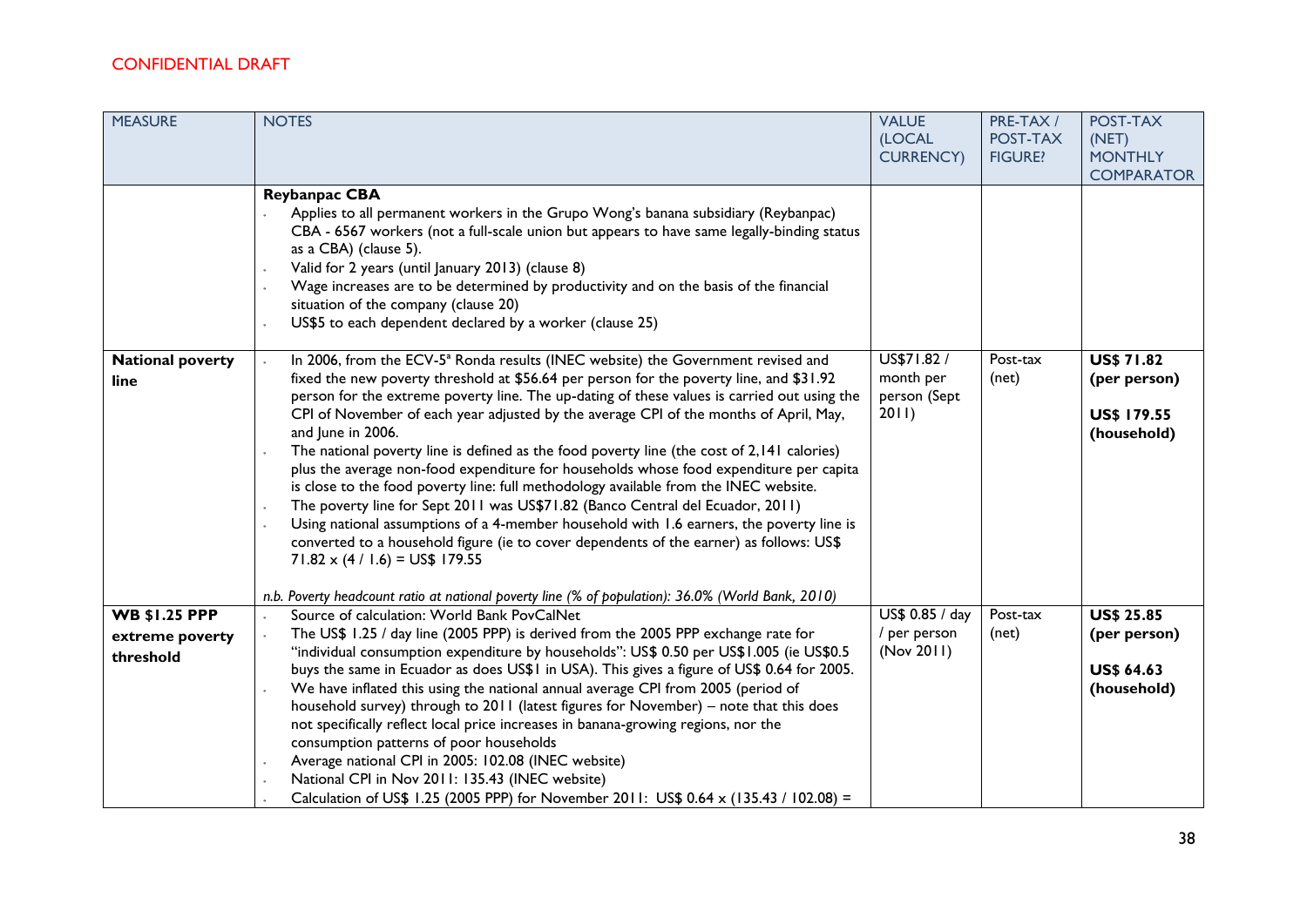| <b>MEASURE</b>                                                                                                | <b>NOTES</b>                                                                                                                                                                                                                                                                                                                                                                                                                                                                                                                                                                                                                                                                               | <b>VALUE</b><br>(LOCAL<br><b>CURRENCY)</b>                                                                                          | PRE-TAX/<br>POST-TAX<br><b>FIGURE?</b> | POST-TAX<br>(NET)<br><b>MONTHLY</b><br><b>COMPARATOR</b>                                       |
|---------------------------------------------------------------------------------------------------------------|--------------------------------------------------------------------------------------------------------------------------------------------------------------------------------------------------------------------------------------------------------------------------------------------------------------------------------------------------------------------------------------------------------------------------------------------------------------------------------------------------------------------------------------------------------------------------------------------------------------------------------------------------------------------------------------------|-------------------------------------------------------------------------------------------------------------------------------------|----------------------------------------|------------------------------------------------------------------------------------------------|
|                                                                                                               | US\$ 0.85<br>This daily figure is then converted to a monthly comparator figure: US\$ 0.85 (365 / 12) =<br><b>US\$ 25.85</b><br>The per person monthly figure is converted to a household figure using national / INEC<br>assumptions, assuming a household of 4 members with 1.6 earners: US\$ 25.85 $\times$ (4 / 1.6)<br>$=$ US\$ 64.63                                                                                                                                                                                                                                                                                                                                                 |                                                                                                                                     |                                        |                                                                                                |
| <b>WB \$2.00 PPP</b><br>poverty threshold                                                                     | Calculation as above: US\$ 1.02 / day for 2005, inflated to US\$ 1.36 for Nov 2011.<br>Monthly figure: US\$ 1.36 (365 / 12) = US\$ 41.37<br>Household figure: US\$ 41.37 x (4 / 1.6) = US\$ 103.43                                                                                                                                                                                                                                                                                                                                                                                                                                                                                         | US\$ 1.36 / day<br>(Nov 2011)                                                                                                       | Post-tax<br>(net)                      | <b>US\$ 41.37</b><br>(per person)<br>US\$103.43<br>(household)                                 |
| <b>Median national</b><br>income                                                                              | Median income: all sectors (Sept 2011): US\$ 330 (INEC - Banco Central del Ecuador)<br>Median income: agriculture sector (Sept 2011): US\$ 310 (INEC - Banco Central del<br>Ecuador)<br>Median income for women, 2010, economy-wide: US\$ 257.75 (INEC, 2011)<br>Median income for men, 2010, economy-wide: US\$ 386.1 (INEC, 2011)<br>Median salary in private sector for 2011: US\$625.70 (Presidencia de la República del<br>Ecuador, 2012)                                                                                                                                                                                                                                             | US\$ 330 /<br>month<br>(economy-<br>wide)<br>US\$ 310 /<br>month<br>(agriculture)                                                   | Post-tax<br>(net)                      | <b>US\$ 330 /</b><br>month<br>(economy-<br>wide)<br><b>US\$ 310/</b><br>month<br>(agriculture) |
| <b>Cost of living</b><br>expressed as<br>basket of goods /<br>cost of basic<br>services (Canasta<br>familiar) | The basic family basket (CFB - canasta familiar basica) (a basket of basic commodities<br>other than just foodstuffs and basic services for family subsistence - for a typical<br>household of 5 members - such as housing, transport costs, clothing, schooling and<br>cultural or social expenditure) for November 2011 was US\$572.35 while the essential<br>family basket (CFV - canasta familiar vital) (minimum quantity of products that can be<br>purchased with the minimum household income) was US\$411.24 (INEC)<br>The CFB and CFV are also calculated for cities in the banana producing region: cf Machala<br>at US\$550.88 (Nov 2011) and US\$ 413.35, respectively (INEC) | US\$411.24<br>per month /<br>household<br>(essential -<br>CFV)<br><b>US\$572.35</b><br>per month /<br>household<br>(basic -<br>CFB) | Post-tax<br>(net)                      | <b>US\$572.35</b><br>(CFB)                                                                     |
| 'Salario digno'                                                                                               | The 'salario digno' ('living wage') is an indicative, non-binding figure calculated by the<br>government (Ministry of Labour Relations - MRL) on the basis of the median (2011)                                                                                                                                                                                                                                                                                                                                                                                                                                                                                                            | <b>US\$ 349.74</b><br>(for 2011-                                                                                                    | Post-tax<br>(net)                      | <b>US\$ 370</b><br>(2012)                                                                      |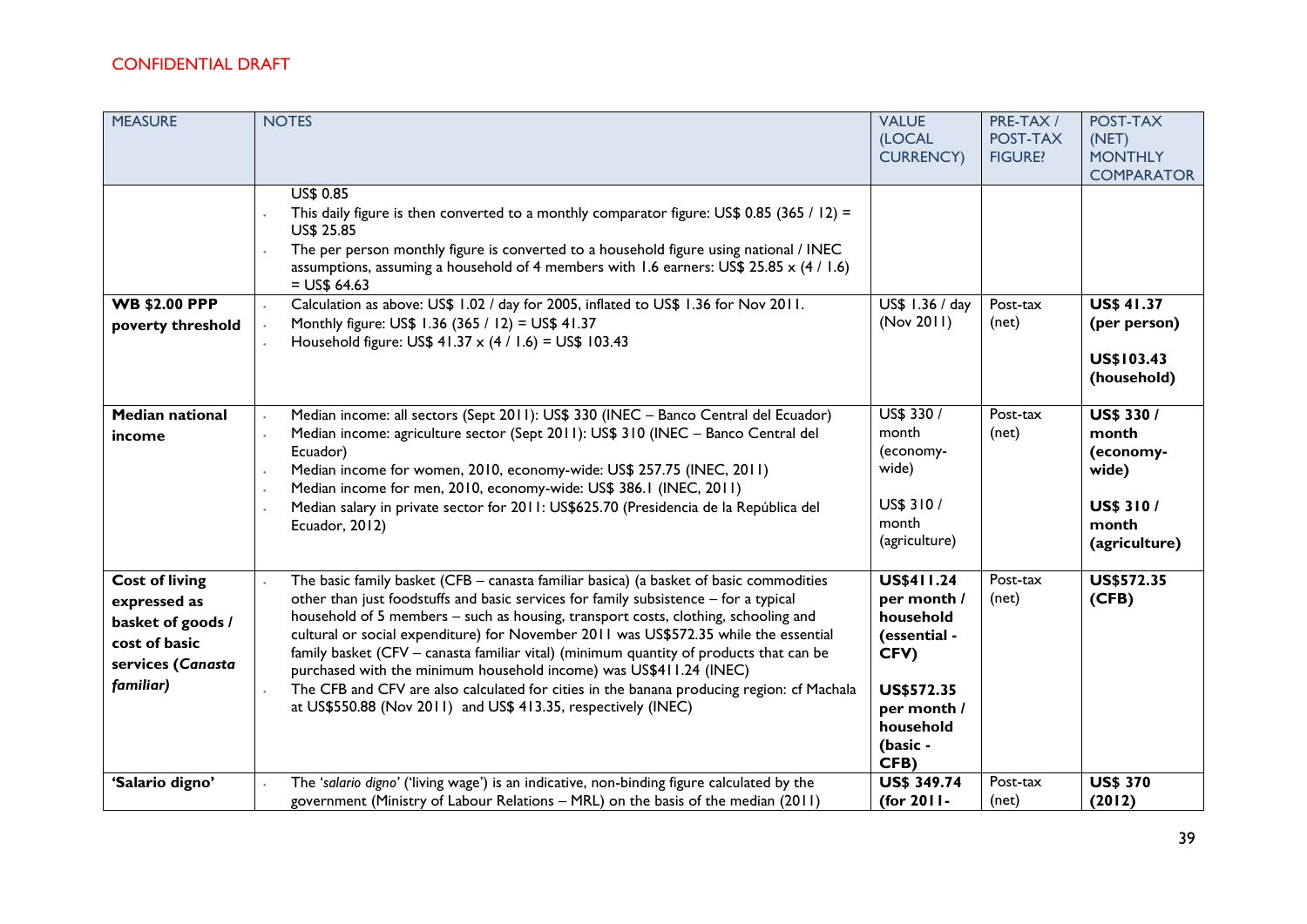| <b>MEASURE</b>                          | <b>NOTES</b>                                                                                                                                                                          | <b>VALUE</b><br><b>(LOCAL</b><br><b>CURRENCY</b> | PRE-TAX /<br>POST-TAX<br><b>FIGURE?</b> | POST-TAX<br>(NET)<br><b>MONTHLY</b><br><b>COMPARATOR</b> |
|-----------------------------------------|---------------------------------------------------------------------------------------------------------------------------------------------------------------------------------------|--------------------------------------------------|-----------------------------------------|----------------------------------------------------------|
| mandated by 2008<br><b>Constitution</b> | Canasta básica familiar (CBF), divided by the average number of wage-earners in a<br>household (1.6) (Ministerio de Relaciones Laborales website - Dirección de análisis<br>salarial) | projected at<br><b>US\$370 for</b><br>2012)      |                                         |                                                          |

#### **LEGISLATION**

- ∙ Labour Code (Codificacion del Codigo del Trabajo) of 30 June 1978, as amended up to Act 2006-40 of 26 April 2006 (Registro Oficial, 2006-04-27, núm. 259, págs. 2- 4) [pdf] Available at:<http://www.ilo.org/dyn/travail/docs/1262/C%C3%B3digo%20del%20Trabajo.pdf>
- ∙ Constitution of the Republic of Ecuador (Constitución Política de la República del Ecuador) of 20 October 2008 [pdf] Available at: <http://www.ilo.org/dyn/travail/docs/1258/Constitucion%20de%20Ecuador%202008.pdf>
- ∙ Ministerial Agreement No. 00369, 29 December 2011 [pdf] Available at: [http://www.captur.com/Docs/Acuerdo%2000369\[1\].pdf](http://www.captur.com/Docs/Acuerdo%2000369%5b1%5d.pdf)

#### **SOURCES**

- ∙ Banco Central del Ecuador, 2011. *Informe de Pobreza, Desigualdad y Mercado Laboral – September 2011* [pdf] Available at: [www.bce.fin.ec/documentos/Estadisticas/SectorReal/Previsiones/IndCoyuntura/Empleo/PobrezaSep2011.pdf](http://www.bce.fin.ec/documentos/Estadisticas/SectorReal/Previsiones/IndCoyuntura/Empleo/PobrezaSep2011.pdf)
- ∙ Banco Central del Ecuador, n.d. *Noticias de Prensa – Consumo Restringido* [online] Available at: [http://www.bce.fin.ec/ver\\_noticia.php?noti=NOT05403#top](http://www.bce.fin.ec/ver_noticia.php?noti=NOT05403#top)
- Diario HOY, 2004. El 44,4% de ecuatorianos, en la línea de pobreza, last accessed 21 December 2011 [online] Available at: [http://www.hoy.com.ec/noticias-ecuador/el-](http://www.hoy.com.ec/noticias-ecuador/el-44-4-de-ecuatorianos-en-la-linea-de-pobreza-191920-191920.html)[44-4-de-ecuatorianos-en-la-linea-de-pobreza-191920-191920.html](http://www.hoy.com.ec/noticias-ecuador/el-44-4-de-ecuatorianos-en-la-linea-de-pobreza-191920-191920.html)
- ∙ Instituto Ecuatoriano de de Seguridad Social (IESS) website [online] Available at: [http://www.iess.gob.ec](http://www.iess.gob.ec/)
- ∙ Instituto Nacional de Estadística y Censos (INEC) website [online] Available at:<http://www.inec.gob.ec/home/>
- ∙ Instituto Nacional de Estadística y Censos (INEC) and Banco Central del Ecuador, September 2011 [online] Available at: <http://www.bce.fin.ec/frame.php?CNT=ARB0000832>
- ∙ International Labour Organisation (ILO), 2011. *Ecuador – Minimum Wages,* TRAVAIL legal databases [online] Available at : [http://www.ilo.org/dyn/travail/travmain.sectionReport1?p\\_lang=en&p\\_countries=EC&p\\_sc\\_id=1&p\\_year=2011&p\\_structure=1](http://www.ilo.org/dyn/travail/travmain.sectionReport1?p_lang=en&p_countries=EC&p_sc_id=1&p_year=2011&p_structure=1)
- ∙ International Labour Organisation (ILO), 2011. *Ecuador – Working time,* TRAVAIL legal databases [online] Available at : [http://www.ilo.org/dyn/travail/travmain.sectionReport1?p\\_lang=en&p\\_countries=EC&p\\_sc\\_id=1001&p\\_year=2011&p\\_structure=2](http://www.ilo.org/dyn/travail/travmain.sectionReport1?p_lang=en&p_countries=EC&p_sc_id=1001&p_year=2011&p_structure=2)
- ∙ International Labour Organisation (ILO), 2010, Ecuador Towards a Universal Pension Protection Scheme, [www.ilo.org/gimi/gess/RessFileDownload.do?ressourceId=24370](http://www.ilo.org/gimi/gess/RessFileDownload.do?ressourceId=24370)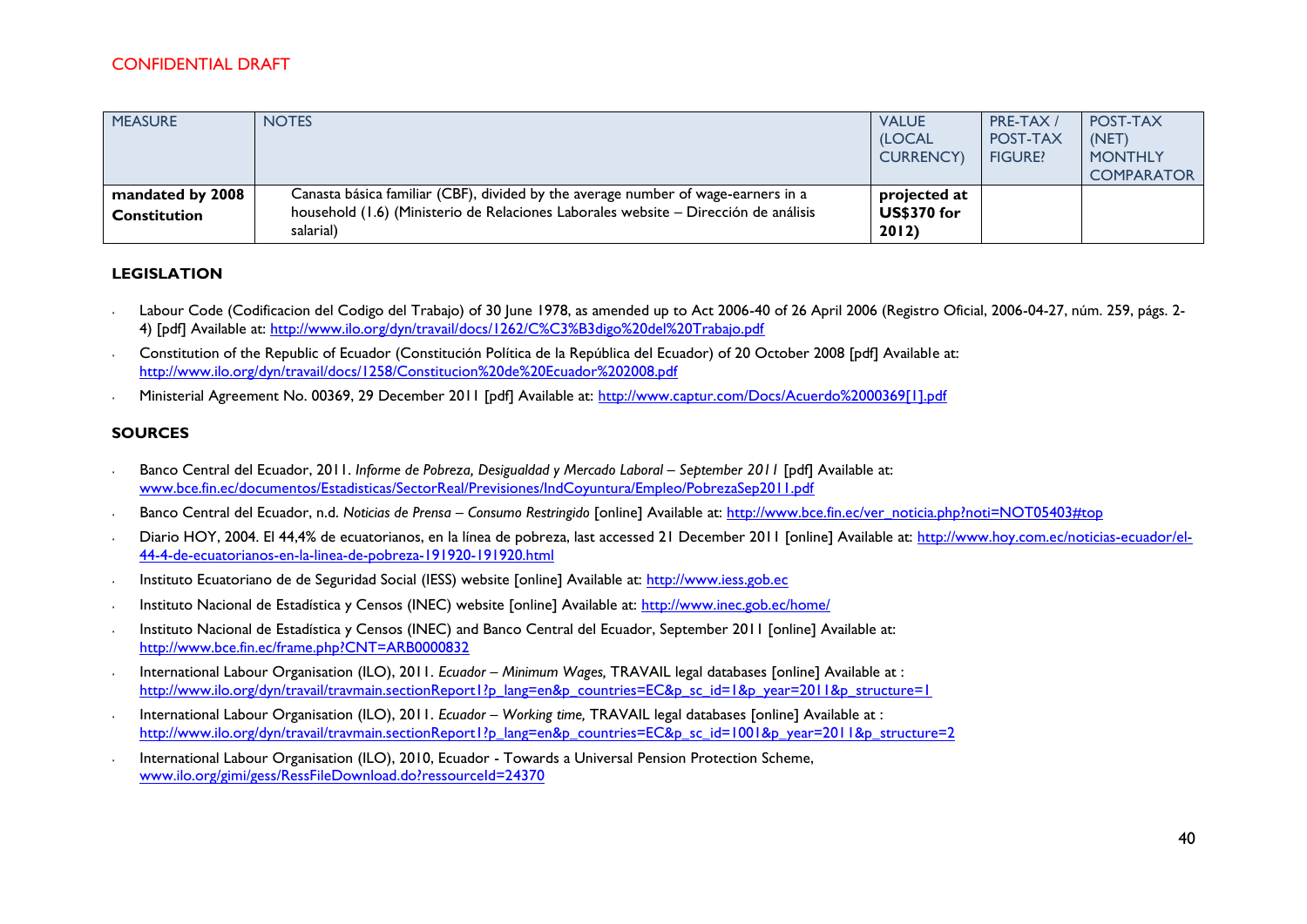- ∙ Ministerio de Coordinación de la Politica Económica, 2010. *Coordinación de Consistencia Macroeconómica Dirección de Coyuntura – Informe de desempeño de la economía Ecuatoriana* [pdf] Available at:<http://mcpe.gob.ec/MCPE/documentos/infodesempe/3.%20Julio%202010.pdf>
- ∙ Ministerio de Relaciones Laborales website [online] Available at:<http://www.mrl.gob.ec/>
- ∙ Ministerio de Relaciones Laborales, 2011. *Comisión Sectorial No. 1 Agricultura y Plantaciones* [online] Available at: [http://www.mrl.gob.ec/index.php?option=com\\_docman&task=doc\\_download&gid=1979](http://www.mrl.gob.ec/index.php?option=com_docman&task=doc_download&gid=1979)
- ∙ Pérez, Bustamante and Ponce, 2010. *Labor and Employment Desk Book Ecuador* [pdf] Lex Mundi Ltd. 2010. [pdf] Available at : <http://www.lexmundi.com/Document.asp?DocID=1326&SnID=2>
- ∙ Presidencia de la República del Ecuador, 2012. *Salarios Mínimos Sectoriales, Salario Básico Unificado 2012* [online] Available at: [http://www.slideshare.net/PresidenciaEc/salarios-para-blog-economa-en-bicicleta?from=ss\\_embed](http://www.slideshare.net/PresidenciaEc/salarios-para-blog-economa-en-bicicleta?from=ss_embed)
- ∙ Smith, S., 2010. *Fairtrade Bananas: A global assessment of impact,* Institute of Development Studies, University of Sussex, Final Report April 2010 [pdf] Available at: [http://www.fairtrade.org.uk/includes/documents/cm\\_docs/2011/F/Fairtrade%20in%20the%20Banana%20Sector\\_IDS%20Final%20Report%20December%202011.pdf](http://www.fairtrade.org.uk/includes/documents/cm_docs/2011/F/Fairtrade%20in%20the%20Banana%20Sector_IDS%20Final%20Report%20December%202011.pdf)
- ∙ Quesada, V.H., 2010. *Base Study on a Living Wage Methodology for Latin American Banana Production* on the FAO website, last accessed 8 December 2011 [www.fao.org/fileadmin/templates/banana/documents/WGs\\_outputs/WBF\\_WG02\\_o1\\_LivingWage\\_en.pdf](http://www.fao.org/fileadmin/templates/banana/documents/WGs_outputs/WBF_WG02_o1_LivingWage_en.pdf)
- ∙ World Bank Data website, last accessed 9 December 2011 [online] Available at:<http://data.worldbank.org/country/ecuador>

#### **ILO CONVENTIONS**

- ∙ Ecuador has ratified the Minimum Wage-Fixing Machinery Convention, 1928 and the up-to-date Minimum Wage Fixing Convention, 1970.
- ∙ In its 2010 comment on the Government's report, the Committee of Experts on the Application of Conventions and Recommendations noted that article 328, paragraph 2, and transitional provision No. 25 of the new constitutional text, provides for the annual progressive adjustment of the minimum wage so as to cover the cost of the household basket of goods (canasta familiar).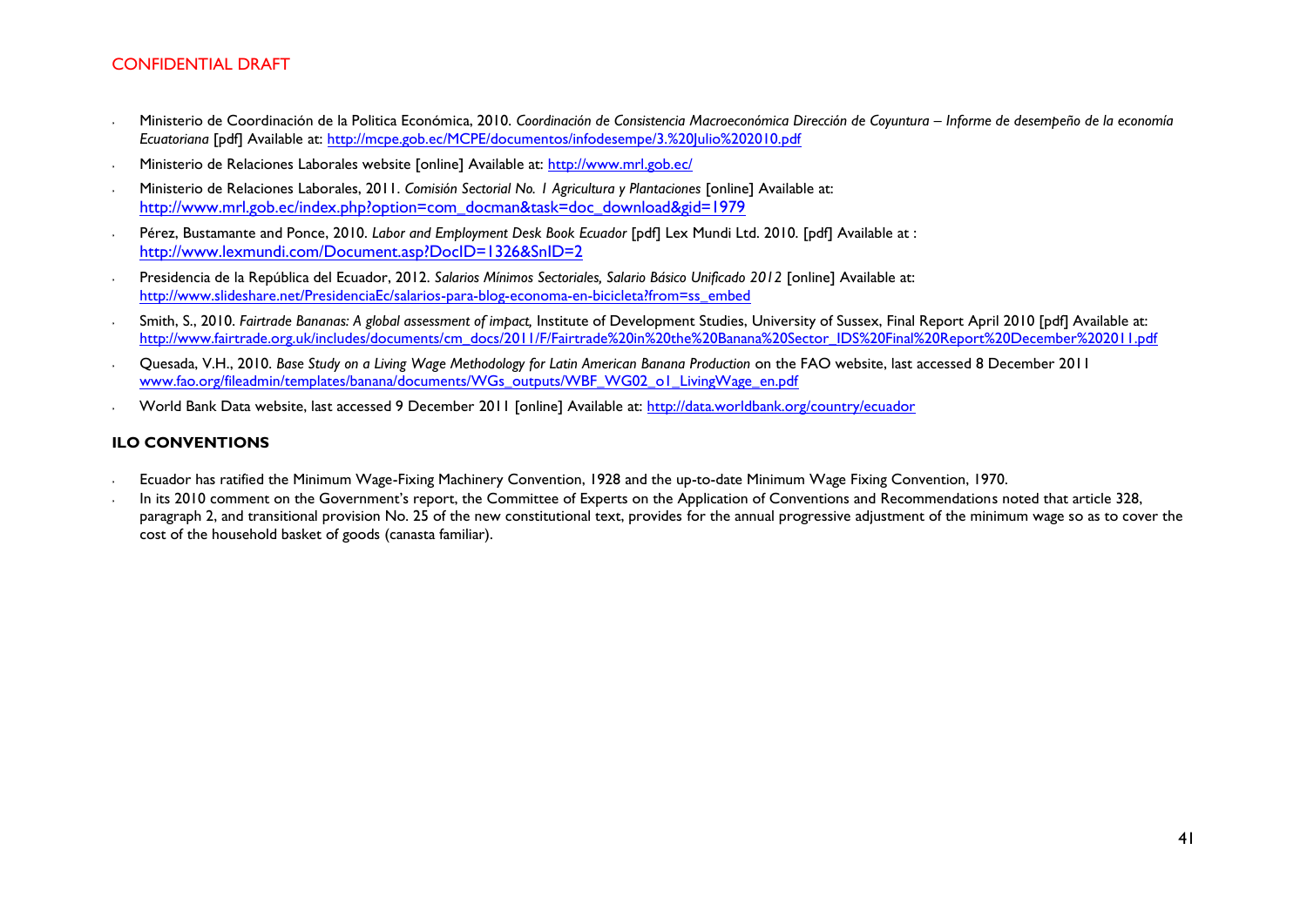# <span id="page-41-0"></span>**6. Ghana**

| World Bank 2005 PPP<br>(see PovCalNet)     | US\$ 1 (2005 PPP) = GHC 4475.822 = GHS 0.4475822                                                                                             |
|--------------------------------------------|----------------------------------------------------------------------------------------------------------------------------------------------|
|                                            | Note: the 'second' Ghanaian Cedi (GHC) was replaced by the 'third' Ghanaian Cedi (GHS) on 1 July 2007;<br>10,000 GHC are equivalent to 1 GHS |
| <b>Current exchange rate</b>               | $US$I = 1.71650$ GHS                                                                                                                         |
| $-$ www.xe.com (accessed at $16$ Jan 2012) |                                                                                                                                              |

#### **OVERVIEW**

- ∙ Until 2005, Volta River Estates (VREL) an independent Fairtrade and organic plantation with five farms was the only banana producing company in Ghana. VREL is the first-ever Fairtrade certified plantation in the world and has 662 workers. A Compagnie Fruitière subsidiary, Golden Exotic (GEL), established itself in the country in 2005 and has 1,500 permanent workers plus around 500 temporary workers (of which 300 are women who work mainly in the pack houses).
- ∙ The majority of banana workers in Ghana belong to a trade union and collective bargaining agreements are in place in both companies (Banana Link, n.d.). Workers in Ghana (Banana Link, n.d.) have calculated that wages would need to be multiplied by three or four to allow a typical household to live decently.
- ∙ Collective agreements in Ghana have an average duration of 2 years. However, most agreements have "wage opener" provisions, allowing for annual negotiation or renegotiation of wages/salaries and other monetary aspects of the agreement including allowances. The most recent wage settlement is at GEL, with a 20% increase to wages agreed in January 2012.
- ∙ The official national poverty lines (Lower and Upper) were last updated in 2006 on the basis of the 2005-6 GLSS national living standards survey we have applied official food and consumer price index figures to update the food and non-food elements of the basket used to determine the poverty lines to bring them up to date with other data.

### **6.1. Assumptions**

### HOUSEHOLD SIZE, NO. OF DEPENDENTS AND NO. OF EARNERS

|                            | <b>NOTES</b>                                                                                                                                                                                                                                                                                                                                                                   | <b>VALUE</b> |
|----------------------------|--------------------------------------------------------------------------------------------------------------------------------------------------------------------------------------------------------------------------------------------------------------------------------------------------------------------------------------------------------------------------------|--------------|
| <b>Average Family Size</b> | Average household size in rural areas from 2006 Ghana Living Standards Survey: 4.4 members (GSS, 2008)                                                                                                                                                                                                                                                                         | 4.4 members  |
| Of Typical Banana          | Ghana Living Standards Survey (2005-06) (Ghana Statistical Service 2007) shows that the average household size is                                                                                                                                                                                                                                                              |              |
| Worker                     | six, comprising three children and three adults [ie 4.5 consumption units]                                                                                                                                                                                                                                                                                                     |              |
|                            | The average household size of the workers interviewed was six people, indicating that most are supporting several<br>children (Banana Link, 2009)                                                                                                                                                                                                                              |              |
|                            | Because of the proximity of the survey average (4.4) and the 'consumption unit' figure (4.5 units, assuming 3 adults<br>and 3 children), we have used the survey figure for our calculations, for greater compatibility with the national<br>approach in Central America, which does not establish "half consumption units" for children which are members<br>of the household |              |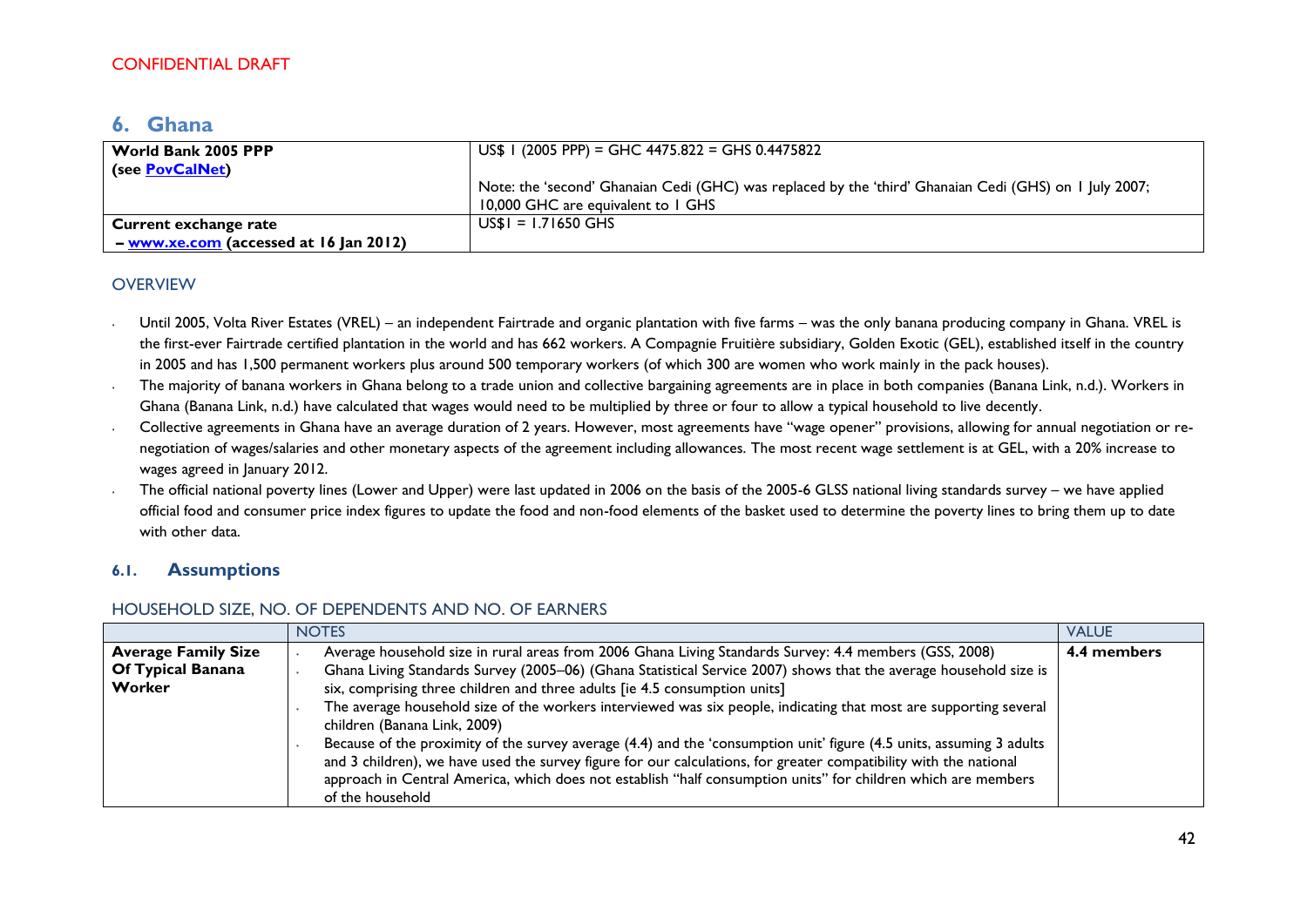| <b>Typical Number Of</b> | The national average number of (employed) earners from the 23005-6 GLSS5 survey was 1.9. The national average<br>2.2 earners |
|--------------------------|------------------------------------------------------------------------------------------------------------------------------|
| <b>Wage Earners /</b>    | for rural areas was 2.2, with greatest regional differences between Upper West (3.9) and Central (1.7) [direct               |
| Household                | communication with GSS]                                                                                                      |
|                          | We have used the national rural average of 2.2 earners for our calculations (the average for rural households in             |
|                          | Eastern region, where banana production is focused, is 2.1)                                                                  |
|                          | Note however, that the 2005-6 GLSS survey data suggests a higher dependency ratio, consistent with a family of 6 with 2      |
|                          | earners: average annual household income was c. GHS 1,217 whilst the average per capita income was GHS 397.                  |

# DAILY, WEEKLY AND MONTHLY WAGES

|                           | <b>NOTES</b>                                                                                                                                                                                                                                                                                                                                                                                                                                                                                                                                                                                                                                                                                                                                                | <b>VALUE</b>                                                                                                                                   |
|---------------------------|-------------------------------------------------------------------------------------------------------------------------------------------------------------------------------------------------------------------------------------------------------------------------------------------------------------------------------------------------------------------------------------------------------------------------------------------------------------------------------------------------------------------------------------------------------------------------------------------------------------------------------------------------------------------------------------------------------------------------------------------------------------|------------------------------------------------------------------------------------------------------------------------------------------------|
| <b>Most Common Period</b> | The minimum wage is established as a daily minimum wage (ILO, 2011)                                                                                                                                                                                                                                                                                                                                                                                                                                                                                                                                                                                                                                                                                         | <b>Daily</b>                                                                                                                                   |
| <b>Used For Wages</b>     |                                                                                                                                                                                                                                                                                                                                                                                                                                                                                                                                                                                                                                                                                                                                                             |                                                                                                                                                |
| <b>Number Of Working</b>  | <b>Working hours</b>                                                                                                                                                                                                                                                                                                                                                                                                                                                                                                                                                                                                                                                                                                                                        | 5 days per week                                                                                                                                |
| Days / Month              | The hours of work of a worker shall be of a maximum of eight hours a day or forty hours a week except in cases<br>expressly provided for in this Act (s33 of the Labour Act, exceptions contained in s34 of the Act)<br>Working days Act 651 (34)<br>8 hours per day<br>$\geq$<br>40 hours per week<br>$\geq$<br>5 working days a week<br>$\geq$<br>260 working days a year (52 weeks in a year $x$ 5 days per week)<br>21.67 days per month $(260/12 \text{ months} = 21.67)$<br>$\geq$<br>However, note that Ghanaian convention is for workers to be paid 27 days / month for working 5 days / week -<br>monthly minimum wage figures are calculated as daily minimum wage × 27 and income tax exemptions are on basis<br>of 27 days / month, not 21.67. | 21.7 days per<br>month (calculation:<br>5 x 52 weeks / 12<br>months)<br>27 days per<br>month for<br>purposes of<br>minimum wage<br>calculation |
|                           | <b>Rest periods</b><br>Without prejudice to section 40, a worker shall be granted a daily continuous rest of at least twelve hours<br>duration between two consecutive working days (s41(1) of the Labour Act)<br>A worker shall, in addition to the rest periods provided in sections 40 and 41, be given a rest period of 48<br>consecutive hours, in every seven days of normal working hours, and the rest period may, for preference, start<br>from Saturday and end on the Sunday following and shall wherever possible, be granted to all of the workers of<br>the undertaking (s42 of the Labour Act)                                                                                                                                               |                                                                                                                                                |
| <b>Holiday Leave</b>      | <b>Annual leave</b>                                                                                                                                                                                                                                                                                                                                                                                                                                                                                                                                                                                                                                                                                                                                         | 15 days per year                                                                                                                               |
|                           | In any undertaking every worker is entitled to not less than 15 working days leave with full pay in any calendar<br>year of continuous service (s20(1), 21 of the Labour Act)                                                                                                                                                                                                                                                                                                                                                                                                                                                                                                                                                                               | 10 public holidays                                                                                                                             |
|                           | <b>Public holidays</b><br>10 days are specified in the Schedule to the Labour Act to be observed as public holidays every year throughout                                                                                                                                                                                                                                                                                                                                                                                                                                                                                                                                                                                                                   |                                                                                                                                                |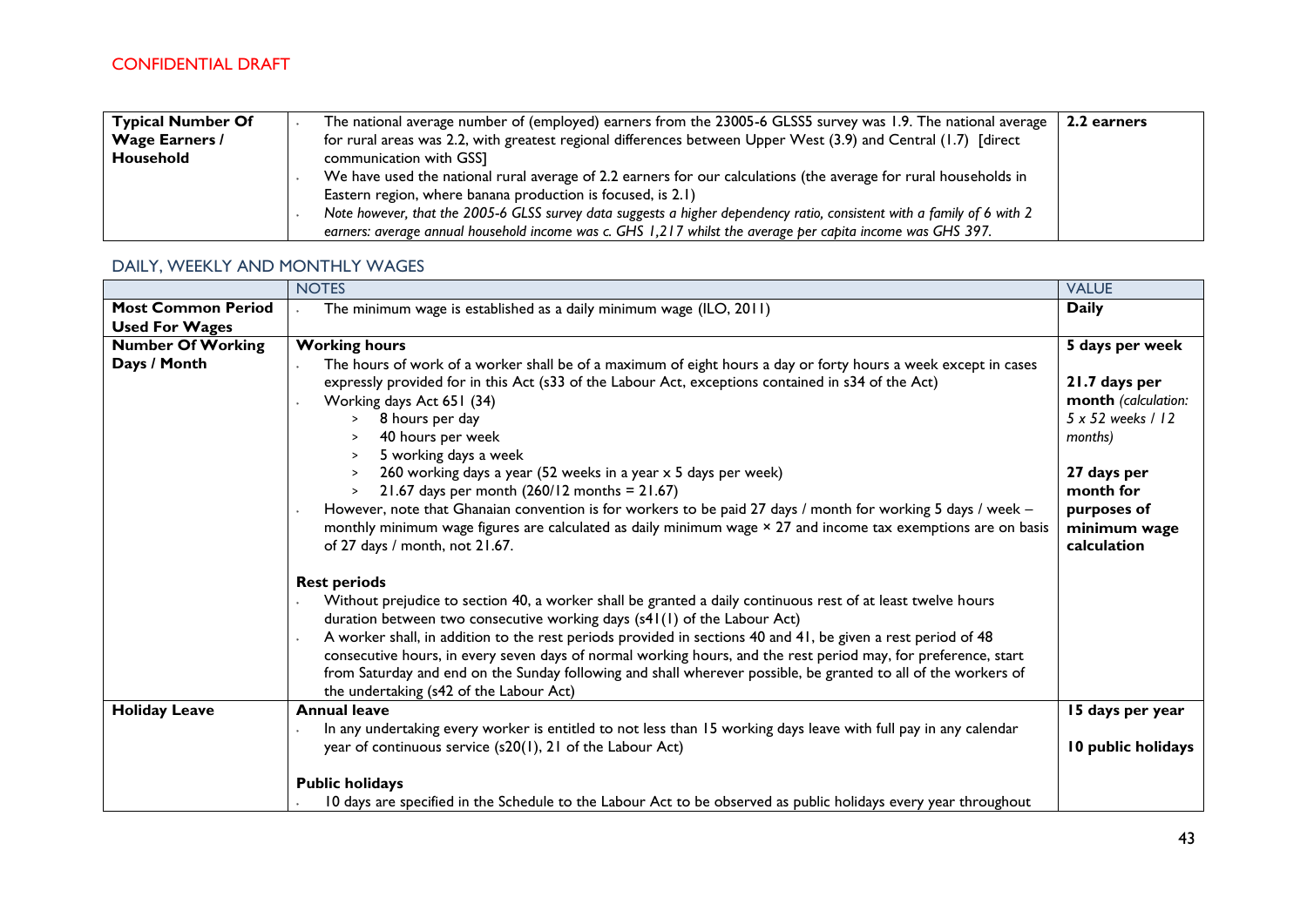### Ghana (s1(1) of the Public Holidays Law, Schedule)

#### STATUTORY EMPLOYEE CONTRIBUTIONS

|                                              | <b>NOTES</b>                                                                                                                        | <b>MINIMUM THRESHOLD</b>                                                                                                                                                                                                                                            | RATE/S (%)                                                                                                                                                                                                             | <b>IMPLICATIONS FOR</b><br><b>WAGE DATA?</b>                                     |
|----------------------------------------------|-------------------------------------------------------------------------------------------------------------------------------------|---------------------------------------------------------------------------------------------------------------------------------------------------------------------------------------------------------------------------------------------------------------------|------------------------------------------------------------------------------------------------------------------------------------------------------------------------------------------------------------------------|----------------------------------------------------------------------------------|
| Income tax<br>(payable by<br>employees)      | Income tax                                                                                                                          | The minimum wage (GHS 1008 /<br>year or GHS 84 / month) is tax<br>exempt                                                                                                                                                                                            | (Monthly rates)<br>First GHS 84: 0%<br>GHS $85 -$ GHS $104:5%$<br>GHS 105 - GHS 164: 10%<br>GHS 165 - GHS 1350: 17.5%<br>Exceeding GHS 1350: 25%<br>(Ghana Revenue Authority)                                          | No – banana workers'<br>wages unlikely to meet<br>taxable threshold              |
| Social security<br>(payable by<br>employees) | Contribution to Social Security<br>and National Insurance Trust<br>(SSNIT) and second-tier pension<br>scheme (NPRA- managed)        | None - Basic SSNIT contribution is<br>applicable to all persons with<br>employment contracts aged 15-45.<br>Note that the 5.5% contribution<br>made by an employee is treated as<br>income deductible relief (i.e. tax<br>exempt) (s4.2 of the Pension Act<br>2008) | 5.5% of basic salary (First tier mandatory basic<br>national social security scheme (SSNIT);<br>second tier mandatory occupational pension<br>scheme)                                                                  | Yes – included in<br>calculation of net<br>income (s3 Of Pensions<br>Act 2008)   |
| <b>Other</b><br>contributions                | Trade union subs (for union<br>members) - paid either through<br>payroll deductions ("check-off")<br>or direct payments by members. | n/a                                                                                                                                                                                                                                                                 | 2010 Labour Research Service analysis of<br>collective bargaining agreements in Ghana<br>indicates that subs are levied at a rate between<br>1% and 3% of gross salary (Otoo, Osei-<br>Boateng and Asafu-Adjaye, 2009) | Yes, where workers are<br>organised - not<br>included in current<br>calculations |

# **6.2. Benchmark data**

| <b>MEASURE</b>  | <b>NOTES</b>                                                                         | <b>VALUE</b>    | PRE-TAX/       | POST-TAX (NET)    |
|-----------------|--------------------------------------------------------------------------------------|-----------------|----------------|-------------------|
|                 |                                                                                      | (LOCAL          | POST-TAX       | <b>MONTHLY</b>    |
|                 |                                                                                      | <b>CURRENCY</b> | <b>FIGURE?</b> | <b>COMPARATOR</b> |
| <b>National</b> | <b>Current wage rates</b>                                                            | GHS $3.73$ per  | Pre-tax        | <b>GHS 95.17</b>  |
| minimum         | National Daily Minimum Wage (NDMW) is GHS 3.73 per day from February 2011            | day             | (gross)        | (net)             |
| wage (NMW)      | (Communiqué 14 February 2011)                                                        |                 |                |                   |
|                 | Negotiations are underway by the National Tripartite Committee to determine the 2012 |                 |                |                   |
|                 | NDMW (Ghana Government, 2011)                                                        |                 |                |                   |
|                 |                                                                                      |                 |                |                   |
|                 | Monthly net rate calculated as:                                                      |                 |                |                   |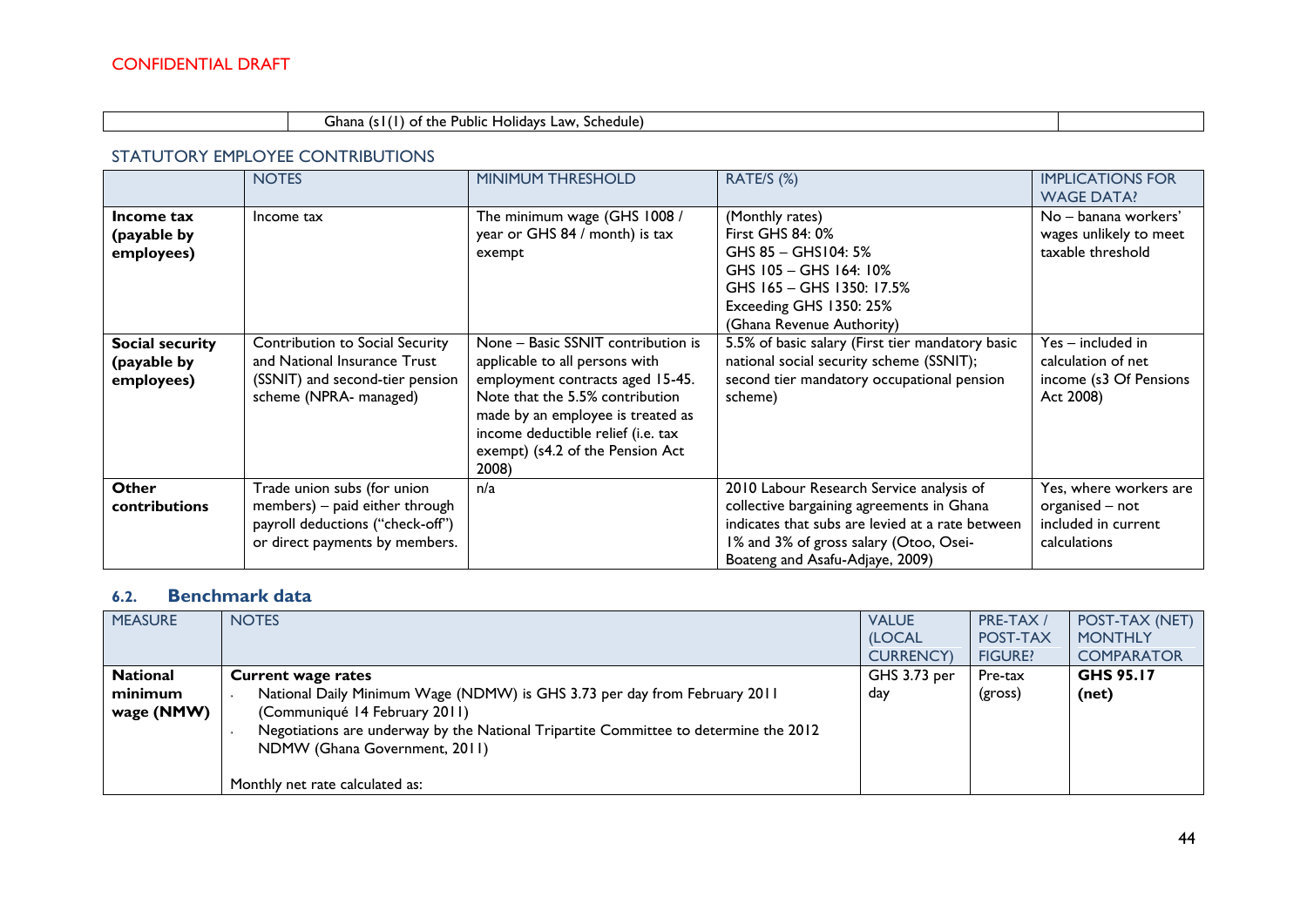| <b>MEASURE</b>       | <b>NOTES</b>                                                                                                                                                                                                    | <b>VALUE</b>      | PRE-TAX/       | POST-TAX (NET)    |
|----------------------|-----------------------------------------------------------------------------------------------------------------------------------------------------------------------------------------------------------------|-------------------|----------------|-------------------|
|                      |                                                                                                                                                                                                                 | (LOCAL            | POST-TAX       | <b>MONTHLY</b>    |
|                      |                                                                                                                                                                                                                 | <b>CURRENCY</b> ) | <b>FIGURE?</b> | <b>COMPARATOR</b> |
|                      | Daily rate GHS 3.73 $\times$ 27 working days (see assumptions below) = GHS 100.71<br>$\rightarrow$<br>Mandatory employee social security contributions $@5.5\%$ : GHS 100.71 - GHS5.54 =<br>$\geq$<br>GHS 95.17 |                   |                |                   |
|                      | Legal treatment of in-kind allowances / fringe benefits                                                                                                                                                         |                   |                |                   |
|                      | No relevant legislation has been identified (ILO TRAVAIL database)                                                                                                                                              |                   |                |                   |
|                      | Defining, fixing and up-rating the minimum wage                                                                                                                                                                 |                   |                |                   |
|                      | The national daily minimum wage is determined by the National Tripartite Committee<br>$(ss112,113(1)(a),(2)$ of the LC)                                                                                         |                   |                |                   |
|                      | Minimum wage rates may also be set in collective agreements as long as these rates are higher<br>than the national daily minimum wage.                                                                          |                   |                |                   |
|                      | If the Chief Labour Officer considers that the terms of a collective agreement are suitable for                                                                                                                 |                   |                |                   |
|                      | application to a class of employees who are engaged in the same type of work, or who work                                                                                                                       |                   |                |                   |
|                      | in the same area, an order to extend the collective agreement may be made. A notice must                                                                                                                        |                   |                |                   |
|                      | be published in the Official Gazette at least three months prior to the agreement being                                                                                                                         |                   |                |                   |
|                      | extended (ss98(c), 109 of the LC)                                                                                                                                                                               |                   |                |                   |
| <b>Collectively-</b> | Volta River Estates (VREL) and Golden Exotic (GEL) CBAs                                                                                                                                                         | GHS 3.81 /        | Pre-tax        | <b>GHS 97.21</b>  |
| agreed wage          | Both companies have a negotiated CBA with the General Agricultural Workers Union                                                                                                                                | day (VREL         | (gross)        | (VREL)            |
| for banana           | (GAWU) with wages above the national agricultural minimum wage                                                                                                                                                  | <b>CBA</b>        |                |                   |
| sector               | Both CBAs only cover workers on permanent contracts                                                                                                                                                             | minimum,          |                |                   |
| (CAW)                | As at Dec. 2011, following a six-month probationary period, field workers at VREL receive a<br>basic salary of GHS 3.81 per day                                                                                 | Dec. 2011)        |                |                   |
|                      | All workers benefit from national health insurance, a pension scheme, paid maternity and sick                                                                                                                   | GHS 5.76          |                | GHS 146.97        |
|                      | leave, and 21 days of annual leave.                                                                                                                                                                             | (GEL CBA          |                | (GEL)             |
|                      | Monthly net rate for VREL CBA basic wage calculated as:                                                                                                                                                         | minimum, Jan.     |                |                   |
|                      | Daily rate GHS 3.81 $\times$ 27 working days (see assumptions below) = GHS 102.87                                                                                                                               | 2012)             |                |                   |
|                      | Mandatory employee social security contributions @5.5%: GHS 102.87 - GHS 5.66 =<br>GHS 97.21                                                                                                                    |                   |                |                   |
|                      | [We have not deducted trade union membership dues]<br>$\,>\,$                                                                                                                                                   |                   |                |                   |
|                      | From Jan. 2012, the basic minimum agreed wage at GEL is GHS 5.76                                                                                                                                                |                   |                |                   |
|                      | Monthly net rate for VREL CBA basic wage calculated as:                                                                                                                                                         |                   |                |                   |
|                      | Daily rate GHS 5.76 $\times$ 27 working days (see assumptions below) = GHS 155.52                                                                                                                               |                   |                |                   |
|                      | Mandatory employee social security contributions @5.5%: GHS 155.52 - GHS 8.55 =<br>>                                                                                                                            |                   |                |                   |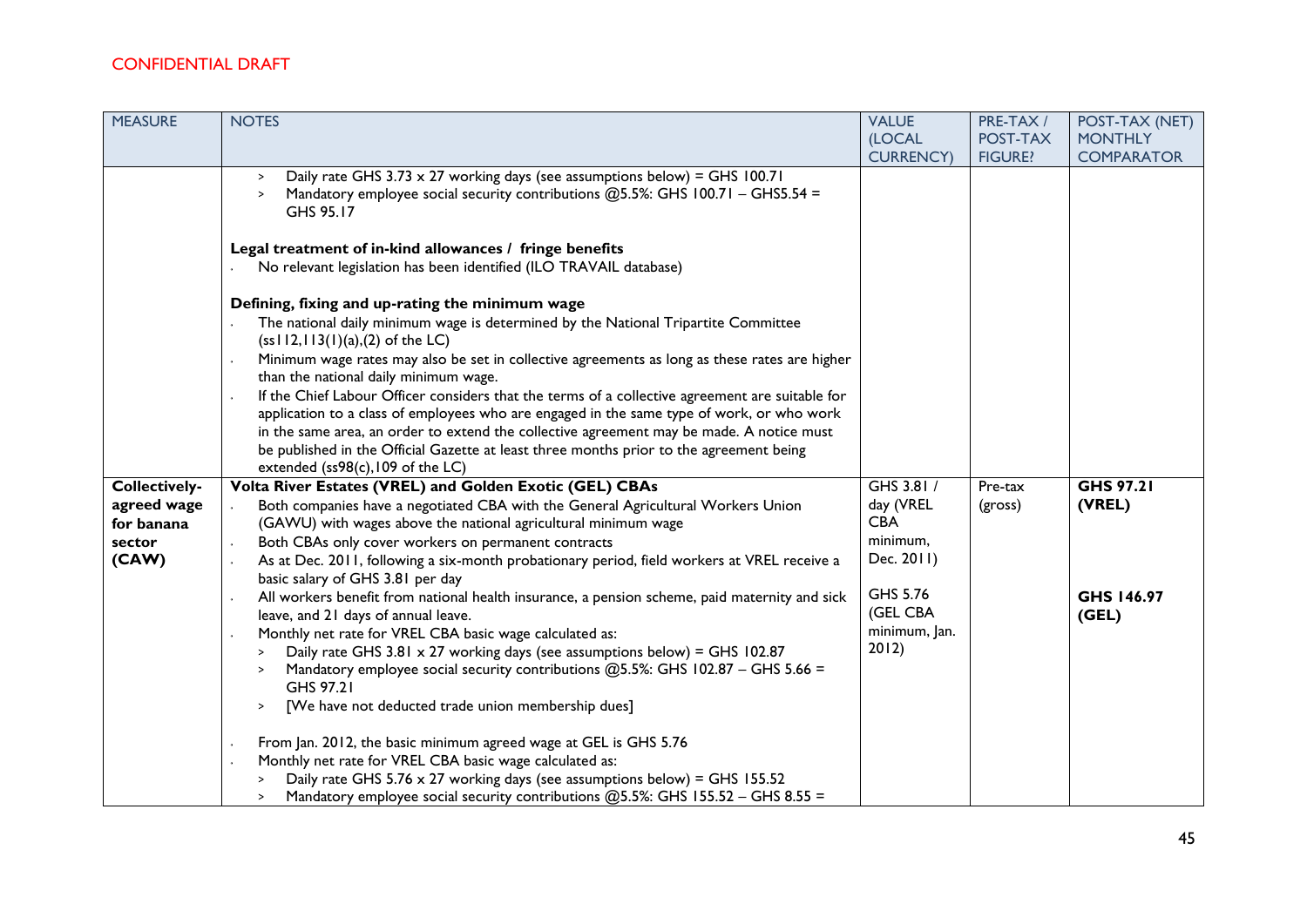| <b>MEASURE</b>                  | <b>NOTES</b>                                                                                                                                                                                                                                                                                                                                                                                                                                                                                                                                                                                                                                                                                                                                                                                                                                                                                                                                                                                                                                                                                                                                                                                                                                                                                                                                                                                                                                                                                                                                                                                                                                                                                                                                                                                                                                                                                                                                                                                                                                                                                    | <b>VALUE</b>                                                                                                                                 | PRE-TAX/          | POST-TAX (NET)                                                                            |
|---------------------------------|-------------------------------------------------------------------------------------------------------------------------------------------------------------------------------------------------------------------------------------------------------------------------------------------------------------------------------------------------------------------------------------------------------------------------------------------------------------------------------------------------------------------------------------------------------------------------------------------------------------------------------------------------------------------------------------------------------------------------------------------------------------------------------------------------------------------------------------------------------------------------------------------------------------------------------------------------------------------------------------------------------------------------------------------------------------------------------------------------------------------------------------------------------------------------------------------------------------------------------------------------------------------------------------------------------------------------------------------------------------------------------------------------------------------------------------------------------------------------------------------------------------------------------------------------------------------------------------------------------------------------------------------------------------------------------------------------------------------------------------------------------------------------------------------------------------------------------------------------------------------------------------------------------------------------------------------------------------------------------------------------------------------------------------------------------------------------------------------------|----------------------------------------------------------------------------------------------------------------------------------------------|-------------------|-------------------------------------------------------------------------------------------|
|                                 |                                                                                                                                                                                                                                                                                                                                                                                                                                                                                                                                                                                                                                                                                                                                                                                                                                                                                                                                                                                                                                                                                                                                                                                                                                                                                                                                                                                                                                                                                                                                                                                                                                                                                                                                                                                                                                                                                                                                                                                                                                                                                                 | (LOCAL                                                                                                                                       | POST-TAX          | <b>MONTHLY</b>                                                                            |
|                                 |                                                                                                                                                                                                                                                                                                                                                                                                                                                                                                                                                                                                                                                                                                                                                                                                                                                                                                                                                                                                                                                                                                                                                                                                                                                                                                                                                                                                                                                                                                                                                                                                                                                                                                                                                                                                                                                                                                                                                                                                                                                                                                 | <b>CURRENCY</b> )                                                                                                                            | <b>FIGURE?</b>    | <b>COMPARATOR</b>                                                                         |
|                                 | GHS 146.97<br>[We have not deducted trade union membership dues]<br>$\,$                                                                                                                                                                                                                                                                                                                                                                                                                                                                                                                                                                                                                                                                                                                                                                                                                                                                                                                                                                                                                                                                                                                                                                                                                                                                                                                                                                                                                                                                                                                                                                                                                                                                                                                                                                                                                                                                                                                                                                                                                        |                                                                                                                                              |                   |                                                                                           |
| <b>National</b><br>poverty line | The national poverty line in Ghana is based on a food and basic needs concept, resulting in<br>'Lower' (food / extreme poverty) and 'Upper' (basic needs / poverty) lines.<br>The 'Lower Poverty Line' is determined by the minimum expenditure needed to meet the<br>average nutritional requirements of one adult-equivalent (2900 calories). This lower poverty<br>line was set at GHS 288.47 per year per adult in 2006 (on the basis of the 2005-6 GLSS<br>survey)<br>The 'Upper Poverty Line' also comprises essential non food-consumption. This non-food<br>allowance is defined as the observed non-food expenditure for households whose total<br>expenditure is equal to the food line. The 'Upper Poverty Line' was set at GHS 370.89 per<br>year per adult in 2006 (on the basis of the 2005-6 GLSS survey).<br>To arrive at current values for the Lower Poverty line we use food price inflation, as follows<br>'Lower Poverty Line' (food only) inflated using food price inflation (GSS, 2011)<br>$\circ$<br>Food price index 2006 average: 188.6 (national, regional figures also available)<br>$\circ$<br>Food price index Nov. 2011 (most recent): 298.0<br>$\circ$<br>'Lower Poverty Line' inflated to Nov. 2011: GHS 288.47 x (298.0 / 188.6) = GHS<br>455.80<br>To arrive at current values for the Upper Poverty line we use the up-rated basis of food<br>poverty, and inflate the non-food component using the CPI, as follows:<br>Non-food component: Upper Poverty Line (GHS 370.89) - Lower Poverty Line<br>$\circ$<br>$(GHS 288.47) = GHS 82.42$<br>CPI 2006 average: 197.5<br>$\circ$<br>CPI Nov. 2011 (most recent): 366.9<br>$\circ$<br>Non-food component inflated to Nov. 2011: GHS 82.42 x (366.9 / 197.5) = GHS<br>$\circ$<br>153.11<br>Total Nov. 2011 Upper Poverty Line: GHS 455.80 (food) + GHS 153.11 (non-food)<br>$=$ GHS 608.91<br>Monthly rates:<br>Lower Poverty Line GHS 455.80 / 12 = GHS 37.98<br>Upper Poverty Line GHS 608.91 / 12 = GHS 50.74<br>To arrive at household values, we use assumptions based on national household survey data | GHS 455.80 /<br>person / year<br>(food only $-$<br>Nov. 2011)<br>GHS 608.91 /<br>person / year<br>(food and<br>basic needs $-$<br>Nov. 2011) | Post-tax<br>(net) | <b>GHS 50.74</b><br>(person, basic<br>needs)<br>GHS 101.48<br>(household,<br>basic needs) |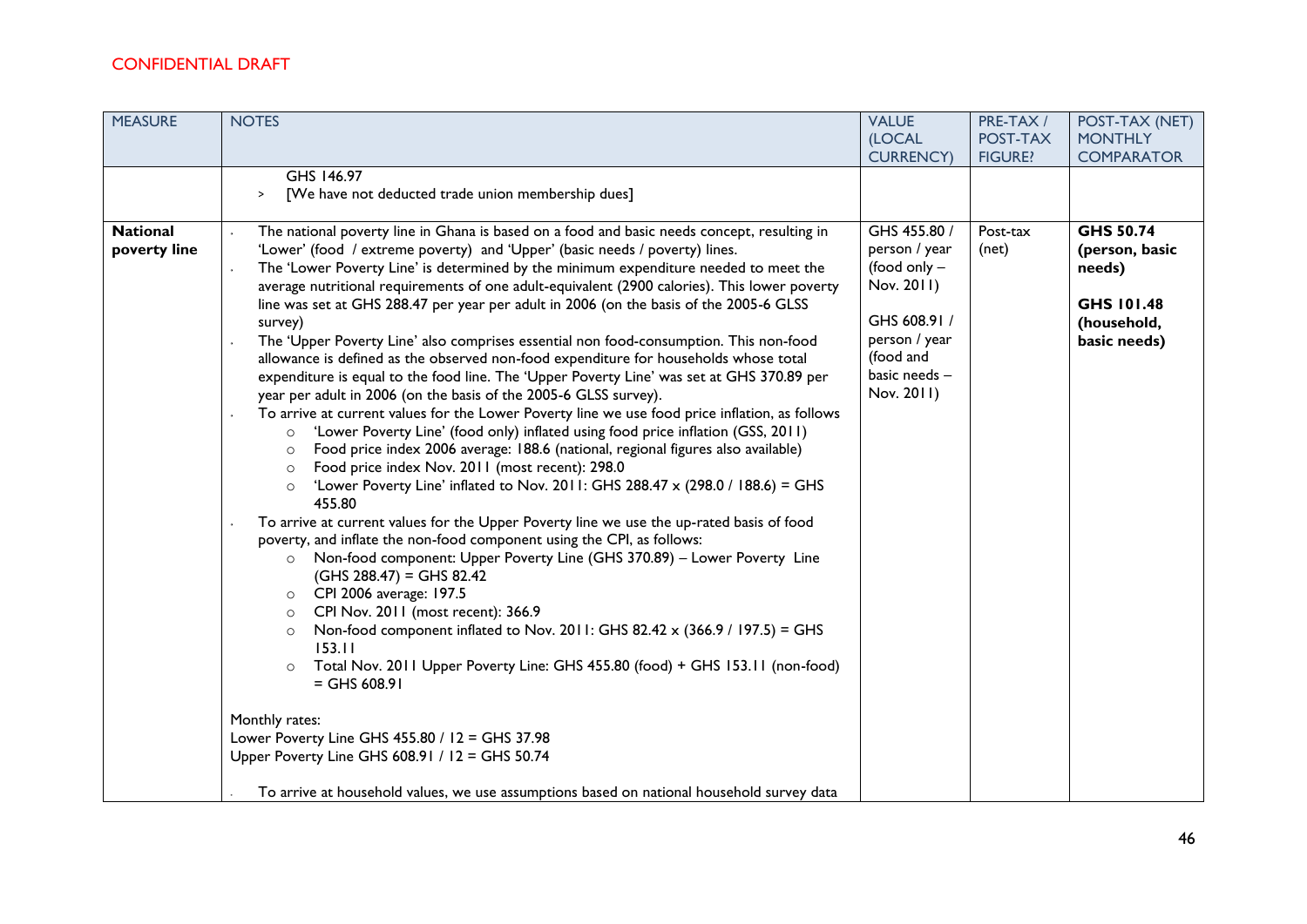| <b>MEASURE</b>                      | <b>NOTES</b>                                                                                                                                                                                                                                                                                                                                                                                                                                                                                                                                                                                                                                                                                                                                                                                                                                                                    | <b>VALUE</b>                                            | PRE-TAX/                   | POST-TAX (NET)                          |
|-------------------------------------|---------------------------------------------------------------------------------------------------------------------------------------------------------------------------------------------------------------------------------------------------------------------------------------------------------------------------------------------------------------------------------------------------------------------------------------------------------------------------------------------------------------------------------------------------------------------------------------------------------------------------------------------------------------------------------------------------------------------------------------------------------------------------------------------------------------------------------------------------------------------------------|---------------------------------------------------------|----------------------------|-----------------------------------------|
|                                     |                                                                                                                                                                                                                                                                                                                                                                                                                                                                                                                                                                                                                                                                                                                                                                                                                                                                                 | (LOCAL<br><b>CURRENCY</b> )                             | POST-TAX<br><b>FIGURE?</b> | <b>MONTHLY</b><br><b>COMPARATOR</b>     |
|                                     | (see below) – a household of $4.4$ members, with 2.2. earners:                                                                                                                                                                                                                                                                                                                                                                                                                                                                                                                                                                                                                                                                                                                                                                                                                  |                                                         |                            |                                         |
|                                     | Upper Poverty Line for household (monthly): GHS 50.74 x 4.4 / 2.2 = GHS 101.48<br>$\geq$                                                                                                                                                                                                                                                                                                                                                                                                                                                                                                                                                                                                                                                                                                                                                                                        |                                                         |                            |                                         |
|                                     | n.b. Poverty headcount ratio at national poverty line (% of population): 28.5% (World Bank, 2006)                                                                                                                                                                                                                                                                                                                                                                                                                                                                                                                                                                                                                                                                                                                                                                               |                                                         |                            |                                         |
| <b>WB \$1.25</b>                    | Source of calculation: World Bank PovCalNet                                                                                                                                                                                                                                                                                                                                                                                                                                                                                                                                                                                                                                                                                                                                                                                                                                     | <b>GHS</b>                                              | Post-tax                   | GHS 34.7199                             |
| <b>PPP</b> extreme                  | The \$1.25/day 2005 PPP line is derived from the 2005 PPP exchange rate for "individual                                                                                                                                                                                                                                                                                                                                                                                                                                                                                                                                                                                                                                                                                                                                                                                         | 1.1414773/                                              | (net)                      | (person)                                |
| poverty                             | consumption expenditure by households" (World Bank, 2008): GHC4,475.82 per \$1.00                                                                                                                                                                                                                                                                                                                                                                                                                                                                                                                                                                                                                                                                                                                                                                                               | day / person                                            |                            |                                         |
| threshold                           | In light of currency change from GHC to GHS in 2007, this gives a figure in GHS of US\$ 1.25<br>(2005 PPP) = GHS 0.5594775 for 2005.                                                                                                                                                                                                                                                                                                                                                                                                                                                                                                                                                                                                                                                                                                                                            | (2011)                                                  |                            | GHS 69.44<br>(household, 2.2            |
|                                     | We have inflated this using the national annual average CPI from 2005 (period of household<br>survey) through to 2011 - note that this does not specifically reflect local price increases in<br>banana-growing regions, nor the consumption patterns of poor households<br>Average national CPI in 2005: 250.621 (National Statistics Office/IMF)<br>National CPI in 2011: 511.331 (IMF staff estimate – national figure for 2010 is 470.260)<br>Calculation of US\$ 1.25 (2005 PPP) for 2011: GHS 0.5594775 $\times$ (511.331 / 250.621) = GHS<br>1.1414773<br>This daily figure is then converted to a monthly comparator figure: GHS 1.1414773 x 365 / 12<br>$=$ GHS 34.7199<br>The per person monthly figure is converted to a household figure using national assumptions,<br>ie a household of 4.4 members with 2.2 earners: GHS 34.7199 $\times$ 4.4 / 2.2. = GHS 69.44 | GHS 34.7199 /<br>month /<br>person (2011)               |                            | earners)                                |
| <b>WB \$2 PPP</b>                   | Calculation as above: US\$2 / day = GHS 0.895164 @ 2005 PPP, inflated to GHS 1.82636 for                                                                                                                                                                                                                                                                                                                                                                                                                                                                                                                                                                                                                                                                                                                                                                                        | GHS 1.82636 /                                           | Post-tax                   | GHS 55.55                               |
| poverty                             | 2011.                                                                                                                                                                                                                                                                                                                                                                                                                                                                                                                                                                                                                                                                                                                                                                                                                                                                           | day / person                                            | (net)                      | (person)                                |
| threshold                           | Monthly figure: GHS 1.82636 x 365 / 12 = GHS 55.55 / month                                                                                                                                                                                                                                                                                                                                                                                                                                                                                                                                                                                                                                                                                                                                                                                                                      | (2011)                                                  |                            |                                         |
|                                     | Household figure: GHS 55.55 x 4.4 / 2.2 = GHS 111.1                                                                                                                                                                                                                                                                                                                                                                                                                                                                                                                                                                                                                                                                                                                                                                                                                             | GHS 55.55 /                                             |                            | <b>GHS 111.1</b><br>(household, 2.2     |
|                                     |                                                                                                                                                                                                                                                                                                                                                                                                                                                                                                                                                                                                                                                                                                                                                                                                                                                                                 | month /                                                 |                            | earners)                                |
|                                     |                                                                                                                                                                                                                                                                                                                                                                                                                                                                                                                                                                                                                                                                                                                                                                                                                                                                                 | person (2011)                                           |                            |                                         |
| <b>Median</b><br>national<br>income | Most recent data is from 2006 Ghana Living Standards Survey - 5th Round (GSS, 2008):<br>average annual household income in Ghana in 2006 was c. GHS 1,217 whilst the average per<br>capita income was GHS 397. This equates to GHS 33.08 per month.<br>There were significant regional differences with Greater Accra region recording the highest<br>per capita income (GHS 544) while per capita incomes in Upper West and Upper East                                                                                                                                                                                                                                                                                                                                                                                                                                         | GHS 33.08 /<br>month /<br>person (2006)<br>GHS 156.45 / | Post-tax<br>(net)          | GHS 156.45<br>(GNI per<br>capita, 2010) |
|                                     | regions averaged less than GHS 130 (2006 data).<br>Gross national income (GNI) per capita: GHS 1,877.4 per annum = GHS 156.45<br>(www.statsghana.gov.gh/docfiles/GDP/national %20income 2010.pdf)                                                                                                                                                                                                                                                                                                                                                                                                                                                                                                                                                                                                                                                                               | month /<br>person (GNI<br>per capita,<br>2010           |                            |                                         |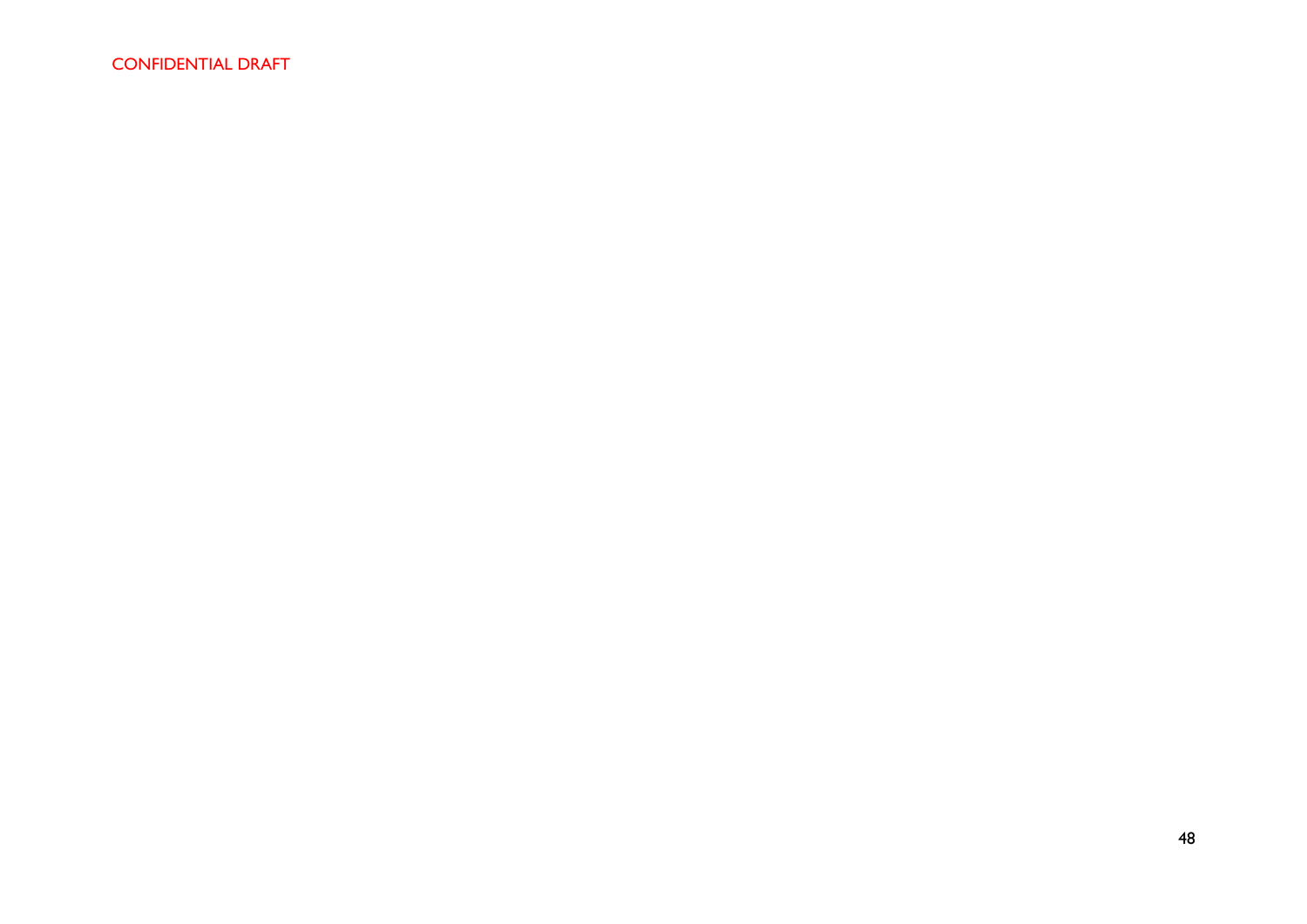| <b>Cost of living</b> | See 'National Poverty Line' above.                                                        | GHS 608.91 /    | Post-tax | GHS 50.74      |
|-----------------------|-------------------------------------------------------------------------------------------|-----------------|----------|----------------|
| expressed as          |                                                                                           | person / year   | (net)    | (person, basic |
| basket of             | Monthly costs (Nov. 2011):                                                                | (food and       |          | needs)         |
| goods / cost          | Annual Lower Poverty Line GHS 455.80 / 12 = GHS 37.98 / adult-equivalent                  | basic needs $-$ |          |                |
| of basic              | Annual Upper Poverty Line GHS 608.91 / 12 = GHS 50.74 / adult-equivalent                  | Nov. 2011)      |          | GHS 223.26     |
| services              |                                                                                           |                 |          | (household,    |
|                       | To arrive at household values, we use assumptions based on national household survey data |                 |          | basic needs)   |
|                       | (see below) $-$ a household of 4.4 members:                                               |                 |          |                |
|                       | Upper Poverty Line for household (monthly): GHS $50.74 \times 4.4 = G$ HS 223.26          |                 |          |                |

*\* Gross national income (GNI), converted to U.S. dollars using the World Bank Atlas method, divided by the midyear population*

#### **LEGISLATION**

- ∙ Labour Act 2003, Act No. 651, Official Gazette 2003 10-10 pp. 1-69 [pdf] Available at:<http://www.ilo.org/dyn/travail/docs/1192/Labour%20Act.pdf>
- ∙ Labour Regulations, 21/11/2007 [pdf] Available at:<http://www.ilo.org/dyn/travail/docs/1198/Labour%20Regulations%202007.pdf>
- ∙ Free Zone Act, 1995, No. 504 of 1995, Official Gazette, 1995 [pdf] Available at:<http://www.ilo.org/dyn/travail/docs/1215/The%20Free%20Zone%20Act.pdf>
- ∙ Public Holidays Law, 1989 [pdf] Available at:<http://www.ilo.org/dyn/travail/docs/1214/Public%20Holidays%20Act.pdf>
- Pensions Act 2008 [pdf] Available at:<http://www.ghana.gov.gh/documents/guidelines.pdf>

#### **SOURCES**

- ∙ Banana Link, n.d. *Decent Work for African Plantation Workers* [online] Available at: [http://www.bananalink.org.uk/webfm\\_send/16](http://www.bananalink.org.uk/webfm_send/16)
- ∙ Banana Link, 2009. *Sustainable Living Wages and the Impact of Fairtrade at Volta River Estates Limited (VREL) Banana Plantation, Ghana* [online] Available at: [http://www.bananalink.org.uk/webfm\\_send/18](http://www.bananalink.org.uk/webfm_send/18)
- ∙ Ghana Government Official Portal, 2011. Statement Delivered By Hon Enoch Teye Mensah (MP),Minister For Employment And Social Welfare at the Ministry Of Information Conference Room Tuesday 22 November 2011 [online] Available at: [http://www.ghana.gov.gh/index.php/information/meet-the-press/9627-statement](http://www.ghana.gov.gh/index.php/information/meet-the-press/9627-statement-delivered-by-hon-enoch-teye-mensah-mpminister-for-employment-and-social-welfare-at-the-ministry-of-information-conference-room-tuesday-22nd-november-2011)[delivered-by-hon-enoch-teye-mensah-mpminister-for-employment-and-social-welfare-at-the-ministry-of-information-conference-room-tuesday-22nd-november-2011](http://www.ghana.gov.gh/index.php/information/meet-the-press/9627-statement-delivered-by-hon-enoch-teye-mensah-mpminister-for-employment-and-social-welfare-at-the-ministry-of-information-conference-room-tuesday-22nd-november-2011)
- ∙ Ghana Revenue Authority website. *Domestic Taxes,* [online] Available at: [http://www.gra.gov.gh/index.php?option=com\\_content&view=article&id=41&Itemid=46](http://www.gra.gov.gh/index.php?option=com_content&view=article&id=41&Itemid=46)
- ∙ Ghana Statistical Service (GSS), 2011. *Consumer Price Index (CPI),* Time Series P1[pdf] Available at : [http://www.statsghana.gov.gh/docfiles/CPI%20Release\\_pdf/statsghana\\_national\\_TimeSeries\\_P1\\_2011dec14.pdf](http://www.statsghana.gov.gh/docfiles/CPI%20Release_pdf/statsghana_national_TimeSeries_P1_2011dec14.pdf)
- ∙ Ghana Statistical Service (GSS), 2008. *Ghana Living Standards Survey*, Report of the Fifth Round (GLSS 5) [pdf] Available at: [http://www.statsghana.gov.gh/docfiles/glss5\\_report.pdf](http://www.statsghana.gov.gh/docfiles/glss5_report.pdf)
- ∙ Ghana Statistical Service (GSS) website [online] Available at:<http://www.statsghana.gov.gh/KeySocial.html>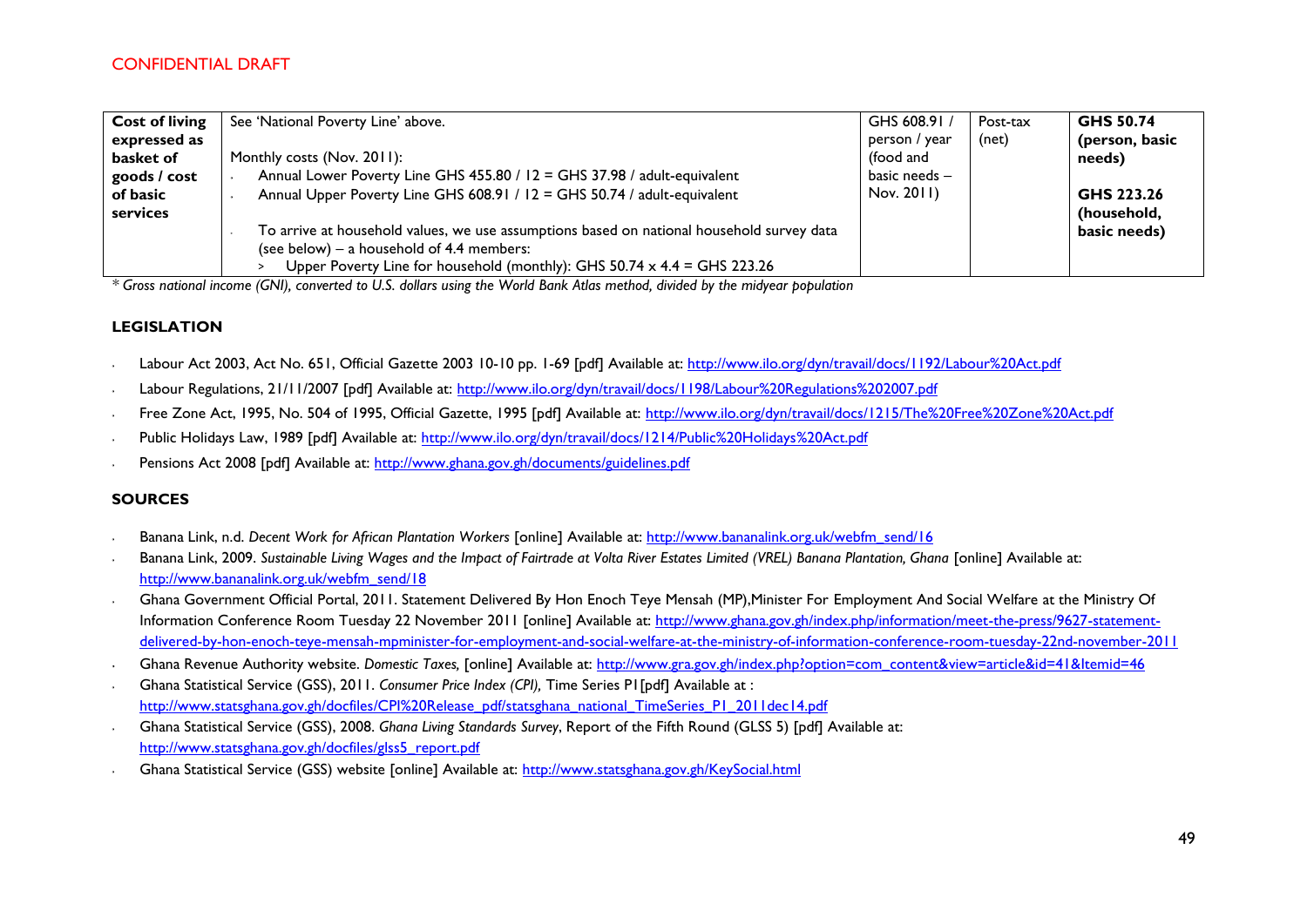- ∙ International Labour Organisation, 2011. *Ghana – Minimum Wages,* TRAVAIL legal databases [online] Available at : [http://www.ilo.org/dyn/travail/travmain.sectionReport1?p\\_lang=en&p\\_countries=GH&p\\_sc\\_id=1&p\\_year=2011&p\\_structure=1](http://www.ilo.org/dyn/travail/travmain.sectionReport1?p_lang=en&p_countries=GH&p_sc_id=1&p_year=2011&p_structure=1)
- ∙ International Labour Organisation, 2011. *Ghana – Working time,* TRAVAIL legal databases [online] Available at : [http://www.ilo.org/dyn/travail/travmain.sectionReport1?p\\_lang=en&p\\_countries=GH&p\\_sc\\_id=1001&p\\_year=2011&p\\_structure=2](http://www.ilo.org/dyn/travail/travmain.sectionReport1?p_lang=en&p_countries=GH&p_sc_id=1001&p_year=2011&p_structure=2)
- Ministry of Employment & Social Welfare website [online] Available at: [http://www.lmisghana.org.gh/index.php?option=com\\_content&view=article&id=85&Itemid=104](http://www.lmisghana.org.gh/index.php?option=com_content&view=article&id=85&Itemid=104)
- Otoo, K.N., Osei-Boateng, C. and Asafu-Adjaye, P., 2009. Our bargains: analysis of outcomes of collective bargaining in Ghana, Labour Research and Policy Institute [pdf] Available at: [www.lrs.org.za/docs/Ghana%20Collective%20Bargaining%20Review%202010.pdf](http://www.lrs.org.za/docs/Ghana%20Collective%20Bargaining%20Review%202010.pdf)

#### **ILO CONVENTIONS**

∙ Ghana has ratified the Minimum Wage-Fixing Machinery Convention, 1928. In its 2006 comment on the Government's report, the Committee of Experts on the Application of Conventions and Recommendations noted that there is ongoing work by the National Tripartite Committee (NTC) for the determination of a national living wage.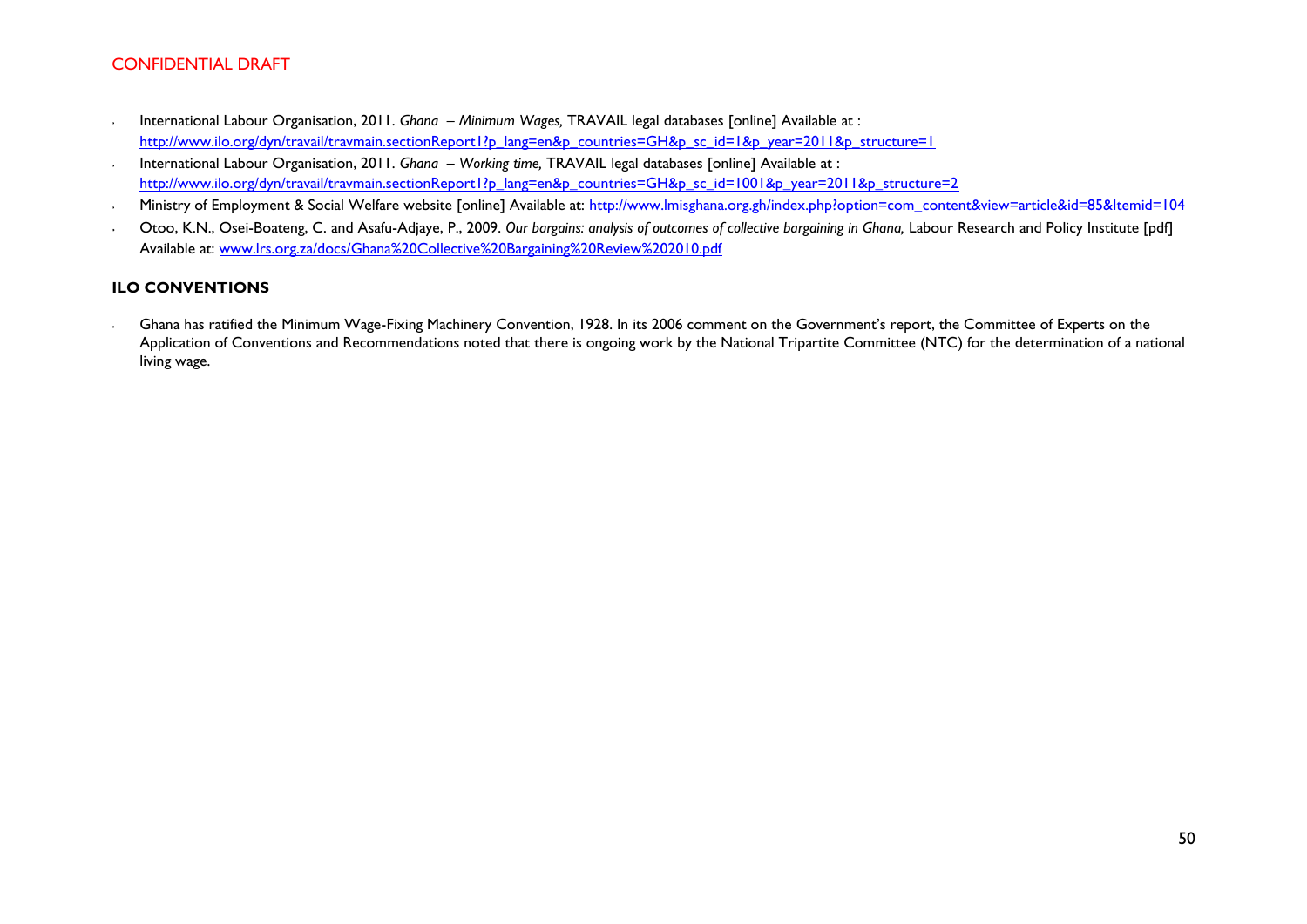# <span id="page-50-0"></span>**7. Guatemala**

| World Bank 2005 PPP<br>(see PovCalNet)                                     | $US$$ I (2005 PPP) = GTQ 4.540333 |
|----------------------------------------------------------------------------|-----------------------------------|
| <b>Current exchange rate</b><br>   – www.xe.com (accessed at 12 Jan. 2012) | $US$ I = GTQ 7.82350$             |

### **OVERVIEW**

- There is an unknown number of large non-unionized farms in the Pacific South which was the location of a massive expansion in banana production in the late 1990s. There are around 35 (mainly unionised) farms in Izabel (Caribbean coast) which are typically around 250-300 hectares in size and mainly owned and controlled by multinational companies or two large national companies. Three large multinational companies control the majority of banana exports – almost entirely supplying the North American market.
- ∙ More than 20 of Del Monte's farms are covered by a single collective bargaining agreement (CBA) organized by the oldest private sector union in the country Sitrabi. Furthermore, seven Chiquita farms and two nationally owned farms have individual CBAs with individual unions affiliated to the national Unsitragua federation.

### **7.1. Assumptions**

#### HOUSEHOLD SIZE, NO. OF DEPENDENTS AND NO. OF EARNERS

|                            | <b>NOTES</b>                                                                                                  | <b>VALUE</b>  |  |  |
|----------------------------|---------------------------------------------------------------------------------------------------------------|---------------|--|--|
| <b>Average Family Size</b> | According to INE ENCOVI living conditions survey (2011) the national average household size is 4.91 persons.  | 5.38 members  |  |  |
| Of Typical Banana          | For rural areas, the average is 5.37, for urban areas 4.49.                                                   |               |  |  |
| Worker                     | Government / INE uses an average family size of 5.38 members for the purposes of calculating the value of the |               |  |  |
|                            | CBA food basket. Given the proximity to the 2011 survey figure of 5.37 (rural), and to avoid confusion in     |               |  |  |
|                            | comparative calculation, we have used this figure.                                                            |               |  |  |
| <b>Typical Number Of</b>   | INE ENIGFAM survey 2009-2010 [direct communication with INE] gives national average of 2.23 income            | $2.2$ (rural) |  |  |
| <b>Wage Earners /</b>      | earners per household.                                                                                        |               |  |  |
| Household                  | Average number of earners in rural households is 2.2: this is the figure we have used for the purposes of     |               |  |  |
|                            | calculation of household needs                                                                                |               |  |  |

#### DAILY, WEEKLY AND MONTHLY WAGES

|                           | <b>NOTES</b>                                                                                                                                     | <b>VALUE</b> |
|---------------------------|--------------------------------------------------------------------------------------------------------------------------------------------------|--------------|
| <b>Most Common Period</b> | The legislation provides the minimum wage rate calculated per day and per hour (Government Agreement<br>n°388-2010 minimum conditions Art.1,2,3) | Daily/Hourly |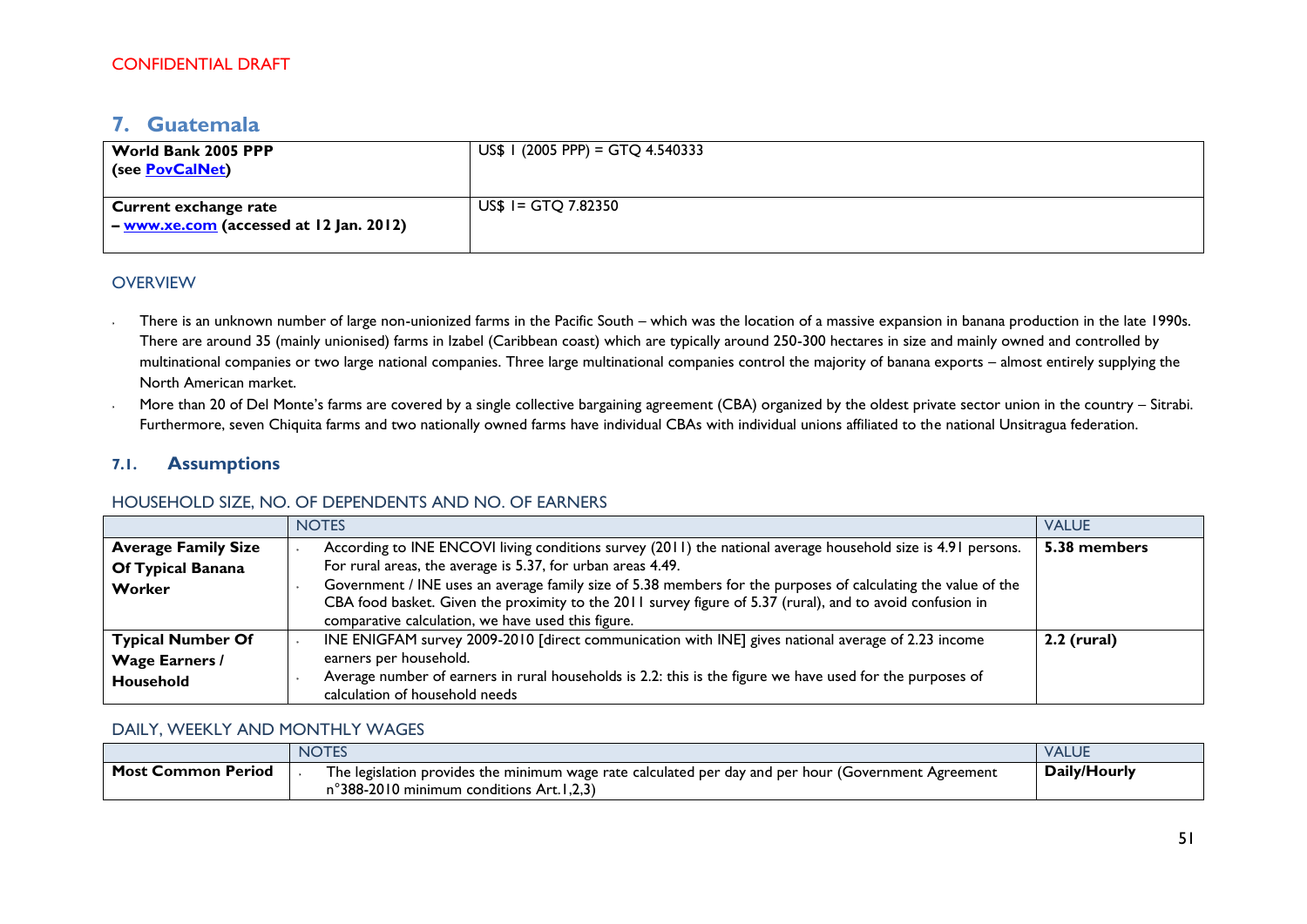| <b>Used For Wages</b>                    |                                                                                                                                                                                                                                                                                       |                    |
|------------------------------------------|---------------------------------------------------------------------------------------------------------------------------------------------------------------------------------------------------------------------------------------------------------------------------------------|--------------------|
| <b>Number Of Working</b><br>Days / Month | The legal minimum wage is based on an assumption of 26.14 working days per month:<br>(GTQ 2,074 / 14) x 12 = GTQ 1,777,71 (basic monthly w/o 13 <sup>th</sup> and 14 <sup>th</sup> month pro rata)<br>$\geq$                                                                          | 26.14 days / month |
|                                          | GTQ 1,777.71 / GTQ 68 = 26.14 days<br>$\geq$                                                                                                                                                                                                                                          | 6 days per week    |
|                                          | <b>Working hours</b>                                                                                                                                                                                                                                                                  |                    |
|                                          | Except for those workers not subject to the limitations of working time, the hours of effective work during<br>day-time shall not exceed 8 hours per day (art 102(g) Constitution, art.116 of the LC, art 6 Government<br>Agreement n°388-2010 on minimum conditions)                 | 8 hours per day    |
|                                          | In work that is not unhealthy or dangerous, the 8 hour limit can be extended by agreement between worker<br>and employer by up to 2 hours, provided that weekly working time does not exceed the 48 hour weekly limit<br>(art 118, 124)                                               |                    |
|                                          | Except for those workers not subject to the limitations of working time, the hours of effective work during<br>day-time shall not exceed 44 per week, equivalent to 48 hours exclusively for payment purposes (art 6 of the<br>Government Agreement n°388-2010 on minimum conditions) |                    |
|                                          | <b>Rest periods</b>                                                                                                                                                                                                                                                                   |                    |
|                                          | All workers are entitled to enjoy a paid weekly rest period, after 5 or 6 days of work performed according to<br>the custom of the undertaking (art 126 of the LC)                                                                                                                    |                    |
| <b>Holiday Leave</b>                     | <b>Annual leave</b>                                                                                                                                                                                                                                                                   | 15 days per year   |
|                                          | The minimum duration of the annual leave period to which all workers are entitled is 15 days (art 130 of the                                                                                                                                                                          |                    |
|                                          | LC                                                                                                                                                                                                                                                                                    | 12 public holidays |
|                                          | <b>Public holidays</b>                                                                                                                                                                                                                                                                |                    |
|                                          | 12 public holidays per year (art 127 of the LC)                                                                                                                                                                                                                                       |                    |

### STATUTORY EMPLOYEE CONTRIBUTIONS

|                                                        | <b>NOTES</b>                     | <b>MINIMUM THRESHOLD</b>                                                 | RATE/S (%)                                                                                                            | <b>IMPLICATIONS FOR WAGE DATA?</b>                                                                                                                                                                                   |
|--------------------------------------------------------|----------------------------------|--------------------------------------------------------------------------|-----------------------------------------------------------------------------------------------------------------------|----------------------------------------------------------------------------------------------------------------------------------------------------------------------------------------------------------------------|
| Income tax<br>(payable by<br>employees)                | Impuesto Sobre la Renta<br>(ISR) | Personal annual income tax<br>allowance of GTQ 36,000<br>(Decreto 26-92) | Progressive from<br>$15\%$ to $31\%$                                                                                  | Unlikely - given that wages around legal and agreed minima will not<br>come close to annual personal tax allowance of GTQ 36,000 -<br>therefore not included in calculation of net wage                              |
| <b>Social</b><br>security<br>(payable by<br>employees) | Cuota laboral IGSS               | None                                                                     | Compulsory<br>employee<br>contribution at<br>4.83% of salary<br>(except Peten,<br>Santa Rosa, El<br>Progreso $-2.83%$ | $Yes - included in calculation of net wage @ 4.83% - though note that$<br>INE/IGSS data suggest that only c.10% of all employees in agriculture<br>and agri-business are covered by social security (INE, 2001-2010) |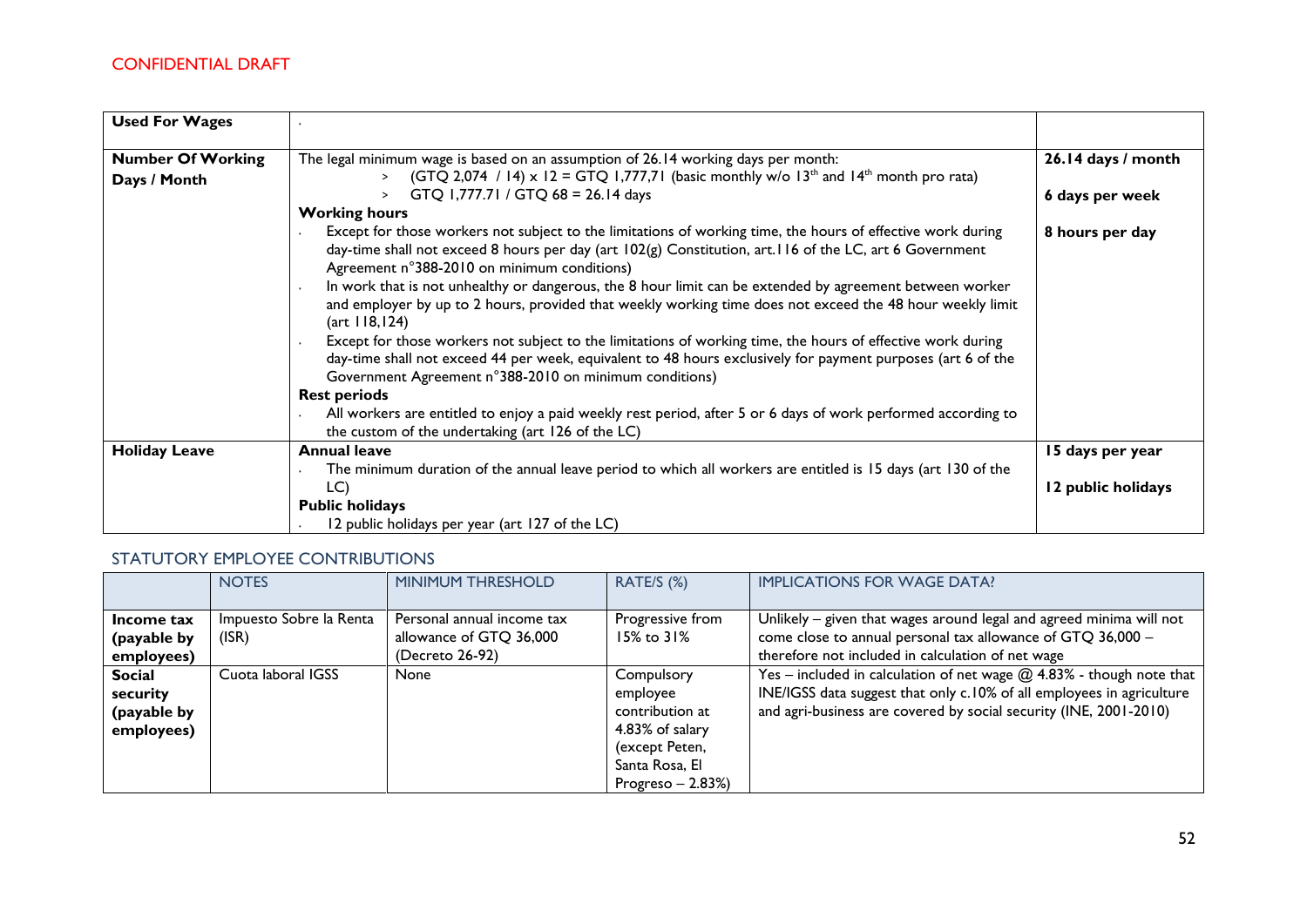# **7.2. Benchmark data**

| <b>MEASURE</b>          | <b>NOTES</b>                                                                                                                                                                                                                                                                                                                                                                                                                                                                                                                                                                                                                                                                                                                                                                                                                                                                                                                                                                                                            | <b>VALUE (LOCAL</b>                                                        | PRE-TAX /      | POST-TAX (NET)     |
|-------------------------|-------------------------------------------------------------------------------------------------------------------------------------------------------------------------------------------------------------------------------------------------------------------------------------------------------------------------------------------------------------------------------------------------------------------------------------------------------------------------------------------------------------------------------------------------------------------------------------------------------------------------------------------------------------------------------------------------------------------------------------------------------------------------------------------------------------------------------------------------------------------------------------------------------------------------------------------------------------------------------------------------------------------------|----------------------------------------------------------------------------|----------------|--------------------|
|                         |                                                                                                                                                                                                                                                                                                                                                                                                                                                                                                                                                                                                                                                                                                                                                                                                                                                                                                                                                                                                                         | <b>CURRENCY)</b>                                                           | POST-TAX       | <b>MONTHLY</b>     |
|                         |                                                                                                                                                                                                                                                                                                                                                                                                                                                                                                                                                                                                                                                                                                                                                                                                                                                                                                                                                                                                                         |                                                                            | <b>FIGURE?</b> | <b>COMPARATOR</b>  |
| <b>National minimum</b> |                                                                                                                                                                                                                                                                                                                                                                                                                                                                                                                                                                                                                                                                                                                                                                                                                                                                                                                                                                                                                         | GTQ 68 / day                                                               | Pre-tax        | GTQ 2,211.75       |
| wage (NMW)              | <b>Current wage rates</b><br>There is no economy-wide national minimum wage rate. A legal<br>minimum wage is determined for three sectors: agricultural activities,<br>non-agricultural activities, export / textile activities (maquila). The<br>relevant minimum for the banana sector is the agricultural minimum<br>wage.<br>From 1 Jan 2012, the minimum wage for agricultural workers is GTQ 68<br>per day (GTQ 8.50 per hour and GTQ 2,074 per month, including pro-<br>rated Christmas and mid-year bonuses, excl GTQ 250 monthly<br>productivity payment - see below) (Governmental Agreement No. 520-<br>2011)<br>Therefore the minimum monthly wage for agriculture, including all<br>mandatory bonuses, is GTQ 2,324<br>Workers are entitled to a Christmas bonus (Aguinaldo) in Decree 76-78)<br>and a mid-year bonus in Decree 42-92 "Annual Bonus for workers of<br>the Private and Public Sectors" both calculated at the rate of one<br>monthly salary per year worked. The employer must also pay the | (agriculture)<br>GTQ 2,324 / month<br>(agriculture - incl. all<br>bonuses) | (gross)        | (agriculture, net) |
|                         | worker a Productivity Incentive Bonus of GTQ 250.00 every month<br>(Decree 37-2001 of Congress)<br>Remuneration for piece-rate workers cannot be lower than the<br>applicable minimum wage rates (art. 103 of the LC)<br>Net rate calculated factoring in compulsory employee social security<br>contribution (cuota laboral IGSS) @ 4.83%: GTQ2,324 - GTQ 112.25 =<br>GTQ 2,211.75<br>Legal treatment of in kind allowances / fringe benefits<br>Agricultural workers may receive up to 30% of their wages in food or<br>other similar allowances intended for their direct personal consumption<br>or that of their families who live with them and are financially dependent<br>upon them (art 90 of the LC)<br>Defining, fixing and up-rating the minimum wage<br>Minimum wage rates shall be adjusted every year (art.113 of the LC)                                                                                                                                                                               |                                                                            |                |                    |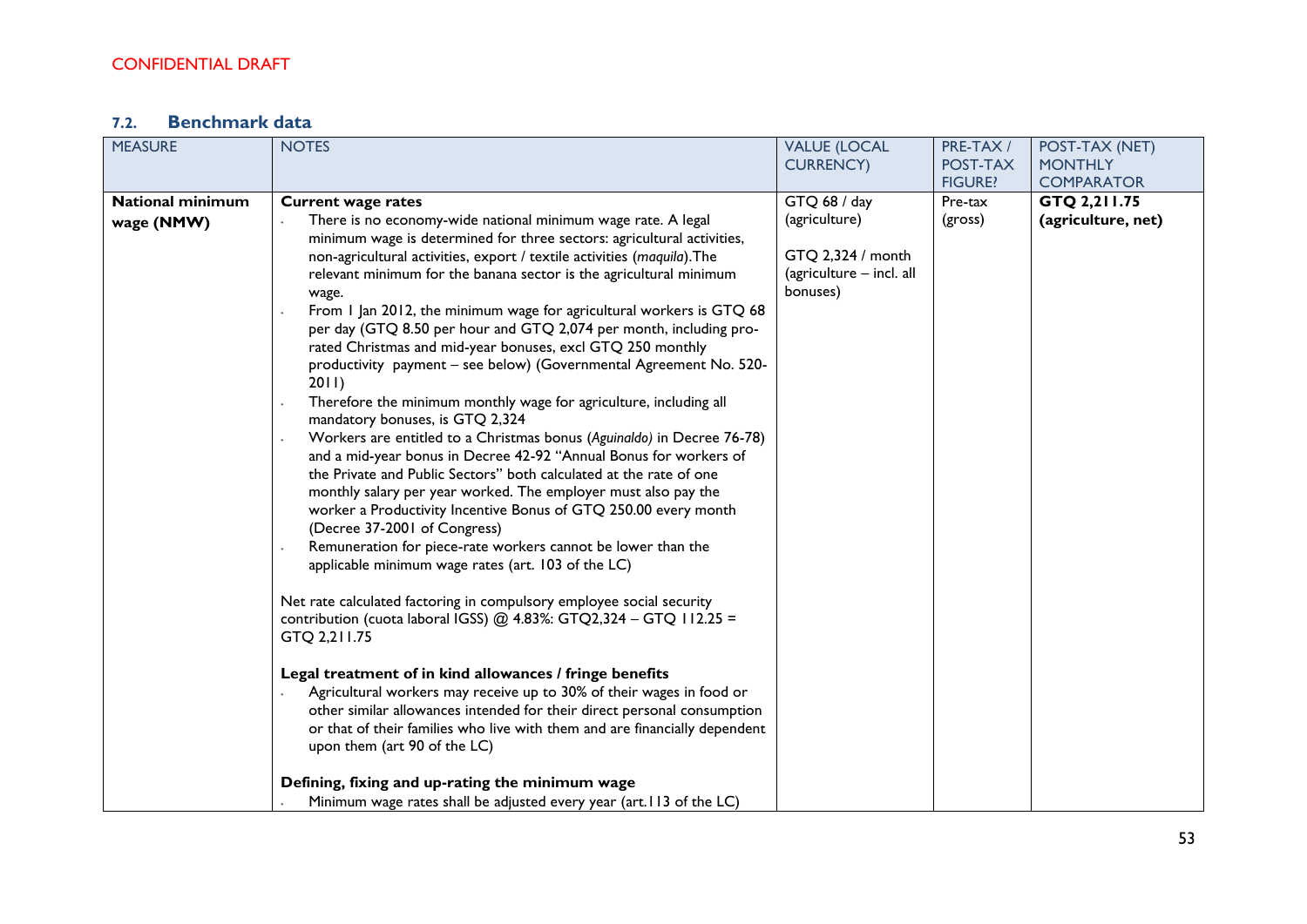| <b>MEASURE</b>             | <b>NOTES</b>                                                                                                                                                                                                                                                                                                                                                                                                                                                                                                                                                                                                                                                                                                                                                                       | <b>VALUE (LOCAL</b>                                                          | PRE-TAX /                  | POST-TAX (NET)                                                          |
|----------------------------|------------------------------------------------------------------------------------------------------------------------------------------------------------------------------------------------------------------------------------------------------------------------------------------------------------------------------------------------------------------------------------------------------------------------------------------------------------------------------------------------------------------------------------------------------------------------------------------------------------------------------------------------------------------------------------------------------------------------------------------------------------------------------------|------------------------------------------------------------------------------|----------------------------|-------------------------------------------------------------------------|
|                            |                                                                                                                                                                                                                                                                                                                                                                                                                                                                                                                                                                                                                                                                                                                                                                                    | <b>CURRENCY)</b>                                                             | POST-TAX<br><b>FIGURE?</b> | <b>MONTHLY</b><br><b>COMPARATOR</b>                                     |
|                            | "Minimum wage" shall mean the minimum remuneration that can be<br>established by the parties of the labour relation, capable to cover the<br>normal needs of the worker in the material, moral and cultural order,<br>and to fulfil his duties as head of the household (art 91, 103 of the LC)<br>Joint Minimum Wage Boards in each region and economic sector make a<br>recommendation to the National Wage Commission, which then issues<br>a report harmonizing all the proposed rates. The Executive fixes the<br>minimum wage rates (which apply nation-wide with no regional<br>variation) (art 105-115 of the LC)<br>Minimum wage rates in sectors not covered by this process can be fixed<br>by collective agreement (art 115 of the LC)                                 |                                                                              |                            |                                                                         |
| <b>Collectively-agreed</b> | <b>UNSITRAGUA- Cobigua CBA (Chiquita subsidiary)</b>                                                                                                                                                                                                                                                                                                                                                                                                                                                                                                                                                                                                                                                                                                                               | [currently paid at                                                           | Pre-tax                    | [currently paid at                                                      |
| wage for banana            | Duration: I January 2011-31 December 2012                                                                                                                                                                                                                                                                                                                                                                                                                                                                                                                                                                                                                                                                                                                                          | national minimum                                                             | (gross)                    | national minimum wage,                                                  |
| sector (CAW)               | Minimum daily wage of GTQ 59.46 (for an 8 hour day). Additionally, the<br>Company will pay the incentive bonus as required by Decree 78-89 (Art.<br>62), pro-rated to GTQ 8.33 / day<br>Piece-rated workers must not be paid lower than this agreed minimum<br>rate<br>16 days annual leave (art 33)<br>The CBA (Art. 10) provides for the national minimum wage to be paid,<br>where the agreed wage falls below this rate after revision to the<br>statutory minimum: this is the current situation,<br>"Si dentro de la vigencia del presente pacto se introdujeren reformas a la<br>legislación laboral que otorguen mayores beneficios o derechos a los<br>trabajadores, la Empresa hará aplicación de tales reformas en la fecha misma<br>que inicien su vigencia" (Art. 10) | wage, pending re-<br>negotiation]                                            |                            | pending re-negotiation]                                                 |
|                            | SITRABI-Bandegua CBA (Del Monte)<br>Duration: 22 May 2009-21 May 2012 (Art.16)<br>From 22 Nov. 2010 until end of term of agreement, the minimum wage<br>is GTQ 8.32 per hour (GTQ 66.56 per day) (Art. 45), with a higher rate<br>of GTQ 67.53 / day for pack-house workers<br>Minimum wage for temporary workers is GTQ 6.99 per hour (GTQ<br>55.93 per day) - contract not to exceed 6 months (Art. 46)<br>Wage increases for workers paid by unit of time: for hourly-paid                                                                                                                                                                                                                                                                                                      | [currently paid at<br>national minimum<br>wage, pending re-<br>negoitiation] |                            | [currently paid at<br>national minimum wage,<br>pending re-negotiation] |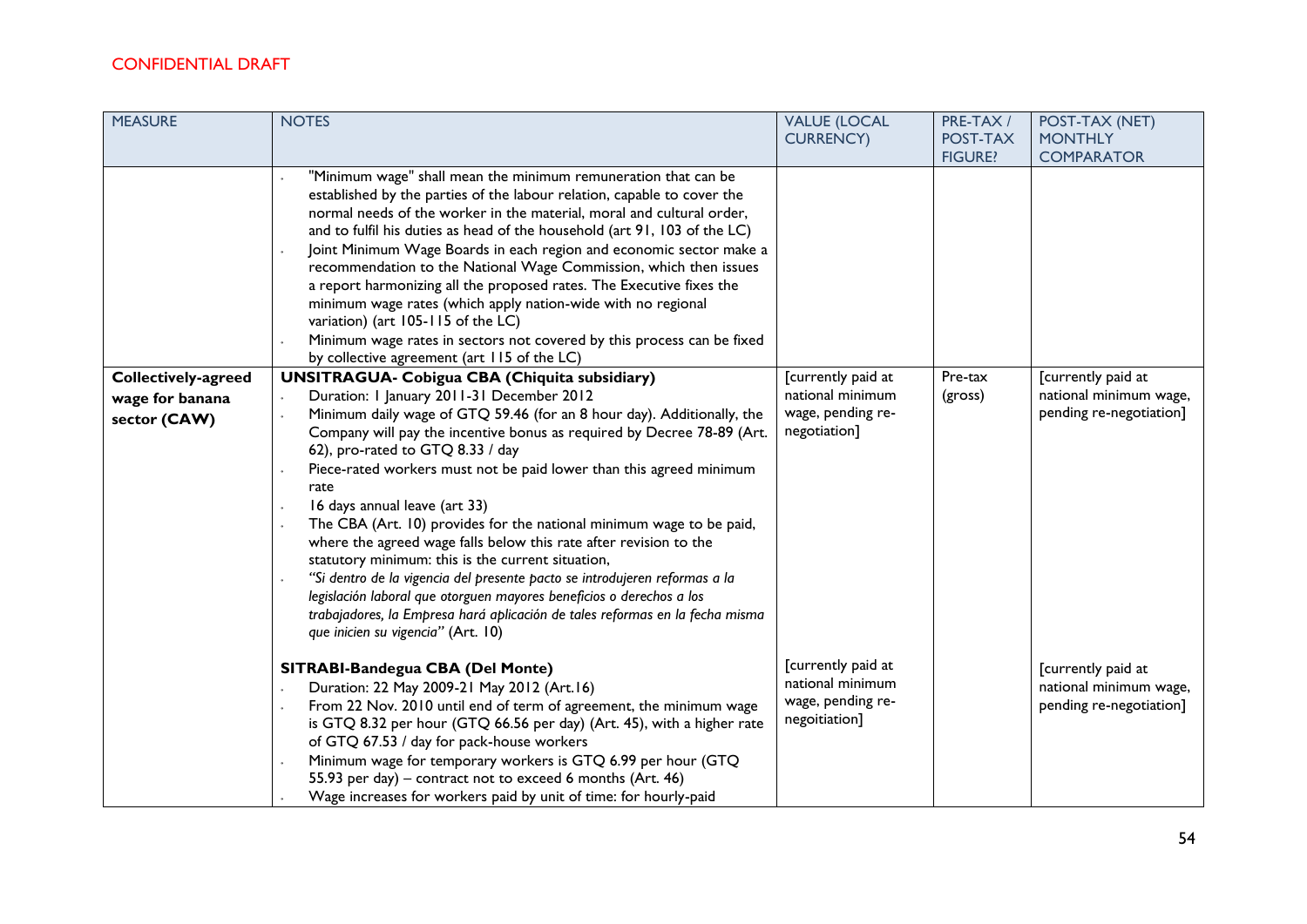| <b>MEASURE</b>                  | <b>NOTES</b>                                                                                                                                                                                                                                                                                                                                                                                                                                                                                                                                                                                                                                                                                                                                                                                                                                                                                                                                                                                                                                                                                                                    | <b>VALUE (LOCAL</b><br><b>CURRENCY)</b>                                                            | PRE-TAX/<br>POST-TAX | POST-TAX (NET)<br><b>MONTHLY</b>                                                                                   |
|---------------------------------|---------------------------------------------------------------------------------------------------------------------------------------------------------------------------------------------------------------------------------------------------------------------------------------------------------------------------------------------------------------------------------------------------------------------------------------------------------------------------------------------------------------------------------------------------------------------------------------------------------------------------------------------------------------------------------------------------------------------------------------------------------------------------------------------------------------------------------------------------------------------------------------------------------------------------------------------------------------------------------------------------------------------------------------------------------------------------------------------------------------------------------|----------------------------------------------------------------------------------------------------|----------------------|--------------------------------------------------------------------------------------------------------------------|
|                                 |                                                                                                                                                                                                                                                                                                                                                                                                                                                                                                                                                                                                                                                                                                                                                                                                                                                                                                                                                                                                                                                                                                                                 |                                                                                                    | <b>FIGURE?</b>       | <b>COMPARATOR</b>                                                                                                  |
|                                 | workers (GTQ 1.0487 per hour from start of CBA and an additional<br>GTQ 0.2796 from 22 Nov. 2010); for monthly-paid workers (GTQ<br>251.68 / month increase from CBA start and an increase GTQ 67.10<br>from 22 Nov 2010).<br>Article 48 sets out piece rate wages<br>Article 59 payment of Christmas and annual bonuses; Article 86<br>provides for 15 days annual leave<br>Workers in the packing plant paid the minimum hourly rate are to be<br>given GTQ 90 at the start of the holiday period for a return bus ticket<br>from the plantation to the capital city (Art.61)<br>The CBA (Art. 11) provides for the national minimum wage to be paid,<br>where the agreed wage falls below this rate after revision to the<br>statutory minimum: this is the current situation,<br>"Si como consecuencia de reformas que se hagan a la legislación de trabajo,<br>incluyendo acuerdos gubernativos, y sus reglamentos, durante la vigencia de<br>este Pacto, se establecieren mejores y mayores derechos y beneficios en favor<br>de los (las) trabajadores (as), deben aplicarse desde la fecha de su vigencia"<br>(Art. 11) |                                                                                                    |                      |                                                                                                                    |
| <b>National poverty</b><br>line | The 2011 ENCOVI quality of life survey undertaken by the Instituto<br>Nacional de Estadística (INE) established new (annual) poverty lines (INE<br><b>ENCOVI, 2011)</b><br>The national extreme poverty line $-$ is GTQ 4,380 per person per year<br>(2011). This reflects only the ability to meet basic food needs (Canasta<br>básica alimentaria - CBA).<br>The national (non-extreme) poverty line is GTQ 9,030 per person per<br>year (2011). This is based on the per capita cost of the CBV basket (see<br>below) which includes an additional amount corresponding to the<br>percentage of average expenditure on consumption of other basic goods<br>and services derived from the INE ENCOVI (2011) survey.<br>The corresponding (non-extreme, basic needs) poverty line for a family<br>of 5.38 (govt basis) is GTQ 4048.45 / month<br>On the basis of the average rural household size of 5.38 members with<br>2.2 earners, the household poverty line (non-extreme, basic needs)<br>equates to: (GTQ 9030 x 5.38) / 2.2 = GTQ 22,082.45 per annum, or<br>GTQ 1,840.20 per month                                    | GTQ 9,030 / person /<br>year<br>GTQ 752.5/ person /<br>month<br>GTQ 4048.45 /<br>household / month | Post-tax<br>(net)    | <b>GTQ 752.5 (person)</b><br>GTQ 4048.45<br>(household)<br>GTQ 1,840.20 /<br>month (household<br>with 2.2 earners) |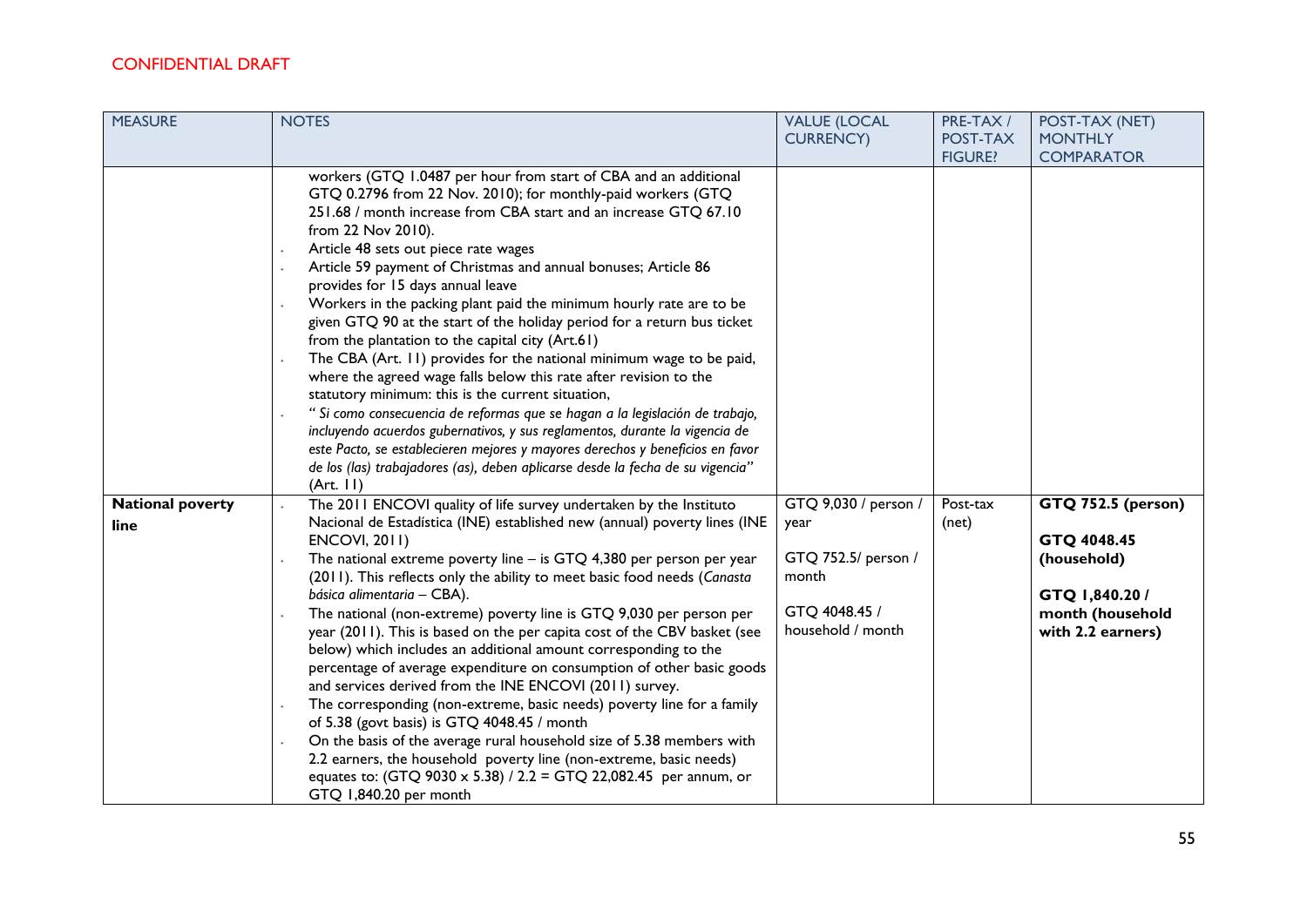| <b>MEASURE</b>                                       | <b>NOTES</b>                                                                                                                                                                                                                                                                                                                                                                                                                                                                                                                                                                                                                                                                                                                                                                                                                                                                                                                                                                                                                                                                                                                         | <b>VALUE (LOCAL</b><br><b>CURRENCY)</b>                                                | PRE-TAX /<br>POST-TAX<br><b>FIGURE?</b> | POST-TAX (NET)<br><b>MONTHLY</b><br><b>COMPARATOR</b>                       |
|------------------------------------------------------|--------------------------------------------------------------------------------------------------------------------------------------------------------------------------------------------------------------------------------------------------------------------------------------------------------------------------------------------------------------------------------------------------------------------------------------------------------------------------------------------------------------------------------------------------------------------------------------------------------------------------------------------------------------------------------------------------------------------------------------------------------------------------------------------------------------------------------------------------------------------------------------------------------------------------------------------------------------------------------------------------------------------------------------------------------------------------------------------------------------------------------------|----------------------------------------------------------------------------------------|-----------------------------------------|-----------------------------------------------------------------------------|
|                                                      | n.b. Poverty headcount ratio at national poverty line (% of population): 51% (World<br>Bank, 2006)                                                                                                                                                                                                                                                                                                                                                                                                                                                                                                                                                                                                                                                                                                                                                                                                                                                                                                                                                                                                                                   |                                                                                        |                                         |                                                                             |
| <b>WB \$1.25 PPP</b><br>extreme poverty<br>threshold | Source of calculation: World Bank PovCalNet<br>The \$1.25/day 2005 PPP line is derived from the 2005 PPP exchange<br>$\ddot{\phantom{0}}$<br>rate for "individual consumption expenditure by households" (World<br>Bank, 2008): GTQ 4.540333 per \$1.00 so UD\$ 1.25 (2005) = GTQ<br>5.6754<br>We have inflated this using the national annual average CPI from 2005<br>(period of household survey) through to 2011 (latest figures for<br>December) - note that this does not specifically reflect local price<br>increases in banana-growing regions, nor the consumption patterns of<br>poor households<br>National CPI in Dec 2005: 75.60 (INE IPC)<br>National CPI in Dec 2011: 106.20 (INE IPC)<br>Calculation of US\$ 1.25 (2005 PPP) for Dec. 2011: GTQ 5.6754 x<br>$(106.20 / 75.60) = GTQ 7.9722$<br>This daily figure is then converted to a monthly comparator figure: GTQ<br>$7.9722$ (365 / 12) = GTQ 242.49<br>The per person monthly figure is converted to a household figure using<br>national / INEC assumptions, assuming a household of 5.38 members<br>with 2.2 earners: GTQ 242.49 x 5.38 / 2.2 = GTQ 592.99 | GTQ 7.9722 / day /<br>person (Dec. 2011)<br>GTQ 242.49 / month<br>/ person (Dec. 2011) | Post-tax<br>(net)                       | <b>GTQ 242.49 (person)</b><br>GTQ 592.99<br>(household with 2.2<br>earners) |
| WB \$2 PPP poverty<br>threshold                      | Calculation as above: GTQ 9.08 / day for 2005, inflated to GTQ 12.755<br>for Dec 2011.<br>Monthly figure: GTQ 12.755 x 365 / 12 = GTQ 387.98 / month<br>Household figure: GTQ 387.98 x 5.38 / 2.2 = GTQ 948.79                                                                                                                                                                                                                                                                                                                                                                                                                                                                                                                                                                                                                                                                                                                                                                                                                                                                                                                       | GTQ 12.755 / day /<br>person (Dec. 2011)<br>GTQ 387.98 / month<br>/ person (Dec. 2011) | Post-tax<br>(net)                       | <b>GTQ 387.98 (person)</b><br>GTQ 948.79<br>(household with 2.2<br>earners) |
| <b>Median national</b><br>income                     | According to the 2011 employment and income survey Encuesta<br>Nacional de Empleo e Ingresos (ENEI) undertaken by the National<br>Statistics Institute (INE), national median monthly income in 2010 was<br>GTQ 1,966.93.                                                                                                                                                                                                                                                                                                                                                                                                                                                                                                                                                                                                                                                                                                                                                                                                                                                                                                            | GTQ 1,966.93 /<br>month (2010)<br>GTQ 1260.65 /                                        | Post-tax<br>(net)                       | GTQ 1,966.93/<br>month (all sectors)<br>GTQ 1,260.65 /                      |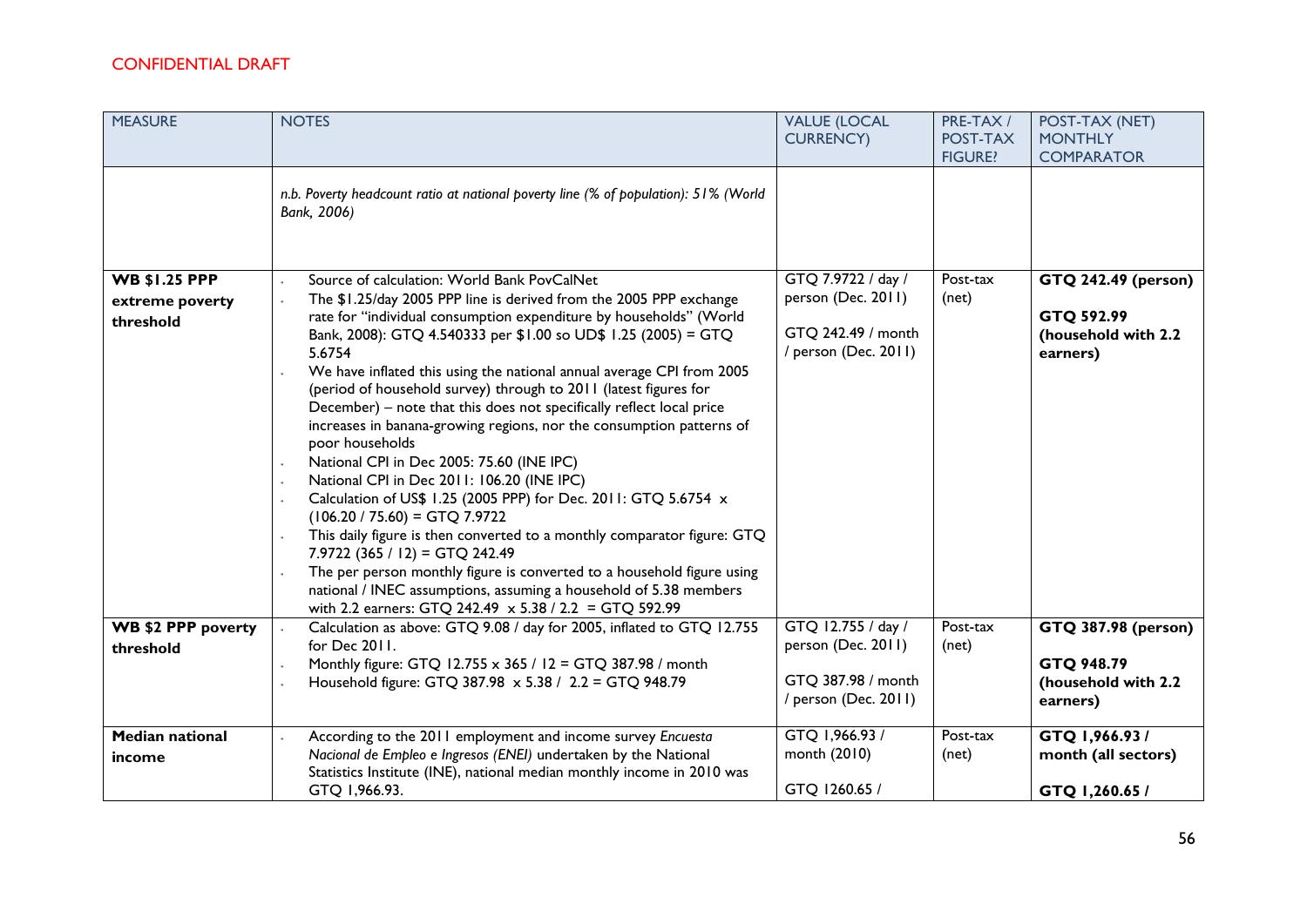| <b>MEASURE</b>                                                                       | <b>NOTES</b>                                                                                                                                                                                                                                                                                                                                                                                                                                                                                                                                                                                                                                                                                                                                                                                                                                                                                                                                                                                                                                                                                                                                                      | <b>VALUE (LOCAL</b><br><b>CURRENCY</b> )                       | PRE-TAX /<br>POST-TAX<br><b>FIGURE?</b> | POST-TAX (NET)<br><b>MONTHLY</b><br><b>COMPARATOR</b> |
|--------------------------------------------------------------------------------------|-------------------------------------------------------------------------------------------------------------------------------------------------------------------------------------------------------------------------------------------------------------------------------------------------------------------------------------------------------------------------------------------------------------------------------------------------------------------------------------------------------------------------------------------------------------------------------------------------------------------------------------------------------------------------------------------------------------------------------------------------------------------------------------------------------------------------------------------------------------------------------------------------------------------------------------------------------------------------------------------------------------------------------------------------------------------------------------------------------------------------------------------------------------------|----------------------------------------------------------------|-----------------------------------------|-------------------------------------------------------|
|                                                                                      | The national average income in the agriculture sector (ENEI 2011) was<br>GTQ 1260.65 in 2010.<br>According to the 2011 ENEI, median monthly income in rural areas of<br>the country was GTQ 2,528 in the public sector and GTQ 1,215 in the<br>private sector (INE ENEI, 2011)                                                                                                                                                                                                                                                                                                                                                                                                                                                                                                                                                                                                                                                                                                                                                                                                                                                                                    | month (agriculture,<br>2010                                    |                                         | month (agriculture)                                   |
| <b>Cost of living</b><br>expressed as basket<br>of goods / cost of<br>basic services | The INE establishes two baskets of goods: food only, and extended basic<br>needs.<br>The Canasta Básica Alimentaria (CBA) includes 26 basic food<br>requirements (Ministerio de Economía de Guatemala, 2008-2011) for a<br>household with 5.38 members, on the basis of 2,210 calories. The rural<br>CBA is based on intake of 2,362 calories / day (INE ENCOVI, 2011)<br>The Canasta Básica Alimentaria (CBA) stood at GTQ 2,440.20 per<br>household [5.38 members] per month (Dec. 2011) (INE, 2011)<br>The Canasta Básica Vital (CBV) includes the costs of additional<br>household spending on essential non-food goods and services. The CBV<br>includes food, housing, clothing, education, transport and other<br>categories; this basket is almost double the value of the Basic Food<br>Basket (CBA).<br>Canasta Básica Vital (CBV): GTQ 4,452.92 per household [5.38<br>members] per month (Dec. 2011) (INE, 2011)<br>The CBA serves as the benchmark for the national extreme poverty<br>line; the CBV for the national poverty line.<br>Canasta Básica Vital (CBV) divided by 2.2 earners / household: GTQ<br>4,452.92 / 2.2 = GTQ 2,024.05 per month | GTQ 4,452.92 per<br>household per month<br>$(CBV - Dec. 2011)$ | Post-tax<br>(net)                       | GTQ 4,452.92<br>(household)                           |

#### **LEGISLATION**

- ∙ Political Constitution of Guatemala (Constitucion Politica de la Republica de Guatemala, 1985) [online] Available at: <http://www.ilo.org/dyn/travail/docs/2097/Constitution%20of%20Guatemala%20ES.pdf>
- ∙ Decree No. 1441 promulgating the Labour Code, (Codigo de Trabajo El Guatemalteco No. 14, 14 June 1961, p. 145) of 5 May 1961, as amended up, to Decree n° 18 (Diario de Centro América, No.68 p.2-5, dated 25 May 2001) of 14 May 2001 [online] Available at: [http://www.ilo.org/dyn/travail/docs/2072/CODIGO\\_DE\\_TRABAJO\\_DE\\_GUATEMALA\\_SEPT2011.pdf](http://www.ilo.org/dyn/travail/docs/2072/CODIGO_DE_TRABAJO_DE_GUATEMALA_SEPT2011.pdf)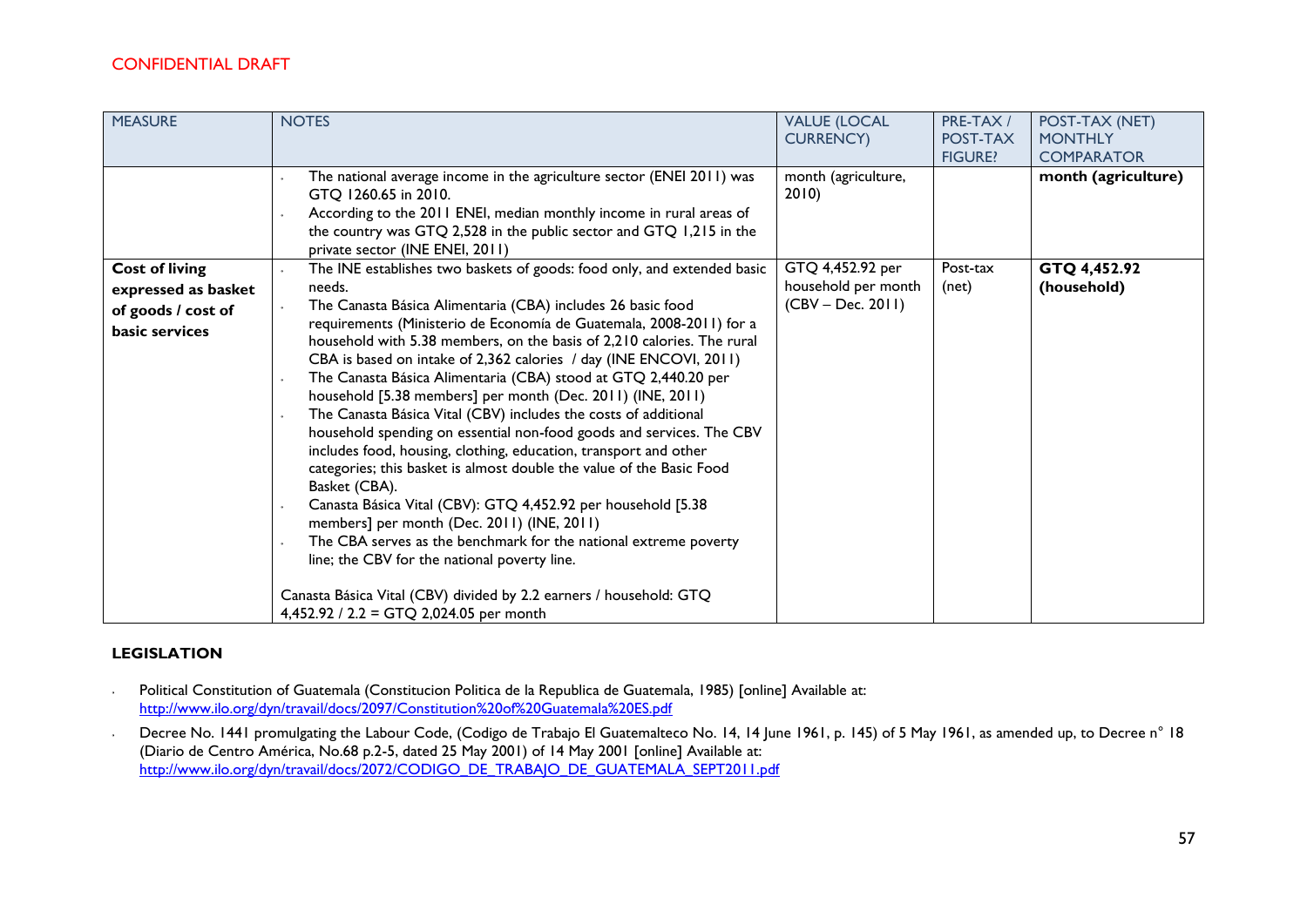- ∙ Governmental Agreement No. 520-2011 of 31 December 2011 *establecen los nuevos salarios mínimos que regirán a partir del uno de enero de 2012* [online] Available at: [www.mintrabajo.gob.gt/index.php?option=com\\_content&view=article&id=129&Itemid=121](http://www.mintrabajo.gob.gt/index.php?option=com_content&view=article&id=129&Itemid=121)
- ∙ Decreto número 78-89 del Congreso de la Republica y sus reformas (Bonificación Incentivo) pp 21-23 [online] Available at:<http://www.tesis.ufm.edu.gt/pdf/3188.pdf>

#### **SOURCES**

- ∙ Instituto Nacional de Estadística (INE) website [online] Available at : [http://www.ine.gob.gt](http://www.ine.gob.gt/)
- ∙ Instituto Nacional de Estadística (INE), 2011[pdf] Available at : [http://www.ine.gob.gt/np/IPC/INFORME\\_EJECUTIVO\\_IPC\\_DICIEMBRE\\_2011.pdf](http://www.ine.gob.gt/np/IPC/INFORME_EJECUTIVO_IPC_DICIEMBRE_2011.pdf)
- ∙ Instituto Nacional de Estadística (INE) Encuesta Nacional de Condiciones de Vida (ENCOVI), 2011. *Pobreza en Guatemala: Encuesta Nacional de Condiciones de Vida* [ppt] Available at: [www.elperiodico.com.gt/attachment/000001815.pptx](http://www.elperiodico.com.gt/attachment/000001815.pptx)
- ∙ Instituto Nacional de Estadística (INE), 2001-2010. *Guatemala: producto interno bruto medido por el origen de la producción 2001 - 2010* [online] Available at : [www.ine.gob.gt/np/biblioteca/Publicaciones/7%20%20Demograf%c3%ada%20y%20Pobreza%202010%20dic.xlsx\)](http://www.ine.gob.gt/np/biblioteca/Publicaciones/7%20%20Demograf%c3%ada%20y%20Pobreza%202010%20dic.xlsx)
- ∙ Instituto Nacional de Estadística (INE) Índice de Precios al Consumidor (IPC) website [online] Available at:<http://www.ine.gob.gt/np/IPC/index.htm>
- ∙ Instituto Nacional de Estadística (INE) Encuesta Nacional de Empleo e Ingresos (ENEI), 2011 [online] Available at: [www.ine.gob.gt/np/enei/ENEI2010.htm](http://www.ine.gob.gt/np/enei/ENEI2010.htm) ; [www.ine.gob.gt/np/enei/ENEI2011.htm](http://www.ine.gob.gt/np/enei/ENEI2011.htm)
- ∙ International Labour Organisation, 2011. *Guatemala – Minimum Wages,* TRAVAIL legal databases [online] Available at : [http://www.ilo.org/dyn/travail/travmain.sectionReport1?p\\_lang=en&p\\_countries=GT&p\\_sc\\_id=1&p\\_year=2011&p\\_structure=1](http://www.ilo.org/dyn/travail/travmain.sectionReport1?p_lang=en&p_countries=GT&p_sc_id=1&p_year=2011&p_structure=1)
- ∙ International Labour Organisation, 2011. *Guatemala – Working time,* TRAVAIL legal databases [online] Available at : [http://www.ilo.org/dyn/travail/travmain.sectionReport1?p\\_lang=en&p\\_countries=GT&p\\_sc\\_id=1001&p\\_year=2011&p\\_structure=2](http://www.ilo.org/dyn/travail/travmain.sectionReport1?p_lang=en&p_countries=GT&p_sc_id=1001&p_year=2011&p_structure=2)
- ∙ Ministerio de Economía de Guatemala website, 2008-2011. *Productos de la canasta básica de alimentos mercados de la ciudad capital: Precios promedio durante el mes de septiembre de cada año 2008-2011* [online] Available at:<http://www.mineco.gob.gt/cba.php>
- ∙ Programa de Seguridad Ciudadana y Prevención de la Violencia del PNUD Guatemala, 2007. *Informe estadístico de la violencia en Guatemala* [online] Available at: <http://www.pnud.org.gt/data/publicacion/Informe%20Estad%C3%ADstico%20de%20la%20Violencia%20en%20Guatemala%20final.pdf>
- ∙ TuSalario.org, 2010. *El salario mínimo no alcanza a cubrir la canasta básica* [online] Available a[t:http://www.tusalario.org/guatemala/Portada/salario-minimo/el-salario](http://www.tusalario.org/guatemala/Portada/salario-minimo/el-salario-minimo-no-alcanza-a-cubrir-la-canasta-basica)[minimo-no-alcanza-a-cubrir-la-canasta-basica](http://www.tusalario.org/guatemala/Portada/salario-minimo/el-salario-minimo-no-alcanza-a-cubrir-la-canasta-basica)
- ∙ TuSalario.org. 2010. *Salario mínimo para 2011* [online] Available at:<http://www.tusalario.org/guatemala/Portada/salario-minimo/minimo>
- ∙ Véliz, 2011. *Salario promedio nacional es 9% más bajo que el legal*, 17 October 2011 [online] Available at: [http://www.s21.com.gt/nacionales/2011/10/17/salario-promedio](http://www.s21.com.gt/nacionales/2011/10/17/salario-promedio-nacional-9-mas-bajo-que-legal)[nacional-9-mas-bajo-que-legal](http://www.s21.com.gt/nacionales/2011/10/17/salario-promedio-nacional-9-mas-bajo-que-legal)
- ∙ Wage Indicator Foundation website, 2010, last accessed 21 December 2011 [online] Available at: <http://www.wageindicator.org/main/minimum-wages/guatemala>
- ∙ World Bank Data website, last accessed 15 December 2011 [online] Available at:<http://data.worldbank.org/country/guatemala>

#### **ILO CONVENTIONS**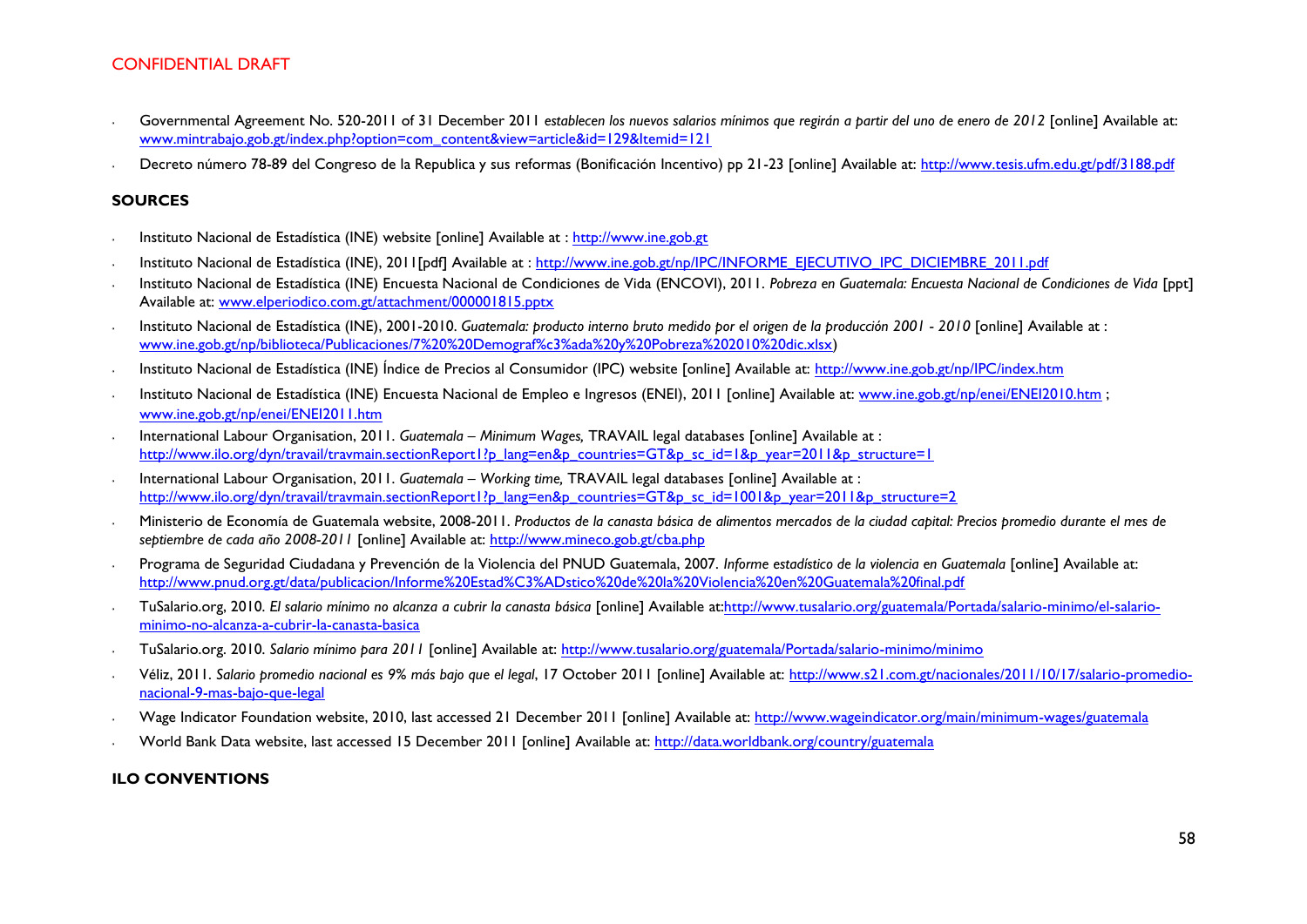- ∙ Guatemala has ratified the Minimum Wage-Fixing Machinery Convention, 1928; the Minimum Wage Fixing Machinery (Agriculture) Convention, 1951 and the up-todate Minimum Wage Fixing Convention, 1970.
- ∙ In its 2006 comment on the Government's report, the Committee of Experts on the Application of Conventions and Recommendations noted that the cost of a household basket of essential goods (Canasta Básica Vital – CBV), according to the information of the National Institute for Statistics for the month of March 2006, was 2,725 quetzal (around US\$371) for a family of five persons. As, according to the Institute, in each family an average of two members have a job, the Government considers that the current level of the minimum wage in effect represents an overall purchasing power which enables workers to meet their most essential needs. The Committee understands that over half of workers in rural areas do not receive the wages, allowances and other supplements to which they are entitled.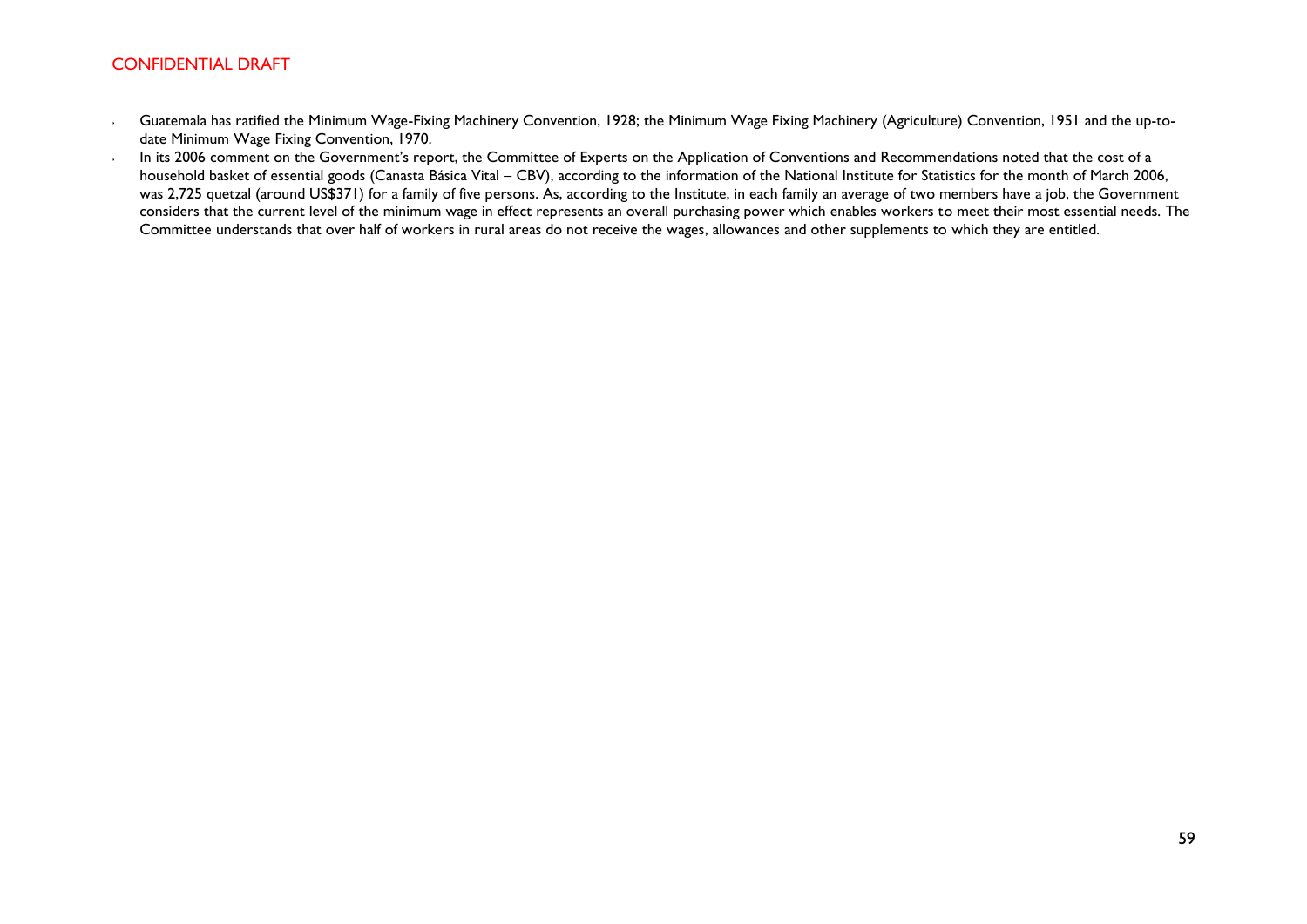# <span id="page-59-0"></span>**8. Honduras**

| World Bank 2005 PPP   | $US$$ I (2005 PPP) = HNL 9.662104 |
|-----------------------|-----------------------------------|
| (see PovCalNet)       |                                   |
| Current exchange rate | $I = HNL$ 19.0698<br>US\$.        |
|                       |                                   |

### **OVERVIEW**

- ∙ While there are some medium and large (including cooperative) nationally owned farms in Honduras, the main production of bananas for export occurs in large multinational farms which are almost all organized.
- ∙ There are eight trade unions within the banana sector (seven of which are coordinated by COSIBAH, a national union body). They all have company-specific collective bargaining agreements (CBA) – 4 in Dole farms, 2 in Chiquita farms and 2 in national farms which supply the multinational farms.
- ∙ In January 2012, the Honduran government and social partners achieved agreement for the first time in four years on increases to the minimum wage for 2012 and 2013.
- ∙ Trade unions have proposed that a 'living wage' to meet real costs of living would be c.HNL 9,500 significantly higher than the current minimum wage.

### **8.1. Assumptions**

### HOUSEHOLD SIZE, NO. OF DEPENDENTS AND NO. OF EARNERS

|                                                                  | <b>NOTES</b>                                                                                                                                                                                                                                                                                                                                                                                                                                                                                                                                                                                                                                                                                                                  | <b>VALUE</b>                 |
|------------------------------------------------------------------|-------------------------------------------------------------------------------------------------------------------------------------------------------------------------------------------------------------------------------------------------------------------------------------------------------------------------------------------------------------------------------------------------------------------------------------------------------------------------------------------------------------------------------------------------------------------------------------------------------------------------------------------------------------------------------------------------------------------------------|------------------------------|
| <b>Average Family Size</b><br>Of Typical Banana<br>Worker        | The Instituto Nacional de Estadística (INE) determines the cost of the basic food basket on the basis of a household<br>of 6 members (in rural areas $-5$ in urban areas) (INE, 2010)                                                                                                                                                                                                                                                                                                                                                                                                                                                                                                                                         | 6 members (rural)            |
| <b>Typical Number Of</b><br><b>Wage Earners /</b><br>Household   | National average number of earners per household in 2010: 2.7 (STSS, 2010 p.111)<br>Average number of earners per household where principal earner is employed in agriculture: 2.6 (STSS, p.111)<br>Data source: Base de datos EPHPM, mayo 2010, Observatorio del Mercado Laboral, Dirección General de<br>Salarios                                                                                                                                                                                                                                                                                                                                                                                                           | 2.6 earners<br>(agriculture) |
| <b>Typical Number Of</b><br><b>Dependents Covered</b><br>By Wage | The age dependency ratio in Honduras is 74% as 38.4% of the population is under 15 years of age and 4.1% are<br>65 years or more. This 'dependency ratio' is the ratio of people whose age is defined as dependent (under 15<br>and over 64 years of age) and those defined as economically productive (15-64 years) within a population (INE)<br>(La razón de dependencia por edad en Honduras es 74.0%, dado que el 38.4% de su población es menor de 15 años de<br>edad y el 4.1% tiene 65 años o más - Es la razón entre las personas que por su edad se definen como dependientes<br>(menores de 15 años y mayores de 64) y las que se definen como económicamente productivas (15-64 años) dentro de<br>una población). |                              |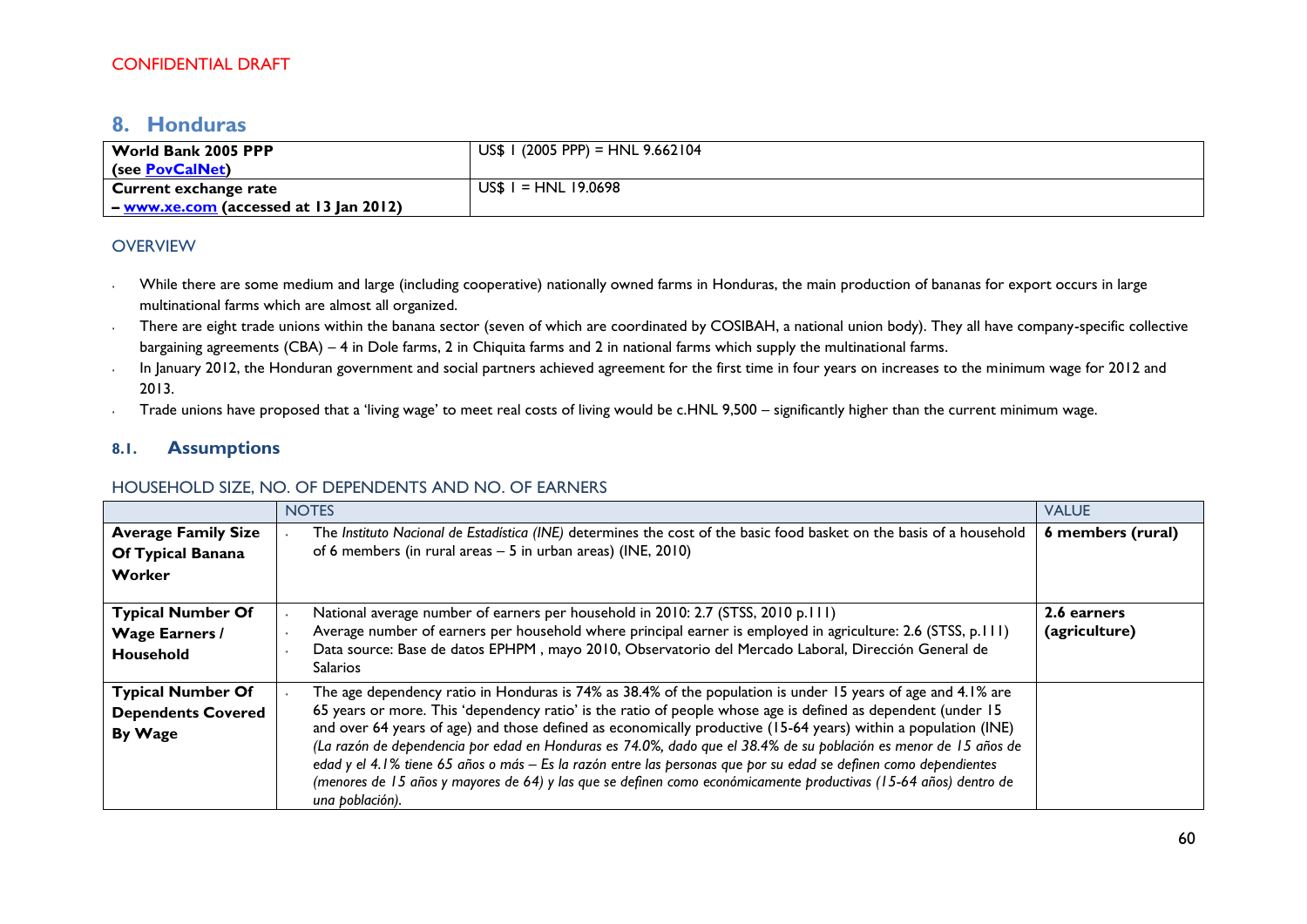### DAILY, WEEKLY AND MONTHLY WAGES

|                                                              | <b>NOTES</b>                                                                                                                                                                                                                                                                                                                                                                                                                                                                                                                                                                                                                                                                                                                                                                          | <b>VALUE</b>                                              |
|--------------------------------------------------------------|---------------------------------------------------------------------------------------------------------------------------------------------------------------------------------------------------------------------------------------------------------------------------------------------------------------------------------------------------------------------------------------------------------------------------------------------------------------------------------------------------------------------------------------------------------------------------------------------------------------------------------------------------------------------------------------------------------------------------------------------------------------------------------------|-----------------------------------------------------------|
| <b>Most Common</b><br><b>Period Used For</b><br><b>Wages</b> | The minimum wages can be set hourly, daily or monthly (Agreement No. STSS-223-2011)                                                                                                                                                                                                                                                                                                                                                                                                                                                                                                                                                                                                                                                                                                   | <b>Monthly</b>                                            |
| <b>Number Of Working</b>                                     | <b>Working hours</b>                                                                                                                                                                                                                                                                                                                                                                                                                                                                                                                                                                                                                                                                                                                                                                  | 6 days per week                                           |
| Days / Month                                                 | The hours of work shall not exceed 8 per day (art.322 of the LC and art.128(1) of the Constitution)<br>The hours of work shall not exceed 44 per week. However, the 44 hour limit does not apply to specified<br>groups including work that by its nature cannot not be subject to the hours limit, e.g. agriculture, stockbreeding.<br>These workers cannot be required to remain at work for more than 12 hours a day, and are entitled to a<br>minimum rest period of one and a half hours (art.322,325 of the LC)<br><b>Rest periods</b><br>Daily rest period shall last at least 10 consecutive hours (art.327 of the LC)<br>Every worker shall be granted one day's rest, which shall be preferably be Sunday, for every six days' work<br>$(\text{art.}338 \text{ of the LC})$ | 26 per month<br>(calculation: 6 x 52 weeks)<br>12 months) |
| <b>Holiday Leave</b>                                         | <b>Annual leave</b><br>The period of time of annual leave differs in relation to the time of work performed with the same employer:<br>10 consecutive working days after one year of service; 12 consecutive working days after two year's<br>consecutive service; 15 consecutive working days after three year's consecutive service; 20 consecutive working<br>days after four or more year's consecutive service (art.346 of the LC)<br><b>Public holidays</b><br>All workers are entitled to 11 days of public holidays (art. 339 of the LC)                                                                                                                                                                                                                                      | 10 days per year<br>(minimum)<br>I public holidays        |

### STATUTORY EMPLOYEE CONTRIBUTIONS

|                        | <b>NOTES</b>                                            | <b>MINIMUM</b>        | RATE/S (%)                           | <b>IMPLICATIONS FOR WAGE DATA?</b>           |
|------------------------|---------------------------------------------------------|-----------------------|--------------------------------------|----------------------------------------------|
|                        |                                                         | <b>THRESHOLD</b>      |                                      |                                              |
| Income tax             | El Impuesto Sobre la Renta                              | HNL 110,000           | Exempt from HNL 0.01 to HNL          | $No - low$ -wage incomes $-$ at around the   |
| (payable by            | (ISR) : ISR is payable on gross                         |                       | 110,000                              | level of annual minimum wage, including      |
| employees)             | income $-13$ <sup>th</sup> and $14$ <sup>th</sup> month |                       | 15% from HNL 110,000.01 to 200,000   | statutory additions - arise to less than the |
|                        | payments are taxable only in                            |                       | 20% from 200,000.01 to 500,000       | personal tax allowance of HNL 110,00 (DEI,   |
|                        | excess of $10 \times$ minimum wage.                     |                       | 25% 500,000.01 and over              | 2010)                                        |
| <b>Social security</b> | Employers must register their                           | $No - but ceiling on$ | Total employee contribution 3.7%     | Yes – included in calculation $@3.7\%$       |
| (payable by            | employees with the Instituto                            | contributions at HNL  |                                      | (though note that IHSS coverage is c.16% of  |
| employees)             | Hondureño de Seguridad                                  | 7,000 / month (IHSS   | Enfermedad-Maternidad (EM) - 2.5%    | national population (ILO, 2007)              |
|                        | Social (IHSS)                                           | Resolución SOJD. No.  | Invalidez, Vejez Y Muerte (IVM) - 1% |                                              |
|                        |                                                         | $02 - 29 - 03 - 2011$ | Riesgo Profesional $(RP) - 0.2%$     |                                              |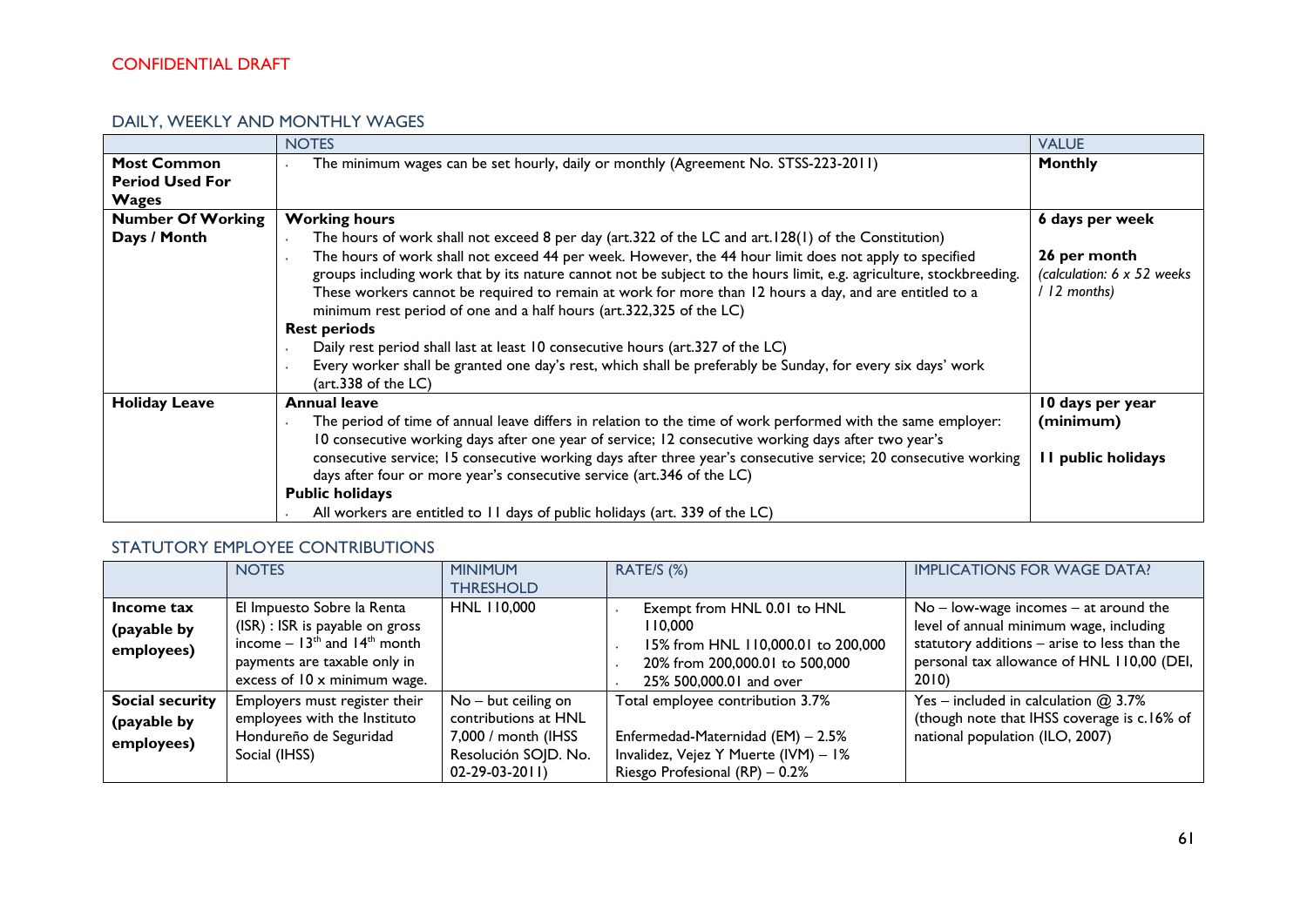# **8.2. Benchmark data**

| <b>MEASURE</b>                           | <b>NOTES</b>                                                                                                                                                                                                                                                                                                                                                                                                                                                                                                                                                                                                                                                                                                                                                                                                                                                                                                                                                                                                                                                                                                                                                                                                                                                                                                                                                                                                                                                                                                                                                                                                                                                                                                                                                                                                                                                                                                                                                                                                                                                                                                                                                                                                   | <b>VALUE (LOCAL</b><br><b>CURRENCY)</b>                                                                                           | PRE-TAX /<br>POST-TAX | POST-TAX (NET)<br><b>COMPARATOR</b> |
|------------------------------------------|----------------------------------------------------------------------------------------------------------------------------------------------------------------------------------------------------------------------------------------------------------------------------------------------------------------------------------------------------------------------------------------------------------------------------------------------------------------------------------------------------------------------------------------------------------------------------------------------------------------------------------------------------------------------------------------------------------------------------------------------------------------------------------------------------------------------------------------------------------------------------------------------------------------------------------------------------------------------------------------------------------------------------------------------------------------------------------------------------------------------------------------------------------------------------------------------------------------------------------------------------------------------------------------------------------------------------------------------------------------------------------------------------------------------------------------------------------------------------------------------------------------------------------------------------------------------------------------------------------------------------------------------------------------------------------------------------------------------------------------------------------------------------------------------------------------------------------------------------------------------------------------------------------------------------------------------------------------------------------------------------------------------------------------------------------------------------------------------------------------------------------------------------------------------------------------------------------------|-----------------------------------------------------------------------------------------------------------------------------------|-----------------------|-------------------------------------|
|                                          |                                                                                                                                                                                                                                                                                                                                                                                                                                                                                                                                                                                                                                                                                                                                                                                                                                                                                                                                                                                                                                                                                                                                                                                                                                                                                                                                                                                                                                                                                                                                                                                                                                                                                                                                                                                                                                                                                                                                                                                                                                                                                                                                                                                                                |                                                                                                                                   | <b>FIGURE?</b>        |                                     |
| <b>National</b><br>minimum wage<br>(NMW) | <b>Current wage rates</b><br>The minimum wage is established by sector and varies by size of establishment. For<br>the first time in 4 years, the 2012 rates were the result of agreement between<br>government, unions and employers. (Acuerdo No. STSS-001-2012)<br>The relevant sectoral minimum for banana cultivation and processing is that set for<br>agriculture, forestry, hunting and fishing (agricultura, silvicultura, caza y pesca):<br>I-I0 employees: HNL 4,612.61 per month, HNL 153.75 daily (8 hrs) & HNL<br>19.22 hourly;<br>11-50 employees: HNL 4,853.38 per month, HNL 161.78 daily (8 hrs) & HNL<br>20.22 hourly;<br>51 - 150 employees: HNL 4,882.79 per month, HNL 162.76 daily (8 hrs) & HNL<br>20.34 hourly;<br>>151 employees: HNL 4,929.21 per month, HNL 164.31 daily (8 hrs) & HNL<br>20.54 hourly.<br>n.b. the minimum wage for >151 employees will increase to HNL 5,286.58 / month in 2013<br>(Acuerdo No. STSS-001-2012)<br>A 13th month Christmas bonus (Decimo tercer mes de salario - aguinaldo) (Decree<br>No. 112 28 October 1982) payable in December every year (STSS, 2010)<br>A 14th month bonus (Decimo cuarto mes de salario - catorceavo)<br>(www.trabajo.gob.hn/biblioteca-y-<br>documentos/leyes/reglamento%20del%20decimo%20cuarto.pdf) payable in June every<br>year (STSS, 2010)<br>Seventh-day bonus (Séptimo día) Art 2 of Decree No. 112 of 28 October 1982<br>requires employers to pay workers one day's minimum wage extra a week as a<br>bonus [this is included in the monthly minimum wage rate]<br>Education bonus (Bono Educativo) Art 2 Decree 43 of 28 April 1997 requires<br>employers of 15+ employees to pay an annual educational bonus to workers with<br>school-age children: for 2012, this was set for agriculture at HNL 1,358.29 - HNL<br>1,393.29 (Secretaría de Estado en los Despachos de trabajo y seguridad social, 2011)<br>We have used the minimum wage for larger employers (>150 employees) for the<br>purposes of our calculation. To arrive at a net monthly figure:<br>Factor in and 13 <sup>th</sup> and 14 <sup>th</sup> months (both at 8.33%): HNL 4,929.21 +<br>$\,$<br>$(HNL410.60 + HNL410.60) = HNL 5,750.41$ | HNL 4,929.21 /<br>month<br>(agriculture, >150<br>employees, basic)<br>HNL 5,866.52<br>(incl. mandatory<br>bonuses, pro-<br>rated) | Pre-tax<br>(gross)    | HNL 5,649.46<br>(net)               |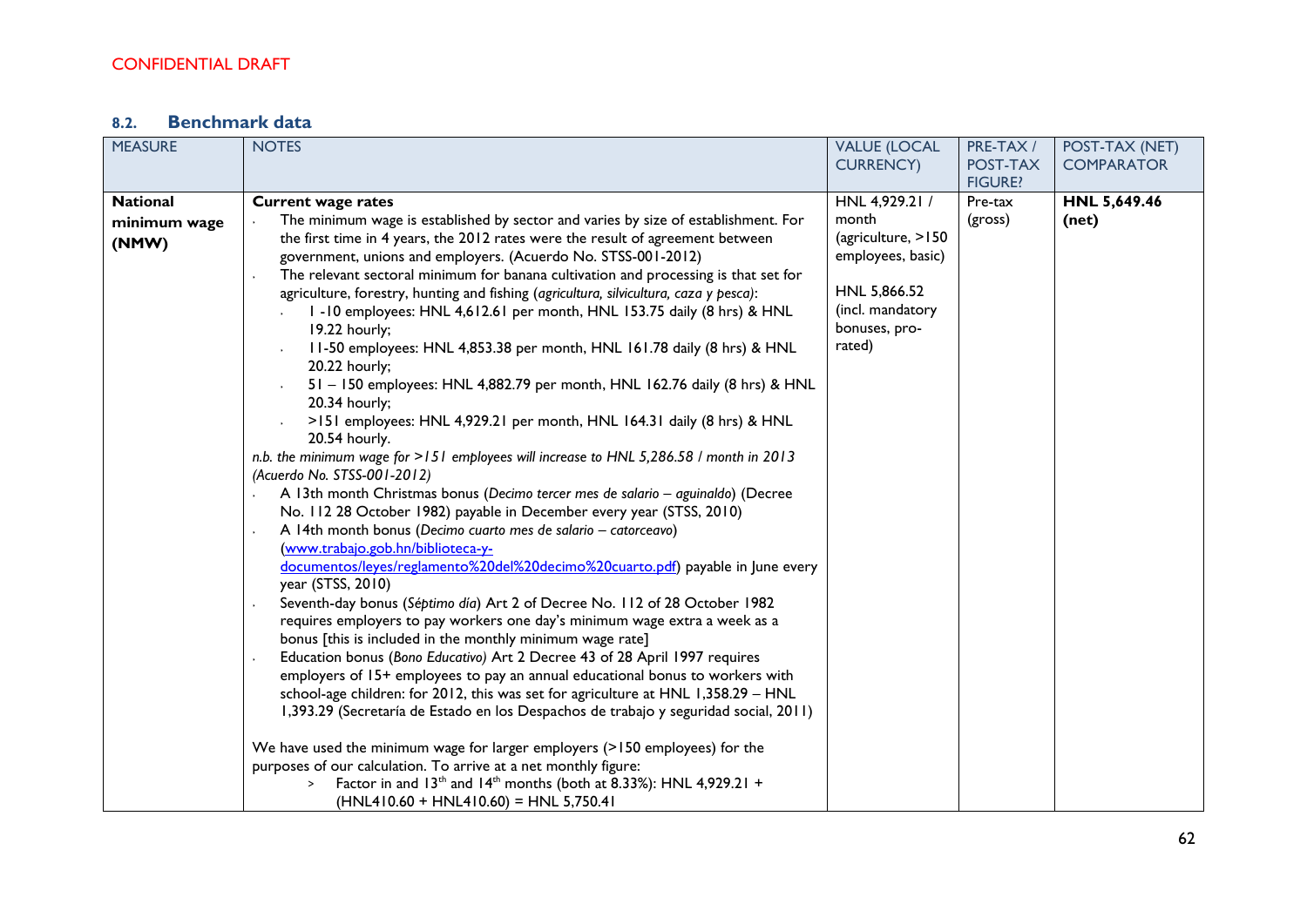| <b>MEASURE</b>                                             | <b>NOTES</b>                                                                                                                                                                                                                                                                                                                                                                                                                                                                                                                                                                                                                                                                                                                                                                                                                                                                                                  | <b>VALUE (LOCAL</b>                          | PRE-TAX /                  | POST-TAX (NET)        |
|------------------------------------------------------------|---------------------------------------------------------------------------------------------------------------------------------------------------------------------------------------------------------------------------------------------------------------------------------------------------------------------------------------------------------------------------------------------------------------------------------------------------------------------------------------------------------------------------------------------------------------------------------------------------------------------------------------------------------------------------------------------------------------------------------------------------------------------------------------------------------------------------------------------------------------------------------------------------------------|----------------------------------------------|----------------------------|-----------------------|
|                                                            |                                                                                                                                                                                                                                                                                                                                                                                                                                                                                                                                                                                                                                                                                                                                                                                                                                                                                                               | <b>CURRENCY)</b>                             | POST-TAX<br><b>FIGURE?</b> | <b>COMPARATOR</b>     |
|                                                            | Factor in pro-rated educational bonus: HNL 5,750.41 + (HNL 1,393.29 / 12)<br>$\geq$<br>$= HNL 5,866.52$<br>Mandatory employee social security contribution @3.7%: HNL 5,866.52 -<br>HNL $217.06$ = HNL 5,649.46                                                                                                                                                                                                                                                                                                                                                                                                                                                                                                                                                                                                                                                                                               |                                              |                            |                       |
|                                                            | Legal treatment of in-kind allowances / fringe benefits<br>Wages shall be paid in legal tender. However, any benefit in-kind received by a rural<br>worker or rural worker's family in the form of food, housing, and other articles<br>intended for immediate personal consumption shall be regarded as part of the<br>ordinary remuneration for work done, provided that the value assigned to such<br>benefits does not exceed 30% of the cash wage and that such articles are provided<br>by the employer at or below cost (art.365, 366 of the LC)                                                                                                                                                                                                                                                                                                                                                       |                                              |                            |                       |
|                                                            | Defining, fixing and up-rating the minimum wage<br>Minimum wages are adjusted at least one time per year. At the request of either<br>employers or workers, minimum wage rates can also be revised in July if the inflation<br>rate has increased by more than 12% (Art.35 of the Minimum Wage Act)<br>The Ministry of Labour together with the tripartite National Minimum Wage<br>Commission fixes minimum wages by sector (art. 383,387,389 of the LC)<br>Wages can also be fixed by collective agreement (art. 60 of the LC)<br>Every worker is entitled to a minimum wage 'sufficient to cover their needs and<br>those of their family' (Agreement N° STSS-223-2011 on Minimum Wages for 2011<br>Second Recital, art.382 of the LC), including increments in the costs of the goods and<br>services in the economy of Honduras (Agreement N° STSS-223-2011 on Minimum<br>Wages for 2011 Fourth Recital) |                                              |                            |                       |
| Collectively-<br>agreed wage for<br>banana sector<br>(CAW) | Dole Honduras CBA - Agricola Santa Ines S.A (ASISA) and Sindicato de<br>Trabajadores de la Empresa ASISA (SITRAEASISA)<br>Sets the agreed minimum wage at HNL 19.9800 / hour (from March 2009); HNL<br>21.9780 / hour (from March 2010); and HNL 23.9560 / hour (from March 2011 to<br>March 2012) (p.17)<br>We estimate* a net monthly wage as follows:<br>Daily: HNL 23.9560 / hour x 8 (assuming 8-hour day): HNL 191.648<br>Monthly: HNL 191.648 x 26 (assuming 6-day week) = HNL 4,982.85<br>$\geq$<br>Factor in pro rata $7th$ day bonus (@16.67% of basic wage) and 13 <sup>th</sup> and 14 <sup>th</sup><br>months (both at 8.33%): HNL 4,982.85 + (HNL 830.47 + HNL 415.24 +                                                                                                                                                                                                                         | HNL 23.9560 /<br>hour - basic wage<br>(2011) | Pre-tax<br>(gross)         | HNL 6,509.79<br>(net) |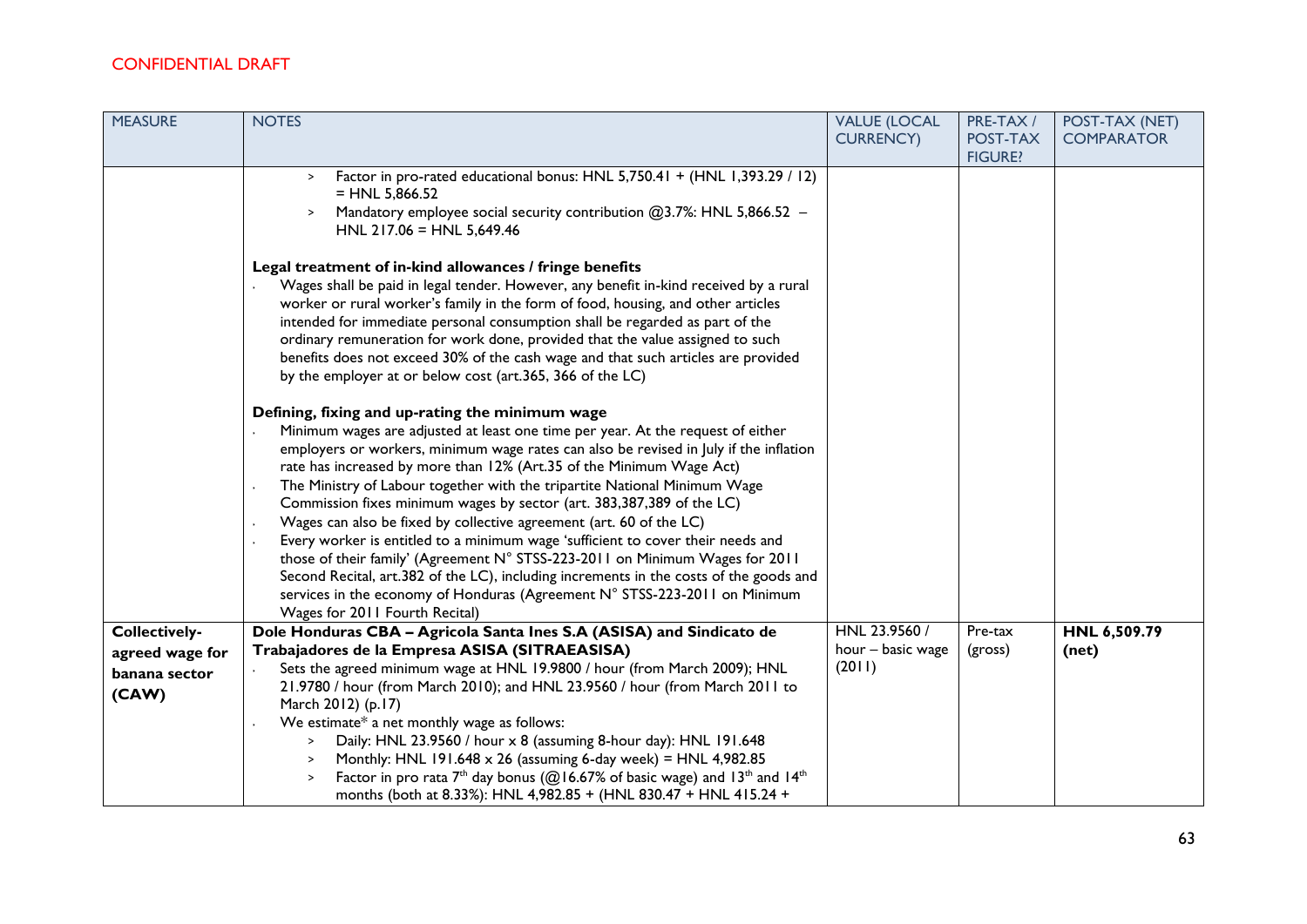| <b>MEASURE</b> | <b>NOTES</b>                                                                                                                                                                                                                                                                                                                                                                                                                                                                                                                                                                                                                                                                                                                                                                                                                                                                                                                                                                                                                                                                                                                                                                                                                                                                                                                                                                                                                                                                                                                                                                                                                                                                                                                                                                                 | <b>VALUE (LOCAL</b><br><b>CURRENCY)</b> | PRE-TAX /<br>POST-TAX<br><b>FIGURE?</b> | POST-TAX (NET)<br><b>COMPARATOR</b> |
|----------------|----------------------------------------------------------------------------------------------------------------------------------------------------------------------------------------------------------------------------------------------------------------------------------------------------------------------------------------------------------------------------------------------------------------------------------------------------------------------------------------------------------------------------------------------------------------------------------------------------------------------------------------------------------------------------------------------------------------------------------------------------------------------------------------------------------------------------------------------------------------------------------------------------------------------------------------------------------------------------------------------------------------------------------------------------------------------------------------------------------------------------------------------------------------------------------------------------------------------------------------------------------------------------------------------------------------------------------------------------------------------------------------------------------------------------------------------------------------------------------------------------------------------------------------------------------------------------------------------------------------------------------------------------------------------------------------------------------------------------------------------------------------------------------------------|-----------------------------------------|-----------------------------------------|-------------------------------------|
|                | HNL 415.24) = HNL 6,643.80<br>Factor in pro-rated educational bonus: HNL 6,643.80 + (HNL 1,393.29 / 12)<br>$\geq$<br>$= HNL 6,759.91$<br>Mandatory employee social security contribution @3.7%: HNL 6,759.91-<br>HNL 250.12 = HNL 6,509.79<br>* provisions of the CBA which state hours and bonuses not available<br>Empresa Guaruma Agroindustrial S de R. L and Sindicato de Trabajadores                                                                                                                                                                                                                                                                                                                                                                                                                                                                                                                                                                                                                                                                                                                                                                                                                                                                                                                                                                                                                                                                                                                                                                                                                                                                                                                                                                                                  | HNL 225.85 / day                        |                                         | HNL 6,708.75                        |
|                | (SITRAGUA) CBA<br>Minimum agreed wage for Pack-house: HNL 225.85 / day (information from SAI)<br>Minimum agreed wage for field work: HNL 250.00 / day (information from SAI)<br>Scope of CBA: a todas y todos los trabajadores permanentes exceptuándose a las y los<br>empleados de confianza, esta disposición también será aplicada a los trabajadores y<br>trabajadoras de finca La Mesa (clause 2)<br>Working day: La jornada de trabajo diurno no podrá exceder de ocho (8) horas diarias y<br>cuarenta y cuatro (44) horas a la semana, equivalente a cuarenta y ocho (48) horas de<br>salario (clause 6)<br>Annual leave begins at 10 days for one year of service and increases for second, third<br>and fourth year of service (clause 21); public holidays (clause 37)<br>Payment of thirteenth and fourteenth month salaries (clause 22); and the educational<br>bonus (clause 24)<br>Salary amounts for specific tasks i.e. application of fertilizer / hectare (clause 39);<br>desuckering (deshije) / hectare (clause 40) etc.<br>Productivity bonus: La empresa se compromete a pagar un bono por producción a todos<br>los trabajadores permanentes cuando se logren las metas acordadas de acuerdo al siguiente<br>cuadro de productividad (clause 47)<br>Net monthly wage calculated as follows:<br>Weekly (assuming 44-hour week paid as 48-hour week): HNL 1,355.10<br>$\geq$<br>Monthly: HNL 1335.10 x 52 / 12 = HNL 5,872.10<br>$\geq$<br>Factor in pro rata $13th$ and $14th$ months (both at 8.33%): HNL 5,872.10 +<br>$\geq$<br>$(HNL 489.15 + HNL 489.15) = HNL 6,850.40$<br>Factor in pro-rated educational bonus: HNL 6,850.40 + (HNL 1,393.29 / 12)<br>$\geq$<br>$= HNL 6,966.51$<br>Mandatory employee social security contribution @3.7%: HNL 6,966.51 - HNL | (pack-house)                            |                                         | (net)                               |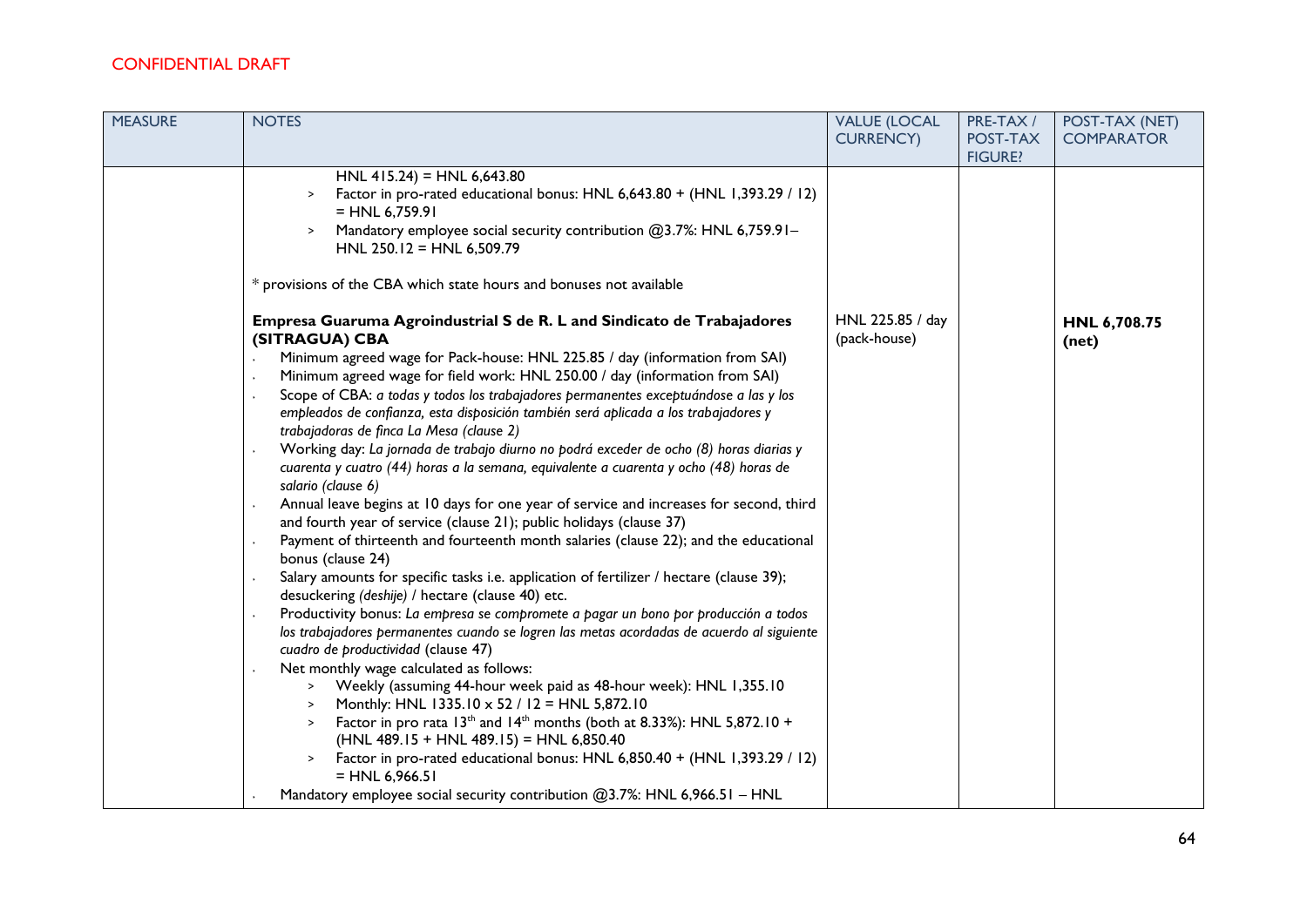| <b>MEASURE</b>          | <b>NOTES</b>                                                                                           | <b>VALUE (LOCAL</b> | PRE-TAX /      | POST-TAX (NET)    |
|-------------------------|--------------------------------------------------------------------------------------------------------|---------------------|----------------|-------------------|
|                         |                                                                                                        | <b>CURRENCY)</b>    | POST-TAX       | <b>COMPARATOR</b> |
|                         |                                                                                                        |                     | <b>FIGURE?</b> |                   |
|                         | $257.76 = HNL 6,708.75$                                                                                |                     |                |                   |
|                         |                                                                                                        |                     |                |                   |
|                         | Chiquita CBA - Tela Railroad Company                                                                   | HNL 20.68 / hour    |                | HNL 5,687.97      |
|                         | Scope of CBA: es aplicable a todos sus trabajadores (clause 1)                                         | - basic wage        |                | (net)             |
|                         | Basic salary is set at HNL 20.68 / hour (HNL 4,963.20 / month) from 1 June 2011;                       | (2011)              |                |                   |
|                         | HNL 22.33 / hour (HNL 5360.26 / month) from 1 June 2012; and HNL 24.12 / hour                          |                     |                |                   |
|                         | from 1 June 2013 (clause 6)                                                                            | HNL 4,963.20 /      |                |                   |
|                         | Permanent workers eligible for an HNL 3,000 one-off bonus (La empresa por una                          | $month - basic$     |                |                   |
|                         | mera liberalidad, entregará a sus trabajadores permanentes un bono único por concepto de               | wage (2011)         |                |                   |
|                         | cierre de negociación de HNL 3,000)(clause 6)                                                          |                     |                |                   |
|                         | Working hours for agricultural work set at up to 12 hours / day (clause 7D)                            |                     |                |                   |
|                         | Perfect attendance pay for permanent workers (clause 9) ranges from HNL 8 to 14 /                      |                     |                |                   |
|                         | day depending on the date they became permanent.                                                       |                     |                |                   |
|                         | Seventh-day bonus : La Empresa pagará el día de descanso semanal (séptimo día) a todos                 |                     |                |                   |
|                         | sus trabajadores permanentes que laboran por hora, tarea o destajo lo equivalente al pago              |                     |                |                   |
|                         | del salario ordinario de 8 horas (clause 9)                                                            |                     |                |                   |
|                         | Minimum 10 days annual leave after one year of service, increases for the second,                      |                     |                |                   |
|                         | third and fourth year of service (clause 11); public holidays (clause 9)                               |                     |                |                   |
|                         | Christmas bonus (thirteenth month bonus) : La Empresa otorgará a todos sus                             |                     |                |                   |
|                         | trabajadores permanentes, un Décimotercer Mes en concepto de Aguinaldo de Navidad                      |                     |                |                   |
|                         | (clause 19)                                                                                            |                     |                |                   |
|                         | Annex I : lista de precios y condiciones de los trabajos de agricultura                                |                     |                |                   |
|                         | Net monthly wage calculated as follows:                                                                |                     |                |                   |
|                         | Factor in pro rata $13th$ and $14th$ months (both at 8.33%): HNL 4,963.20 +<br>$\geq$                  |                     |                |                   |
|                         | $(HNL 413.60 + HNL 413.60) = HNL 5,790.40$                                                             |                     |                |                   |
|                         | Factor in pro-rated educational bonus: HNL 5,790.40 + (HNL 1,393.29 / 12)                              |                     |                |                   |
|                         | $=$ HNL 5,906.51                                                                                       |                     |                |                   |
|                         | Mandatory employee social security contribution $@3.7\%$ : HNL 5,906.51 -<br>HNL 218.54 = HNL 5,687.97 |                     |                |                   |
| <b>National poverty</b> | The national poverty line is defined as the food line plus an allowance for essential                  | HNL 1,424.03 /      | Post-tax       | HNL 1,424.03      |
| line                    | non-food goods and services - based on the Canasta Básica (see below). Poverty lines                   | month / person      | (net)          | (person)          |
|                         | are established nationally, and separately for urban and rural regions.                                | (rural areas $-$    |                |                   |
|                         | The rural non-food allowance is one-third the rural food line, so the rural National                   | March 2011)         |                | HNL 8,544.18      |
|                         | poverty line is 133 percent of the rural 'food poverty' line.                                          |                     |                | (household)       |
|                         | For March 2011, the rural poverty line, calculated as the cost of the extended basket                  |                     |                |                   |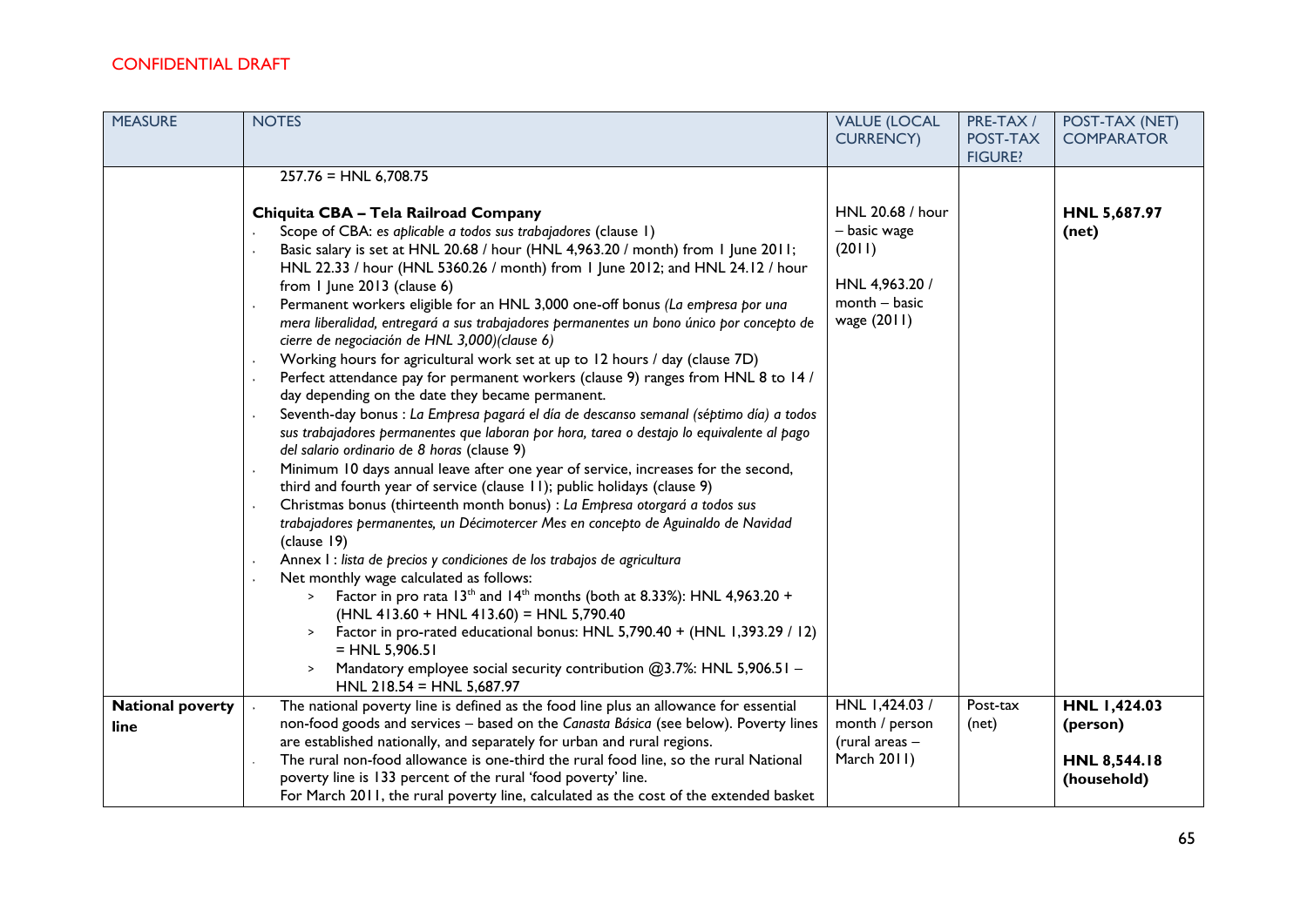| <b>MEASURE</b>                                       | <b>NOTES</b>                                                                                                                                                                                                                                                                                                                                                                                                                                                                                                                                                                                                                                                                                                                                                                                                                                                                                                                                                                                                                                                                                                            | <b>VALUE (LOCAL</b><br><b>CURRENCY)</b>                                                     | PRE-TAX /<br>POST-TAX<br><b>FIGURE?</b> | POST-TAX (NET)<br><b>COMPARATOR</b>                                           |
|------------------------------------------------------|-------------------------------------------------------------------------------------------------------------------------------------------------------------------------------------------------------------------------------------------------------------------------------------------------------------------------------------------------------------------------------------------------------------------------------------------------------------------------------------------------------------------------------------------------------------------------------------------------------------------------------------------------------------------------------------------------------------------------------------------------------------------------------------------------------------------------------------------------------------------------------------------------------------------------------------------------------------------------------------------------------------------------------------------------------------------------------------------------------------------------|---------------------------------------------------------------------------------------------|-----------------------------------------|-------------------------------------------------------------------------------|
|                                                      | of goods (Costo Canasta Básica) / person / month in rural areas was: HNL 1,424.03<br>(INE, 2011)<br>Monthly poverty line for rural household, using national / INE assumption of 6<br>members: HNL 1,424.03 $\times$ 6 = HNL 8,544.18<br>With national / STSS assumptions on no. of earners per rural household (2.6), this<br>equates to: HNL 8,544.18 / 2.6 = HNL 3,286.22 per earner:<br>n.b. Poverty headcount ratio at national poverty line (% of population): 60% (World Bank, 2010)                                                                                                                                                                                                                                                                                                                                                                                                                                                                                                                                                                                                                             |                                                                                             |                                         | HNL 3,286.22<br>(household / 2.6<br>earners)                                  |
| <b>WB \$1.25 PPP</b><br>extreme poverty<br>threshold | Source of calculation: World Bank PovCalNet<br>The \$1.25/day 2005 PPP line is derived from the 2005 PPP exchange rate for<br>"individual consumption expenditure by households" (World Bank, 2008): HNL<br>9.662104 per \$1.00 so UD\$ 1.25 (2005) = HNL 12.07763<br>We have inflated this using the national annual average CPI from 2005 (period of<br>household survey) through to 2011 (latest figures for December) - note that this<br>does not specifically reflect local price increases in banana-growing regions, nor the<br>consumption patterns of poor households<br>National CPI in Dec 2005: 162.7 (BCH, 2011)<br>National CPI in Dec 2011: 239.3 (BCH, 2011)<br>Calculation of US\$ 1.25 (2005 PPP) for Dec. 2011: HNL 12.07763 x (239.3 / 162.7) =<br><b>HNL 17.76</b><br>This daily figure is then converted to a monthly comparator figure: HNL 17.76 x 365<br>$/$  2 = HNL 540.32<br>The per person monthly figure is converted to a household figure using national /<br>INE assumptions, assuming a rural household of 6 members with 2.6 earners: HNL<br>$540.32 \times 6 / 2.6 = HNL 1,246.89$ | HNL 17.76 / day /<br>person (Dec.<br>2011)<br>HNL 540.32 /<br>month / person<br>(Dec. 2011) | Post-tax<br>(net)                       | <b>HNL 540.32</b><br>(person)<br>HNL 1,246.89<br>(household / 2.6<br>earners) |
| <b>WB \$2 PPP</b><br>poverty<br>threshold            | Calculation as above: US\$2 = 19.32 / day for 2005, inflated to HNL 30.02 for Dec<br>2011.<br>Monthly figure: HNL 30.02 $\times$ 365 / 12 = HNL 864.51 / month<br>Household figure: HNL 864.51 x 6 / 2.6 = HNL 1,995.02                                                                                                                                                                                                                                                                                                                                                                                                                                                                                                                                                                                                                                                                                                                                                                                                                                                                                                 | HNL 30.02 / day<br>/ person (Dec.<br>2011<br>HNL 864.51 /<br>month / person<br>(Dec. 2011)  | Post-tax<br>(net)                       | <b>HNL 864.51</b><br>(person)<br>HNL 1,995.02<br>(household / 2.6<br>earners) |
| <b>Median national</b>                               | Median national income for 2010 was HNL 4,767<br>The national median income for workers in rural areas is $HNL 2,878$ (INE, 2010 –                                                                                                                                                                                                                                                                                                                                                                                                                                                                                                                                                                                                                                                                                                                                                                                                                                                                                                                                                                                      | HNL 4,767 /<br>month (2010 -                                                                | Post-tax<br>(net)                       | <b>HNL 4,767</b><br>(national)                                                |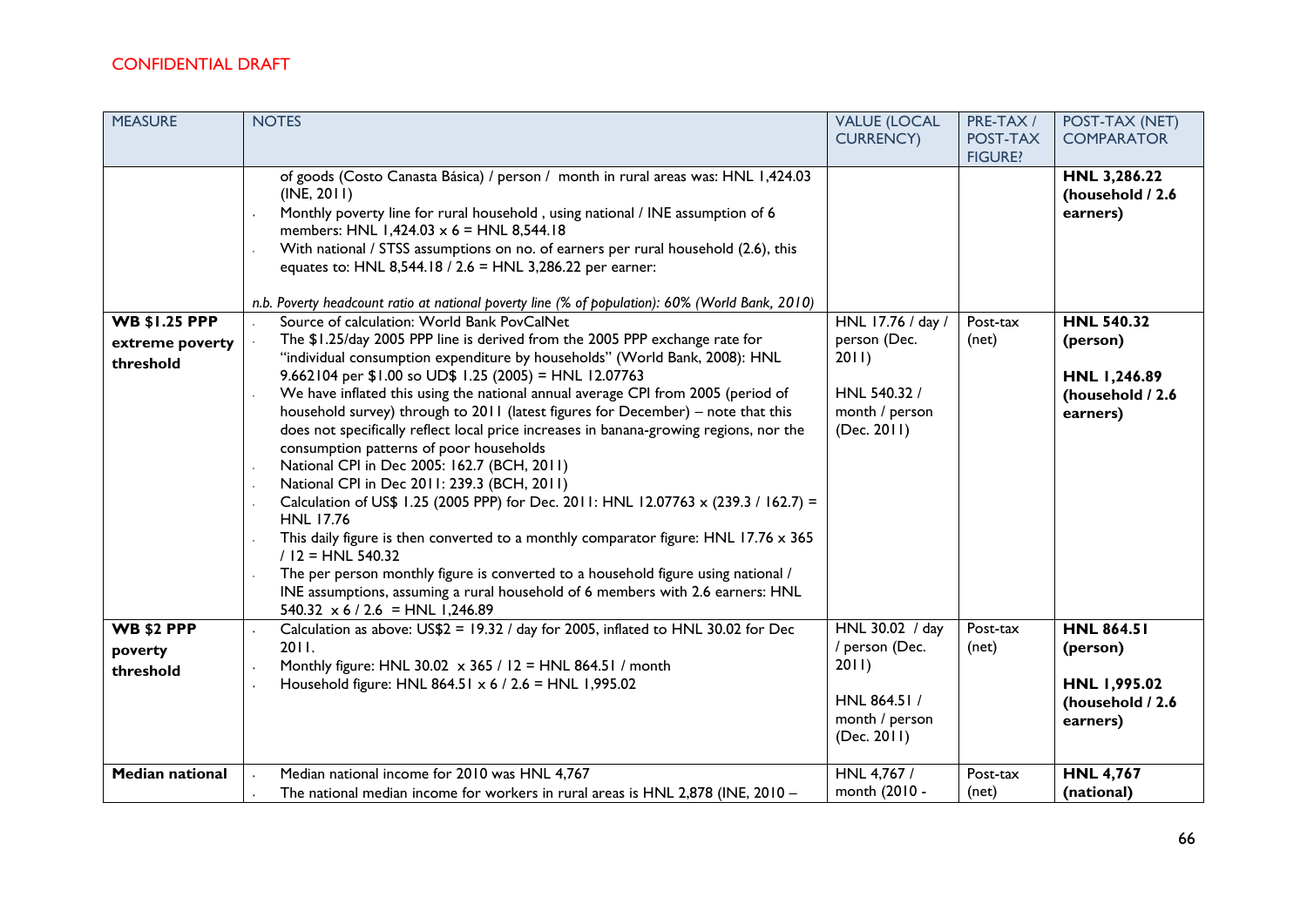| <b>MEASURE</b>                                                                                              | <b>NOTES</b>                                                                                                                                                                                                                                                                                                                                                                                                                                                                                                                                                                                                                                                                                                                                                                                                            | <b>VALUE (LOCAL</b><br><b>CURRENCY)</b>                                                                                                                                 | PRE-TAX /<br>POST-TAX<br><b>FIGURE?</b> | POST-TAX (NET)<br><b>COMPARATOR</b>                                             |
|-------------------------------------------------------------------------------------------------------------|-------------------------------------------------------------------------------------------------------------------------------------------------------------------------------------------------------------------------------------------------------------------------------------------------------------------------------------------------------------------------------------------------------------------------------------------------------------------------------------------------------------------------------------------------------------------------------------------------------------------------------------------------------------------------------------------------------------------------------------------------------------------------------------------------------------------------|-------------------------------------------------------------------------------------------------------------------------------------------------------------------------|-----------------------------------------|---------------------------------------------------------------------------------|
| income                                                                                                      | Ingreso promedio por trabajo); by sector (agricultura, silvicultura, caza y pesca) HNL<br>2,233 and by occupation (agricultores, ganaderos y Trab. Agrop.) HNL 2,021 (INE, 2010<br>- Ingreso Promedio por trabajo en la ocupacion Principal por año según rama y ocupacion)<br>n.b. GNI per capita (Atlas method): \$1,870 (World Bank, 2010)*                                                                                                                                                                                                                                                                                                                                                                                                                                                                          | national)<br>HNL 2,233 /<br>month (2010 -<br>agriculture)                                                                                                               |                                         | <b>HNL 2,233</b><br>(agriculture)                                               |
| <b>Cost of living</b><br>expressed as<br>basket of goods /<br>cost of basic<br>services (Canasta<br>Básica) | As elsewhere, Honduras establishes the value of two baskets – one containing only<br>basic food requirements for subsistence (Canasta alimentos) and the second the<br>reflecting the costs of additional basic goods and services (Canasta básica)<br>The cost of the essential food basket (canasta alimentos) / month and / person in<br>March 2011 in rural areas: HNL 1,066.69 (INE, 2011)<br>Cost of the extended basket of goods (Costo canasta basica) / person / month for<br>March 2011 in rural areas: HNL 1,424.03 (INE, 2011)<br>Monthly cost for rural household, using national / INE assumption of 6 members:<br>HNL $1,424.03 \times 6 =$ HNL 8,544.18<br>Monthly household cost of rural Canasta Básica / average no. of earners per<br>household (2.6): HNL 8,544.18 / 2.6 = HNL 3,286.22 per earner | HNL 1,066.69 /<br>month (per<br>person, food only,<br>rural areas)<br>HNL 1,424.03 /<br>month (per<br>person, food plus<br>basic goods and<br>services, rural<br>areas) | Post-tax<br>(net)                       | HNL 1,424.03/<br>month (person,<br>rural)<br>HNL 8,544.18<br>(household, rural) |
| <b>Trade union</b><br>perception of<br>'living wage'                                                        | « Los representantes de las centrales obreras del país estiman que un trabajador<br>debería ganar unos 9,500 lempiras al mes como salario mínimo para satisfacer sus<br>principales necesidades alimenticias y tener los recursos para sufragar el alquiler de la<br>vivienda, salud, educación, entre otras necesidades básicas. » (El Heraldo, 2011)<br>Note that this is not specific to rural workers, and is based on costs of living for<br>urban areas.                                                                                                                                                                                                                                                                                                                                                          | HNL 9,500 /<br>month                                                                                                                                                    |                                         | <b>HNL 9,500</b>                                                                |

*\* Gross national income (GNI), converted to U.S. dollars using the World Bank Atlas method, divided by the midyear population*

#### **LEGISLATION**

- ∙ Agreement No. STSS-001-2012 on Minimum Wages for 2012 [pdf] Available at: [www.laprensa.hn/var/laprensa\\_site/storage/original/application/9a87fe07e7f79c472ad586edaeae8c1c.pdf\)](http://www.laprensa.hn/var/laprensa_site/storage/original/application/9a87fe07e7f79c472ad586edaeae8c1c.pdf)
- ∙ Political Constitution, Decree 131, January 1, 1982, published in Official Gazette 23612 on January 20, 1982 (Constitución Política de la República de Honduras) as amended up to 17 August, 2005 [pdf] Available at: <http://www.ilo.org/dyn/travail/docs/950/Constituci%C3%B3n%20Pol%C3%ADtica%20de%20la%20Rep%C3%BAblica%20de%20Honduras%20de%201982.pdf>
- ∙ Decree No. 189 promulgating the Labour Code, (Código del trabajo, La Gaceta No. 16,827-16,834, 15-18 and 20-23 July 1959) of 1 June 1959, as amended up, to Decree No. 32-2003, (La Gaceta No. 30,063, 16 April 2003) of 31 March 2003 [pdf] Available at:<http://www.ilo.org/dyn/travail/docs/946/Labour%20Code.pdf>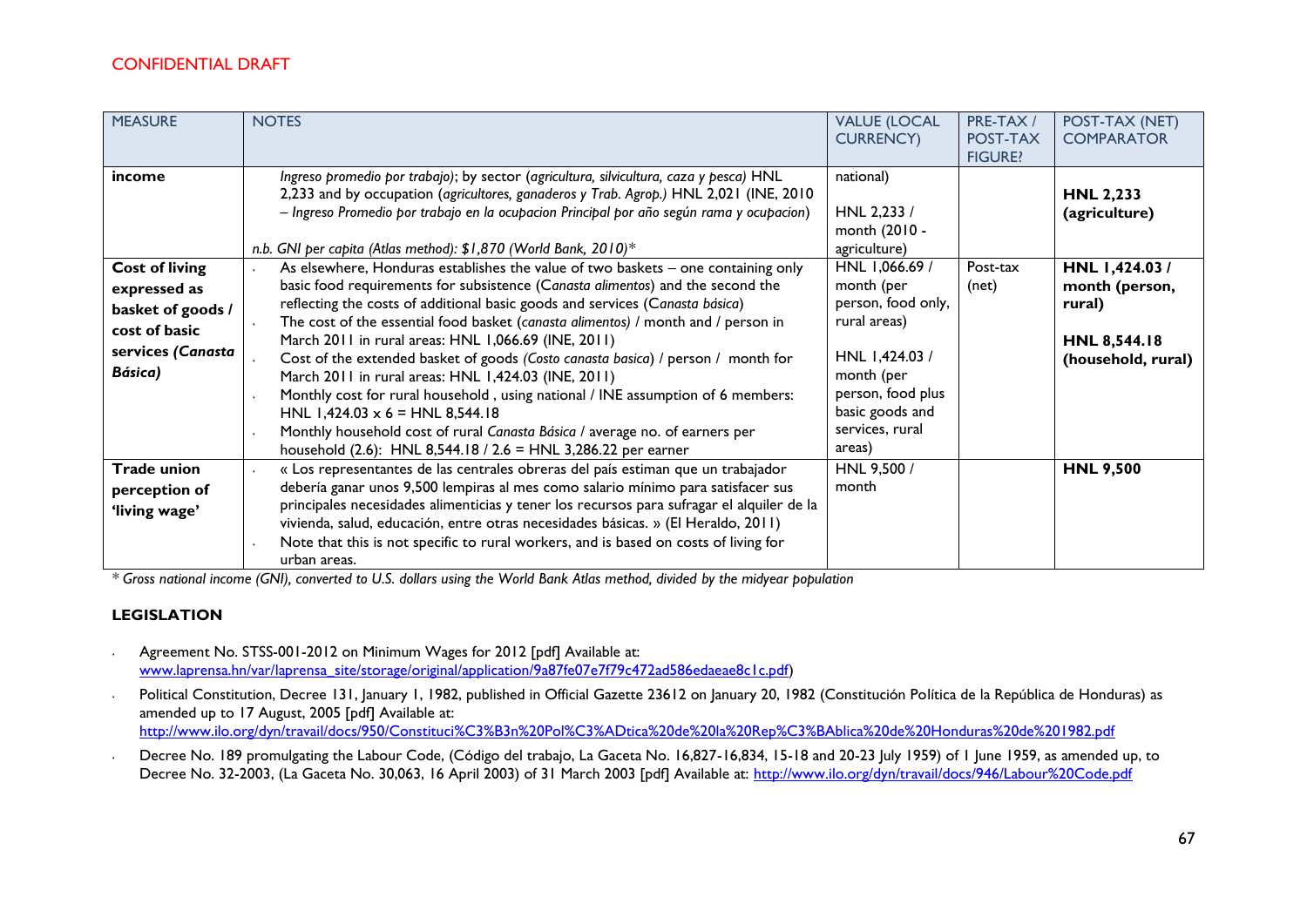- ∙ Minimum Wage Act, January 20, 1971, published on June 3, 1971 as amended by Decree 43-97 on May 29, 1997 [pdf] Available at: <http://www.ilo.org/dyn/travail/docs/949/LeySalarioM%C3%ADnimo.pdf>
- ∙ Decree No.230-2010 issuing the National Program of Hourly Work (Programa Nacional de Empleo por Horas) of 5 November 2010 [pdf] Available at: <http://www.ilo.org/dyn/travail/docs/954/Decreto%20230-2010.pdf>
- ∙ Agreement No.STSS-002-2011 issuing the Regulation of the National Program of Hourly Work (Reglamento del Programa Nacional de Empleo por Horas) of 21 January 2011 [pdf] Available at: [http://www.ilo.org/dyn/travail/docs/955/Acuerdo%20Ejecutivo%20No%20002-](http://www.ilo.org/dyn/travail/docs/955/Acuerdo%20Ejecutivo%20No%20002-2011%20Reglamento%20Empleo%20por%20Hora%20STSS.pdf) [2011%20Reglamento%20Empleo%20por%20Hora%20STSS.pdf](http://www.ilo.org/dyn/travail/docs/955/Acuerdo%20Ejecutivo%20No%20002-2011%20Reglamento%20Empleo%20por%20Hora%20STSS.pdf)
- ∙ Decree No. 135-94 *Ley de reestructuración de los mecanismos de ingresos y la reducción del gasto del sector público, el fomento de la producción y la compensación social* [pdf] Available at: [http://www.poderjudicial.gob.hn/juris/Leyes/Ley%20de%20Catorce%20Avo%20Mes%20%20\(actualizada-07\).pdf](http://www.poderjudicial.gob.hn/juris/Leyes/Ley%20de%20Catorce%20Avo%20Mes%20%20(actualizada-07).pdf)
- Decree No. 112 of 28 October 1982 [online] Available at: [www.honduraslegal.com/legislacion/legi070.htm](http://www.honduraslegal.com/legislacion/legi070.htm)

#### **SOURCES**

- ∙ Banco Central de Honduras (BCH), 2011. *Indice de precios al consumido* [pdf] Available at: [http://www.bch.hn/download/ipc\\_historico/2011/ipc122011.pdf](http://www.bch.hn/download/ipc_historico/2011/ipc122011.pdf)
- ∙ Dirección Ejecutiva de Ingresos (DEI), 2010. *Manual Impuesto Sobre la Renta: Período Fiscal 2010* [pdf] Available at: <http://www.dei.gob.hn/website/uploaded/content/category/1085057138.pdf>
- ∙ El Heraldo, 2011. 'Una canistà básica de alimentos vale 6,812 lempiras' 13 November 2011 [online] Available at: <http://archivo.elheraldo.hn/Ediciones/2011/11/14/Noticias/Una-canasta-basica-de-alimentos-vale-6-812-lempiras>
- ∙ Instituto Hondureño de Seguridad Social (IHSS) website [online] Available at: [http://www.ihss.hn](http://www.ihss.hn/)
- ∙ Instituto Hondureño de Seguridad Social (IHSS) Resolución SOJD. No. 02-29-03-2011 [online] Available at: <http://www.ihss.hn/publicacionesihss/Paginas/PublicacionGaceta.aspx>
- ∙ Instituto Nacional de Estadística (INE), 2010. *Ingreso Promedio por trabajo en la ocupación Principal por año según rama y ocupación* [Microsoft Excel] Available at: [http://www.ine.gob.hn/drupal/sites/default/files/Serie%20de%20ingresos%20por%20rama%20y%20ocupacion\\_1.xlsx](http://www.ine.gob.hn/drupal/sites/default/files/Serie%20de%20ingresos%20por%20rama%20y%20ocupacion_1.xlsx)
- ∙ Instituto Nacional de Estadística (INE), 2010. *Ingreso Promedio por Trabajo* [Microsoft Excel] Available at: <http://www.ine.gob.hn/drupal/sites/default/files/Serie%20Ingreso%20Promedio%20por%20trabajo.xlsx>
- ∙ Instituto Nacional de Estadística (INE), 2010. *Ingreso per cápita* [online] Available at:<http://www.ine.gob.hn/drupal/node/216>
- ∙ Instituto Nacional de Estadística (INE) website. *Tips capsulas de informancion* [online] Available at:<http://www.ine.gob.hn/drupal/node/35>
- ∙ Instituto Nacional de Estadística (INE), 2011. *Canasta Básica de Alimentos* [online] Available at: [http://www.ine.gob.hn/drupal/node/95;](http://www.ine.gob.hn/drupal/node/95) data available up to March 2011 [http://www.ine.gob.hn/drupal/sites/default/files/canasta\\_basica\\_de\\_alimentos.xlsx.xlsx](http://www.ine.gob.hn/drupal/sites/default/files/canasta_basica_de_alimentos.xlsx.xlsx)
- ∙ International Labour Organisation, 2011. *Honduras – Minimum Wages,* TRAVAIL legal databases [online] Available at : [http://www.ilo.org/dyn/travail/travmain.sectionReport1?p\\_lang=en&p\\_countries=HN&p\\_sc\\_id=1&p\\_year=2011&p\\_structure=1](http://www.ilo.org/dyn/travail/travmain.sectionReport1?p_lang=en&p_countries=HN&p_sc_id=1&p_year=2011&p_structure=1)
- ∙ International Labour Organisation, 2011. *Honduras – Working time,* TRAVAIL legal databases [online] Available at : [http://www.ilo.org/dyn/travail/travmain.sectionReport1?p\\_lang=en&p\\_countries=HN&p\\_sc\\_id=1001&p\\_year=2011&p\\_structure=2](http://www.ilo.org/dyn/travail/travmain.sectionReport1?p_lang=en&p_countries=HN&p_sc_id=1001&p_year=2011&p_structure=2)